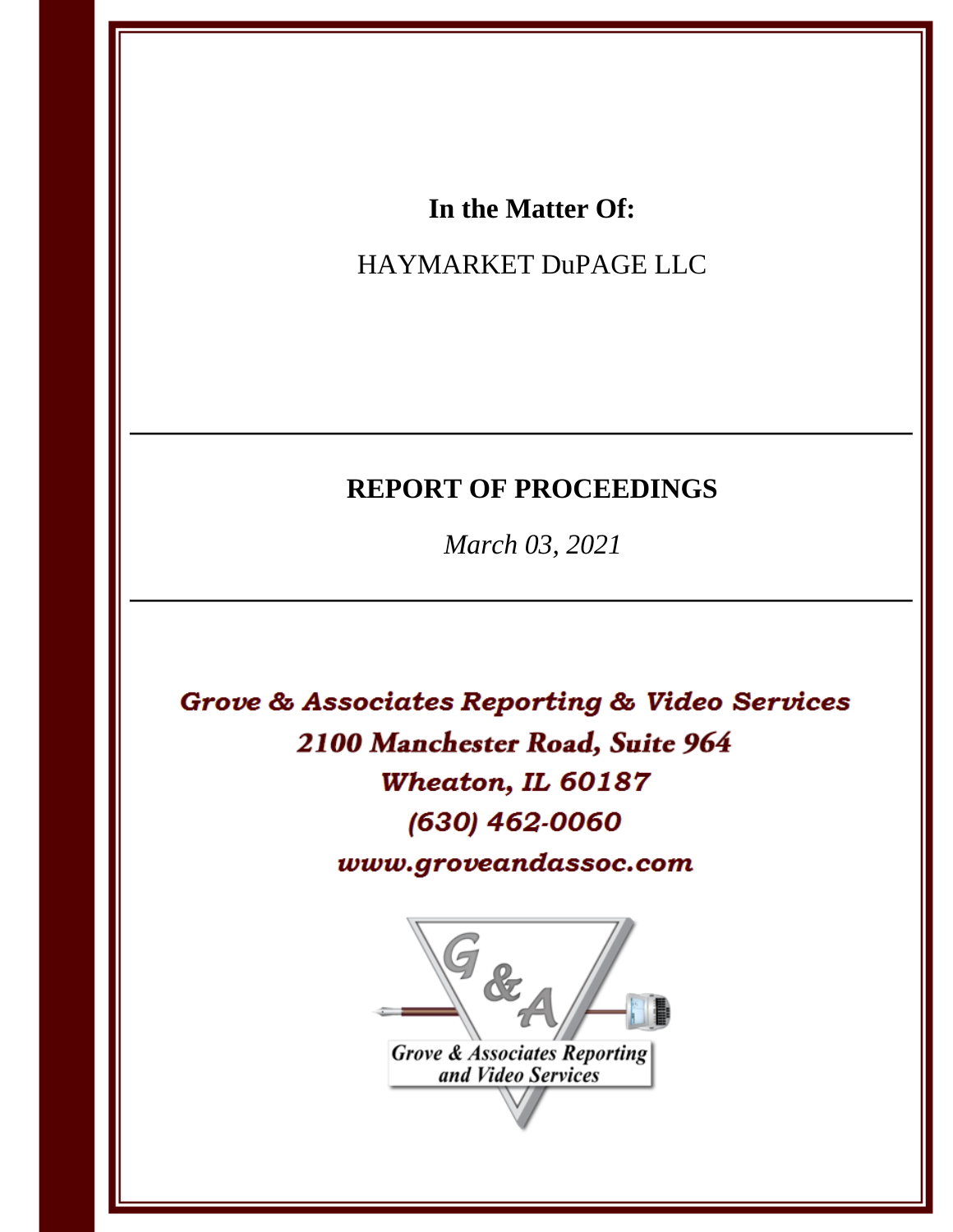STATE OF ILLINOIS )  $\big)$  SS. COUNTY OF DU PAGE )

## BEFORE THE VILLAGE OF ITASCA PLAN COMMISSION

In The Matter of:  $\qquad \qquad$  )  $\hspace{0.5cm}$   $\hspace{0.5cm}$   $\hspace{0.5cm}$   $\hspace{0.5cm}$   $\hspace{0.5cm}$   $\hspace{0.5cm}$   $\hspace{0.5cm}$   $\hspace{0.5cm}$   $\hspace{0.5cm}$   $\hspace{0.5cm}$   $\hspace{0.5cm}$   $\hspace{0.5cm}$   $\hspace{0.5cm}$   $\hspace{0.5cm}$   $\hspace{0.5cm}$   $\hspace{0.5cm}$   $\hspace{0.5cm}$   $\hspace{0.5cm}$   $\hspace{$ Haymarket DuPage LLC ) PC #19-014 860 West Irving Park Road ) Itasca, Illinois (1998)

REPORT OF PROCEEDINGS had and testimony

taken via remote videoconference at the public

hearing of the above-entitled cause, taken by Amy K.

Bateman, CSR No. 84-003803, RPR, CRR, CRC, on

Wednesday, March 3, 2021, at 7:00 o'clock p.m.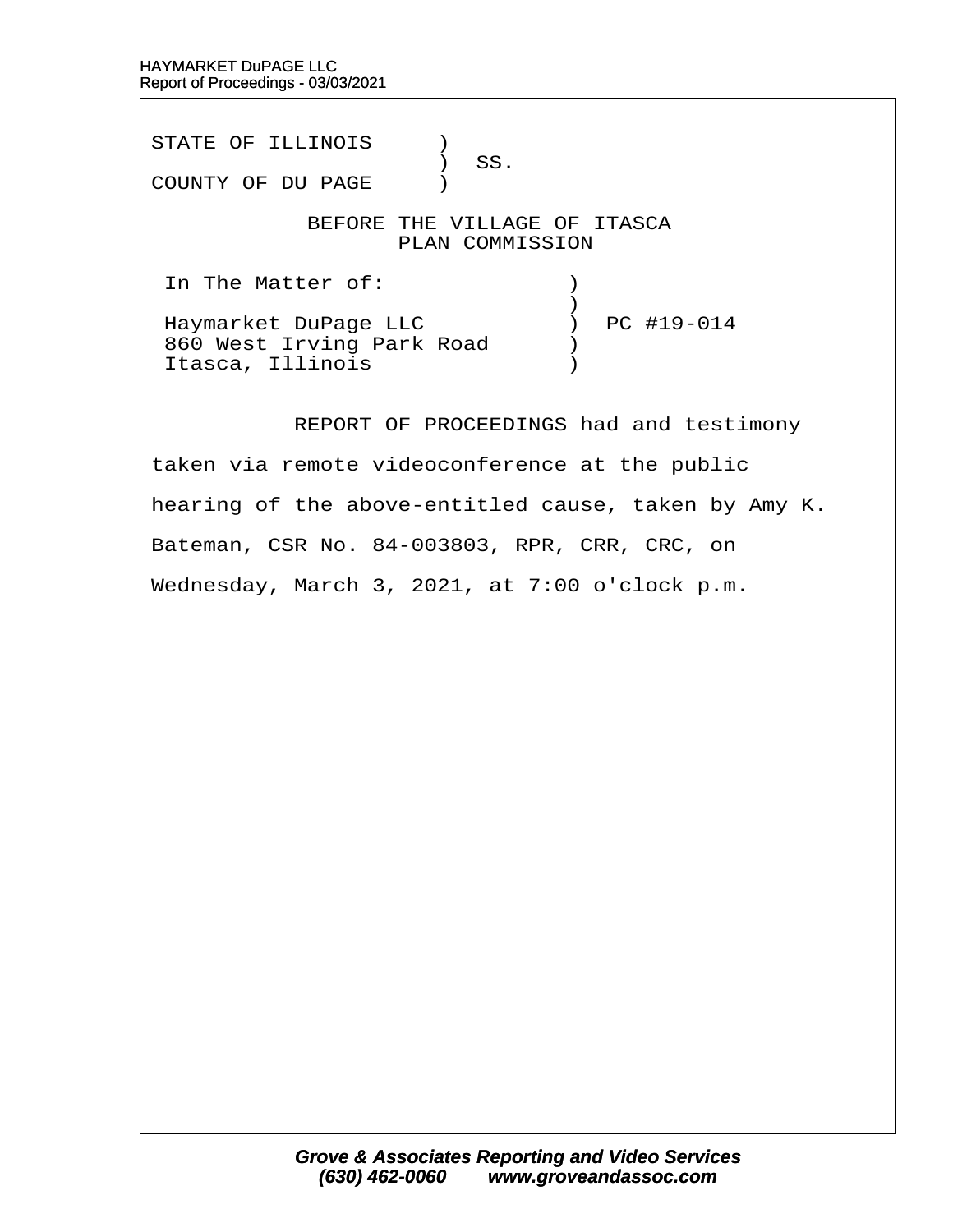- 1 PRESENT:
- 2 | MR. BRENDAN DALY, Chairman;
- 3 | MR. FRANK CARELLO, Commissioner;
- 4 | MS. LORI DRUMMOND, Commissioner;
- 5 | MR. JEFFREY HOLMES, Commissioner;
- 6 | MR. ANTHONY RUSSO, Commissioner;
- 7 ALSO PRESENT:
- 8 | MR. MO KHAN, Village Planner;
- 9 | MS. SHANNON MALIK JARMUSZ, Director of Community Development; 10
- MS. MELODY CRAVEN, Recording Secretary: 11
- MS. YORDANA WYSOCKI, Village Attorney; 12
- 13 | HERVAS, CONDON & BERSANI, P.C., by MR. CHARLES E. HERVAS
- 14 | 333 Pierce Road, Suite 195 Itasca, Illinois 60143
- 15· · · (630) 773-4774 chervas@hcbattorneys.com 16 | Appeared on behalf of City of Itasca;
- 17 | DASPIN & AUMENT, LLP, by MS. BRIDGET M. O'KEEFE
- 18 | 300 South Wacker Drive, Suite 2200 Chicago, Illinois 60606
- 19· · · (312) 258-3795 bokeefe@daspinaument.com and
- 20
- BOND, DICKSON & CONWAY, by
- 21 | MS. MARY E. DICKSON
- 400 South Knoll Street, Unit C<br>22 Mheaton, Illinois, 60187 Wheaton, Illinois 60187
- 630) 681-1000<br>& marvdickson mar marydickson@bond-dickson.com
- Appeared on behalf of Haymarket DuPage LLC;

24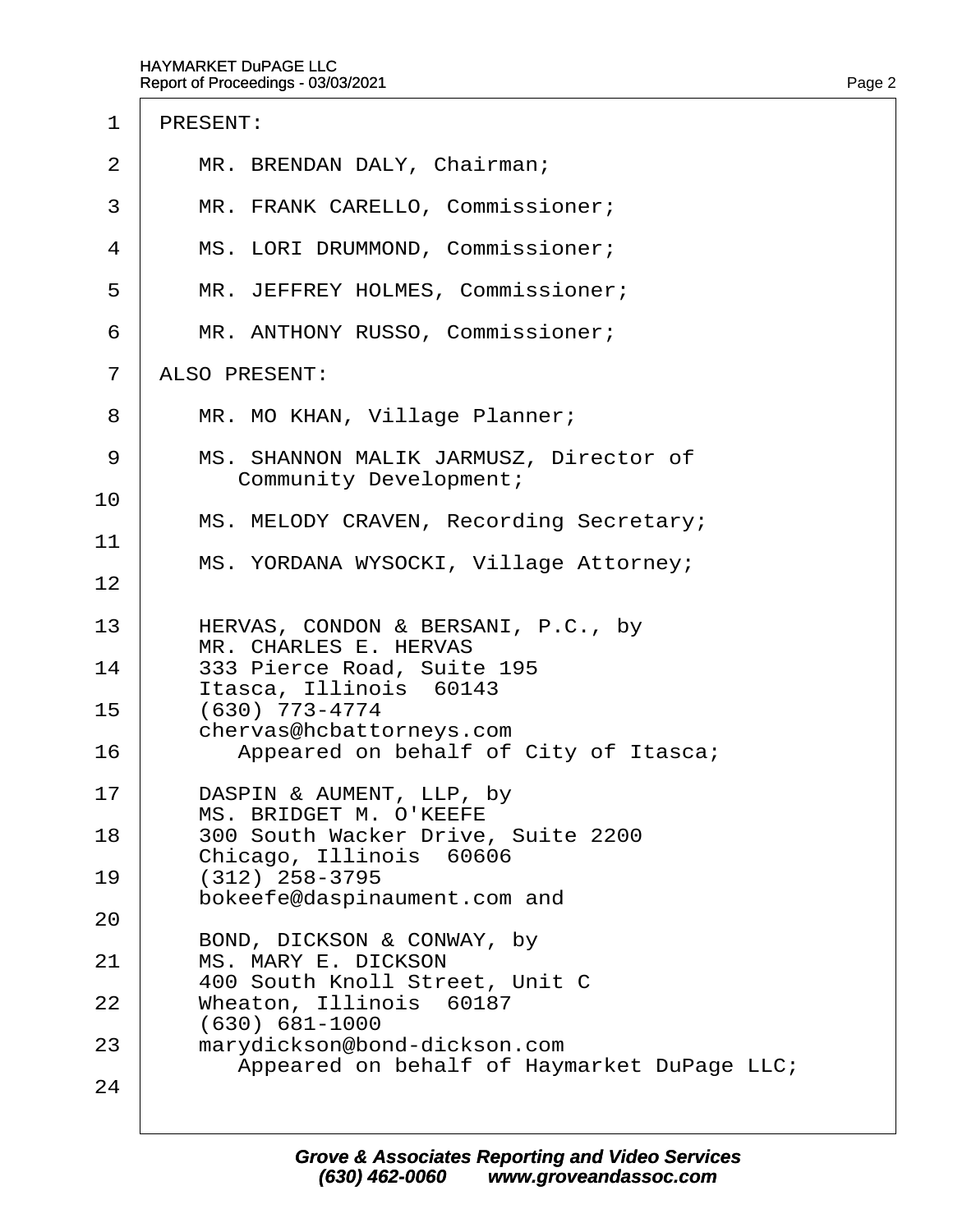|          | 1 ALSO PRESENT: (Cont'd.)                                                            |
|----------|--------------------------------------------------------------------------------------|
| 2        | FRANCZEK, P.C., by<br><b>MS. JENNIFER SMITH</b>                                      |
| 3        | 300 South Wacker Drive, Suite 3400<br>Chicago, Illinois 60606                        |
| 4        | (312) 786-6589<br>jas@franczek.com                                                   |
| 5        | Appeared on behalf of Itasca School District;                                        |
| 6        | JOHNSON & BELL, LTD., by<br>MR. STEPHEN P. ELLENBECKER                               |
| 7        | 33 West Monroe Street, Suite 2700<br>Chicago, Illinois 60603                         |
| 8        | (312) 984-0221<br>ellenbeckers@jbltd.com                                             |
| 9        | Appeared on behalf of 865 West Irving Park<br>Road, LLC;                             |
| 10       | OTTOSEN, DINOLFO, HASENBLAG & CASTALDO, LTD., by                                     |
| 11       | MR. STEPHEN H. DI NOLFO<br>1804 North Naper Boulevard, Suite 350                     |
| 12       | Naperville, Illinois 60563<br>(630) 682-0085                                         |
| 13<br>14 | sdinolfo@ottosenlaw.com<br>Appeared on behalf of Itasca Fire Protection<br>District. |
| 15       |                                                                                      |
| 16       |                                                                                      |
| 17       |                                                                                      |
| 18       |                                                                                      |
| 19       |                                                                                      |
| 20       |                                                                                      |
| 21       |                                                                                      |
| 22       |                                                                                      |
| 23       |                                                                                      |
| 24       |                                                                                      |
|          |                                                                                      |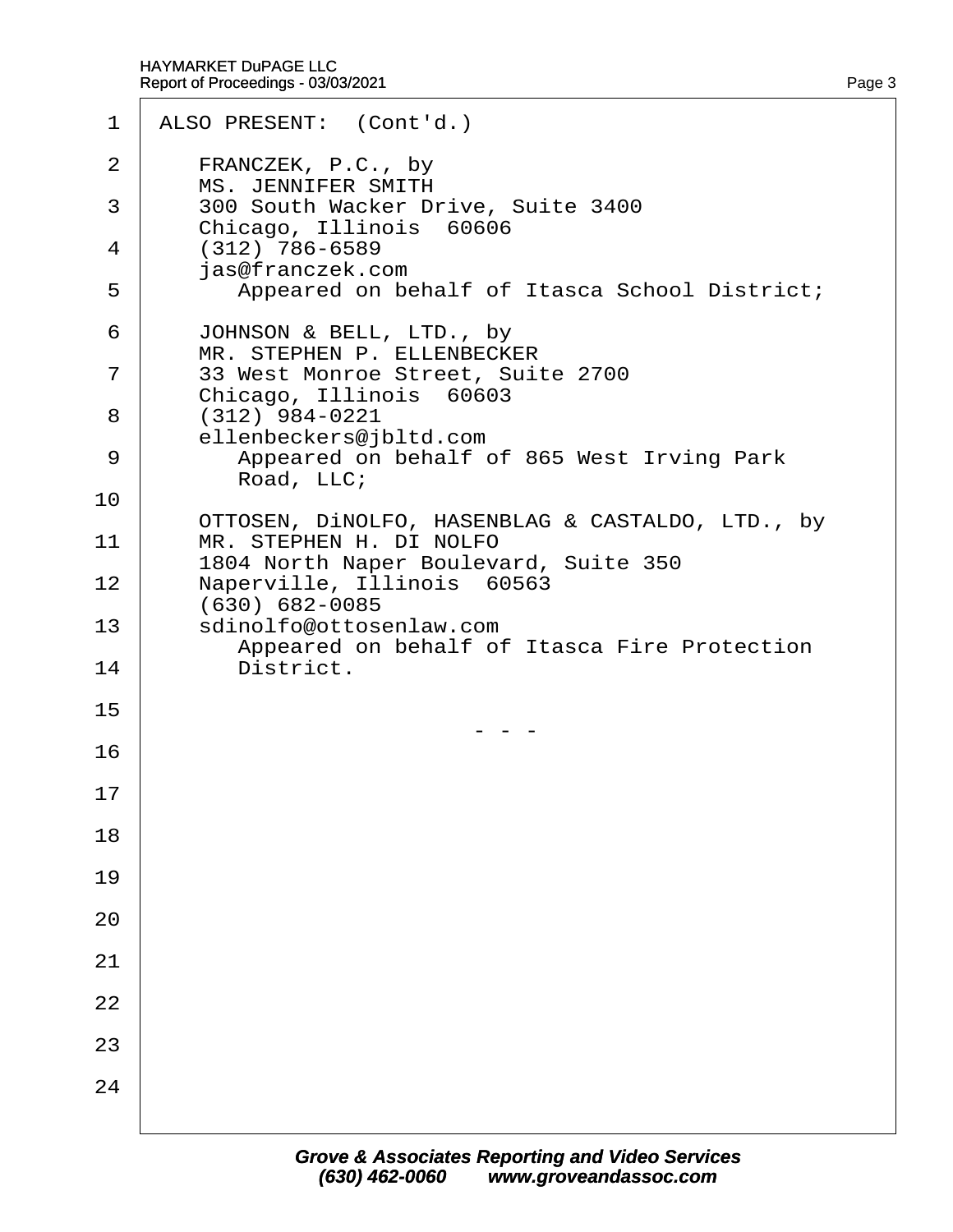| 1                   |                      | INDEX                                                                                                                                                            |      |                      |                                |  |
|---------------------|----------------------|------------------------------------------------------------------------------------------------------------------------------------------------------------------|------|----------------------|--------------------------------|--|
| 2                   | <b>WITNESS:</b>      |                                                                                                                                                                  | Page | Line                 |                                |  |
| 3                   | <b>KAREN KISSEL</b>  |                                                                                                                                                                  |      |                      |                                |  |
| 4<br>5              |                      | Direct Examination by Ms. O'Keefe<br>Cross-Examination by Mr. Ellenbecker<br>Cross-Examination by Mr. DiNolfo<br>Cross-Examination by Ms. Smith                  |      | 13<br>21<br>57<br>66 | 21<br>9<br>4<br>$\overline{2}$ |  |
| 6<br>$\overline{7}$ | <b>JAMES DOMINIK</b> |                                                                                                                                                                  |      |                      |                                |  |
| 8<br>9              |                      | Direct Examination (Resumed) by<br>Ms. O'Keefe<br>Cross-Examination by Mr. DiNolfo<br>Cross-Examination by Mr. Ellenbecker 108<br>Cross-Examination by Ms. Smith | 84   | 11<br>88<br>121      | 1<br>8<br>13                   |  |
| 10                  |                      | Redirect Examination by Ms. O'Keefe 128                                                                                                                          |      |                      | 13                             |  |
| 11                  | <b>EXHIBITS:</b>     |                                                                                                                                                                  | ID   | <b>RECEIVED</b>      |                                |  |
| 12<br>13            |                      | Petitioner's Exhibit No. 59<br>Petitioner's Exhibits Nos. 56,<br>57, 58, 59, 60, and 61                                                                          | 78   | 130                  |                                |  |
| 14                  |                      |                                                                                                                                                                  |      |                      |                                |  |
| 15                  |                      |                                                                                                                                                                  |      |                      |                                |  |
| 16                  |                      |                                                                                                                                                                  |      |                      |                                |  |
| 17                  |                      |                                                                                                                                                                  |      |                      |                                |  |
| 18                  |                      |                                                                                                                                                                  |      |                      |                                |  |
| 19                  |                      |                                                                                                                                                                  |      |                      |                                |  |
| 20                  |                      |                                                                                                                                                                  |      |                      |                                |  |
| 21                  |                      |                                                                                                                                                                  |      |                      |                                |  |
| 22                  |                      |                                                                                                                                                                  |      |                      |                                |  |
| 23                  |                      |                                                                                                                                                                  |      |                      |                                |  |
| 24                  |                      |                                                                                                                                                                  |      |                      |                                |  |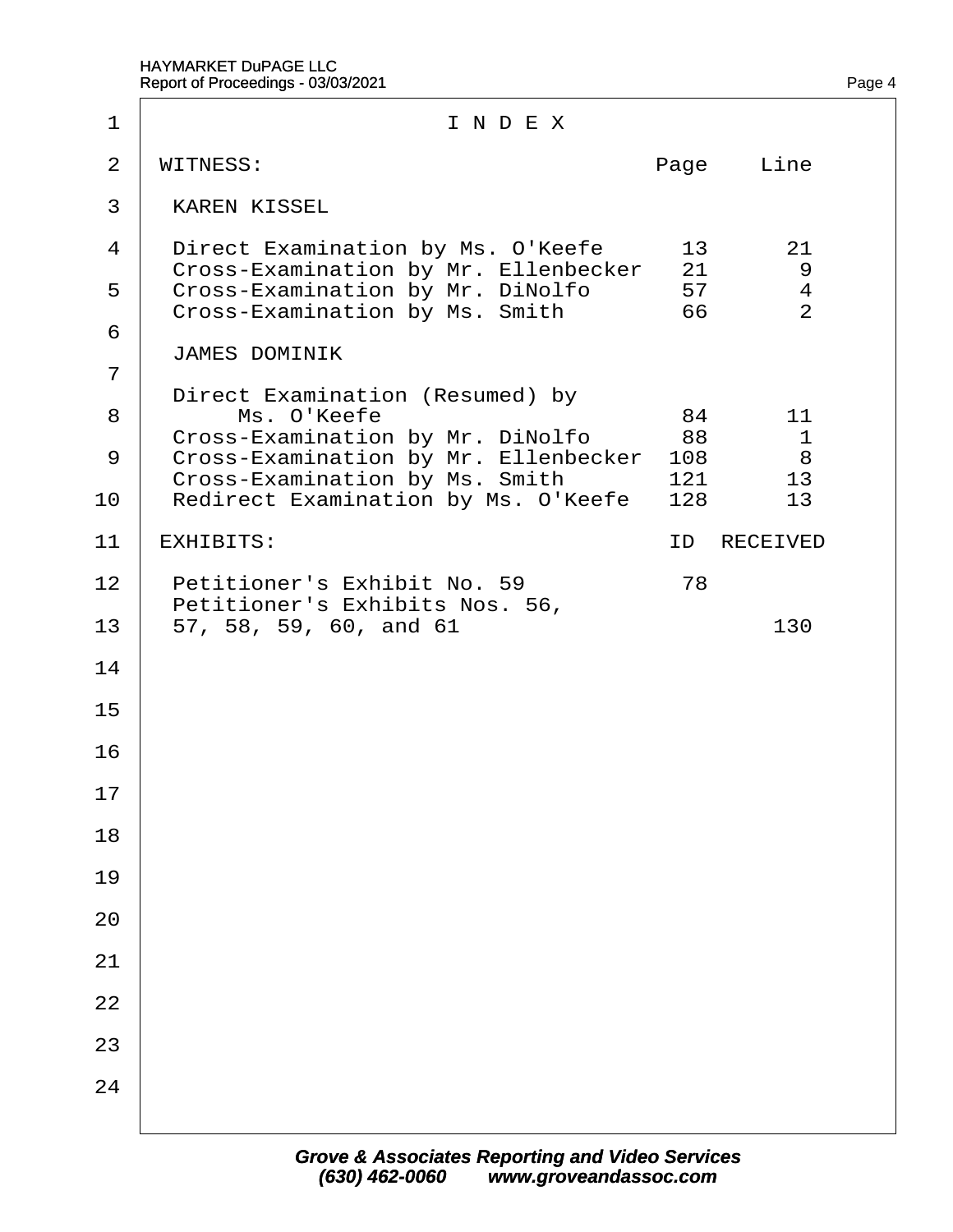| 1              | CHAIRMAN DALY: Good evening, everyone.               |
|----------------|------------------------------------------------------|
| 2              | Welcome to this meeting of the March 3rd Itasca Plan |
| 3              | Commission. I call this meeting to order.            |
| 4              | Will the secretary please call the                   |
| 5              | rbll.                                                |
| 6              | MR. KHAN: Commissioner Carello.                      |
| $\overline{7}$ | <b>COMMISSIONER CARELLO: Here.</b>                   |
| 8              | MR. KHAN: Commissioner Drummond.                     |
| 9              | <b>COMMISSIONER DRUMMOND: Here.</b>                  |
| 10             | MR. KHAN: Commissioner Holmes.                       |
| 11             | <b>COMMISSIONER HOLMES: Here.</b>                    |
| 12             | MR. KHAN: Commissioner Russo.                        |
| 13             | <b>COMMISSIONER RUSSO: Here.</b>                     |
| 14             | MR. KHAN: Commissioner Ray.                          |
| 15             | She will be absent tonight.                          |
| 16             | And Chairman Daly.                                   |
| 17             | <b>CHAIRMAN DALY: Here.</b>                          |
| 18             | I declare a quorum present.                          |
| 19             | Good evening, everyone. Today is                     |
| 20             | Wednesday, March 3rd, 2021. The case before the      |
| 21             | Plan Commission this evening is PC 19-014 continued  |
| 22             | from last week. The petitioner and owner is          |
| 23             | Haymarket DuPage LLC. The location is 860 West       |
| 24             | rving Park Road.                                     |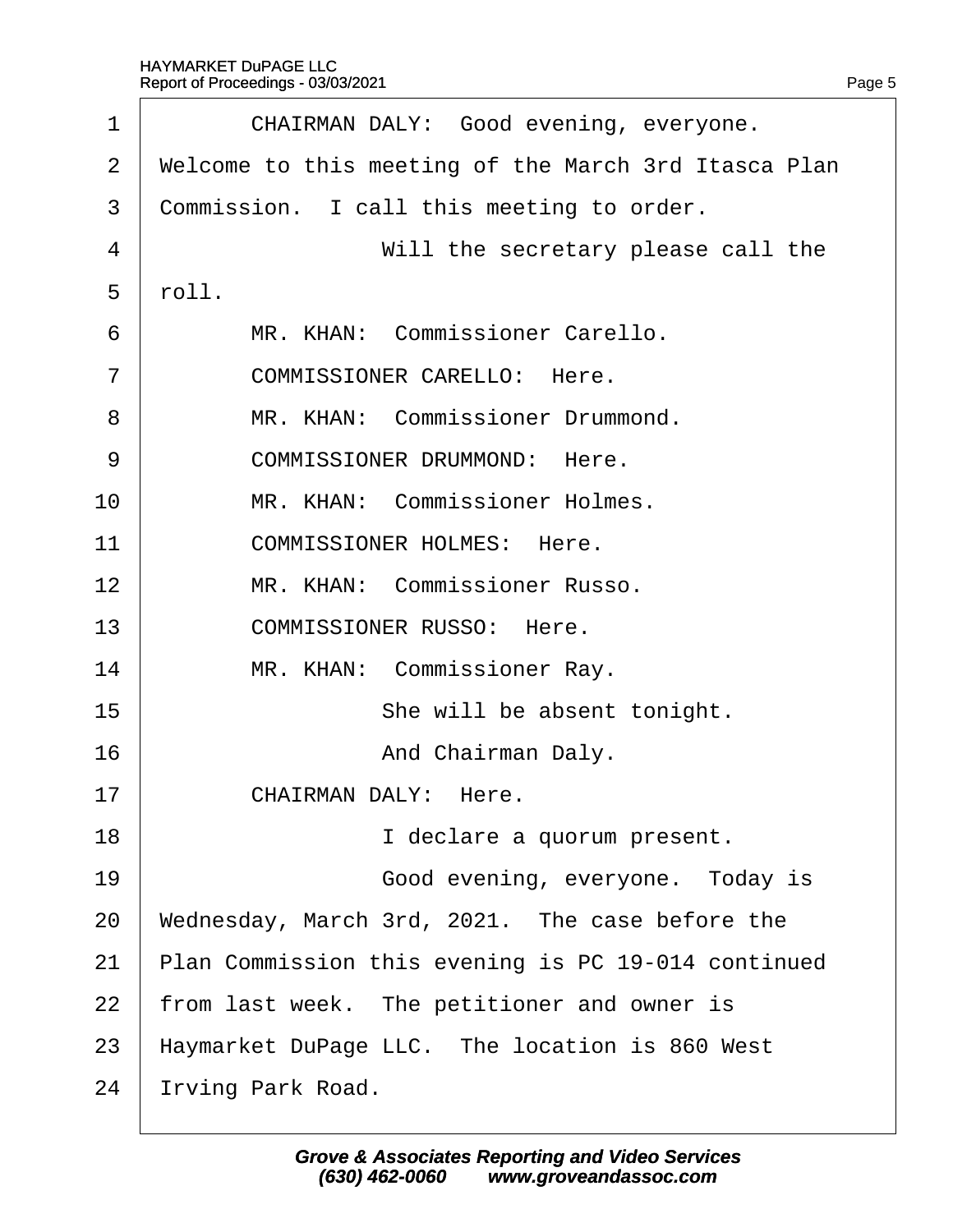| 1              | The procedures for tonight and                       |
|----------------|------------------------------------------------------|
| 2              | meetings moving forward in the foreseeable future    |
| 3              | are as follows: We will begin with the petitioner    |
| 4              | dalling the following witnesses, Ms. Karen Kissel    |
| 5              | and Mr. James Dominik. The Plan Commission has       |
| 6              | adopted new rules of procedure which are now in      |
| $\overline{7}$ | effect.                                              |
| 8              | We are proceeding remotely due to                    |
| 9              | COVID-19, and the public may watch the proceedings   |
| 10             | through the Village's YouTube channel. Anyone        |
| 11             | wishing to make public comment will be able to do so |
| 12             | after the presentation of cases. They need to sign   |
| 13             | up on the Village's website. Anyone wishing to ask   |
| 14             | questions of the petitioner, village staff, or other |
| 15             | parties will be able to do so after the presentation |
| 16             | of cases. The sign-up form is on the Village's       |
| 17             | website.                                             |
| 18             | And finally, remote village staff                    |
| 19             | is monitoring the video streaming. If the video      |
| 20             | streaming does not work during the proceedings, we   |
| 21             | will stop and wait until the video streaming is      |
| 22             | fixed or reschedule for another date.                |
| 23             | So at this time I would like to ask                  |
| 24             | Mr. Chuck Hervas, Village's legal counsel, for his   |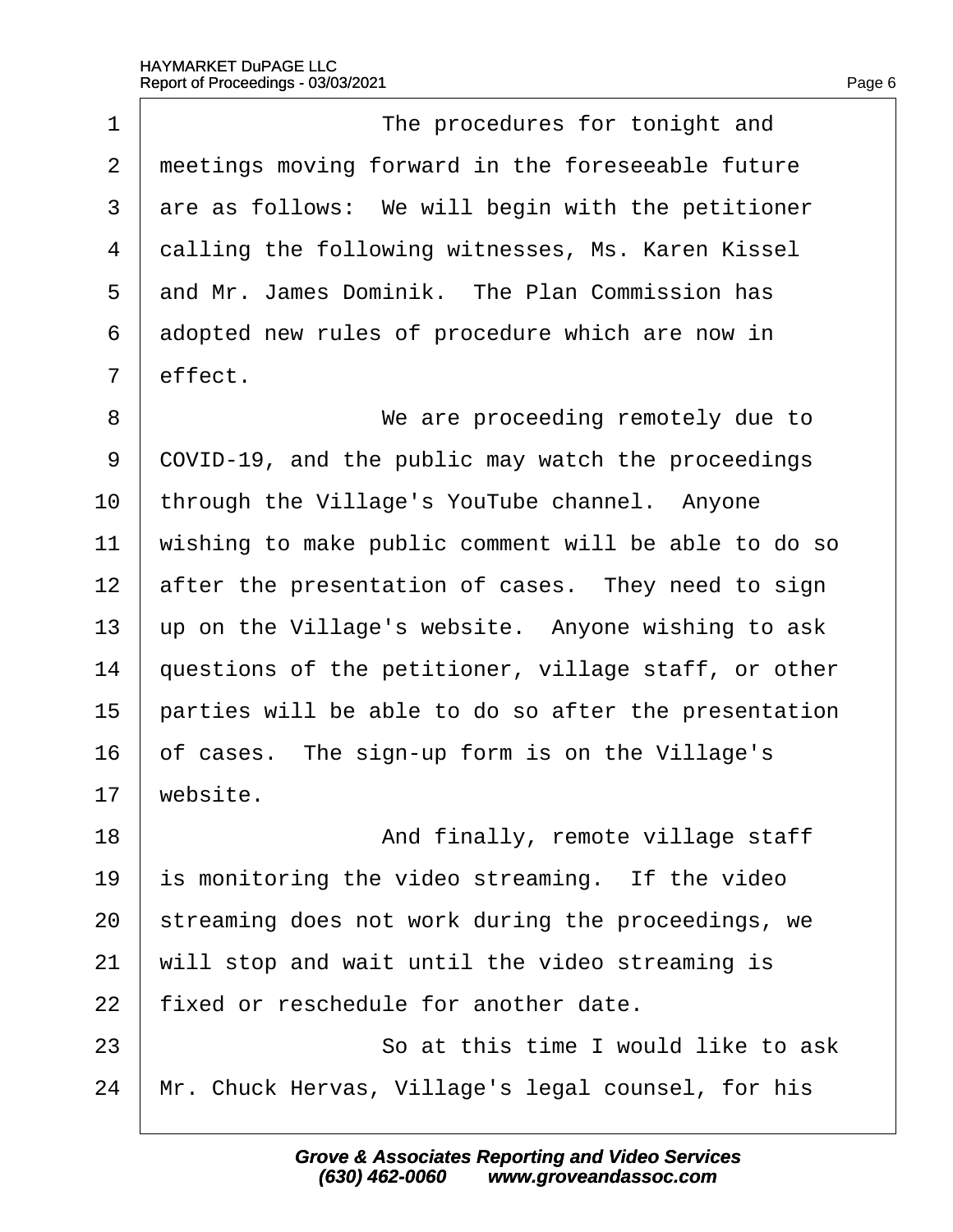1 dpening remarks. 2 | MR. HERVAS: Thank you, Mr. Chairman. 3 | Again, my name is Chuck Hervas. 4 I'm the attorney advising the Plan Commission in 5 this matter. I've said these comments before each 6 session and I'm sorry if you've heard them many 7 times, but I will repeat them again for the benefit 8 of those that may not have heard them before. 9 **I** This is a legal proceeding with 10 legal significance. A court reporter is swearing in 11 witnesses and is transcribing the testimony. This 12 is not a trial, but we are developing a record of 13 proceedings before the Plan Commission. This is a 14 legal public hearing on a zoning petition. 15 **I** My job is to protect the rights of 16 the petitioner, any objectors, and the public. The 17 Plan Commission will make findings and a 18 recommendation to the Village Board. Please 19 understand that the Plan Commission is a 20 recommending body. The Village Board will make the 21 final decision on the Haymarket zoning petition. 22 **Due to the pandemic and the** 23 Governor's emergency orders, we are unable to meet 24 in person. A virtual hearing is not the preferred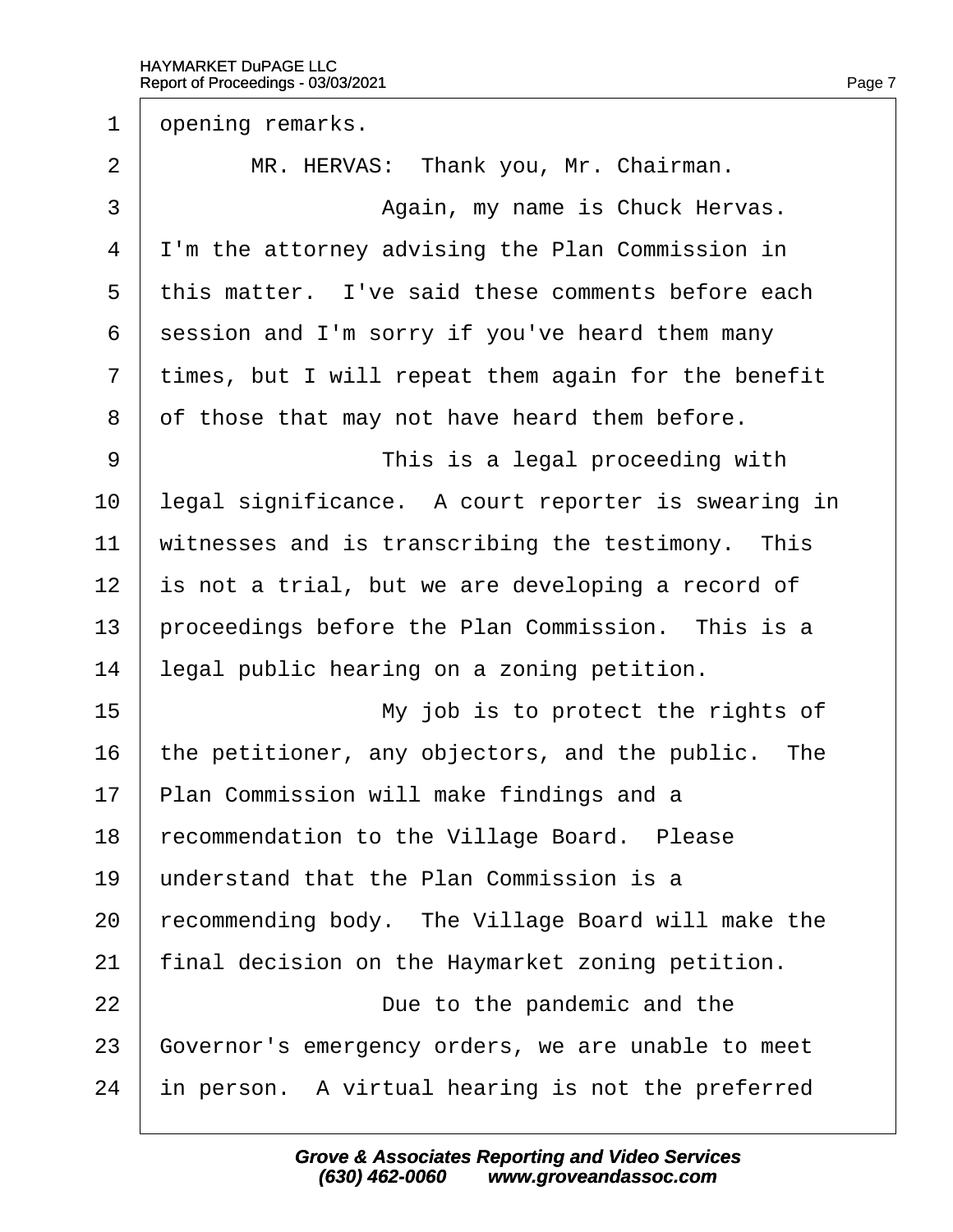| 1  | method for hearing this zoning petition; however,    |
|----|------------------------------------------------------|
| 2  | the business of government must move forward and the |
| 3  | virtual hearing has been approved by state statute   |
| 4  | and is used by local governments across the state.   |
| 5  | $E$ veryone is doing the best they can under the     |
| 6  | dircumstances.                                       |
| 7  | The procedures used by the Plan                      |
| 8  | Commission for large hearings during the pandemic    |
| 9  | are available on the Village's website. The website  |
| 10 | has a lot of information including a comprehensive   |
| 11 | step-by-step guide about this hearing. The public    |
| 12 | will have an opportunity to ask questions and        |
| 13 | provide public comment at the appropriate time.      |
| 14 | Witnesses will be presented by the                   |
| 15 | petitioner and possibly by other interested parties. |
| 16 | Cross-examination will be allowed only by the        |
| 17 | attorneys or anyone who has been legally recognized  |
| 18 | as an interested party.                              |
| 19 | Finally, this is a slow and                          |
| 20 | deliberate process that creates an appropriate       |
| 21 | record for a Plan Commission hearing. I ask that     |
| 22 | you please respect this legal process even if you do |
| 23 | hot agree with it.                                   |
| 24 | That's all I have, Mr. Chairman.                     |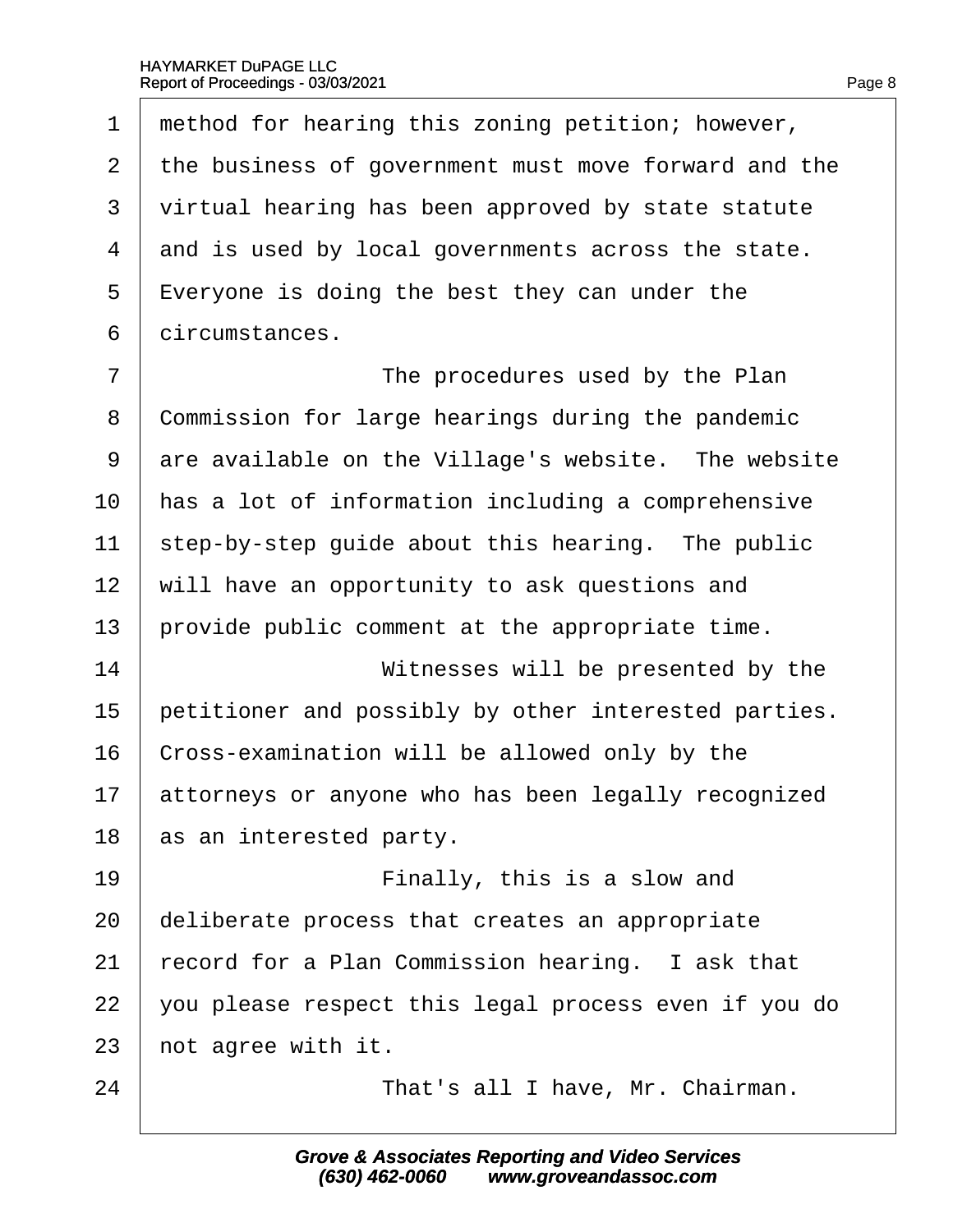| CHAIRMAN DALY: Thank you, Mr. Hervas.               |
|-----------------------------------------------------|
| Appreciate your comments.                           |
| So the order of business before the                 |
| Plan Commission this evening is the public hearing  |
| on Case Number PC 19-014. The request is for        |
| petition for a planned development by special use   |
| with exceptions and Class I site plan approval all  |
| in order to permit a mixed-use residential and      |
| healthcare facility and other accessory uses in the |
| B-2 Community Business District at 860 West Irving  |
| Park Road.                                          |
| I will now entertain a motion to                    |
| open this continued public hearing.                 |
| <b>COMMISSIONER HOLMES: So moved. This is</b>       |
| Commissioner Holmes.                                |
| <b>COMMISSIONER CARELLO: Second, Commissioner</b>   |
| Carello.                                            |
| CHAIRMAN DALY: Okay. Would the secretary            |
| please call the vote.                               |
| MR. KHAN: Commissioner Carello.                     |
| <b>COMMISSIONER CARELLO: For.</b>                   |
| MR. KHAN: Commissioner Drummond.                    |
| <b>COMMISSIONER DRUMMOND: For.</b>                  |
| MR. KHAN: Commissioner Holmes.                      |
|                                                     |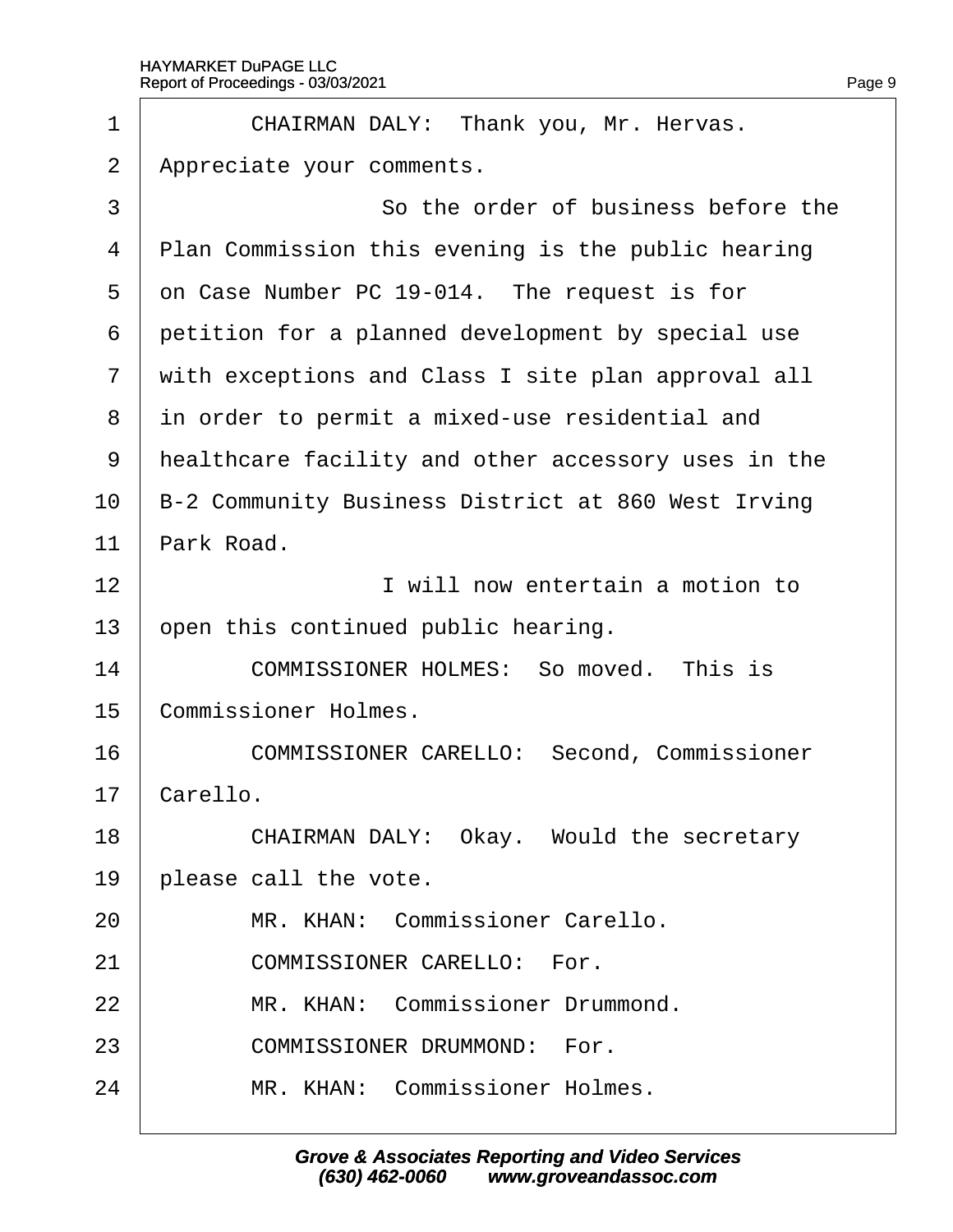| <b>COMMISSIONER HOLMES: For.</b>                    |
|-----------------------------------------------------|
| MR. KHAN: Commissioner Russo.                       |
| <b>COMMISSIONER RUSSO: For.</b>                     |
| MR. KHAN: Chairman Daly.                            |
| <b>CHAIRMAN DALY: For.</b>                          |
| Thank you. The motion carries.                      |
| The public hearing is now open.                     |
| Ms. O'Keefe, would you like to                      |
| introduce your first witness and have her sworn in  |
| by the court reporter, please.                      |
| MS. O'KEEFE: Certainly. Thank you,                  |
| Mr. Chairman.                                       |
| Bridget O'Keefe here on behalf of                   |
| Haymarket, and I'm with my co-counsel Mary Dickson. |
| We're here tonight to present Karen Kissel,         |
| executive senior vice president with Haymarket.     |
| Perhaps we could start by getting                   |
| her sworn in.                                       |
| THE REPORTER: Will you raise your right             |
| hand.                                               |
| (Witness sworn.)                                    |
| CHAIRMAN DALY: Thank you.                           |
| Ms. O'Keefe, go ahead.                              |
| MS. O'KEEFE: Mr. Chairman, I was thinking I         |
|                                                     |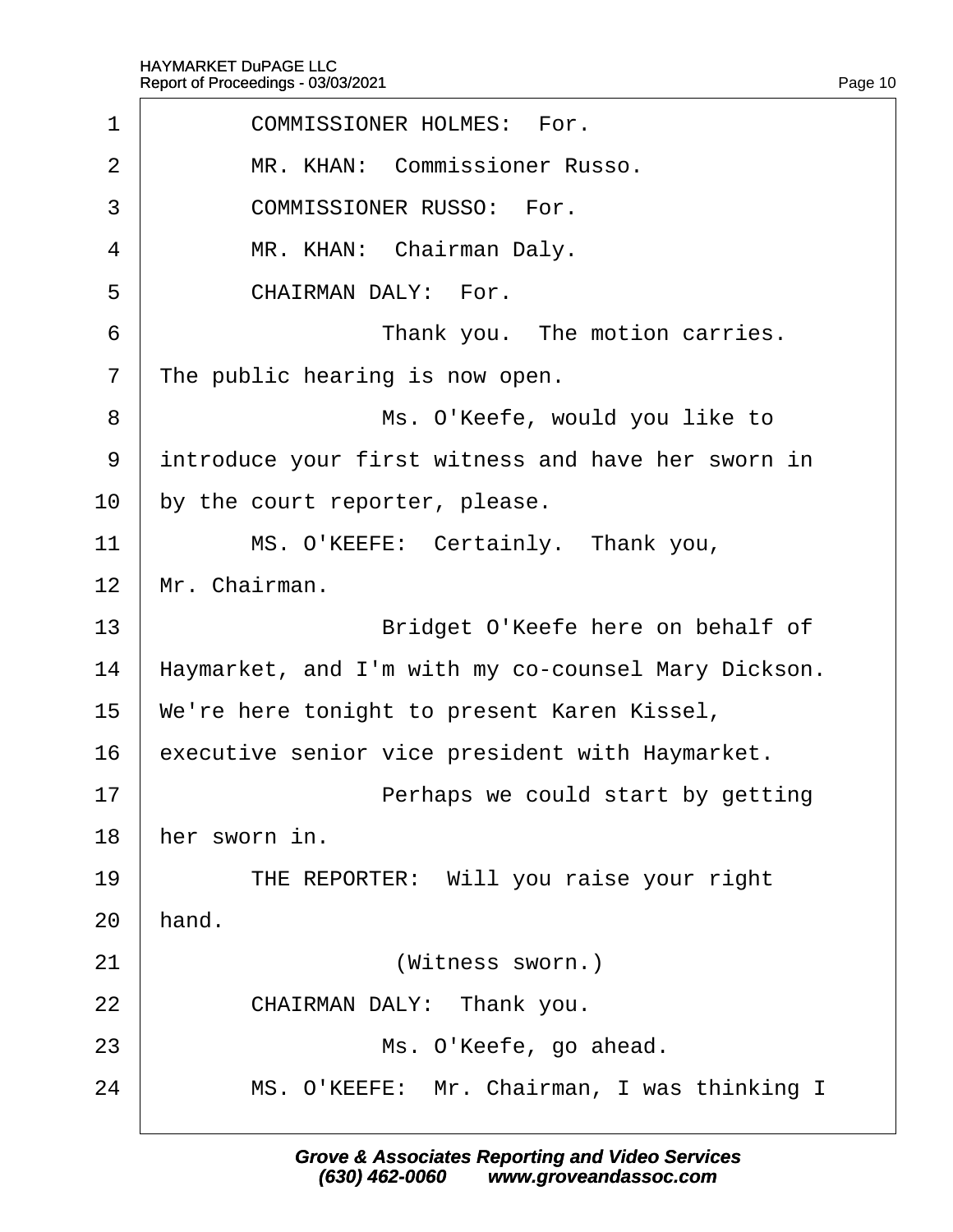$\Gamma$ 

| $\mathbf 1$    | want to just make a suggestion to see if this would  |
|----------------|------------------------------------------------------|
| $\overline{2}$ | be acceptable.                                       |
| 3              | Ms. Kissel came back to answer a                     |
| 4              | question that was deferred by Dr. Lustig to her, and |
| 5              | then she also came to present testimony on some      |
| 6              | numbers that -- of ambulance responses that were     |
| 7              | produced by Haymarket Chicago.                       |
| 8              | Could we start out, would you mind                   |
| 9              | if we started out with her answering the one         |
| 10             | question that was deferred by Dr. Lustig and then    |
| 11             | move into the next subject at which she and          |
| 12             | Mr. Dominik will testify?                            |
| 13             | CHAIRMAN DALY: I'm fine with that. I would           |
| 14             | ask that someone please restate the question that    |
| 15             | was asked, and we can begin with that.               |
| 16             | MS. O'KEEFE: So the question, I believe, was         |
| 17             | asked -- and I don't want to put words in            |
| 18             | Mr. Ellenbecker's mouth. So please,                  |
| 19             | Mr. Ellenbecker, correct me if I'm wrong. You -- it  |
| 20             | seems as if you asked with regards to intensive      |
| 21             | inpatient detox, what is the staff-to-patient ratio  |
| 22             | for those 16 beds.                                   |
| 23             | MR. ELLENBECKER: Yeah, I think that's --             |
|                |                                                      |

24 that's pretty close to what I asked, Ms. O'Keefe.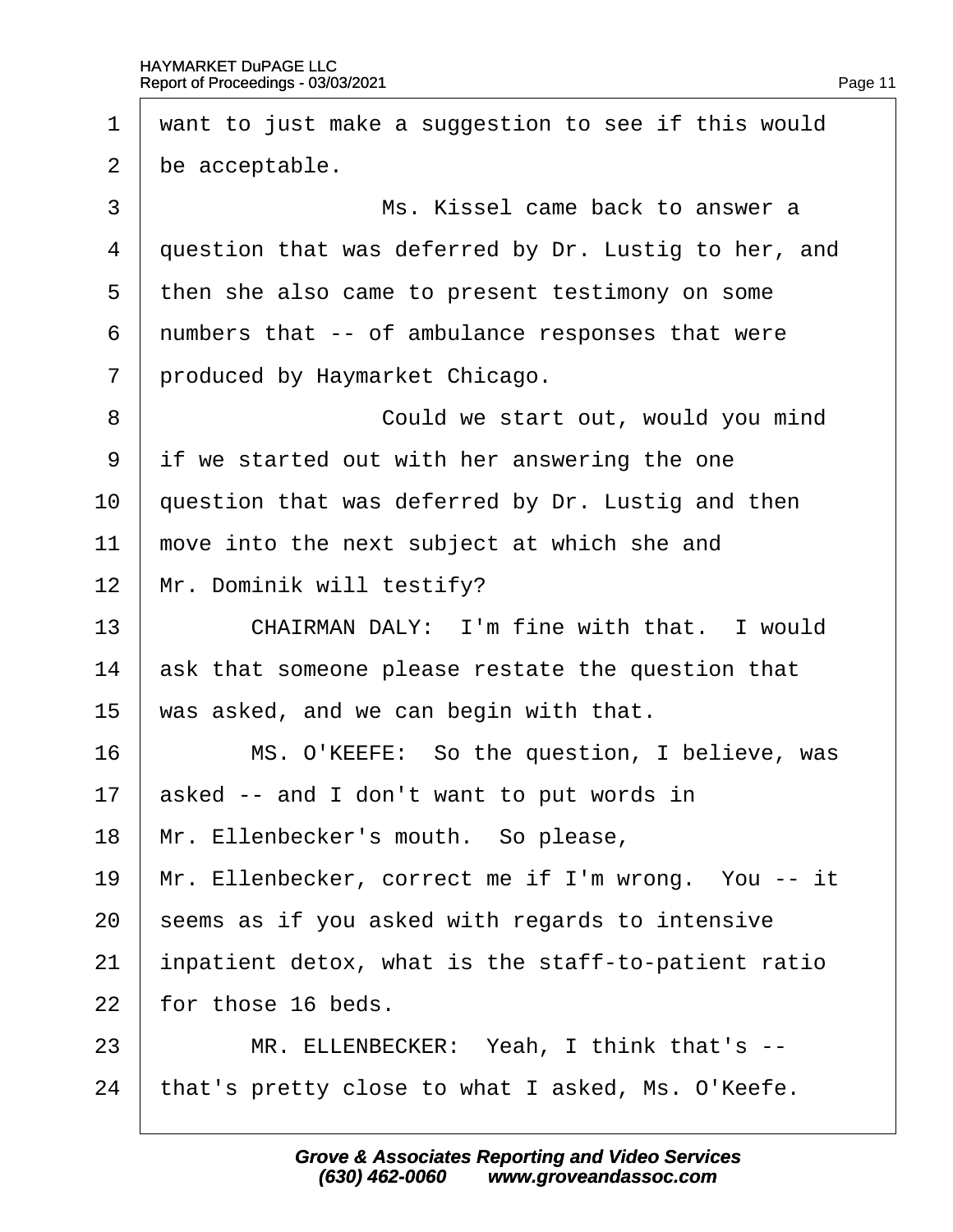| 1              | MS. KISSEL: The staff-to-patient ratio is 2          |
|----------------|------------------------------------------------------|
| $\overline{2}$ | nurses for the 16 patients, so it's 1 to 8.          |
| 3              | CHAIRMAN DALY: Given the format, then,               |
| 4              | Mr. Ellenbecker and Mr. Hervas, I would ask since    |
| 5              | this was an asked -- this is an asked and answered   |
| 6              | from last week's, is now an appropriate time for any |
| $\overline{7}$ | follow-up questions by Mr. Ellenbecker related to    |
| 8              | Ms. Kissel's testimony, or do we wait until the      |
| 9              | dross-examination starts for all of the testimony?   |
| 10             | MR. HERVAS: I would prefer that we wait for          |
| 11             | all the cross-examination. We keep it as a bunch.    |
| 12             | Since this is a discrete issue, it's easy to         |
| 13             | separate, but it shouldn't be confusing.             |
| 14             | CHAIRMAN DALY: Okay.                                 |
| 15             | MR. ELLENBECKER: Yeah, I agree.                      |
| 16             | CHAIRMAN DALY: All right. Thank you.                 |
| 17             | So, Ms. Kissel -- or, Ms. O'Keefe,                   |
| 18             | please proceed.                                      |
| 19             | MS. O'KEEFE: Okay. Thank you, Mr. Chairman.          |
| 20             | So at -- at the end of our -- one                    |
| 21             | of our last meetings in January, Haymarket Chicago   |
| 22             | was asked if there was any way Haymarket could       |
| 23             | gather data on how many ambulance calls occur        |
| 24             | annually at its Chicago West Loop facility. After    |
|                |                                                      |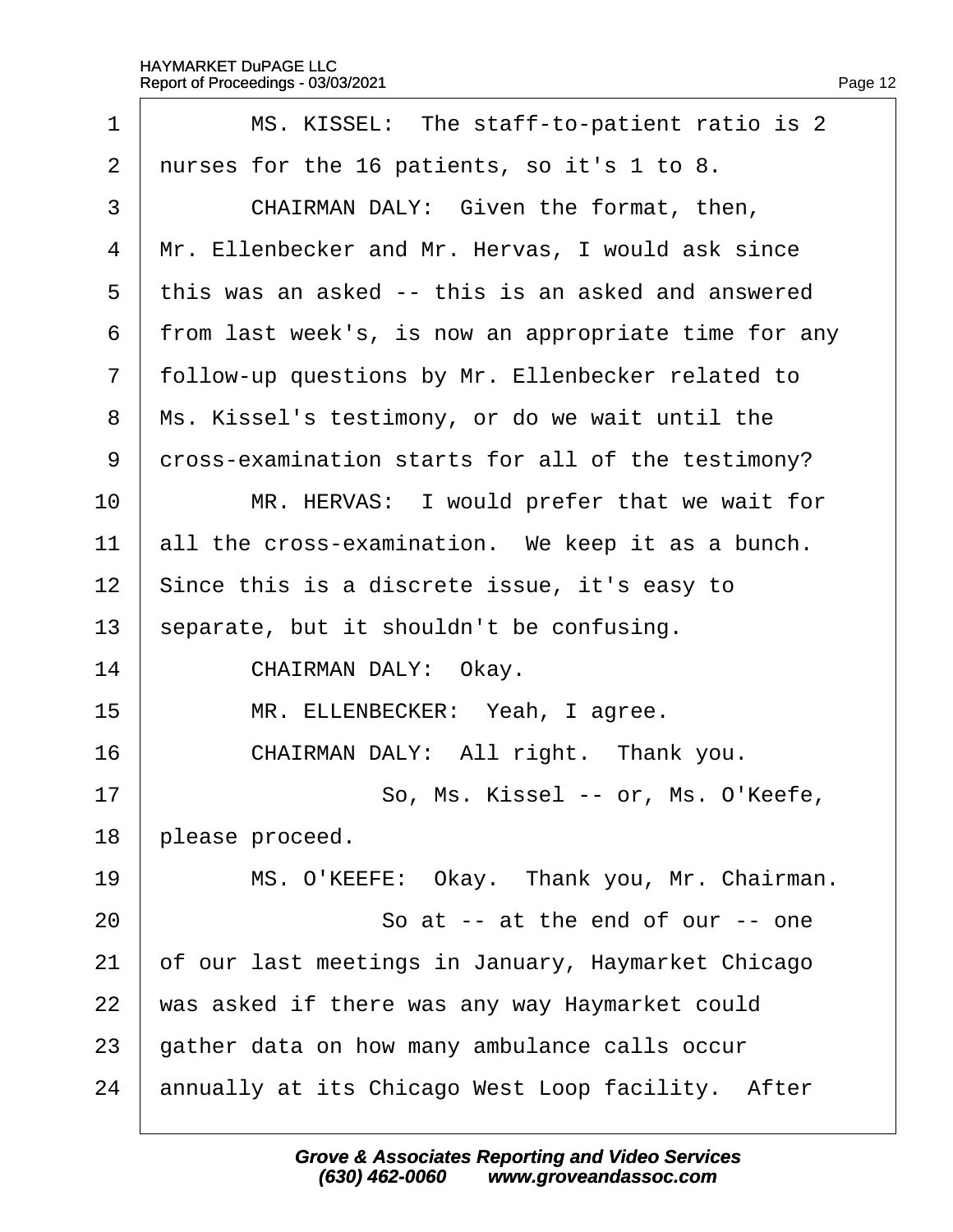| 1              | this meeting, we met with Haymarket representatives  |
|----------------|------------------------------------------------------|
| 2              | to discuss, you know, whether we could answer this   |
| 3              | question in light of the fact that Haymarket doesn't |
| 4              | maintain any records for the sole purpose of         |
| 5              | tracking calls made to 911 or ambulance responses to |
| 6              | the West Loop facility.                              |
| $\overline{7}$ | The discussion focused on internal                   |
| 8              | records, which both Dr. Lustig and James Baldwin     |
| 9              | testified to in 2019, and whether these internal     |
| 10             | documents could be reviewed manually to respond to   |
| 11             | this question.                                       |
| 12             | In consultation with Mr. Dominik                     |
| 13             | from Polaris, Haymarket undertook a manual review of |
| 14             | internal documents for the calendar year 2018 to     |
| 15             | espond to your request; and Ms. Kissel is here       |
| 16             | tonight to provide an overview of these findings.    |
| 17             | <b>KAREN KISSEL</b>                                  |
| 18             | called as a witness by the Petitioner, having been   |
| 19             | first duly sworn, was examined and testified as      |
| 20             | follows:                                             |
| 21             | <b>DIRECT EXAMINATION</b>                            |
| 22             | BY MS. O'KEEFE:                                      |
| 23             | Q. So by way of introduction, Ms. Kissel,            |
| 24             | you are the senior executive vice president of       |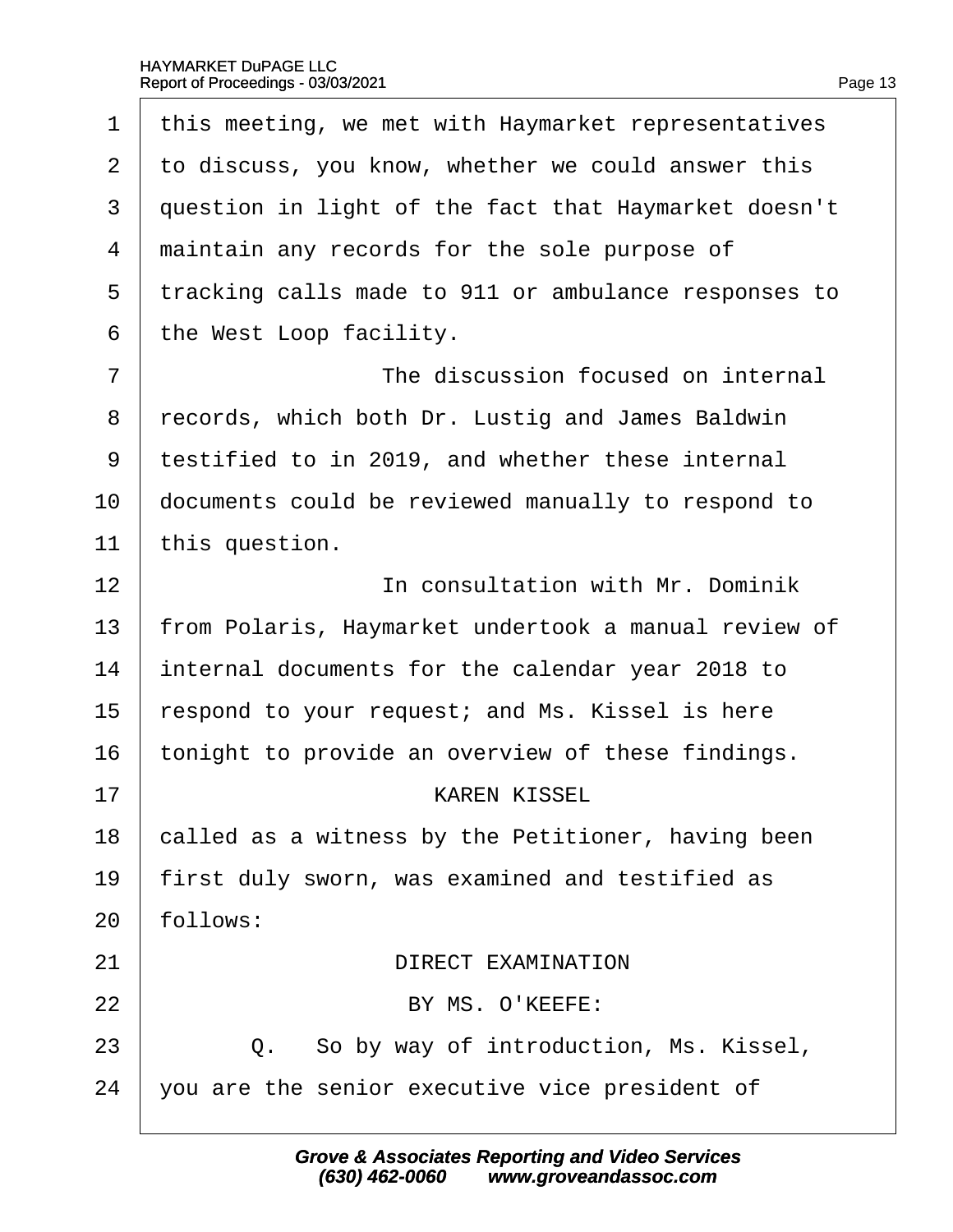| $\mathbf 1$    | Haymarket. And how long have you been with           |
|----------------|------------------------------------------------------|
| $\overline{2}$ | Haymarket?                                           |
| 3              | A. Almost two and a half years.                      |
| $\overline{4}$ | Q. And has your position always been that            |
| 5              | of senior executive vice president?                  |
| 6              | A. Yes.                                              |
| $\overline{7}$ | Q. Okay. And as senior executive vice                |
| 8              | president, have you been involved with the Haymarket |
| 9              | DuPage project?                                      |
| 10             | A. Yes, I have.                                      |
| 11             | Q. Okay. So let's just jump into the issue           |
| 12             | that we are going to present this evening.           |
| 13             | Haymarket staff undertook a manual                   |
| 14             | review of internal documents to provide the number   |
| 15             | of ambulance responses that occurred to Haymarket    |
| 16             | West Loop facility. Why did Haymarket do this?       |
| 17             | A. We were trying to be responsive to the            |
| 18             | Plan Commission. And after Jim Dominik's expert      |
| 19             | report and analysis, there still was a question      |
| 20             | asked what is the number of calls to Haymarket West  |
| 21             | Loop; so we assembled an internal team to pull that  |
| 22             | information together.                                |
| 23             | Q. So how many ambulance responses was               |
| 24             | Haymarket able to identify through its review of the |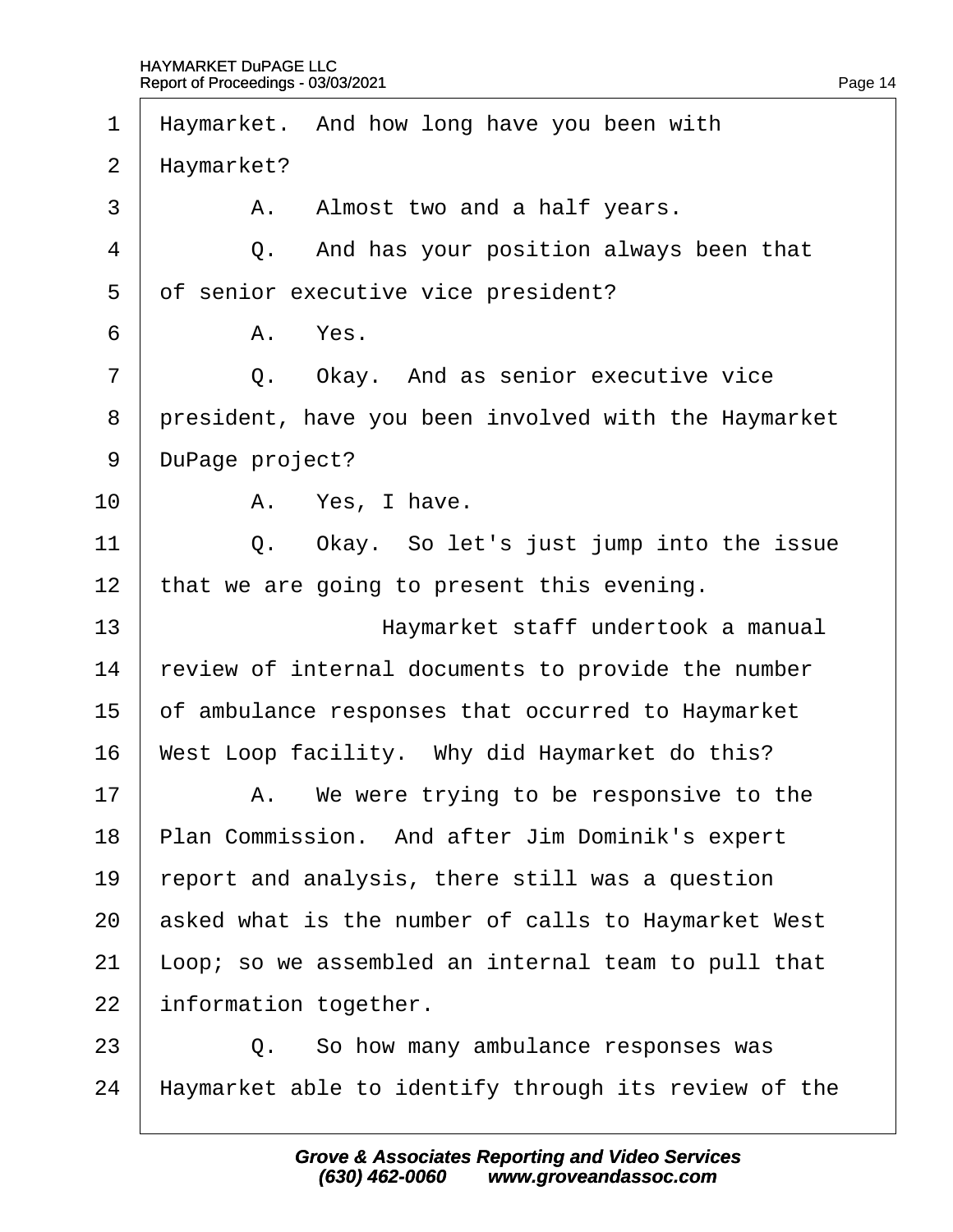1 *internal documents?* 2 | A. 303 ambulance responses for calendar 3 vear 2018.  $4 \mid Q$ . So does this number come with any 5 dualification? 6 | A. Yes, this number does come with 7 dualifications. The materials that we used, the 8 internal reports that we used to tally this ·9· ·information are not -- are not developed to just 10 track ambulance information. There's a lot of other 11 information on there. So the -- when we reviewed 12 the numbers and we reviewed the reports, it was the 13 best, most reasonable estimate that we could 14 **brovide**.  $15 \parallel$  Q. Because these documents that are 16 produced aren't for the purpose of tracking 17 ambulance calls -- $18$  | A. No, they are not. 19  $\vert$  Q. -- they're for other purposes? 20 | A. Correct.  $21$   $\Box$  Q. Okay. So to take a step back, when we 22 decided to do this manual review, did you reach out 23 to Mr. Dominik for his guidance in how to conduct  $24$  it?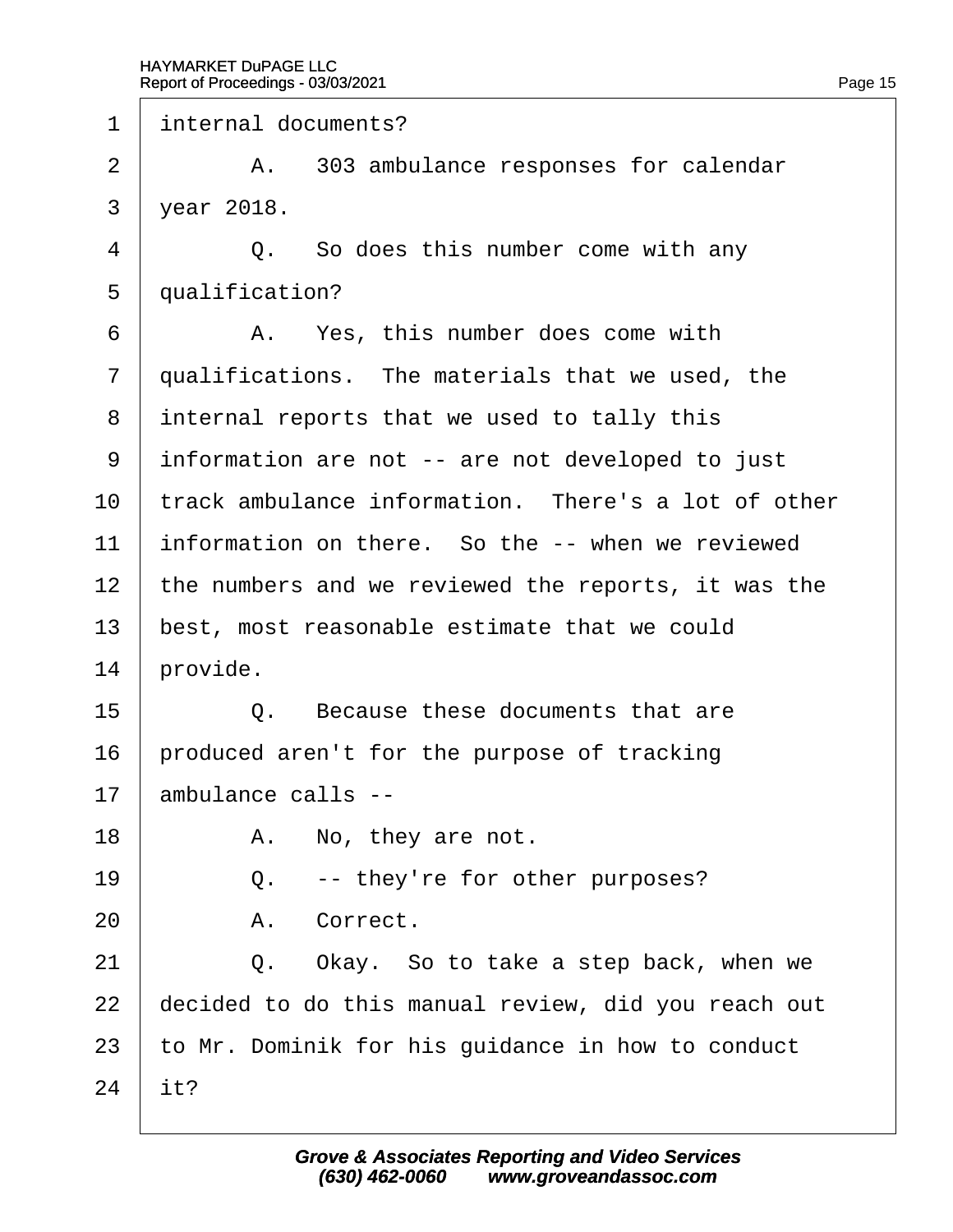| 1  | A. Yes. We reached out to Mr. Dominik. We            |
|----|------------------------------------------------------|
| 2  | explained the process that we were going to go       |
| 3  | through. He said to use the year 2018 because for    |
| 4  | his 11 comparable sites, they had 2018 data          |
| 5  | available. And he asked us to break it down by       |
| 6  | residential homes and -- residential treatment and   |
| 7  | recovery homes. So we proceeded under those          |
| 8  | instructions.                                        |
| 9  | He also asked if we could separate                   |
| 10 | it between ALS and BLS, but we didn't have access to |
| 11 | that information to do that.                         |
| 12 | Q. So what internal documents did Haymarket          |
| 13 | eview to provide this information?                   |
| 14 | A. We had two internal documents; one, our           |
| 15 | incident reports, and the other, our medical         |
| 16 | referral forms that we use that are called 901s, and |
| 17 | they're part of the patient's electronic medical     |
| 18 | record.                                              |
| 19 | Q. And so are there any limitations posed            |
| 20 | on reliance of these documents to address these      |
| 21 | questions?                                           |
| 22 | A. As I said earlier, there is because               |
| 23 | heither of these two documents is really for the     |
| 24 | purpose of looking at ambulance calls.               |
|    |                                                      |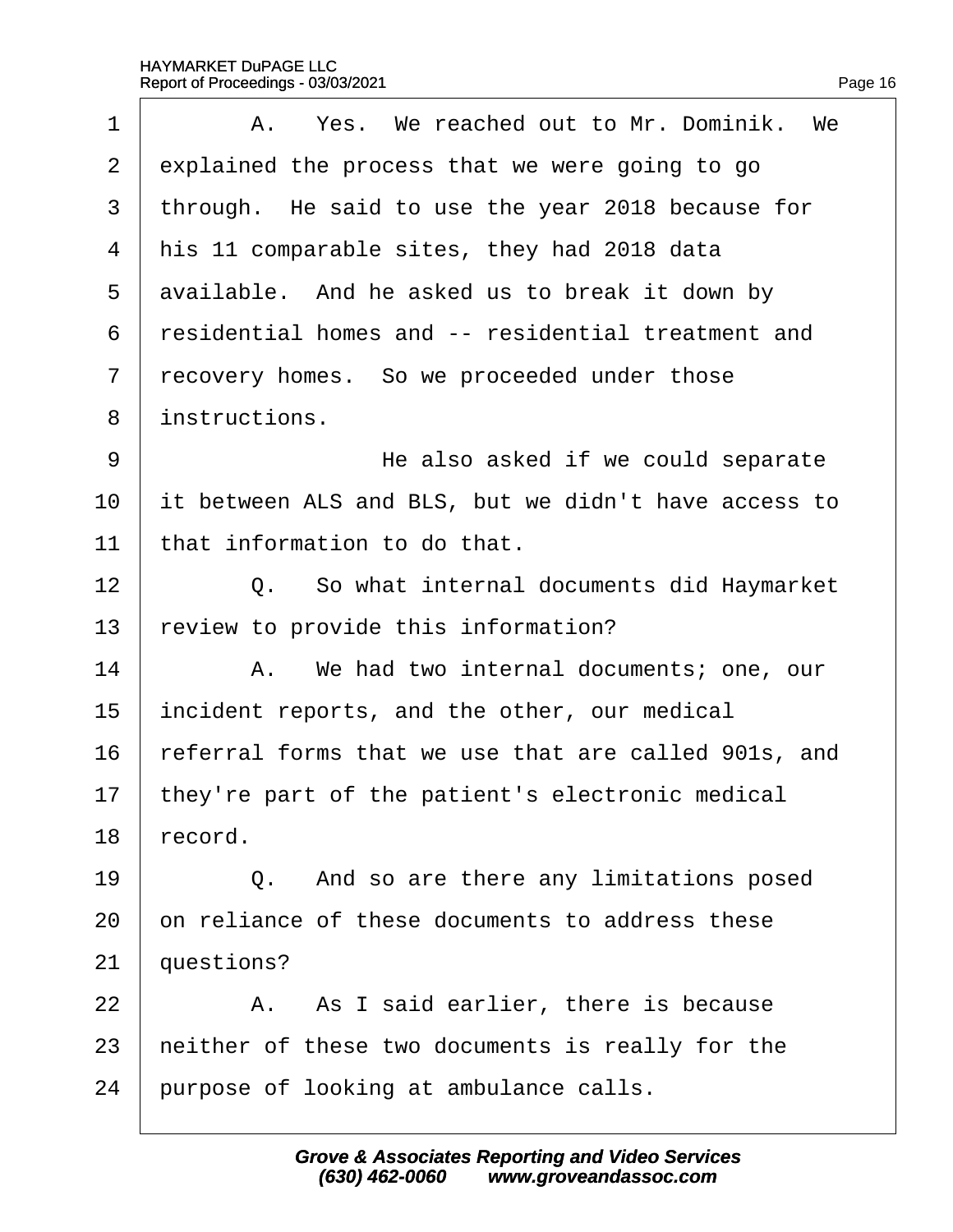| 1              | Q. So can you please explain to the                |
|----------------|----------------------------------------------------|
| $\overline{2}$ | Commission what's an incident report?              |
| 3              | A. Sure. An incident report is prepared            |
| $\overline{4}$ | when there's an unusual event at Haymarket Center. |
| 5              | It could be medical in nature. It could be a pipe  |
| 6              | burst. And anybody who is a witness to this event  |
| $\overline{7}$ | will fill out a report summarizing the event that  |
| 8              | happened.                                          |
| 9              | Q. And these events, they can involve              |
| 10             | patients, staff, people who are intake who may not |
| 11             | yet have been admitted into Haymarket?             |
| 12             | A. Right. Visitors.                                |
| 13             | Q. Vendors?                                        |
| 14             | A. Yes.                                            |
| 15             | Q. Okay. So it's a pretty comprehensive            |
| 16             | list.                                              |
| 17             | So when we're looking at just the                  |
| 18             | incident reports, are there any limitations on     |
| 19             | relying solely on these reports to answer the      |
| 20             | question as to how many ambulance responses there  |
| 21             | are at Haymarket?                                  |
| 22             | A. Again, this -- the report is not                |
| 23             | designed to track ambulance calls.                 |
| 24             | Okay. So let's move on to the 901 form.<br>Q.      |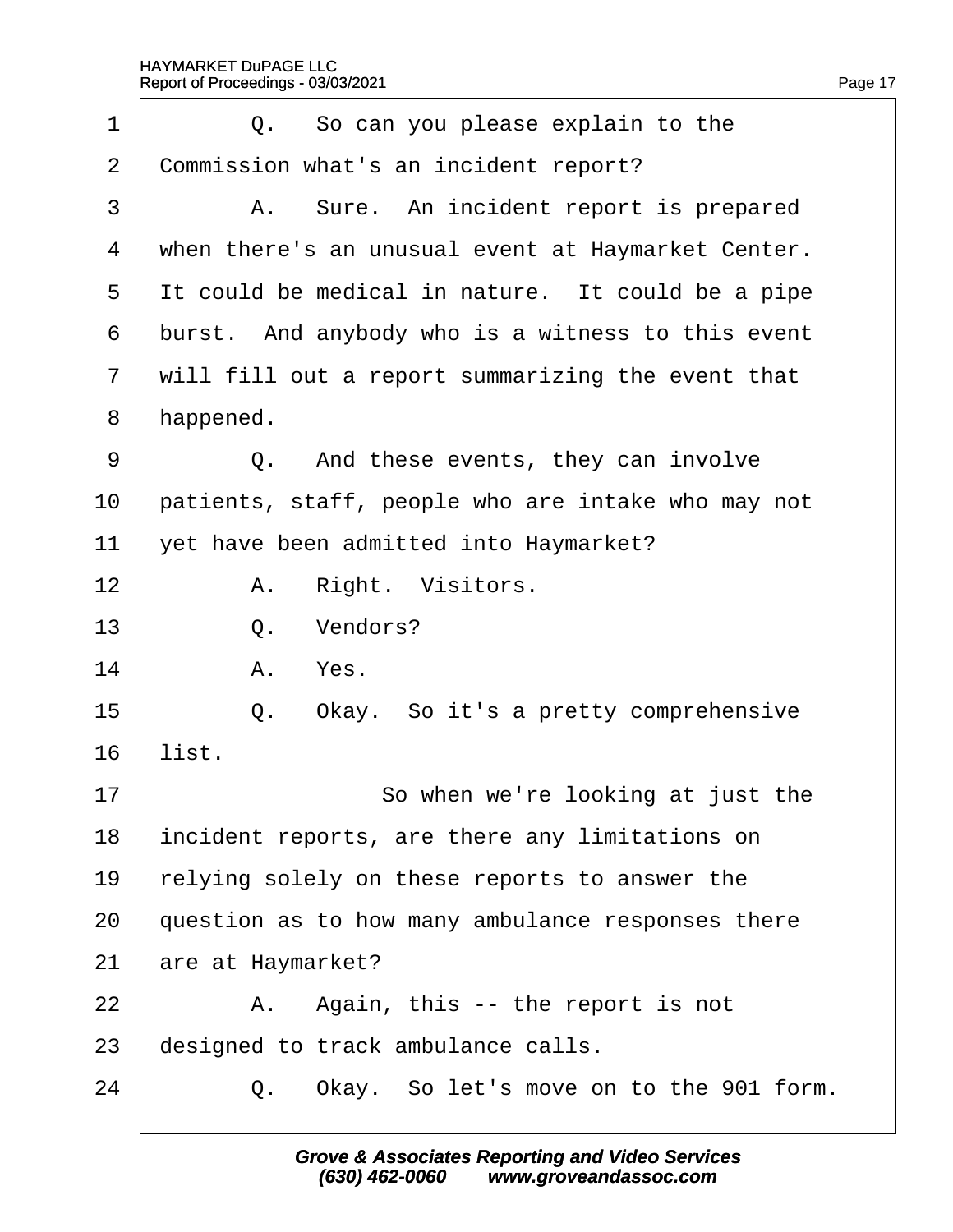1 | A. Sure.

 $2 \mid Q$ . Can you provide the Commission with an 3 dyerview of what a 901 does and what its purpose is?  $4 \mid$  A. Sure. A 901 form is a medical referral 5 form, and they are generated and kept in the 6 electronic patient medical record.  $7 \mid$  When a patient is going to be 8 transported to an unscheduled medical visit, a 9 doctor's appointment, a hospital, the patient must 10 **consent to if this information could be released to** 11 the medical provider when they present at the 12 hospital, at the clinic, at the facility.  $13 \mid Q$ . So the purpose of it is just to provide, 14 like, a medical record for the patient as they're 15 going out to a clinic or a doctor -- $16$  | A. Right. And to inform the medical 17 professional of the patient's medical condition, any 18 medications that they could be taking, and such. 19  $\vert$  Q. Okay. And so these forms, they can 20 include -- they can refer to the means of  $21$  transport --22 | A. Correct.

 $23 \mid Q$ . -- to an ambulance --

24 A. Correct.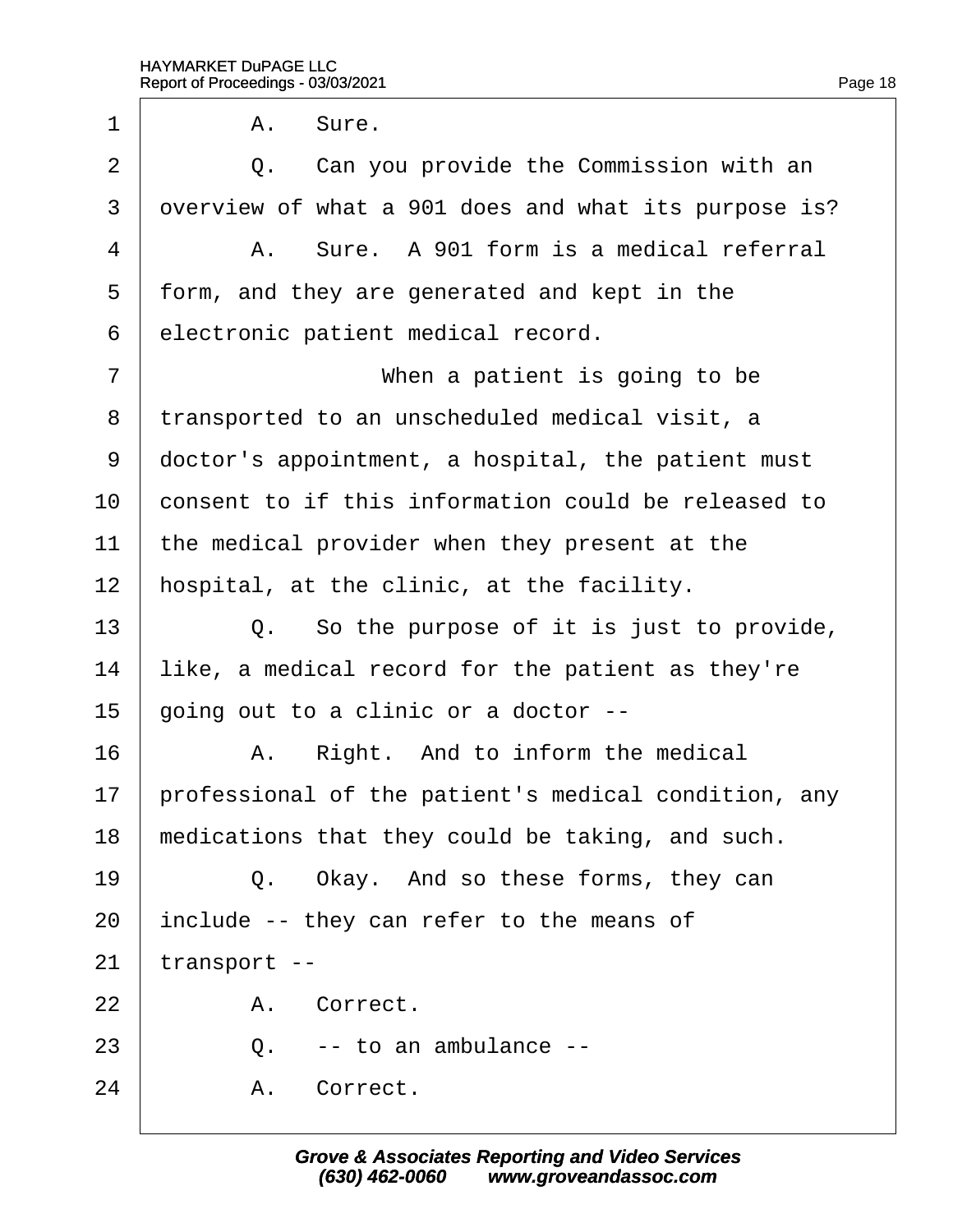| 1              | Q. -- transporting? Okay.                            |
|----------------|------------------------------------------------------|
| $\overline{2}$ | THE REPORTER: I'm sorry, can I interrupt?            |
| 3              | Can I please remind you to please not speak over     |
| 4              | each other. It makes it really difficult on the      |
| 5              | Zoom.                                                |
| 6              | THE WITNESS: Sure. Sorry.                            |
| $\overline{7}$ | THE REPORTER: Thank you.                             |
| 8              | MS. O'KEEFE: Okay.                                   |
| 9              | BY MS. O'KEEFE:                                      |
| 10             | Q. So are there any limitations on relying           |
| 11             | on the 901 form alone to answer the questions of how |
| 12             | many ambulance responses there are?                  |
| 13             | A. Yes. There are a few limitations. One,            |
| 14             | as I explained before, a patient must consent if     |
| 15             | this information is going to be generated and        |
| 16             | provided to the medical provider upon their arrival  |
| 17             | at the facility.                                     |
| 18             | Also, a 901 form is for a patient.                   |
| 19             | It's not for a staff member. It's not for a          |
| 20             | visitor. And there are times when a patient might    |
| 21             | come into the facility, a future patient, and        |
| 22             | they're not quite in our patient medical record      |
| 23             | system yet; and so a 901 wouldn't be generated if    |
| 24             | they had an unscheduled visit to a medical provider. |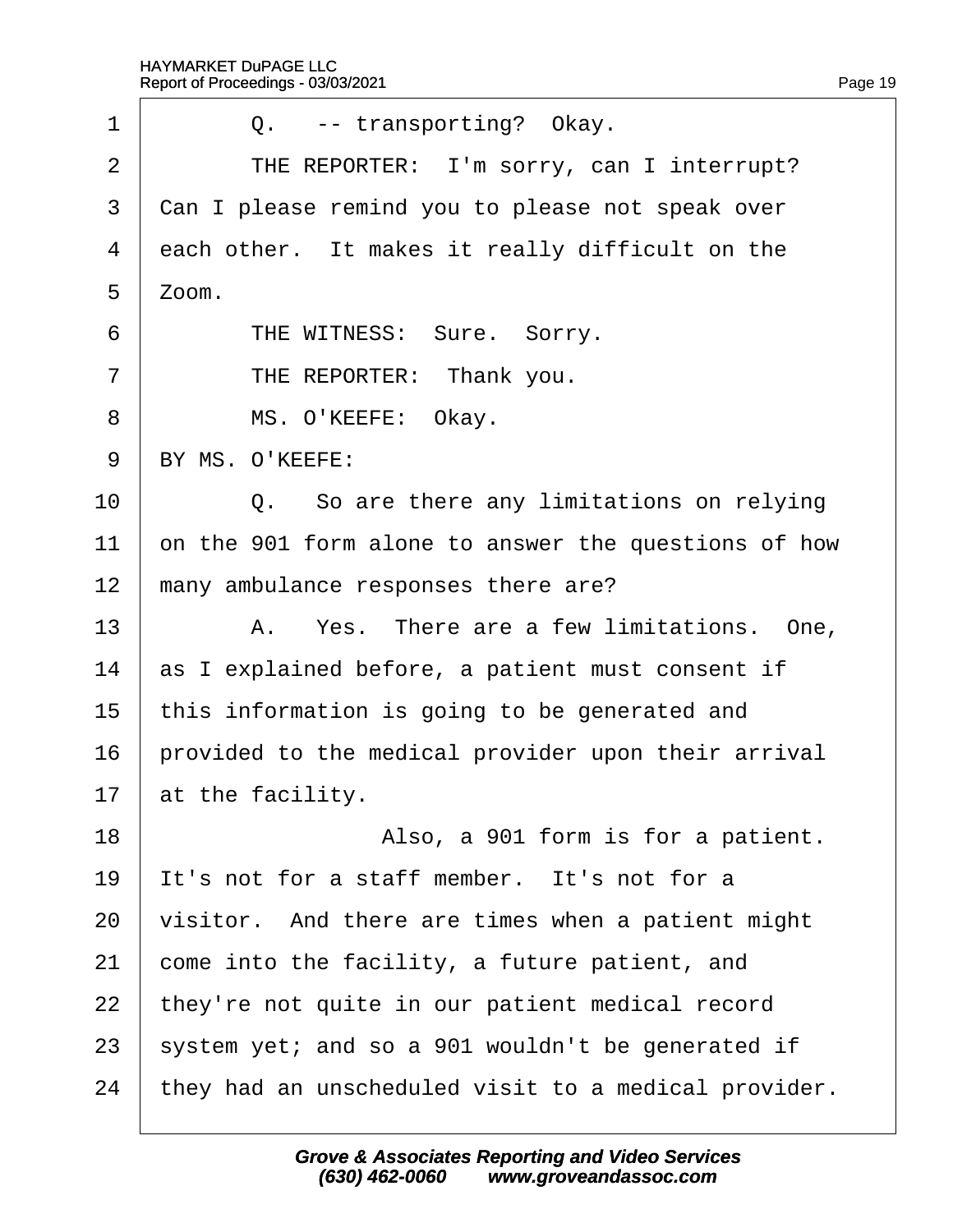| 1              | Q. So you felt the best way to get the most          |
|----------------|------------------------------------------------------|
| $\overline{2}$ | domprehensive information was to look at both        |
| 3              | documents --                                         |
| 4              | A. Correct.                                          |
| 5              | Q. -- the 901s and the incident reports              |
| 6              | because the incident reports picked up people that   |
| $\overline{7}$ | the 901s didn't?                                     |
| 8              | A. Correct.                                          |
| 9              | Q. Okay. So earlier testimony by                     |
| 10             | Mr. Baldwin and Dr. Lustig described these documents |
| 11             | as being HIPAA protected. Are they protected?        |
| 12             | A. They are protected by HIPAA. They're              |
| 13             | also protected by another federal law which governs  |
| 14             | substance use treatment facilities, which is 42 CFR  |
| 15             | Part 2.                                              |
| 16             | Q. So how many -- ultimately how many                |
| 17             | internal documents were reviewed?                    |
| 18             | A. We reviewed 1270 incident reports and             |
| 19             | 918 901 forms.                                       |
| 20             | Q. And these were all done by hand?                  |
| 21             | A. They're all done by hand, yes.                    |
| 22             | MS. O'KEEFE: Okay. We have no further                |
| 23             | questions, Mr. Chairman.                             |
| 24             | CHAIRMAN DALY: Thank you both.                       |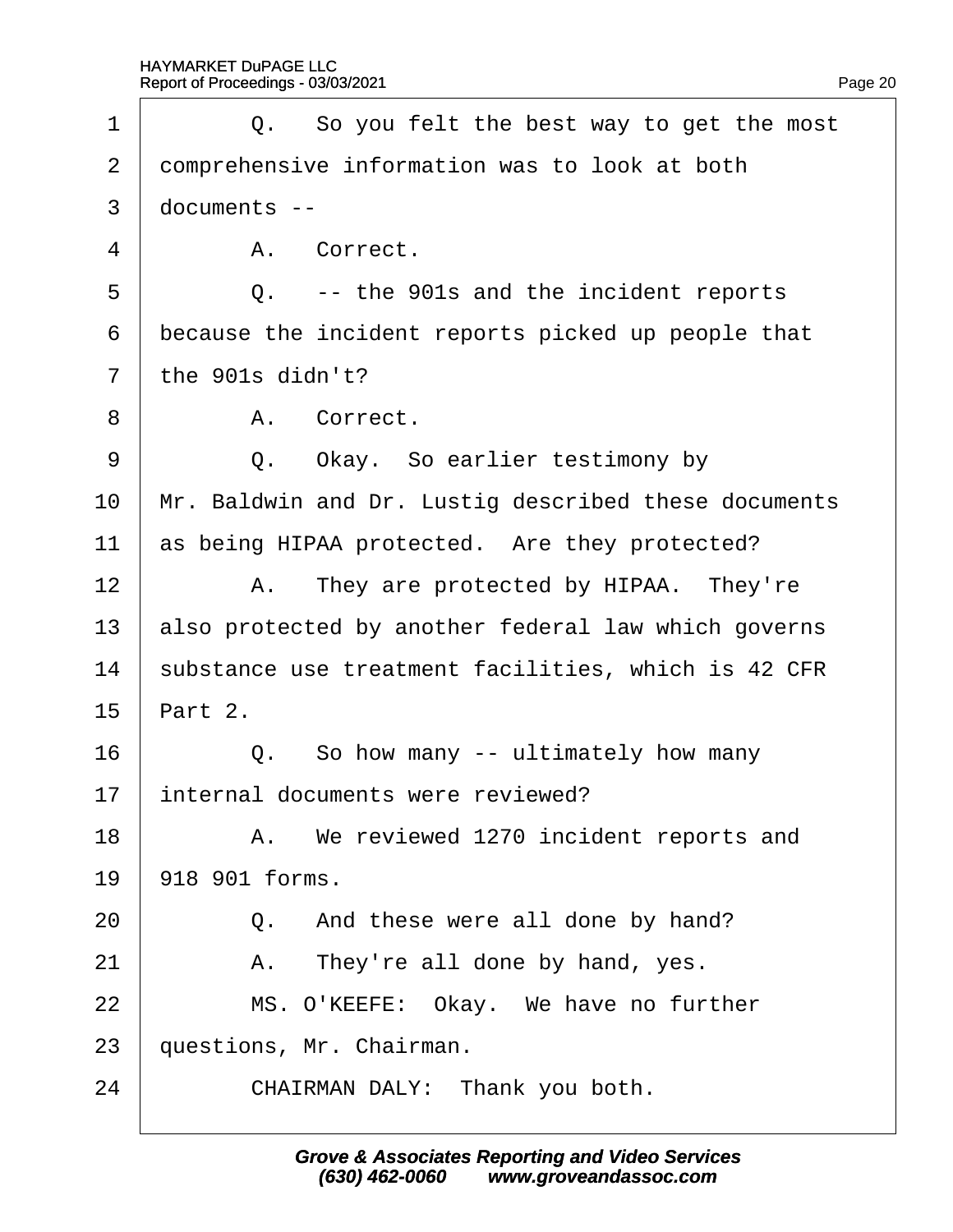| 1              |                                | At this time, I would like to ask                 |
|----------------|--------------------------------|---------------------------------------------------|
| $\overline{2}$ |                                | which counsel would like to begin their           |
| 3              | dross-examination.             |                                                   |
| 4              |                                | MR. DI NOLFO: Mr. Ellenbecker had that one        |
| 5              |                                | follow-up question. I'll let him start, Chairman  |
| 6              |                                | Daly; then I'll follow up after him.              |
| $\overline{7}$ |                                | CHAIRMAN DALY: Okay.                              |
| 8              |                                | MR. ELLENBECKER: Thank you.                       |
| 9              |                                | <b>CROSS-EXAMINATION</b>                          |
| 10             |                                | BY MR. ELLENBECKER:                               |
| 11             | Q.                             | Ms. Kissel, I'll start with the discrete          |
| 12             |                                | question that you addressed at the beginning, and |
| 13             |                                | that was the staff-to-detox patient ratio and you |
| 14             | said that was 1 to 8; correct? |                                                   |
| 15             |                                | A. Correct. It's for third shift. I think         |
| 16             |                                | your question was directly about third shift.     |
| 17             |                                | Q. Yeah, we'll get to that. I'll ask you          |
| 18             |                                | some pretty specific questions.                   |
| 19             | A. Okay.                       |                                                   |
| 20             |                                | Q. What is the staff-to-patient ratio going       |
| 21             |                                | through intensive 24-hour medical detox on the    |
| 22             | second shift?                  |                                                   |
| 23             |                                | A. Hold on. Let me look that up for you.          |
| 24             |                                | On second shift, we have five staff               |
|                |                                |                                                   |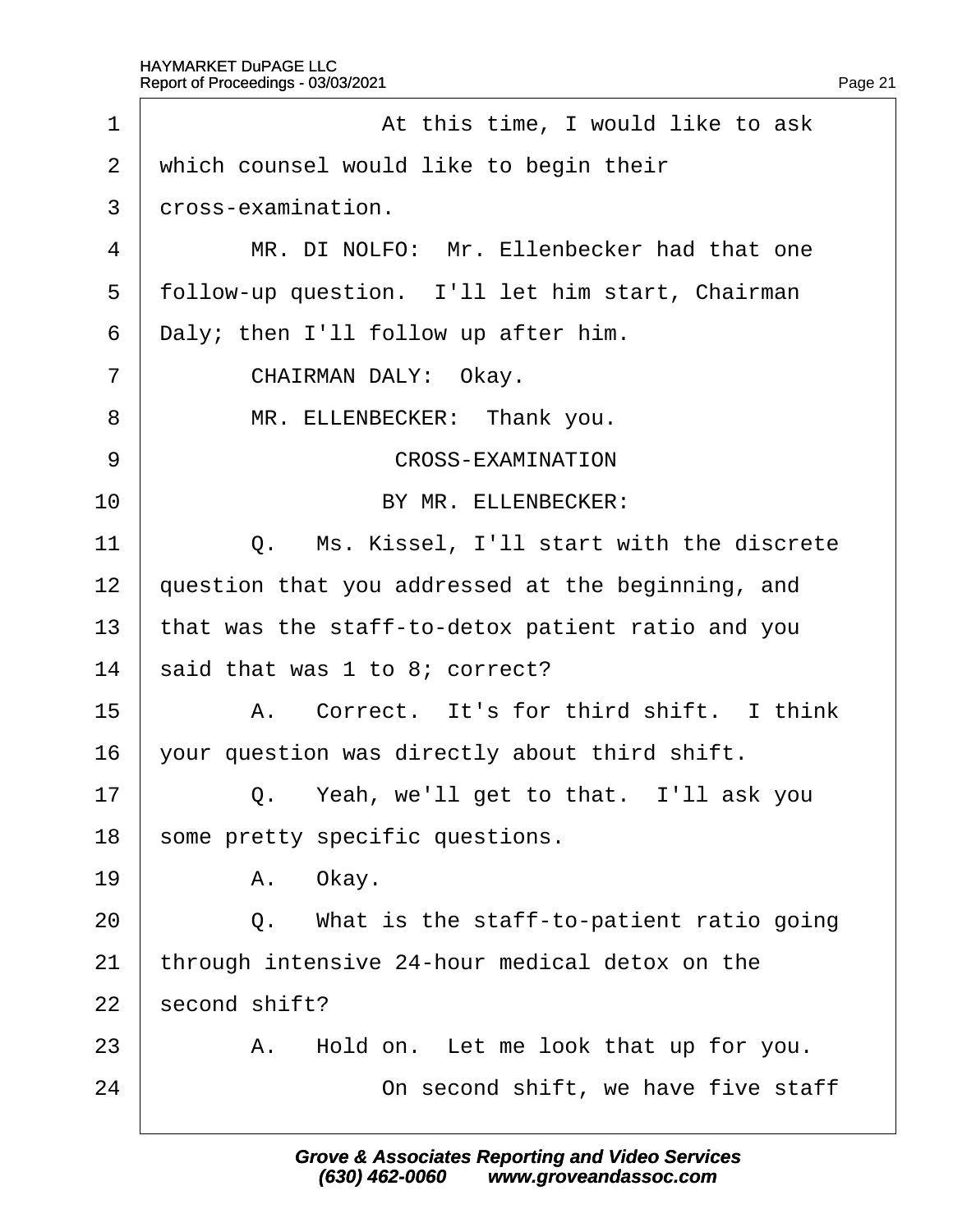1 for 16 patients.

 $2 \mid Q$ . And what is the staff-to-patient ratio 3 for intensive 24-hour medical detox on the first 4  $\sinh(2)$  $5 \parallel$  A. Five.  $6 \mid Q$ . Okay. And what are you looking at? 7 What resource are you looking at right now? 8 | A. I have a schedule of the 163 staff, how 9 many staff work on each program by shift. 10  $\vert$  Q. Okay. And is that program that you're 11 looking at right now, is that specific to the 12 proposed Haymarket Itasca facility?  $13$  A. Yes.  $14$   $\Box$  Q. What other information is in that book? 15 | MS. O'KEEFE: I object. The purpose of the 16 duestion was -- you asked a very specific question 17 of Dr. Lustig that was referred to Ms. Kissel. It 18 wasn't meant to open up every door. It was meant to 19 just answer the question about staff-to-patient 20 tatio on the third shift and medical detox, and we 21 answered that. 22 | MR. ELLENBECKER: Well, actually, you limited 23 it by him not knowing the answer. I would have 24 asked him the second and first shifts if he would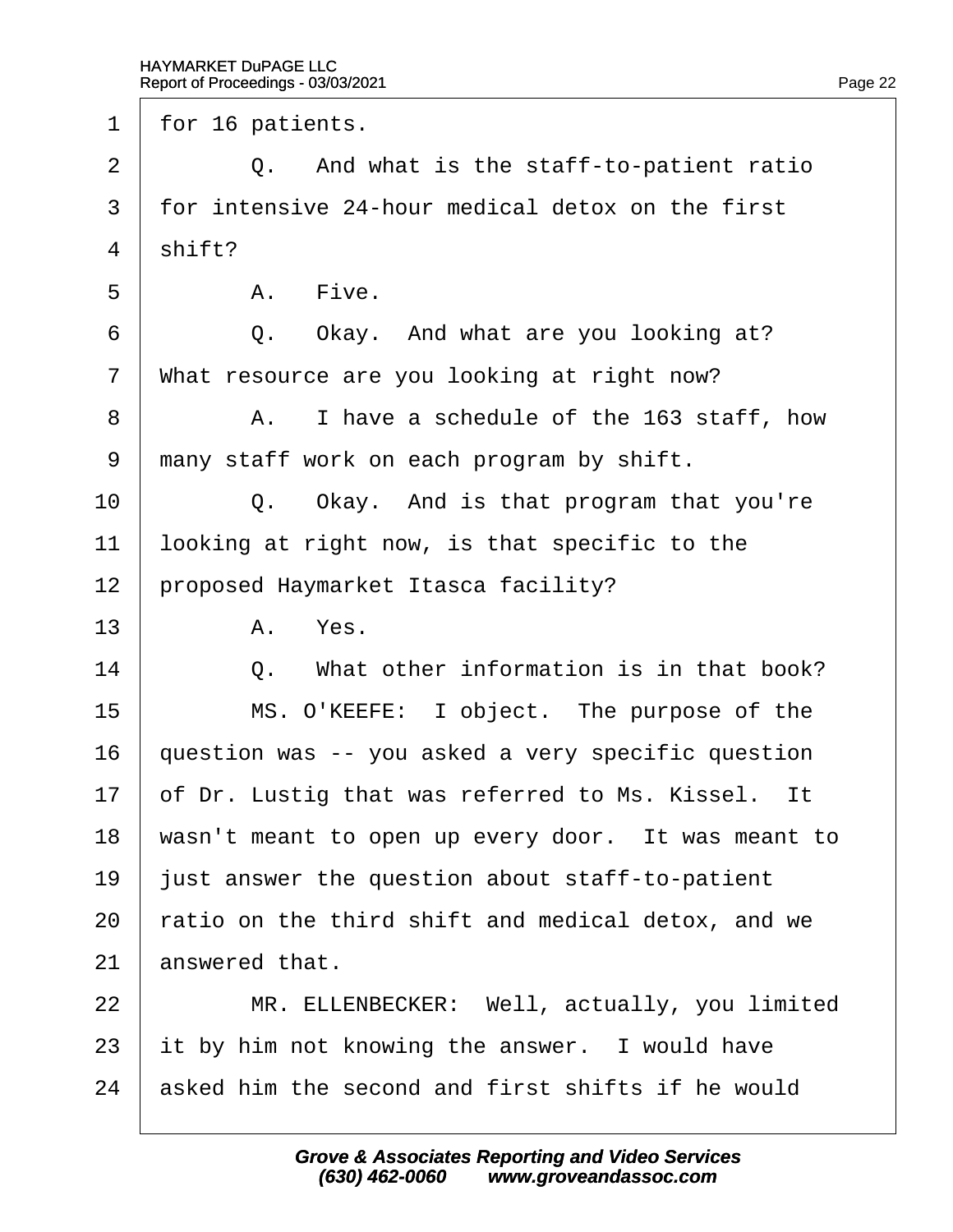| have known the answer to the third shift. So now     |
|------------------------------------------------------|
| that I have the person who knows the answer to       |
| the $-$                                              |
| MS. O'KEEFE: But you didn't ask it at the            |
| time. And that was the question. I have a            |
| transcript of, like, what was asked, and that was    |
| the one question that was open. Everything else you  |
| had opportunity to question Dr. Lustig, and you      |
| didn't ask him those questions.                      |
| MR. ELLENBECKER: And, Ms. O'Keefe, when I'm          |
| responding to your objection, I think you owe me the |
| courtesy to let me finish it so the court reporter   |
| can get it all down.                                 |
| MS. O'KEEFE: Okay. Go ahead.                         |
| MR. ELLENBECKER: Well, now you cut me off            |
| midstream.                                           |
| But I asked Dr. Lustig about the                     |
| third shift staff-to-patient ratios. You             |
| interjected that he wasn't the right person. You     |
| said Ms. Kissel was. There would have been a         |
| hatural follow-up on all these staffing ratios. But  |
| if he didn't know the third shift, why would I       |
| presume he knows the first and second. So that's --  |
| MS. O'KEEFE: No, that's not -- I'm sorry, I          |
|                                                      |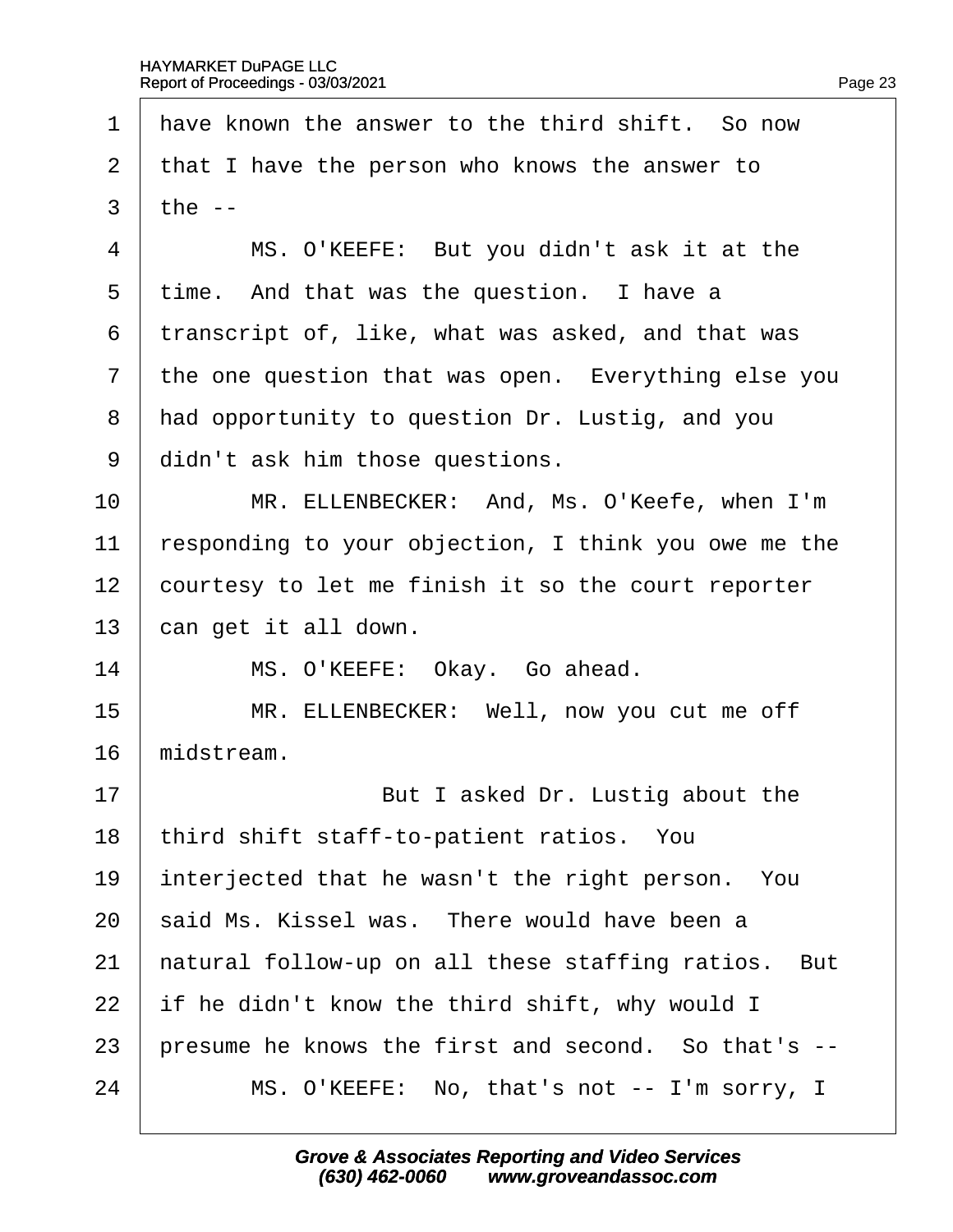| 1              | didn't mean to interrupt you. Excuse me.            |
|----------------|-----------------------------------------------------|
| $\overline{2}$ | MR. HERVAS: Let me interject here because           |
| 3              | the nature of the objection relates directly to a   |
| 4              | question requesting Ms. Kissel to identify all the  |
| 5              | other information in a particular book that she is  |
| 6              | referring to. That was the specific question, and   |
| $\overline{7}$ | that's the nature of the objection.                 |
| 8              | I think that Mr. Ellenbecker can                    |
| 9              | inquire on certain data relating to ratios, but I'm |
| 10             | going to sustain the objection as to the open-ended |
| 11             | as to what's in the book in front of you. So let's  |
| 12             | move on.                                            |
| 13             | BY MR. ELLENBECKER:                                 |
| 14             | Q. Okay. Well, has that resource that               |
| 15             | you're looking at right now been produced in the    |
| 16             | context of this application process, if you know?   |
| 17             | A. Are you talking about the staffing plan?         |
| 18             | I'm talking about whatever you were<br>Q.           |
| 19             | looking at when I asked you questions about         |
| 20             | staff-to-patient ratios on the second shift and you |
| 21             | told me five.                                       |
| 22             | It was -- it was produced in context of<br>А.       |
| 23             | the Haymarket DuPage facility, correct.             |
| 24             | Q. Okay. Do you know if it was produced in          |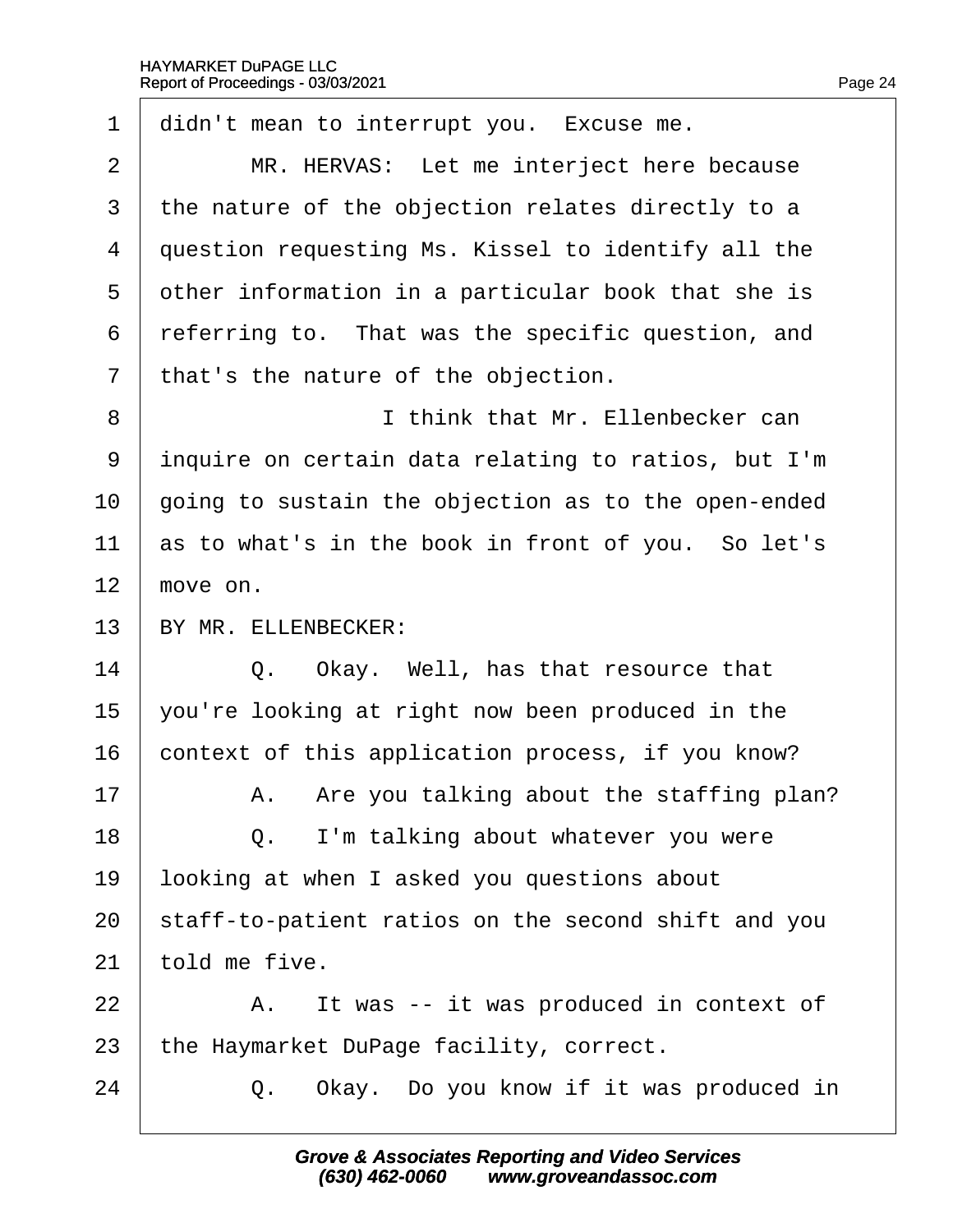| 1              | the context of these public hearings?               |
|----------------|-----------------------------------------------------|
| 2              | MS. O'KEEFE: Do you understand the question?        |
| 3              | BY THE WITNESS:                                     |
| 4              | A. I don't know what that -- what does that         |
| 5              | mean?                                               |
| 6              | BY MR. ELLENBECKER:                                 |
| $\overline{7}$ | Q. Well, you understand you're testifying           |
| 8              | in a public hearing process; correct?               |
| 9              | A. Correct.                                         |
| 10             | Q. And there have been exhibits and reports         |
| 11             | and other types of documentary evidence produced,   |
| 12             | and I'm asking if you know whether that staffing    |
| 13             | report you're looking at was ever produced in the   |
| 14             | context of Haymarket's application.                 |
| 15             | A. Yes, it was.                                     |
| 16             | Okay. Do you know when?<br>Q.                       |
| 17             | I separated out the staff this week.<br>А.          |
| 18             | Q. Oh.                                              |
| 19             | MS. O'KEEFE: Mr. Ellenbecker, can I -- can I        |
| 20             | ask a question just to clarify? Are you asking      |
| 21             | if -- just to make sure that we all understand, are |
| 22             | you asking whether or not the staffing plan was     |
| 23             | testified to as part of the public hearing process? |
| 24             | s that your question?                               |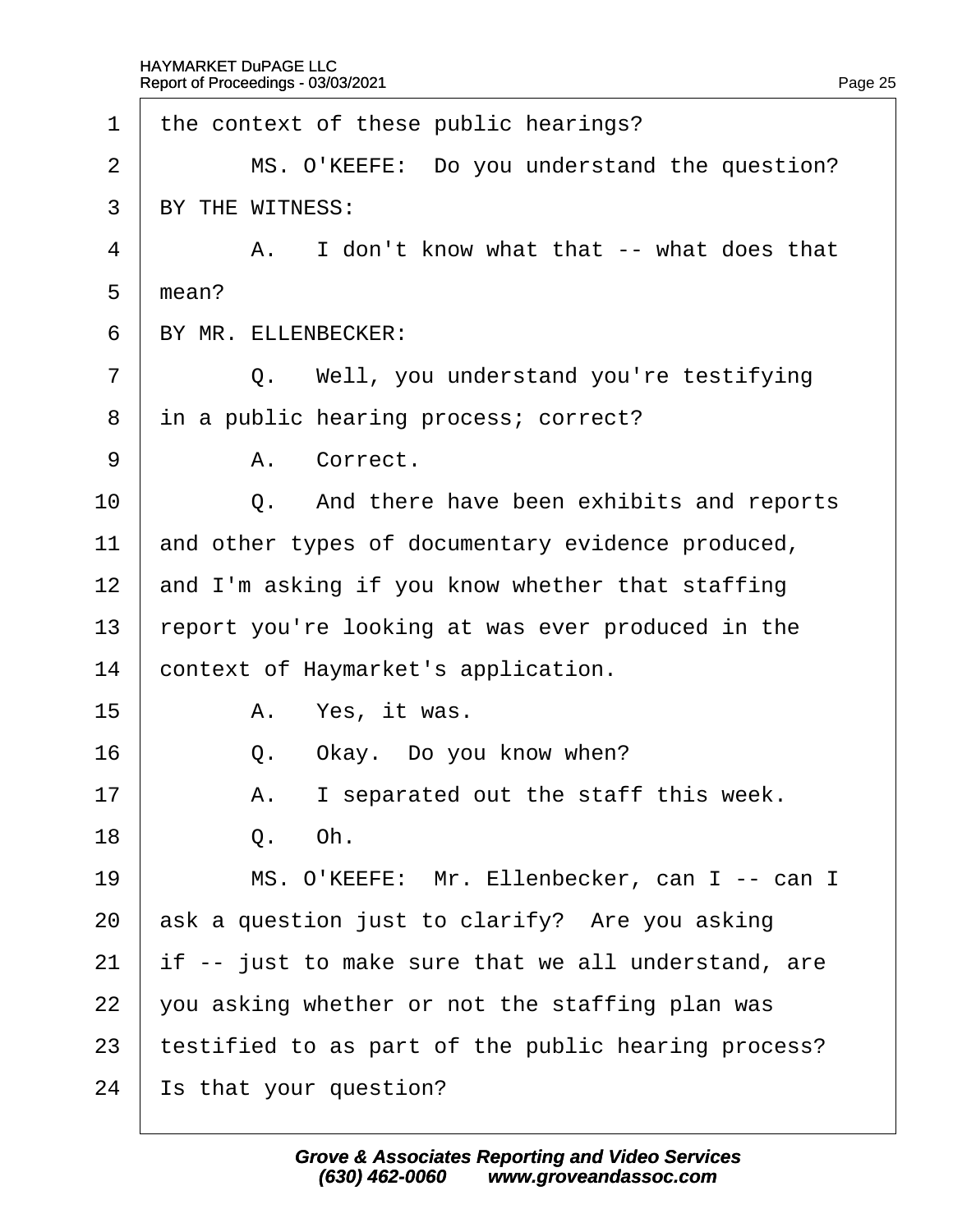| 1              | MR. ELLENBECKER: No. I'm asking whether the         |
|----------------|-----------------------------------------------------|
| $\overline{2}$ | plan that she's consulting in response to my        |
| 3              | questions tonight was produced.                     |
| $\overline{4}$ | BY THE WITNESS:                                     |
| 5              | A. Dr. Lustig testified in 2019 that we             |
| 6              | were going to have 163 staff. When we developed the |
| $\overline{7}$ | plan, it was broken down by program and broken down |
| 8              | by shift. So in order to answer your question, I    |
| 9              | reviewed the plan and I detailed it out for myself  |
| 10             | in case you had any specific questions.             |
| 11             | BY MR. ELLENBECKER:                                 |
| 12             | Q. Okay. So you created that just for               |
| 13             | tonight?                                            |
| 14             | A. I did.                                           |
| 15             | Q. Okay. All right. Did you personally              |
| 16             | assist -- do you know a Mr. Aboona?                 |
| 17             | $A.$ $Ido.$                                         |
| 18             | Q. Okay. Did you personally assist                  |
| 19             | Mr. Aboona, who was disclosed as an expert by       |
| 20             | Haymarket, in the preparation of his report?        |
| 21             | A. I did provide him some materials, yes.           |
| 22             | MS. O'KEEFE: I'd like to object because the         |
| 23             | purpose of us presenting Ms. Kissel, we didn't      |
| 24             | present her for direct testimony. We presented her  |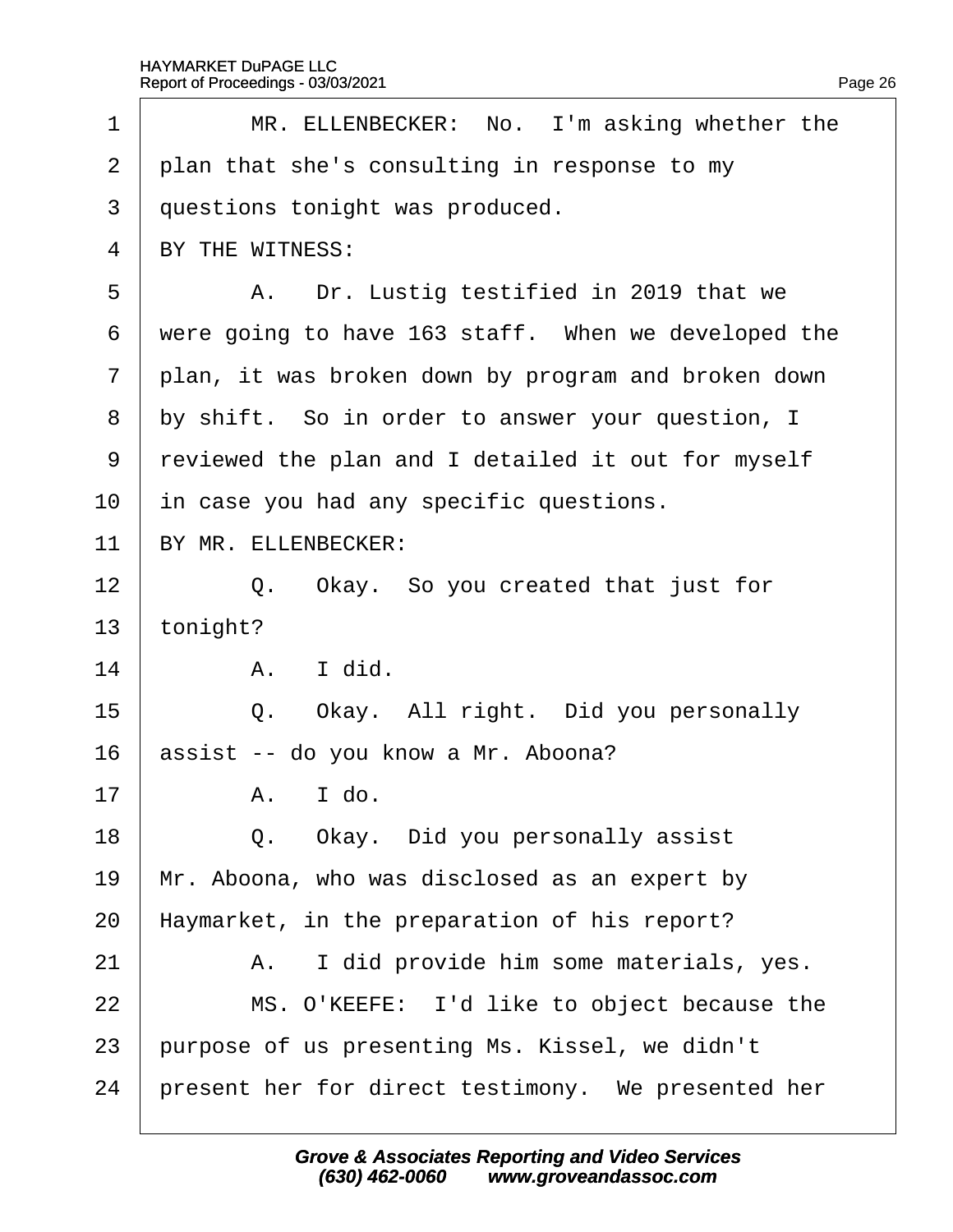1 to address issues that were asked of Dr. Lustig that 2 he could not answer, and he was not asked any of 3 these questions. So I would object saying you're 4 doing outside the scope of direct. 5 | MR. ELLENBECKER: Okay. And I know that the 6 Aboona report was first produced in support of the 7 amended application for Haymarket. Mr. Aboona 8 testified that the information came from Ms. Kissel. 9 And this is my only opportunity. But we'll leave it 10 to Mr. Hervas. 11 | MR. HERVAS: With respect to the scope 12 b bjections, those are, you know, traditionally done 13 in court when we're trying to deal with limiting 14 testimony. This is a public hearing with a Plan 15 Commission, and so what we're trying to do is get 16 all the information out for the Plan Commission. 17 And so these particular questions, even though 18 Ms. Kissel wasn't introduced for this particular 19 subject, Mr. Ellenbecker has a right to ask those 20 *questions.*  $21$   $\sim$  So if you -- if you're saying that 22 Ms. Kissel's not going to answer them at this time 23 because of inadequate preparation or something of 24 that nature, that's fine. But Mr. Ellenbecker at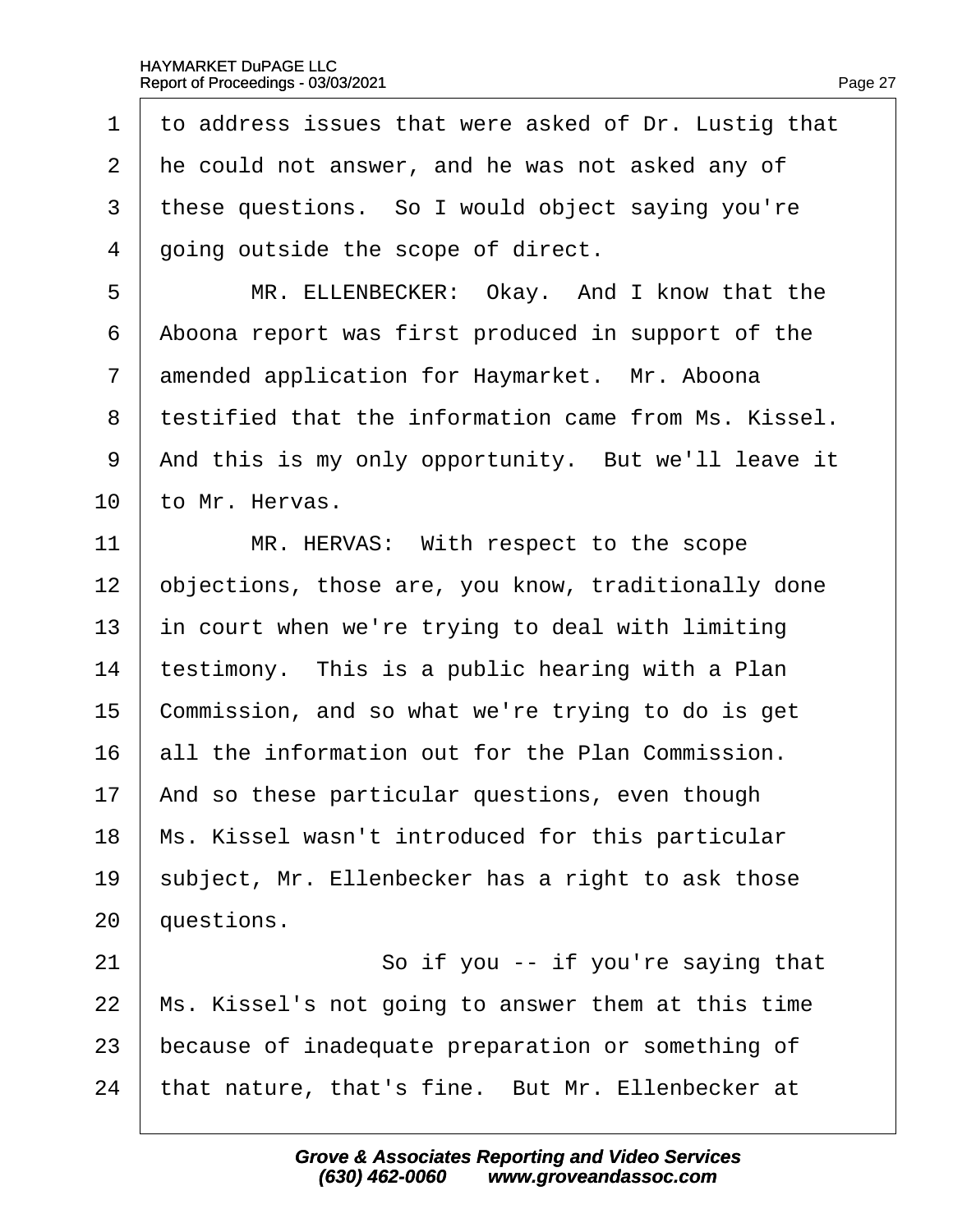| 1              | some point in time can ask the petitioner certain    |
|----------------|------------------------------------------------------|
| 2              | questions. So --                                     |
| 3              | MS. O'KEEFE: But, Mr. Hervas, we gave                |
| 4              | Mr. Ellenbecker the opportunity to ask these         |
| 5              | questions of the petitioner when we presented        |
| 6              | Dr. Lustig with these questions, and they weren't    |
| $\overline{7}$ | asked of him. We did not present Ms. Kissel. We      |
| 8              | presented Dr. Lustig. It doesn't mean that now that  |
| 9              | Mrs. Kissel's up the attorneys can ask anything      |
| 10             | unrelated to the direct testimony that was provided. |
| 11             | That would not be fair.                              |
| 12             | MR. HERVAS: The point, though, is that               |
| 13             | Dr. -- I think that it was established that          |
| 14             | Dr. Aboona received the information from Ms. Kissel, |
| 15             | and so she is the source of it and -- and I think    |
| 16             | that it's fair game for him to ask that question.    |
| 17             | I know that we're going beyond the                   |
| 18             | immediate question that she's been -- that she       |
| 19             | presented with respect to the staff ratio, but I     |
| 20             | want the Plan Commission to have the opportunity to  |
| 21             | hear the question and the answer of matters that     |
| 22             | have already been presented and that were related    |
| 23             | specifically to Ms. Kissel.                          |
| 24             | And I'm giving you the opportunity                   |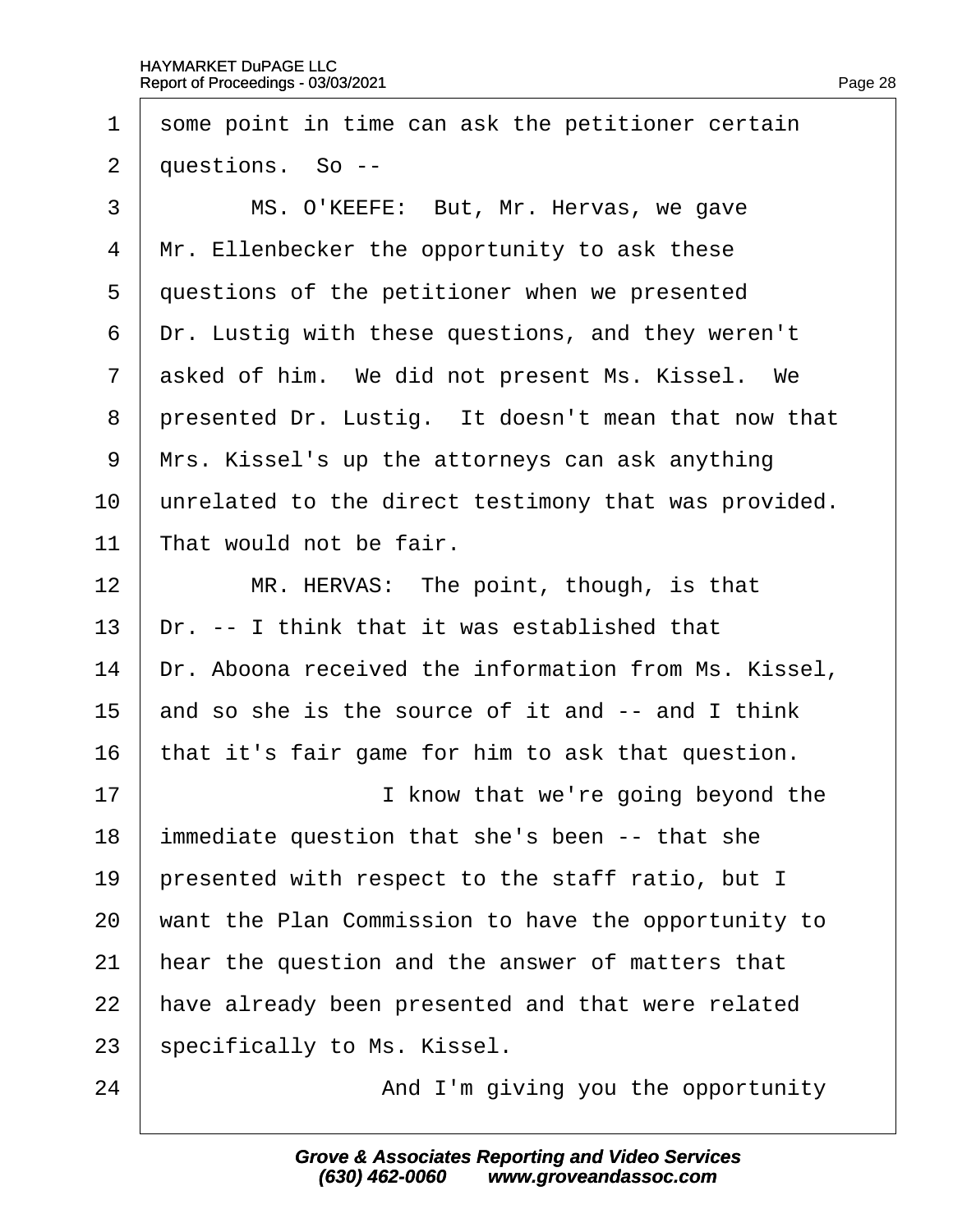| 1              | to say that you can present her for that at a later  |
|----------------|------------------------------------------------------|
| 2              | time to answer the question so it's not unfair.      |
| 3              | But at the same time, I think that                   |
| $\overline{4}$ | the subject matter of the question generally about   |
| 5              | Her involvement in the preparation of a report       |
| 6              | should be addressed at some point in time. So you    |
| 7              | decide when you want to do that.                     |
| 8              | MS. O'KEEFE: We'll allow Ms. Kissel to go            |
| 9              | ahead right now; but if she has any points at which  |
| 10             | she feels she needs more time to prepare, we will    |
| 11             | raise it at that time and defer her answer, if that  |
| 12             | is acceptable.                                       |
| 13             | MR. HERVAS: And, Mr. Ellenbecker, I'd                |
| 14             | admonish you to keep it limited to the specific      |
| 15             | <b>issues of Ms. Kissel's involvement.</b>           |
| 16             | Please proceed.                                      |
| 17             | MR. ELLENBECKER: Absolutely.                         |
| 18             | BY MR. ELLENBECKER:                                  |
| 19             | Q. I'm reading -- Ms. Kissel, just so you            |
| 20             | know, I'm reading from an attachment to Mr. Aboona's |
| 21             | report that contains some assumptions with regard to |
| 22             | Haymarket DuPage that he relied on for purposes of   |
| 23             | his traffic report, and he indicated to us that the  |
| 24             | information from those assumptions came from you.    |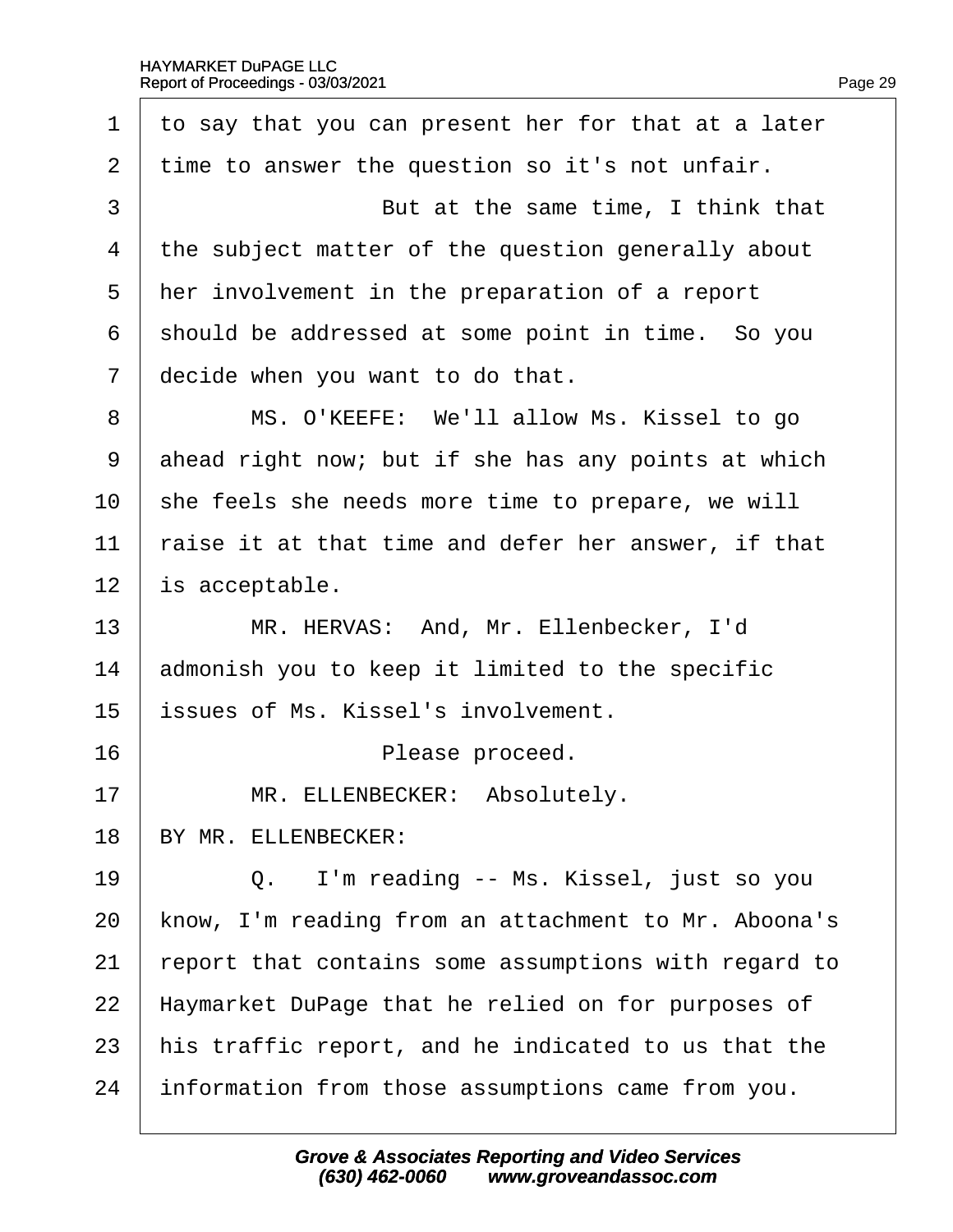| 1              | Do you have any recollection of                      |
|----------------|------------------------------------------------------|
| $\overline{2}$ | providing Mr. Aboona background information on which |
| 3              | the was going to base his traffic report?            |
| 4              | A. Yes, I do.                                        |
| 5              | Q. Okay. And one specific assumption that            |
| 6              | He said he relied on you for was that 10 percent of  |
| $\overline{7}$ | recovery home clients will be driving to the         |
| 8              | Haymarket DuPage facility.                           |
| 9              | Where did you or what data did you                   |
| 10             | look at to derive that 10 percent number?            |
| 11             | A. What we did is we looked at, you know,            |
| 12             | what our plan is in the West Loop; and right now we  |
| 13             | do not have any patients who have cars in the West   |
| 14             | Loop.                                                |
| 15             | What we recognize, though, is that                   |
| 16             | an urban setting is different than a suburban        |
| 17             | setting and there might be an incident or -- a need  |
| 18             | for a patient to have a car to go to work. It would  |
| 19             | be on an exception basis. We control who is in our   |
| 20             | parking lot, and we wanted to be conservative when   |
| 21             | we looked at, you know, the total number of cars who |
| 22             | would -- that would be in our lot and the traffic to |
| 23             | and from the facility.                               |
| 24             | Well, specific to that 10 percent<br>Q.              |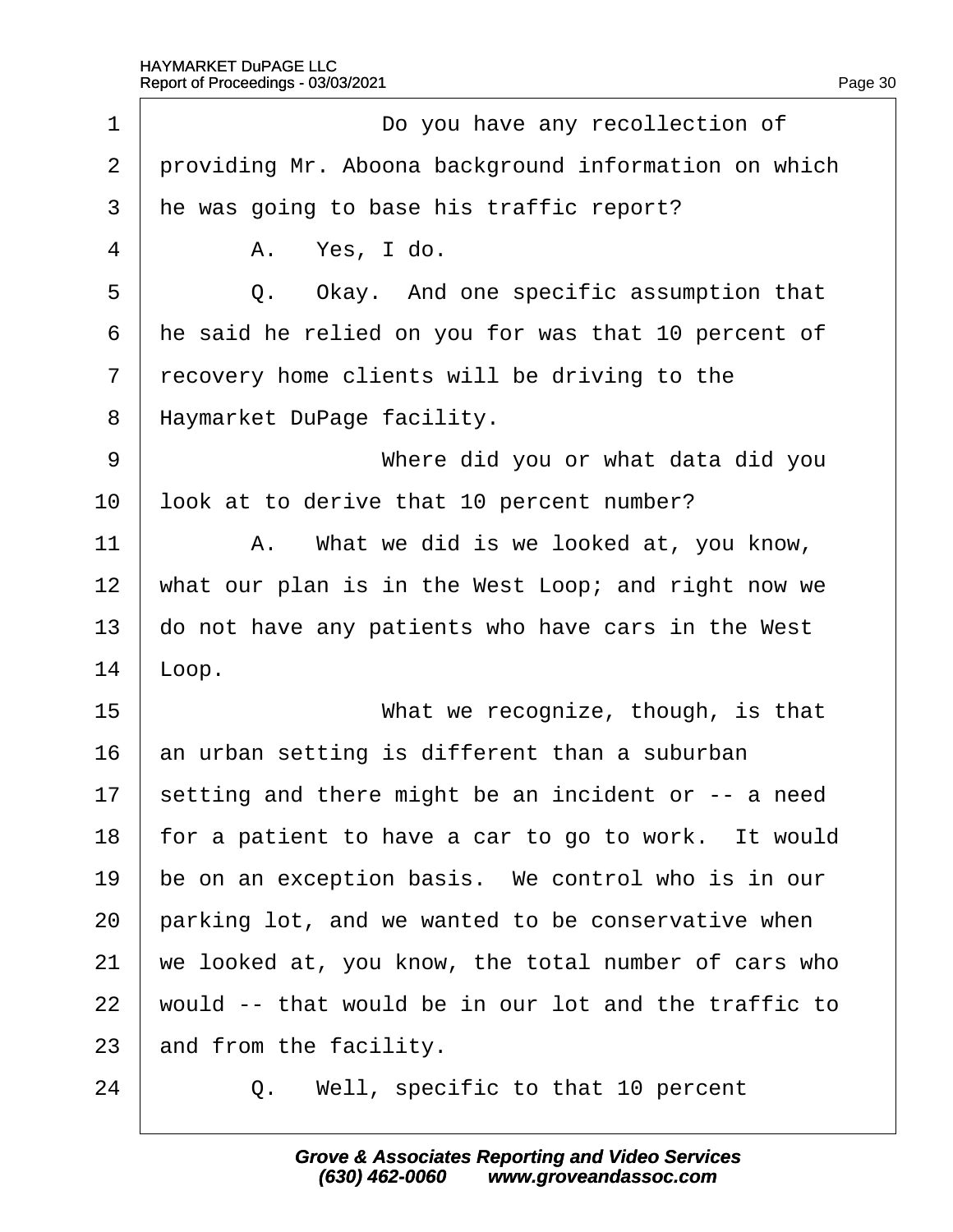1 number, is that going to be a policy, if you know, 2 at Haymarket DuPage that once that 10 percent number 3 for recovery home clients is hit that the next 4 person can't get a permit or a parking pass to park  $5$  at  $6 \mid$  A. Yes, we will make it a policy.  $7 \mid Q$ . Do you know what the policy will be 8 based on?  $9 \mid$  A. It will be based on an administrative 10 recommendation and a determination of, you know, the 11 **patient's ability to maintain good standing within** 12 the program, the time amount that they've been at 13 Haymarket Center, and what the need is, why would 14 they need a car, why is it essential for them to 15 have it. And it would be approved at the highest 16 levels of the organization.  $17 \mid$  Q. Do you know are recovery home clients, 18 is there going to be an expectation that recovery 19 home clients obtain employment outside the facility? 20 | MS. O'KEEFE: We couldn't hear you --21 | THE WITNESS: Sorry. 22 | MS. O'KEEFE: -- Mr. Ellenbecker. Do you 23 think you could repeat the question? 24 | MR. ELLENBECKER: Yeah.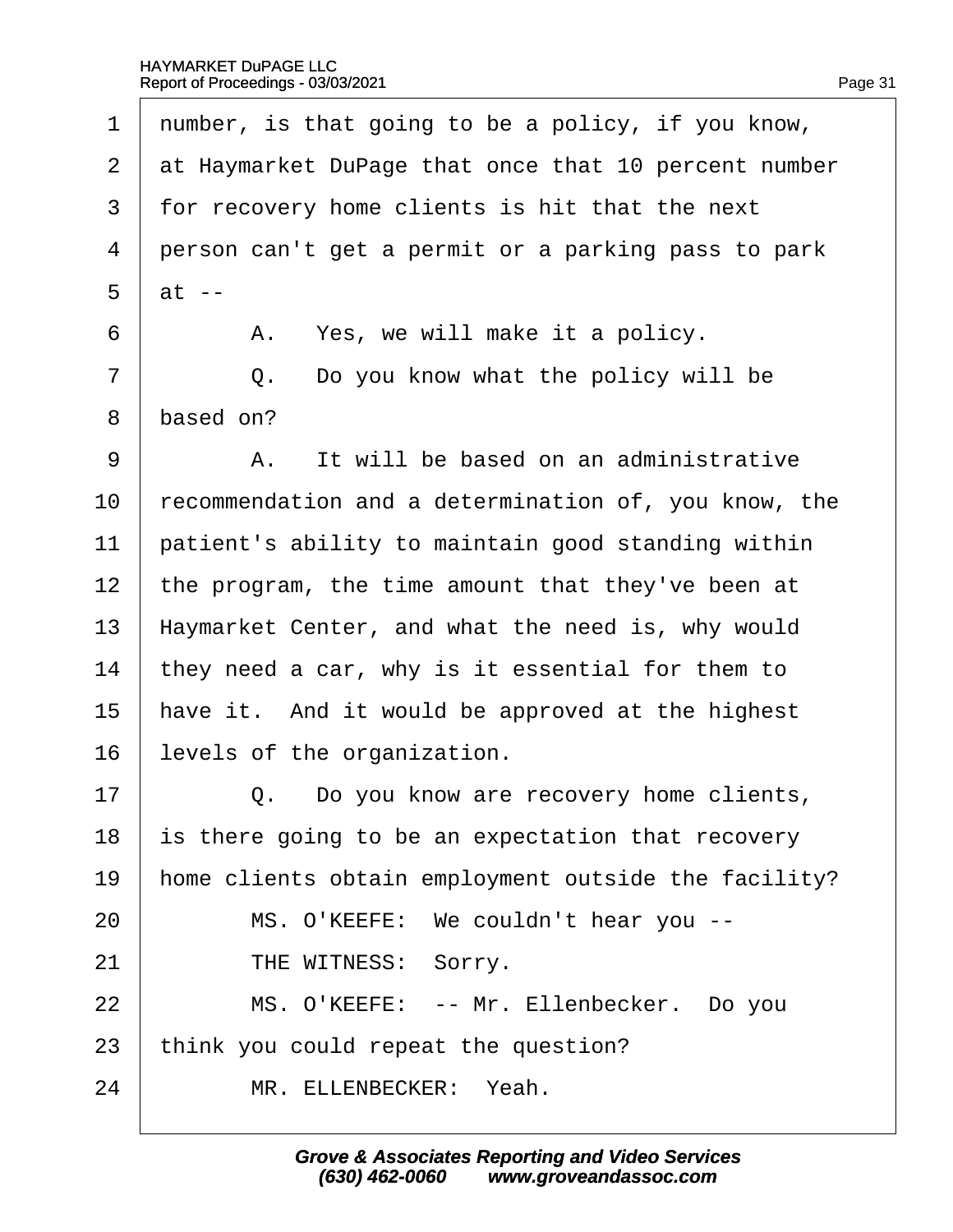| $\mathbf 1$    | BY MR. ELLENBECKER:                                 |
|----------------|-----------------------------------------------------|
| 2              | Q. I said is it -- do you know if it's the          |
| 3              | expectation that recovery home clients or residents |
| 4              | would seek and obtain employment outside of the     |
| 5              | facility?                                           |
| 6              | A. It's not an expectation.                         |
| $\overline{7}$ | Q. Okay. Is it your understanding that the          |
| 8              | recovery home patients are going to stay at the     |
| 9              | facility all day every day?                         |
| 10             | MS. O'KEEFE: Objection. I thought we were           |
| 11             | focused on the KLOA report. I think we are going    |
| 12             | beyond the scope.                                   |
| 13             | MR. ELLENBECKER: I'm still on the 10 percent        |
| 14             | of recovery. She said that they wouldn't be         |
| 15             | expected to need cars.                              |
| 16             | MS. O'KEEFE: I think she answered that.             |
| 17             | MR. ELLENBECKER: They're not going to be            |
| 18             | expected to work.                                   |
| 19             | BY THE WITNESS:                                     |
| 20             | A. They're not going to be expected to              |
| 21             | work. They may want to work.                        |
| 22             | BY MR. ELLENBECKER:                                 |
| 23             | Q. Okay. So of the 144 clients or                   |
| 24             | residents that would live in the proposed recovery  |
|                |                                                     |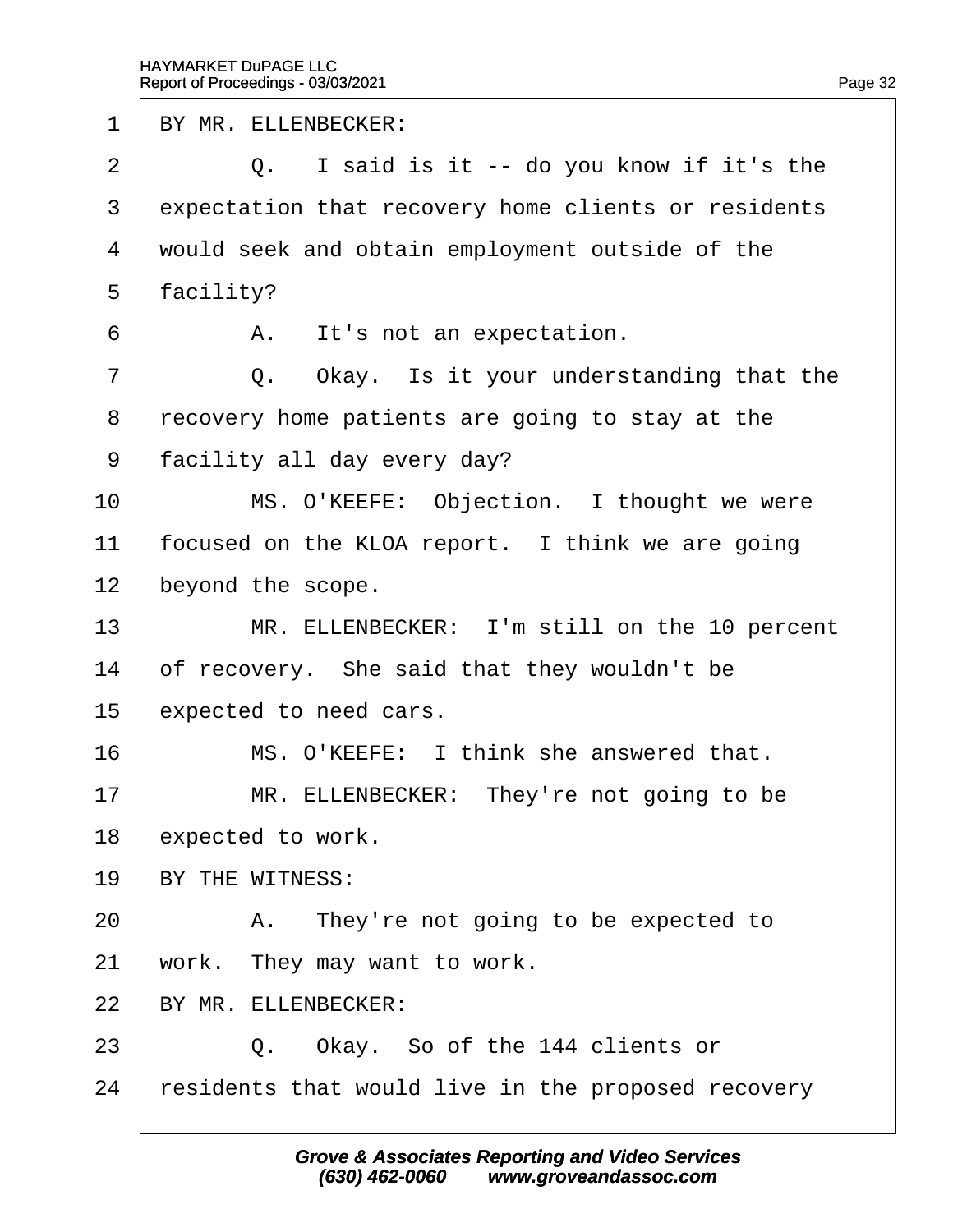| home, is it your testimony that none would be        |
|------------------------------------------------------|
| expected to work, they can just work if they want    |
| $\text{to}$ ?                                        |
| A. They're not expected to work. No,                 |
| they're not.                                         |
| Q. All right. Let's go to what you did for           |
| this week.                                           |
| By way of training, you don't have                   |
| any training in EMS or ambulance services, do you?   |
| A. No, I do not.                                     |
| Q. Do you have any training in medical or            |
| healthcare emergencies that warrant ambulance or EMS |
| calls?                                               |
| A. No, I do not.                                     |
| Q. There's been some brief discussion                |
| today, and actually last week by Ms. O'Keefe, that   |
| the need for your project arose when Chairman Daly   |
| asked Mr. Dominik a question about Haymarket's       |
| ability to determine the ambulance use at the        |
| Haymarket West Loop; correct?                        |
| A. Correct.                                          |
| Q. Are you aware that Haymarket has long             |
| known, going back to 2019, that the potential use of |
| EMS has been an issue with regard to its application |
|                                                      |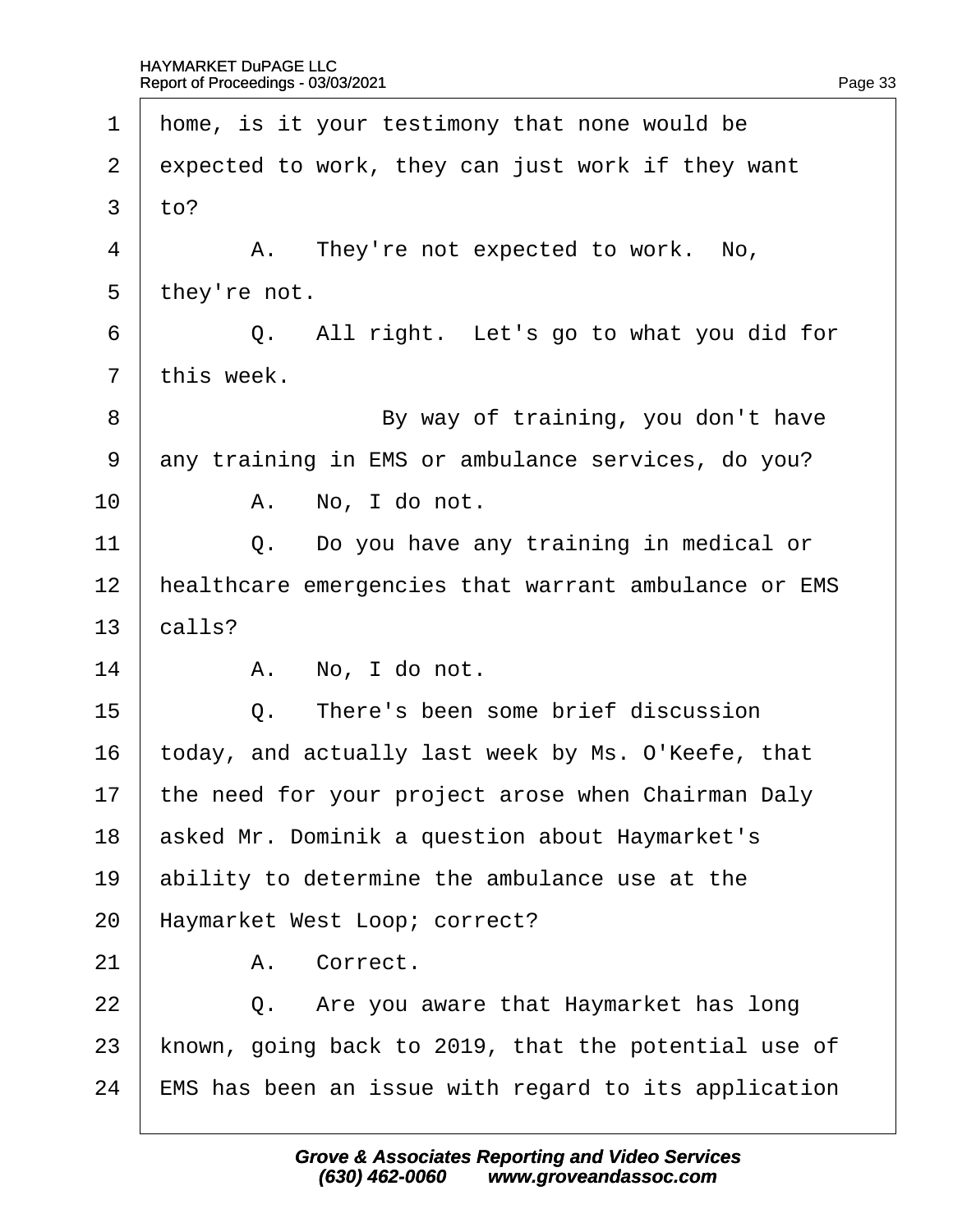| $\mathbf 1$ | in Itasca?                                           |
|-------------|------------------------------------------------------|
| 2           | A. Yes.                                              |
| 3           | Q. Okay. So it didn't just arise with                |
| 4           | Chairman Daly's question, Haymarket has known since  |
| 5           | before it even filed its application that Itasca as  |
| 6           | a town was interested in the impact on EMS; correct? |
| 7           | A. Correct.                                          |
| 8           | Q. And are you aware that the mayor back in          |
| 9           | 2019 asked Haymarket for five years' worth of EMS    |
| 10          | demands at its Haymarket West Loop facility?         |
| 11          | A. I don't know if I recall that.                    |
| 12          | Q. Were you ever asked prior to January of           |
| 13          | 2021 to go through incident reports or these 901     |
| 14          | eports in an effort to try to come up with the best  |
| 15          | eliable estimate of EMS use at Haymarket West Loop?  |
| 16          | A. No. I was not personally asked to do              |
| 17          | that.                                                |
| 18          | Q. Do you know if anybody at West Loop               |
| 19          | other than yourself was asked prior to January of    |
| 20          | 2021 to look at -- wait. Let me finish.              |
| 21          | (Continuing.) -- to look at                          |
| 22          | incident reports or the 901 reports to come up with  |
| 23          | an estimate of EMS use at the West Loop facility?    |
| 24          | A. No. No one was asked that specific                |
|             |                                                      |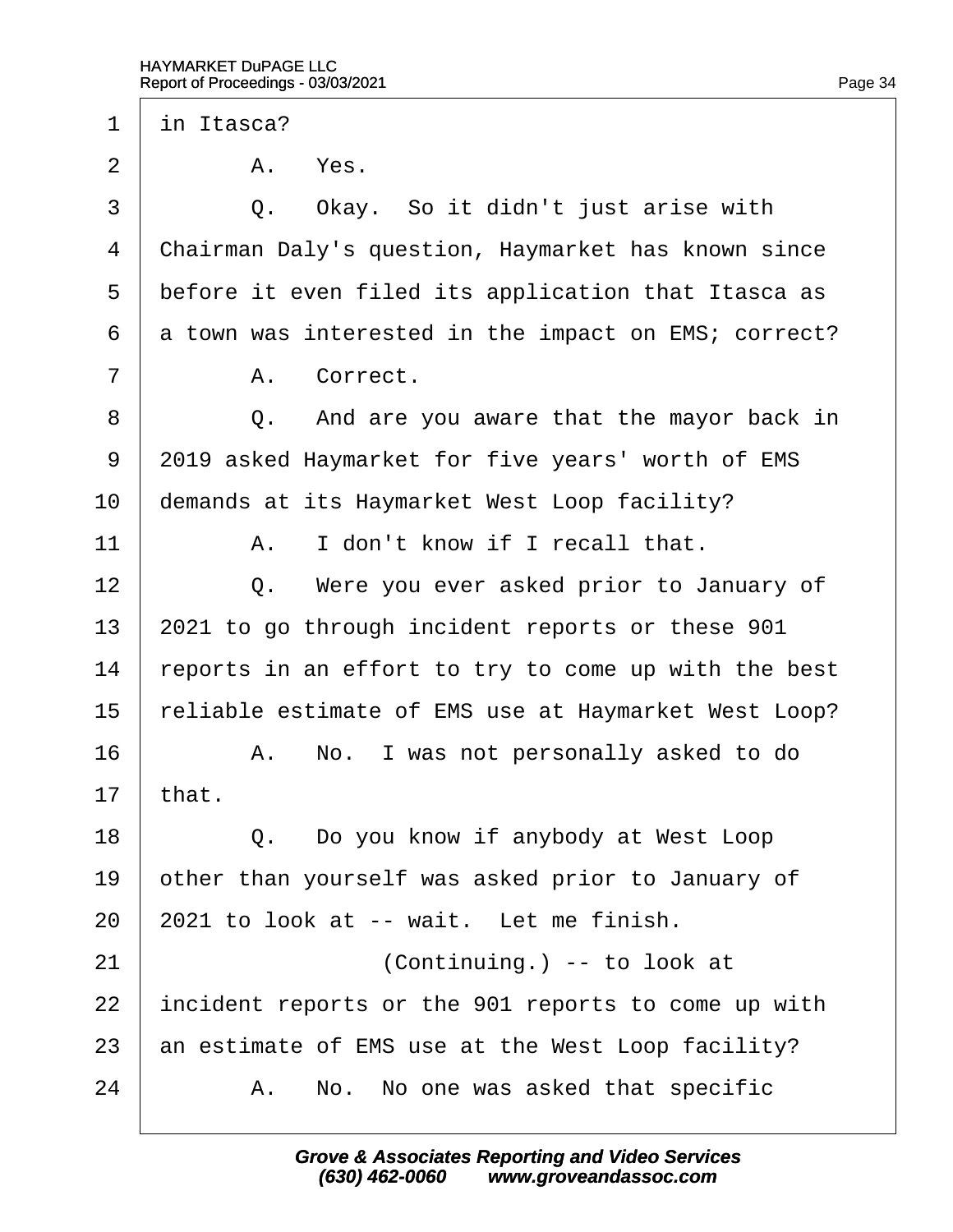1 duestion.

 $2 \mid Q$ . With regard to Mr. Dominik's role in 3 vour recent project, was his role limited to giving 4 vou the year 2018 to look for?  $5 \mid$  A. He asked me -- he asked us for 2018.  $6$  Yes, he did.  $7 \mid$  Q. Would it have been just as easy for you ·8· ·to look at 2019 data as you did for 2018? 9 | A. We could have looked at 2019, but he 10 asked us for 2018 because he -- as I understand it, 11 and I'm sure he'll testify to this later, said that 12 he had a full year of 2018 data for all other 11 13 comparable sites, and that's why he asked for 2018.  $14$   $\Box$  Q. As any part of your project in January 15  $\sigma$  of 2021, did you look at any of the other years, 16 <sup>1</sup>17, '19 or '20, to determine whether there were any 17  $t$ rends -- $18$   $\phantom{1}$  A. No, we did not. 19 **THE REPORTER:** I didn't get the end of your 20 question. "Trends" what? 21 BY MR. ELLENBECKER:  $22 \mid Q_{1}$  -- trends or increases? 23 | THE REPORTER: Thank you.  $24$   $||$   $||$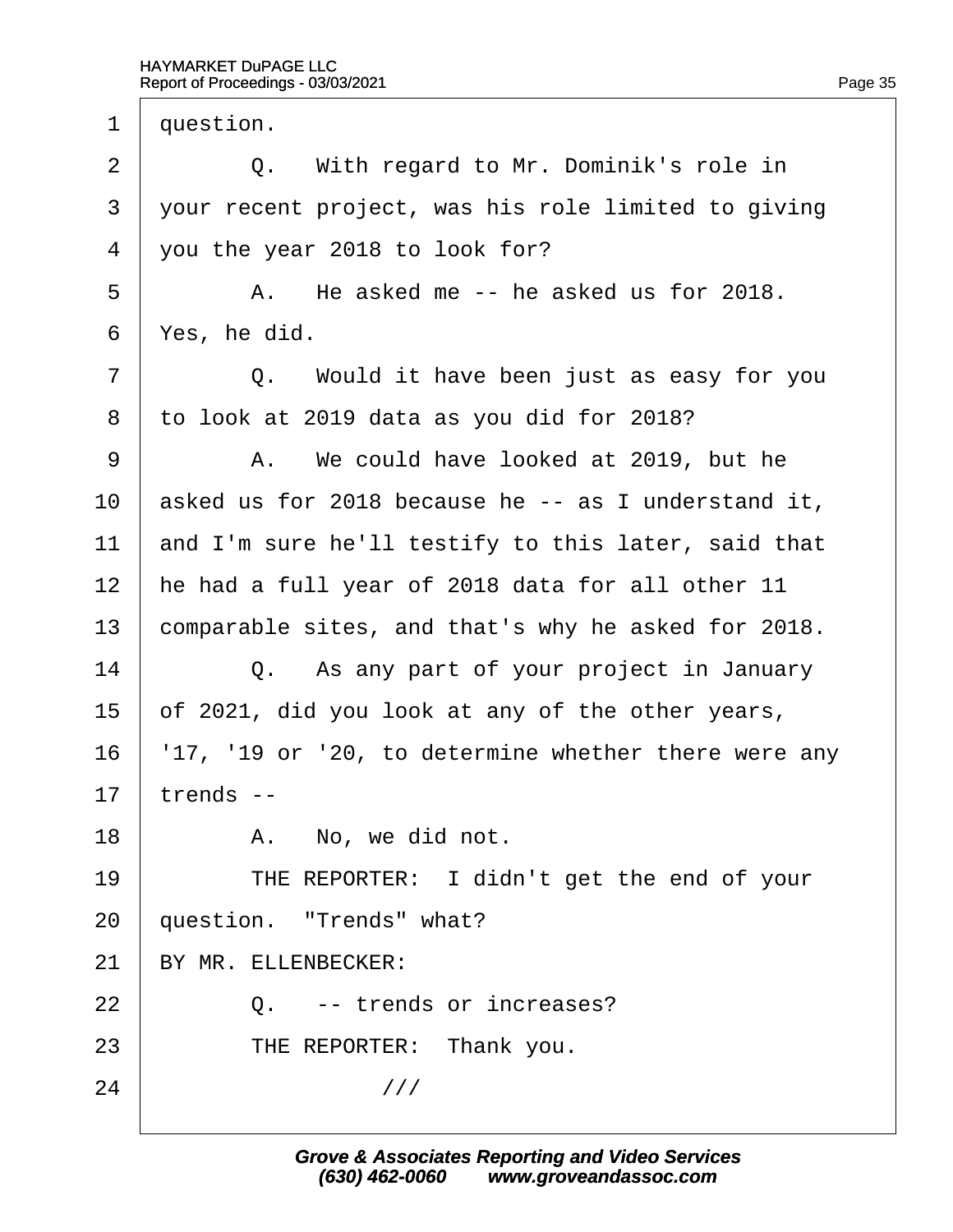| 1              |      | BY MR. ELLENBECKER:                                  |
|----------------|------|------------------------------------------------------|
| $\overline{2}$ |      | Q. Are you aware that -- do you know who             |
| 3              |      | James Baldwin is, Ms. Kissel?                        |
| 4              |      | A. Yes, I do.                                        |
| 5              |      | Q. Are you aware that Mr. Baldwin testified          |
| 6              |      | back in 2019 in an attempt to provide EMS estimates  |
| $\overline{7}$ |      | for the Haymarket facility?                          |
| 8              |      | A. Yes, I'm aware.                                   |
| 9              |      | Q. Are you aware that on October 28, 2019,           |
| 10             |      | he testified that sadly we don't have the data       |
| 11             |      | because calls to EMS were made by staff from their   |
| 12             |      | cell phones and it wouldn't be possible to determine |
| 13             |      | how many calls there were to EMS?                    |
| 14             |      | A. I don't recall that exact statement, but          |
| 15             |      | the analysis or the tally that I've given is not the |
| 16             |      | humber of calls. It's the number of ambulance        |
| 17             |      | responses to Haymarket Center West Loop.             |
| 18             | Q.   | Right. And let's dig into that a little              |
| 19             | bit. |                                                      |
| 20             | А.   | Okay.                                                |
| 21             | Q.   | The incident reports themselves, do you              |
| 22             |      | know if an incident report is prepared every time an |
| 23             |      | ambulance arrives at Haymarket West Loop?            |
| 24             | А.   | I can't say a hundred percent of the                 |
|                |      |                                                      |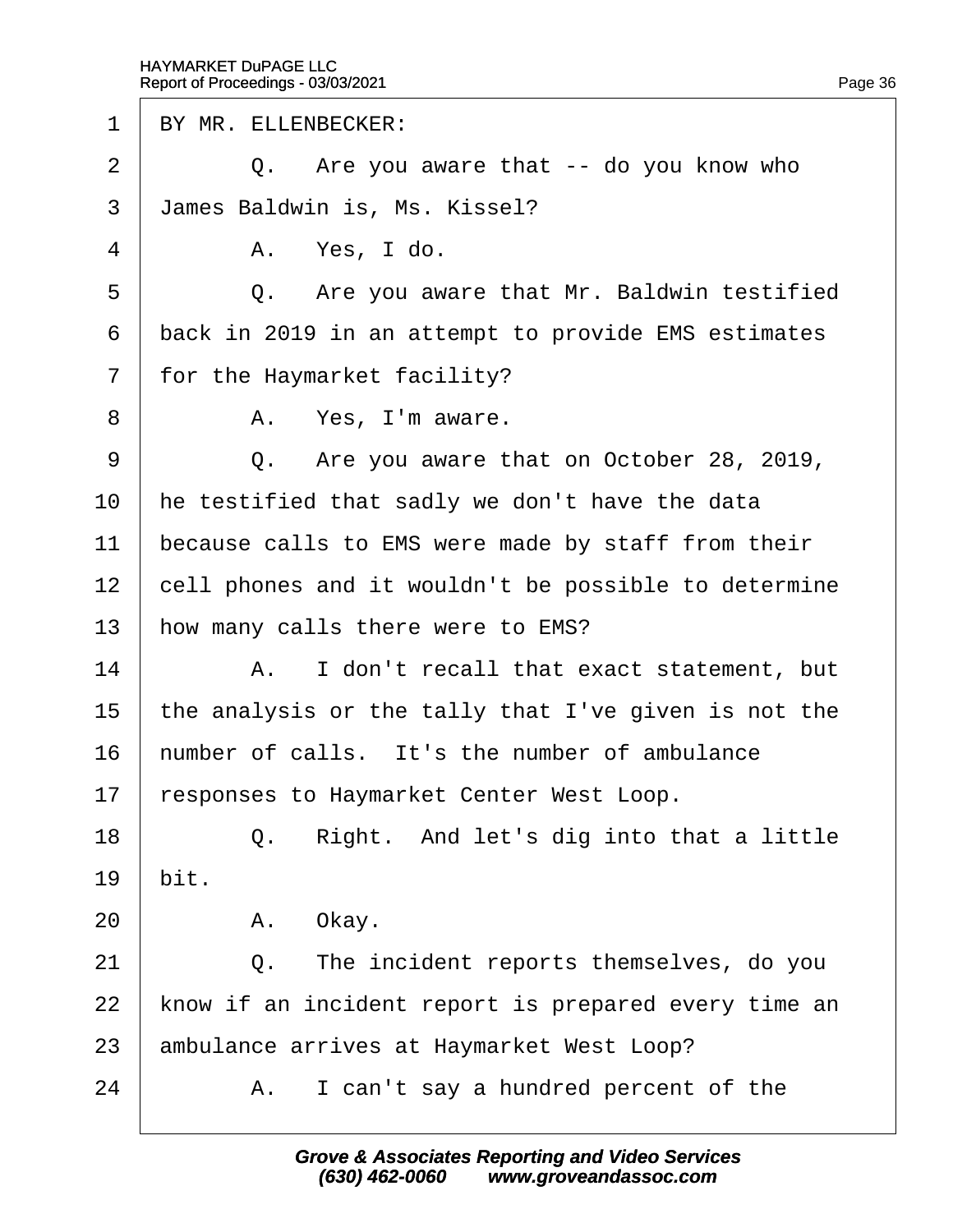1 time that it's provided.  $2 \mid Q$ . What percentage of the time is an 3 incident report prepared when a Chicago Fire 4 Department ambulance arrives at Haymarket West Loop? 5 | A. It should be prepared a hundred percent 6 of the time.  $7 \mid$  Q. Do you know the percentage of the time 8 that it actually is?  $9 \mid$  A. No, I don't. 10 | Q. Is there a policy at Haymarket West Loop 11 describing or requiring the completion of an 12 incident report each time paramedics arrive? 13  $\parallel$  A. Yes. Well, there's a policy that says 14 that you need to complete an incident report if you 15  $\epsilon$  are a witness to -- I'm going to call it an unusual 16 event at Haymarket Center.  $17 \parallel Q$ . Do you know if there's a policy that 18 specifically requires someone to fill out an 19 incident report if 911 is called and the paramedics 20 arrive?  $21$  | A. I wouldn't say that there's a policy 22 specifically on that, but there is a policy to 23 incident reports.  $24$   $\Box$  Q. Okay. And the 901s, you indicated that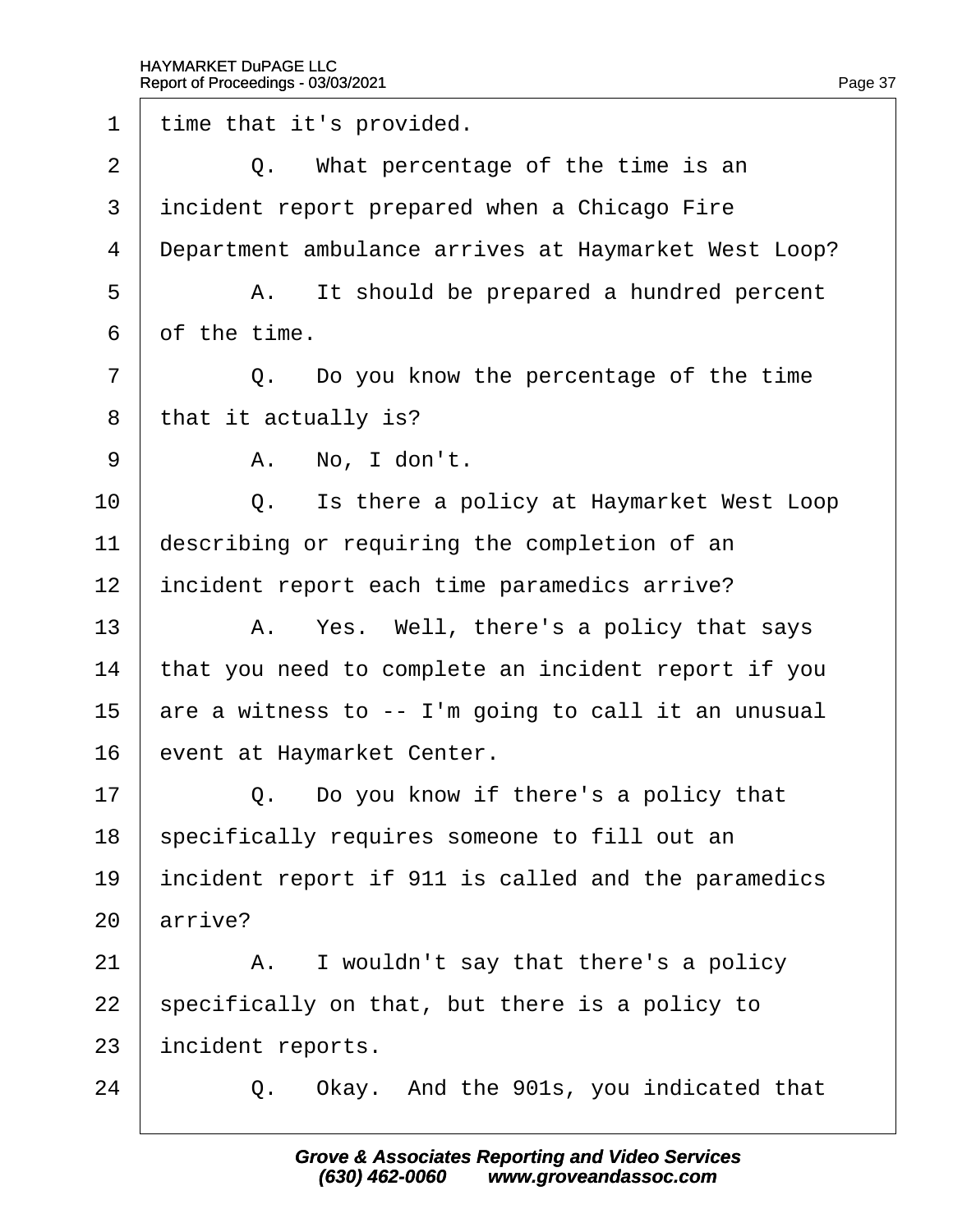1 those have to be filled out by -- or can only be 2 filled out upon consent of the patient; right? 3 | A. Correct.  $4 \mid Q$ . And that would be if they're going to a 5 doctor or clinic. So can we characterize the 901s 6 as being when there's a planned visit outside 7 Haymarket West Loop? 8 | A. No. It's an unscheduled visit.  $9 \mid Q$ . If someone's having a seizure, can they 10  $\,$  consent to a 901? 11  $\parallel$  A. At the onset -- when a patient is 12 admitted into Haymarket Center, they do provide a 13 consent in that type of situation if they're unable 14 to consent at the time of transport. 15 **But if they're able to consent at** 16 the time of transport, they have to physically sign 17 a 901 in order for that information to be released 18 to the medical provider, the medical professional 19 who they would be presenting to.  $20$   $\vert$  Q. And this 901, is it filled out after a 21  $91-$  -- or a 911 call to reflect -- if this is for a 22 future provider and they're consenting to the form 23 being given to a future provider, is the fact that 24 they were loaded into an ambulance then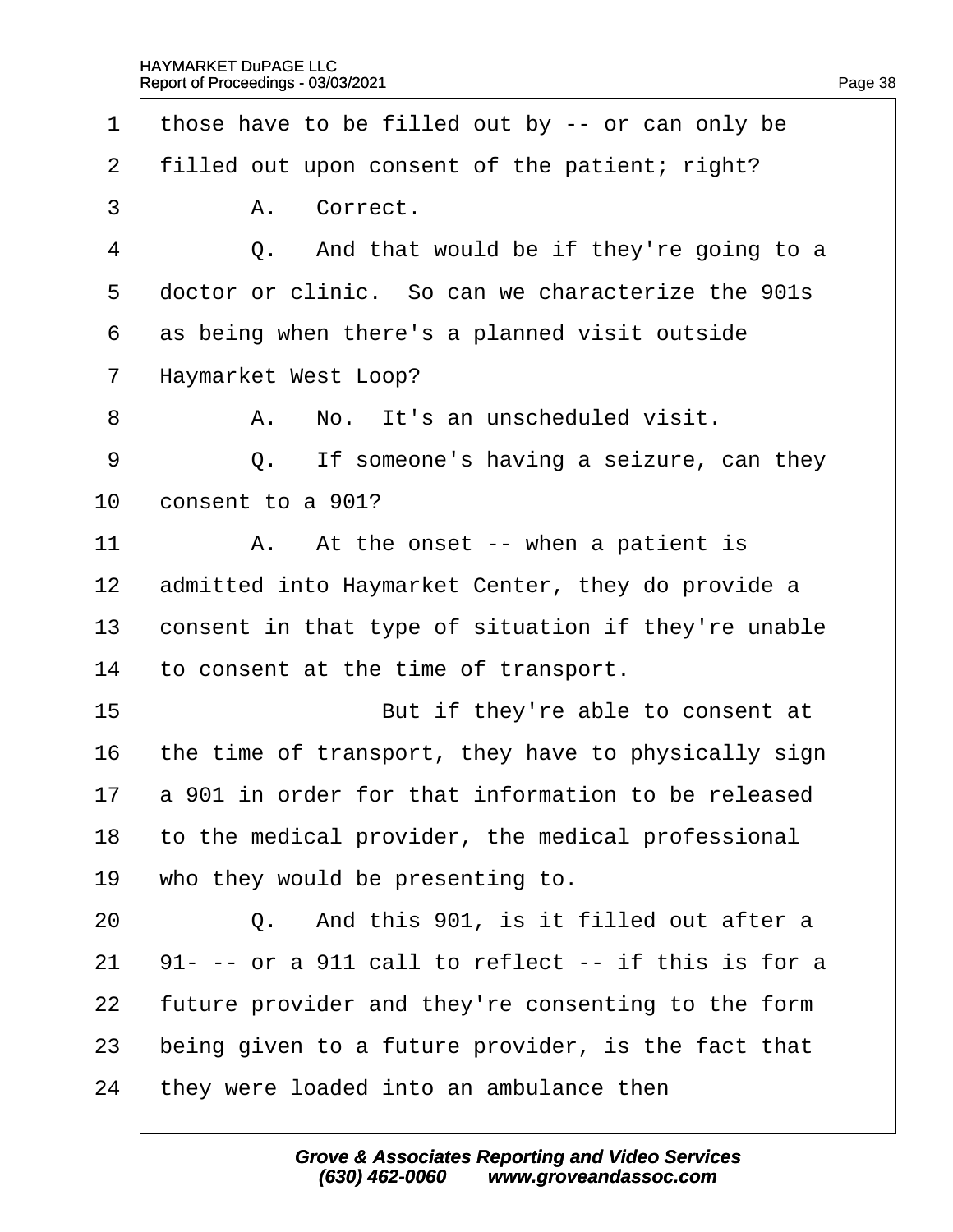| 1              | retroactively put into the 901?                      |
|----------------|------------------------------------------------------|
| 2              | A. No.                                               |
| 3              | Okay. So --<br>Q.                                    |
| 4              | It's filled out at the same time.<br>А.              |
| 5              | Okay. And is there a policy at<br>Q.                 |
| 6              | Haymarket West Loop that governs the filling out or  |
| $\overline{7}$ | when 901s are filled out?                            |
| 8              | A. I don't know that there's necessarily a           |
| 9              | policy, but there is a procedure that Haymarket      |
| 10             | medical staff need to fill out -- need to comply     |
| 11             | with when a patient leaves a facility unscheduled    |
| 12             | and is going to a -- a medical provider.             |
| 13             | Q. Does that policy require Haymarket to --          |
| 14             | strike that.                                         |
| 15             | Is there a policy that requires                      |
| 16             | Haymarket employees to include EMS calls on the 901  |
| 17             | form?                                                |
| 18             | A. On the 901 form, it does not say if an            |
| 19             | ambulance -- if an ambulance transported the patient |
| 20             | to the hospital or the provider.                     |
| 21             | Q. Okay. So the 901 doesn't help you in              |
| 22             | terms of whether an ambulance --                     |
| 23             | A. What -- what the 901 does -- did provide          |
| 24             | us, it provided us a list to start from. So, again,  |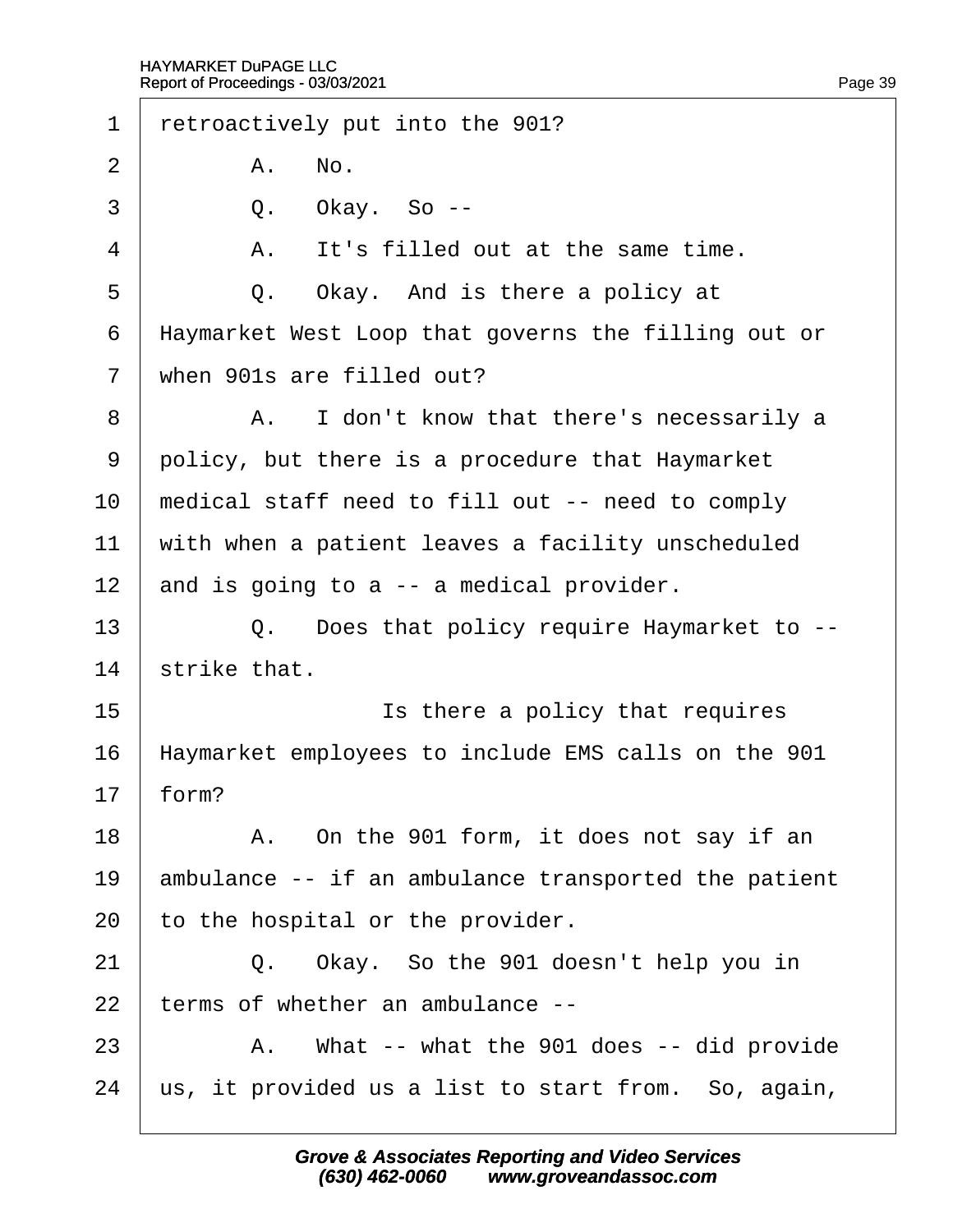| 1              | there was 918 901s, and then I had a team of six     |
|----------------|------------------------------------------------------|
| $\overline{2}$ | people physically going through the electronic       |
| 3              | patient medical record looking at notes to see if an |
| 4              | ambulance was called, if an ambulance responded, or  |
| 5              | if Haymarket Center transported the patient.         |
| 6              | Q. How long did the review of the 1270               |
| $\overline{7}$ | incident reports and 918 901s take?                  |
| 8              | A. About a hundred hours.                            |
| 9              | To look through approximately 2100<br>Q.             |
| 10             | pages?                                               |
| 11             | A. It wasn't -- it wasn't the 2100 pages.            |
| 12             | It's going manually through the 1270 and reducing    |
| 13             | that down to only medical incidents. It was also     |
| 14             | going through patient records electronically, and    |
| 15             | there could be 200 patient -- 200 pages in a         |
| 16             | patient's medical record. It did take quite a bit    |
| 17             | of time.                                             |
| 18             | Q. If you're looking through an electronic           |
| 19             | medical record, were there search terms or fields    |
| 20             | that you could search for?                           |
| 21             | A. I don't have access to a patient                  |
| 22             | electronic medical record. I can't answer that.      |
| 23             | Q. Okay. Does Haymarket use electronic               |
| 24             | medical records, or are they all paper copies?       |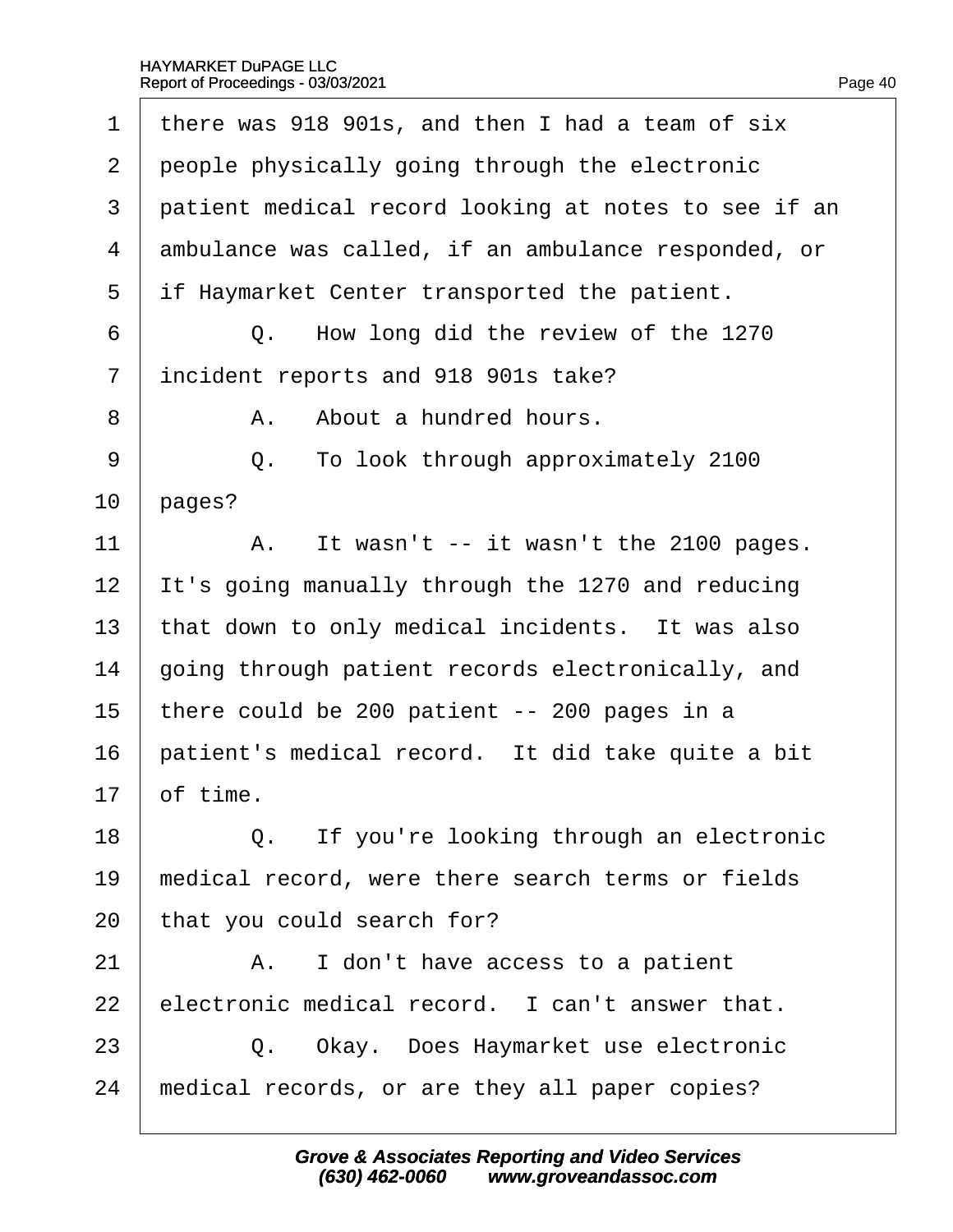$\sqrt{ }$ 

| $\overline{1}$ | A. They're electronic.                               |
|----------------|------------------------------------------------------|
| $\overline{2}$ | Q. Okay. So if they're all electronic, is            |
| 3              | it you don't have access or training, or that        |
| 4              | they're unsearchable?                                |
| 5              | A. I don't have access to that -- to that            |
| 6              | system. I would imagine that they're searchable,     |
| $\overline{7}$ | but I've never accessed that system personally.      |
| 8              | Q. Did you -- as part of your project                |
| 9              | before you spent a hundred hours going through these |
| 10             | papers, did you check to see if anybody at Haymarket |
| 11             | or a consultant of Haymarket on its EMR could search |
| 12             | through the EMR for the type of information you were |
| 13             | looking for?                                         |
| 14             | A. The people who did the review of the              |
| 15             | 901s are people who are experienced with our EMR     |
| 16             | system. They've spent collectively almost a hundred  |
| 17             | years at Haymarket. They also work quite a bit with  |
| 18             | patient records and with patients, so they're very   |
| 19             | experienced in navigating that system.               |
| 20             | Q. Okay. Did any of those people who have            |
| 21             | all this experience navigating the system, did they  |
| 22             | tell you that the system couldn't be searched        |
| 23             | electronically to determine whether ambulances or    |
| 24             | <b>EMS</b> were called?                              |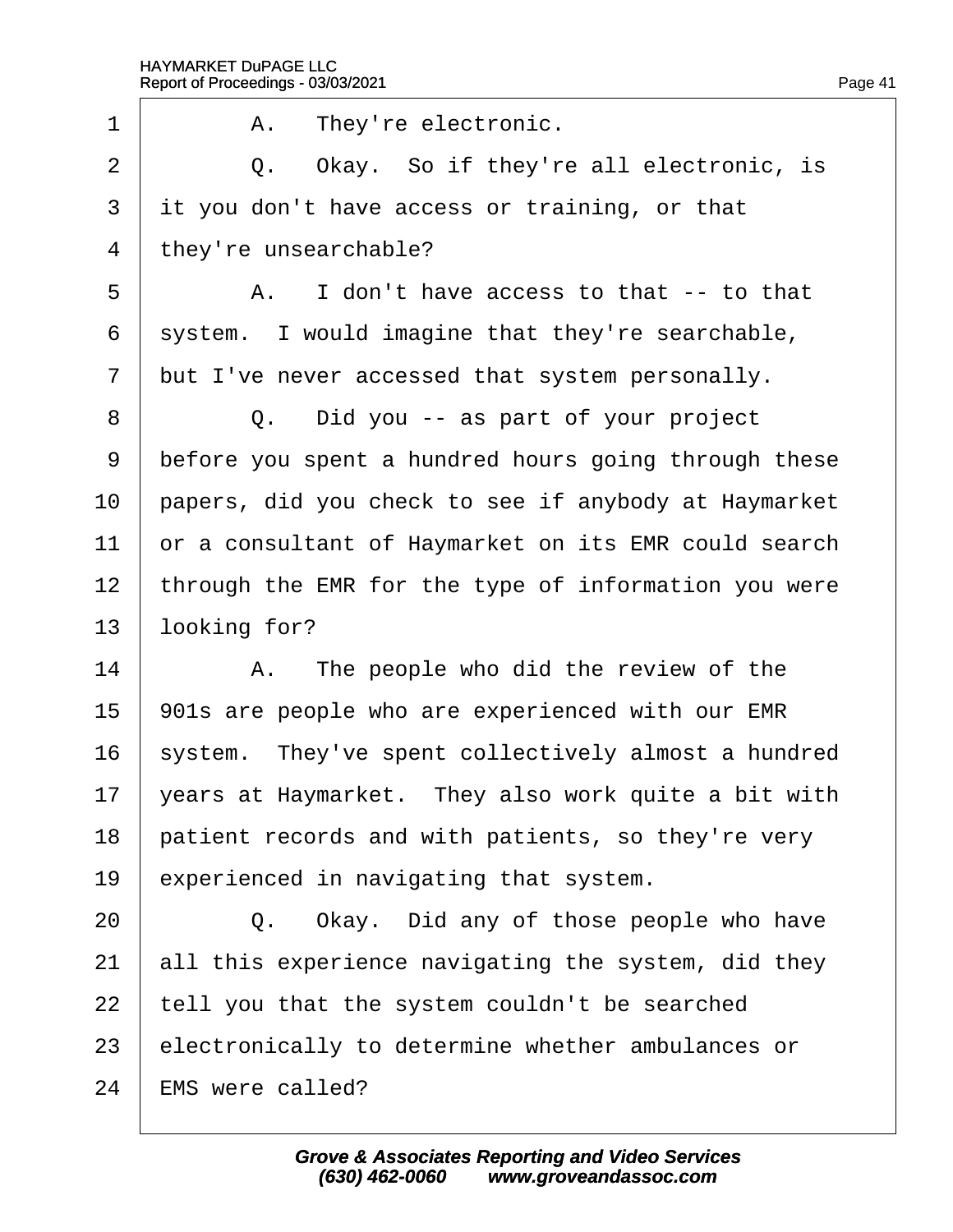| 1              | A. There is no field in the EMR, as I               |
|----------------|-----------------------------------------------------|
| 2              | understand it, that says if an ambulance is called. |
| 3              | The best way to provide a reasonable batch of       |
| $\overline{4}$ | information was for us to look at those 901s and to |
| 5              | tie it back to the individual patient record.       |
| 6              | Q. Okay. Did you personally look at the             |
| $\overline{7}$ | 901s?                                               |
| 8              | A. I have looked at a 901.                          |
| 9              | Q. I'm asking with regard to the numbers            |
| 10             | that ultimately were given to Mr. Dominik, did      |
| 11             | you -- were you part of the 901 review team?        |
| 12             | A. I was in the room when they were                 |
| 13             | reviewing them, yes.                                |
| 14             | Q. But I'm asking did you review them               |
| 15             | yourself?                                           |
| 16             | A. I saw some of them, but I didn't review          |
| 17             | all of them --                                      |
| 18             | Q. Okay. What --                                    |
| 19             | Α.<br>$-$ no.                                       |
| 20             | Q. How many did you review?                         |
| 21             | A. Maybe five.                                      |
| 22             | Q. Okay. How many of the incident reports           |
| 23             | did you personally review?                          |
| 24             | A. I've seen a number of the incident               |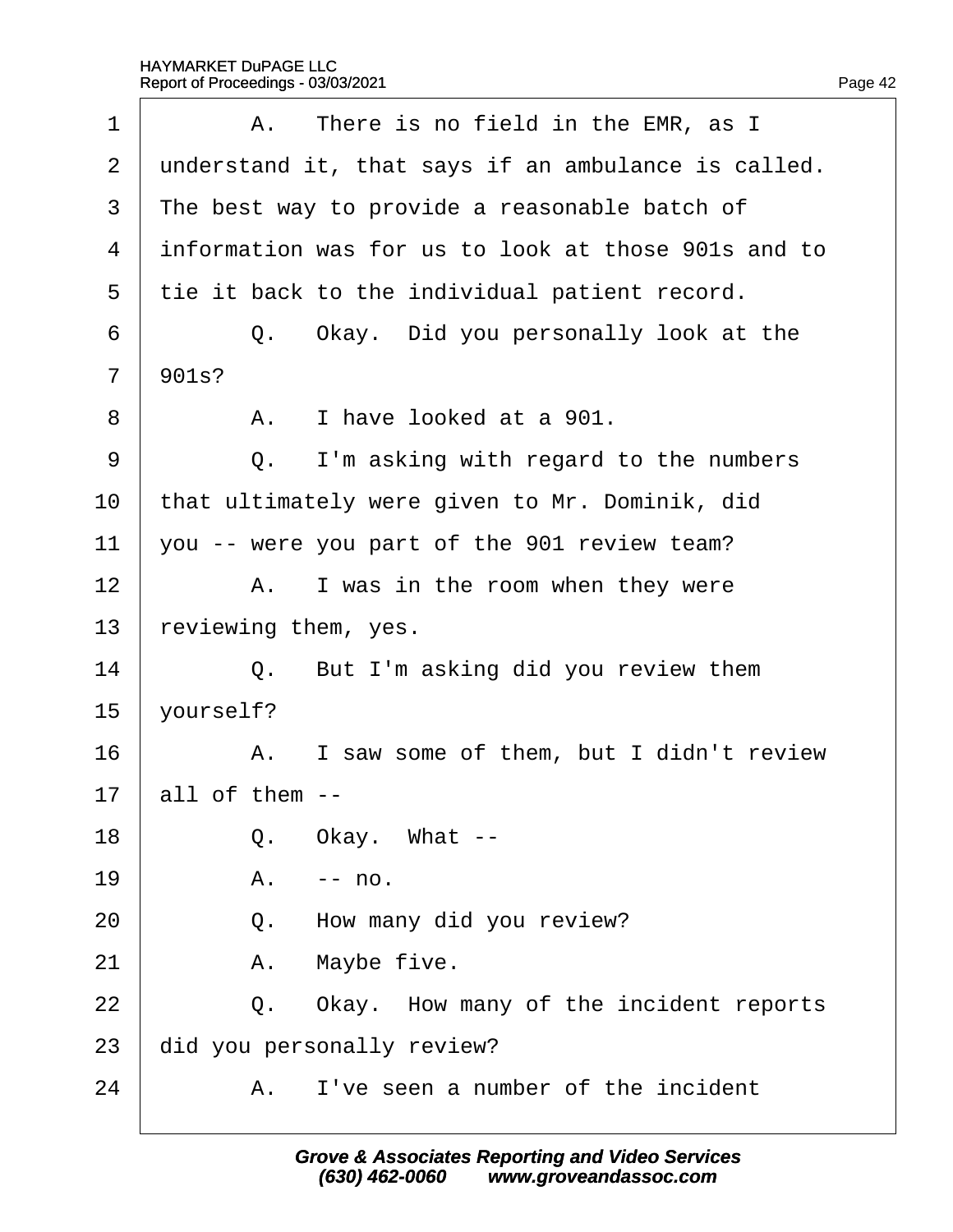| 1              | reports.                                            |
|----------------|-----------------------------------------------------|
| $\overline{2}$ | Q. Okay. Five? 10?                                  |
| 3              | I was supervising people who were doing<br>А.       |
| 4              | that. I wasn't the one who was actually reviewing   |
| 5              | them, but I have seen incident reports.             |
| 6              | Q. And I'll tell you where I'm going with           |
| $\overline{7}$ | this. Because I'm trying to figure out how many     |
| 8              | different legs were involved in this -- in this     |
| 9              | project and how many people we're going to actually |
| 10             | hear from who were part of it.                      |
| 11             | And so let me ask this -- with that                 |
| 12             | in mind, let me ask this question: Did Mr. Dominik  |
| 13             | get the 901s and the incident reports to review     |
| 14             | himself?                                            |
| 15             | A. No, he did not.                                  |
| 16             | Q. So we have Mr. Dominik on -- I'll put            |
| 17             | him on this end. Okay?                              |
| 18             | And then did you provide                            |
| 19             | Mr. Dominik with the information that he then was   |
| 20             | going to use for his addendum to his report?        |
| 21             | I provided him with the information that<br>A.      |
| 22             | he instructed me to give him. The number of         |
| 23             | emergency responses to Haymarket West Loop for 2018 |
| 24             | and a breakdown between residential treatment and   |
|                |                                                     |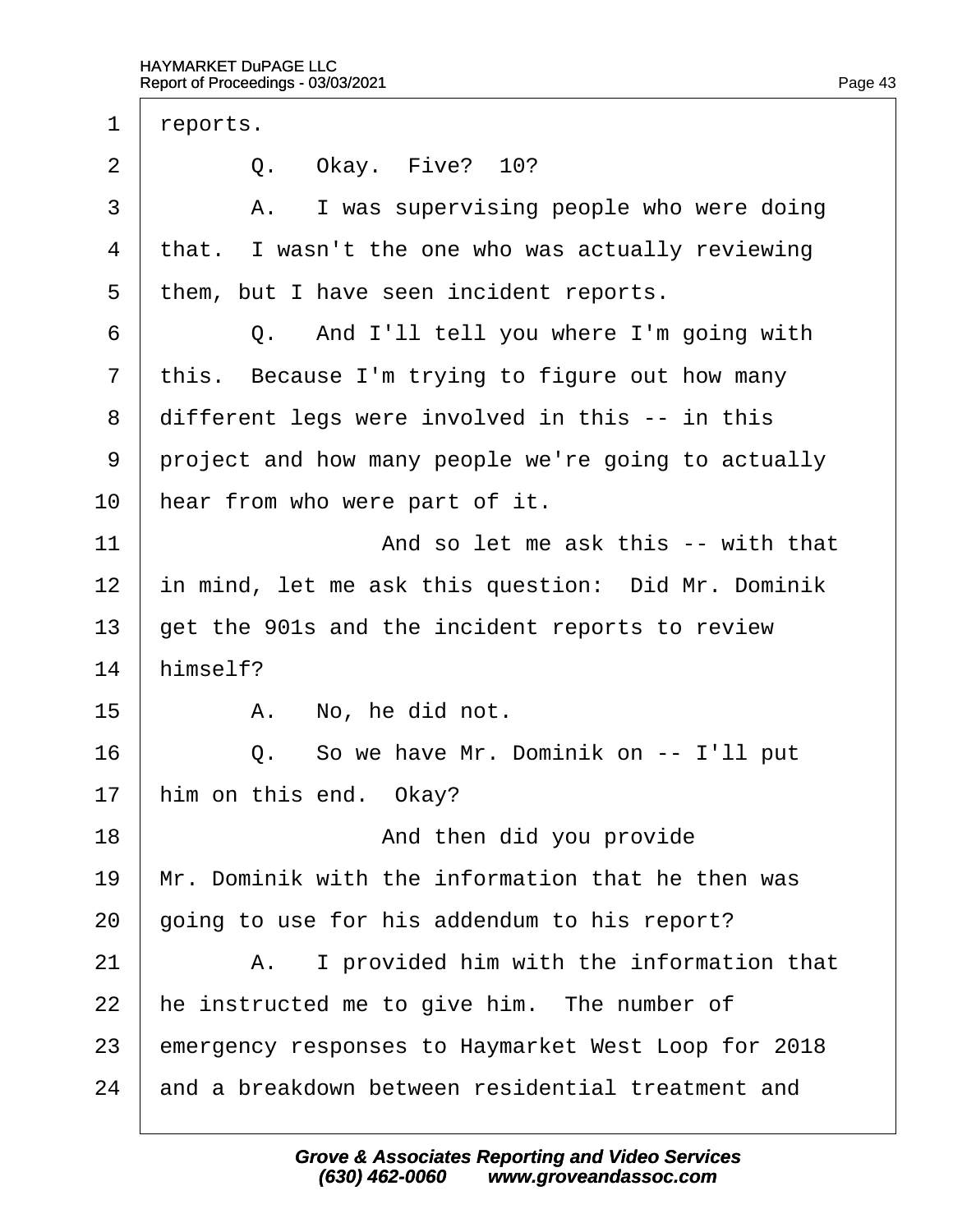|  | recovery homes.                                      |
|--|------------------------------------------------------|
|  | Q. Sure. But I mean -- I'm actually                  |
|  | getting -- I'm more general than that.               |
|  | Were you the person at Haymarket                     |
|  | who gave Mr. Dominik the information?                |
|  | A. I gave him that information.                      |
|  | Q. Okay. So Mr. Dominik got information              |
|  | that he wanted from you; correct?                    |
|  | A. Correct.                                          |
|  | Q. But you didn't look at all the reports,           |
|  | so who did you then get the tallies? Who was         |
|  | counting the votes, so to speak?                     |
|  | A. There were six staff members who were             |
|  | tallying that information.                           |
|  | Q. Okay. So those six staff members                  |
|  | compiled information, they looked through it. Were   |
|  | they given a -- I guess a rubric or a template for   |
|  | what they were all going to look for to make sure -- |
|  | A. They were.                                        |
|  | Q. Wait. Let me finish.                              |
|  | (Continuing.) -- to make sure there                  |
|  | was consistency in the review process?               |
|  |                                                      |
|  | A. Yes. They were given instructions on              |
|  |                                                      |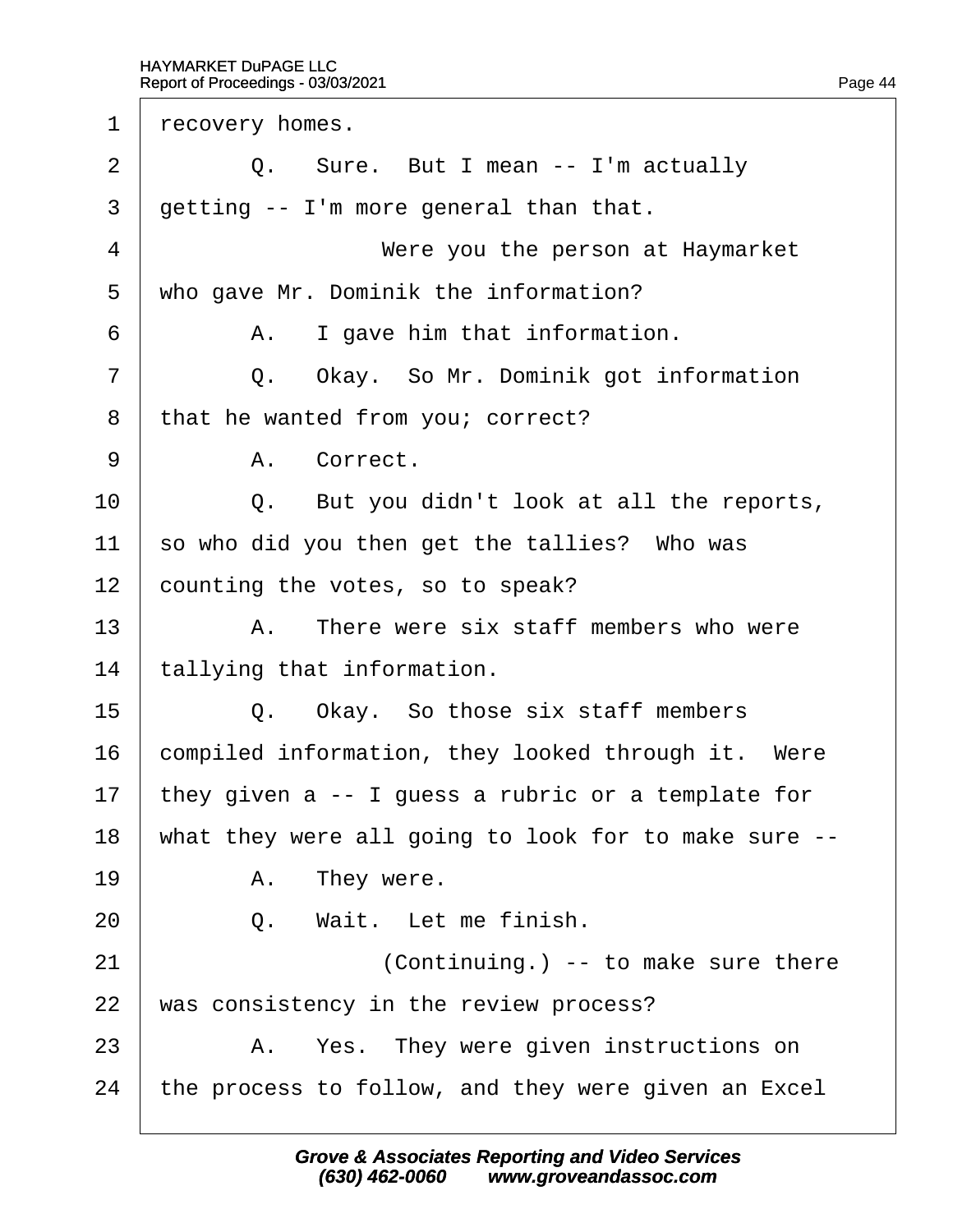- 1 spreadsheet where they would enter in or tally that
- 2 information.
- $\overline{3}$   $\overline{Q}$ . And do you have a copy of that Excel
- 4 spreadsheet?
- $5 \mid$  A. I don't have it in front of me, no.
- 6 | MR. ELLENBECKER: Okay. Ms. O'Keefe, is
- 7 there any confidentiality reasons we couldn't have
- 8 the spreadsheet that contains at least the summaries
- 9 of the underlying data?
- 10 | MS. O'KEEFE: It does contain information
- 11 that is protected by federal law, so we cannot share
- 12 that. It is the policy in this case to provide it
- 13 in aggregate.
- 14 BY MR. ELLENBECKER:
- $15$   $\Box$  Q. Okay. Let me ask this, Ms. Kissel.
- 16 This spreadsheet, this Excel spreadsheet, what are
- 17 the data fields on the spreadsheet?
- 18 | A. Sure. It was date, time, program, and
- 19  $\sqrt{e}$ s or no.
- $20$   $\Box$  Q. Is there anything HIPAA protected for
- 21 information that's under date, time, program, and
- $22$  ves or no?
- $23$  | A. As I'm told by the director of
- 24 compliance, the date and time is part of the issue.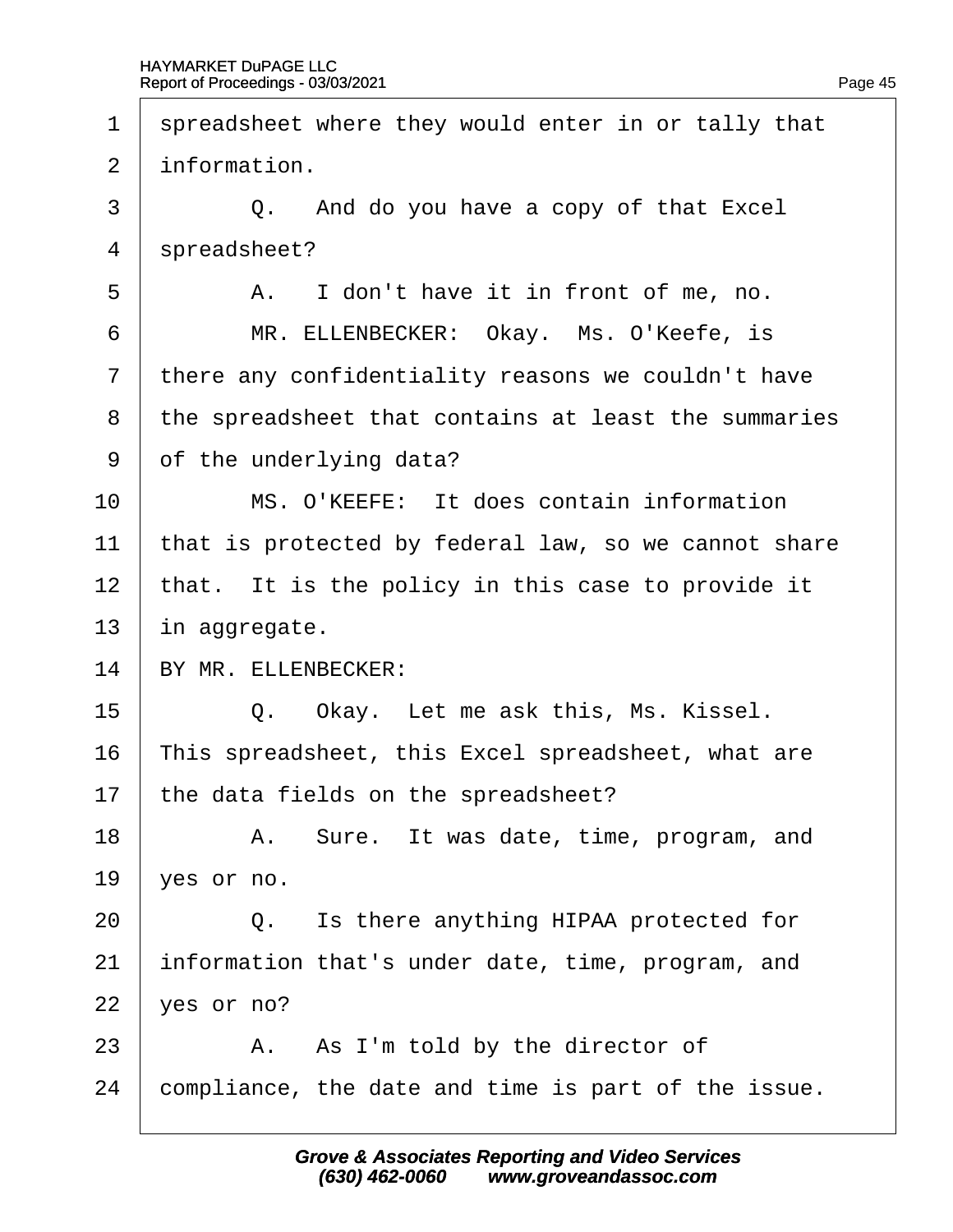| $\mathbf 1$    | Like, we cannot disclose that. We can only disclose |
|----------------|-----------------------------------------------------|
| $\overline{2}$ | it in aggregate.                                    |
| 3              | Q. Is there personal health information in          |
| 4              | a date?                                             |
| 5              | A. No, it's not.                                    |
| 6              | Q. Okay. Is there personal health                   |
| $\overline{7}$ | information in time?                                |
| 8              | A. Not in time, but someone could --                |
| 9              | Q. Is there personal information in the             |
| 10             | program?                                            |
| 11             | A. I don't think there's personal                   |
| 12             | information in the program name, but someone could  |
| 13             | take the date and time and they might be able to    |
| 14             | dentify a patient if they -- if they looked close   |
| 15             | enough.                                             |
| 16             | Q. But they would have to have other                |
| 17             | information that would allow someone to connect the |
| 18             | date and time to another thing -- right? -- a       |
| 19             | person's name; right?                               |
| 20             | A. I -- I think that if they had the date           |
| 21             | and time and they tied it to other information, if  |
| 22             | anything was re-disclosed, we would be liable. We   |
| 23             | cannot release it.                                  |
| 24             | Q. No, I'm with you.                                |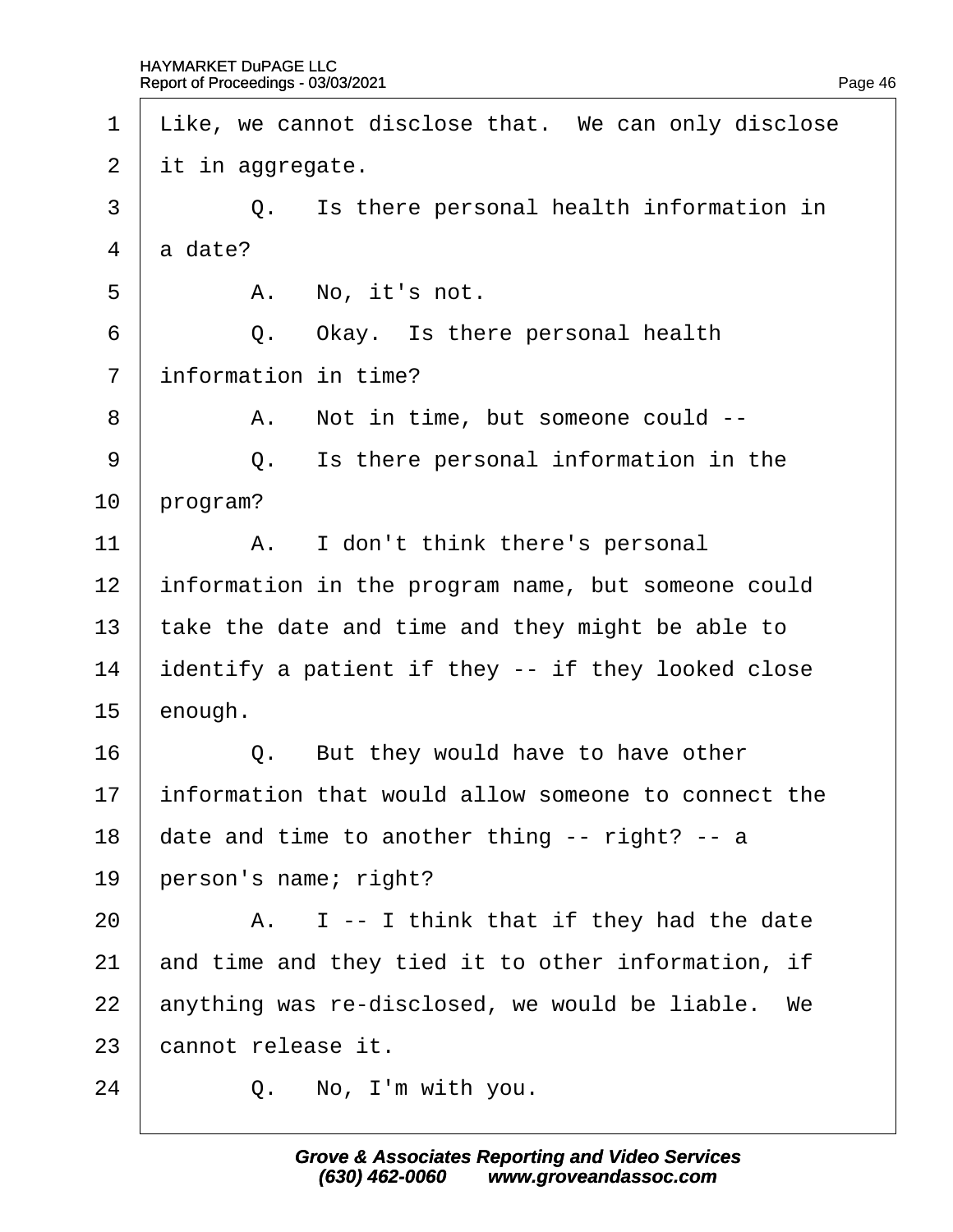| 1              | But just with date, time, program,                   |
|----------------|------------------------------------------------------|
| $\overline{2}$ | yes or no, that data in and of itself isn't enough   |
| 3              | to tie back to a person. You would need additional   |
| 4              | information to utilize the date and time and connect |
| 5              | to a person; correct?                                |
| 6              | A. I've been told by my compliance officer           |
| 7              | that we cannot release this information. I'm not an  |
| 8              | expert in HIPAA or 42 CFR Part 2; but I'm told that  |
| 9              | providing even the date and time could be a          |
| 10             | violation of the re-disclosure portion of the 42 CFR |
| 11             | Part 2, and we cannot do it.                         |
| 12             | Q. Did Mr. Dominik get the Excel                     |
| 13             | spreadsheet that was a summary of the legwork that   |
| 14             | the six people on your team went through?            |
| 15             | A. No, he did not.                                   |
| 16             | Q. So Mr. Dominik relied entirely on you --          |
| 17             | your report of what you saw in a spreadsheet that    |
| 18             | was compiled through the work of six other people;   |
| 19             | true?                                                |
| 20             | A. Mr. Dominik knew the process we were              |
| 21             | undertaking. He directed us to follow the same       |
| 22             | process that he was looking with other comps. And    |
| 23             | he's the one who identified the year 2018 and he was |
| 24             | comfortable with it.                                 |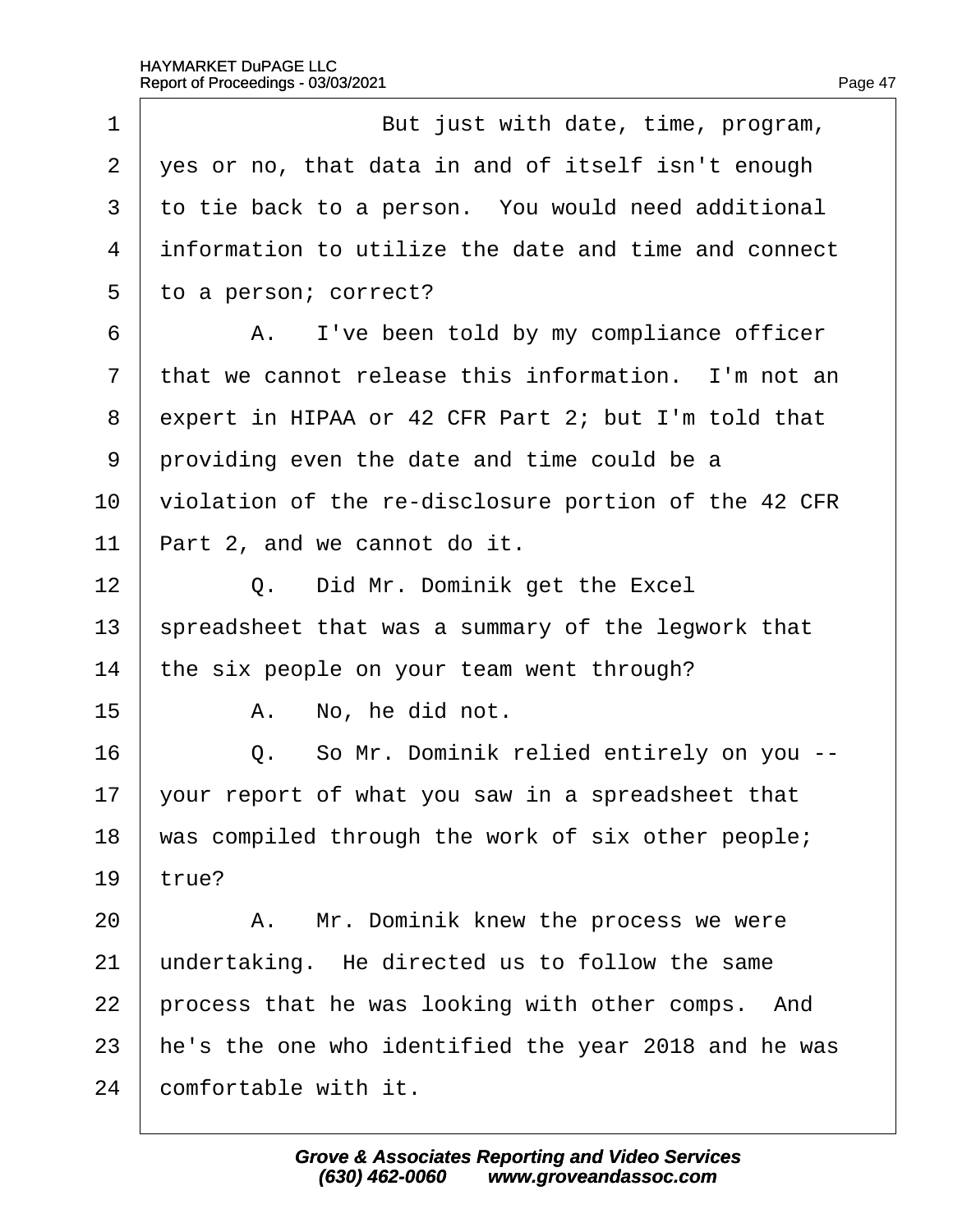| 1              | Q. Well, I'm going to get back to the                |
|----------------|------------------------------------------------------|
| $\overline{2}$ | question I asked before; but before I do, you said   |
| 3              | that Mr. Dominik indicated that this was the same    |
| 4              | process he used with other comps. But Mr. Dominik    |
| 5              | didn't get to look at incident reports and 901s with |
| 6              | his other comps, did he?                             |
| $\overline{7}$ | A. He didn't look at incident reports                |
| 8              | and -- or he didn't look at incident reports and     |
| 9              | 901s forms here either, sir.                         |
| 10             | Q. No, but I'm saying you indicated that             |
| 11             | Mr. Dominik told you that he used the same -- he     |
| 12             | wanted you to follow the same process he used with   |
| 13             | his other comps.                                     |
| 14             | So my question is very simple. To                    |
| 15             | your knowledge, did Mr. Dominik get to look at       |
| 16             | incident reports and 901s for patients at his other  |
| 17             | comp facilities?                                     |
| 18             | No, he did not.<br>А.                                |
| 19             | Okay. And so back to my earlier<br>Q.                |
| 20             | question. Mr. Dominik based his addendum to the      |
| 21             | priginal report on summaries you provided that you   |
| 22             | gleaned from an Excel spreadsheet that was compiled  |
| 23             | through the review work of six other people;         |
| 24             | correct?                                             |

Page 48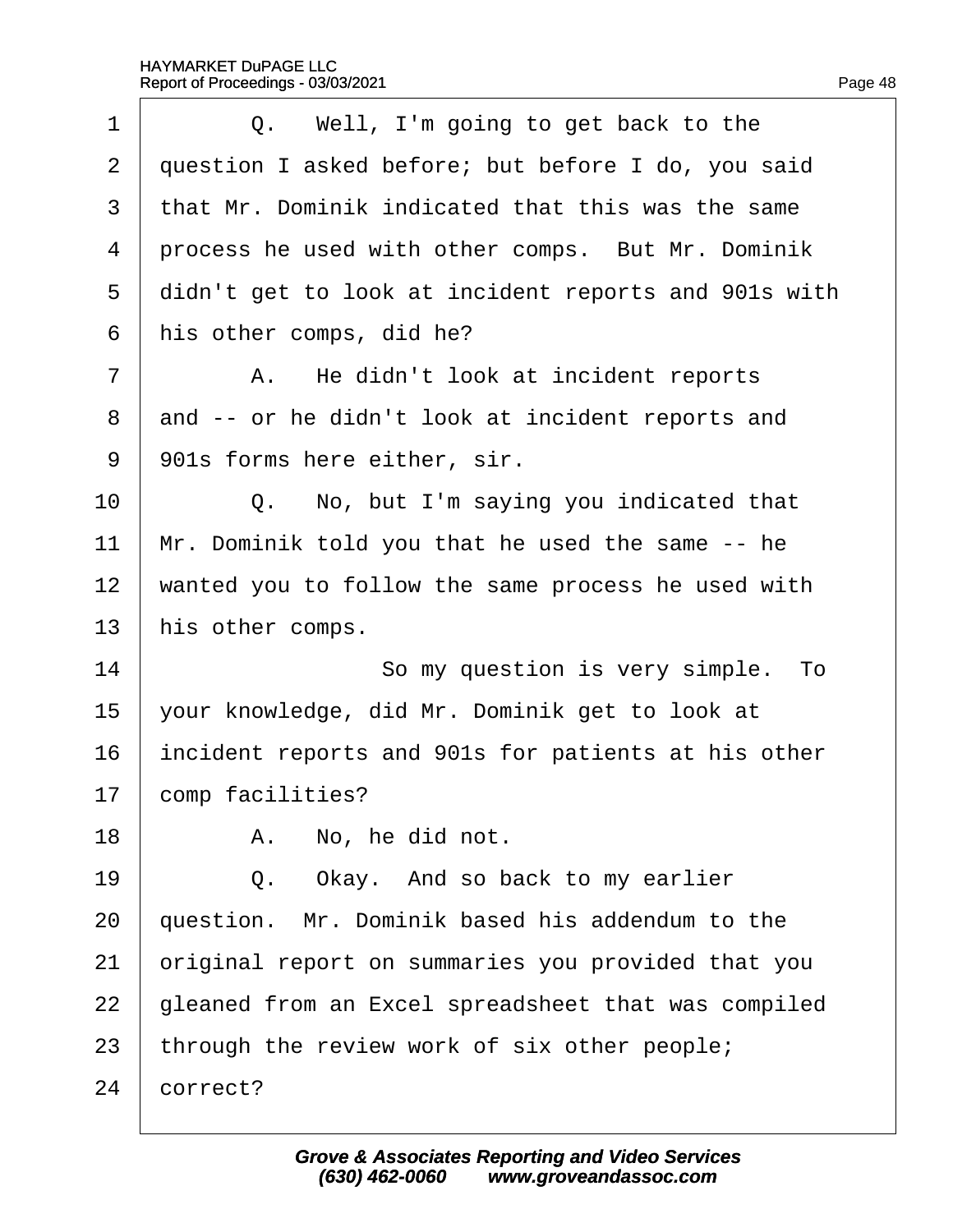| A. Say that one more time.                           |
|------------------------------------------------------|
| Q. Sure. Mr. Dominik based the numbers of            |
| Haymarket's utilization of EMS at the West Loop      |
| facility in 2018 on summaries you provided to him    |
| that you gleaned from an Excel spreadsheet that was  |
| dompiled with data put together by six other people; |
| right?                                               |
| A. Yes.                                              |
| Q. Okay.                                             |
| A. Yes.                                              |
| Q. All right. Now, did you ever as part of           |
| your -- I guess you were supervising this project.   |
| Did you ever connect with                            |
| Mr. Baldwin to interface or cross-reference your     |
| work with the information he had determined from the |
| CAD data or the FOIA data that he received?          |
| A. We did have a conversation, yes.                  |
| Q. Okay. When did you talk to Mr. Baldwin            |
| about his work on the EMS estimations?               |
| A. Well, I talked to him originally in               |
| 2019. Are you talking directly about this project,   |
| or what are you referring to?                        |
| Q. Let's go back to when you first talked            |
| to him.                                              |
|                                                      |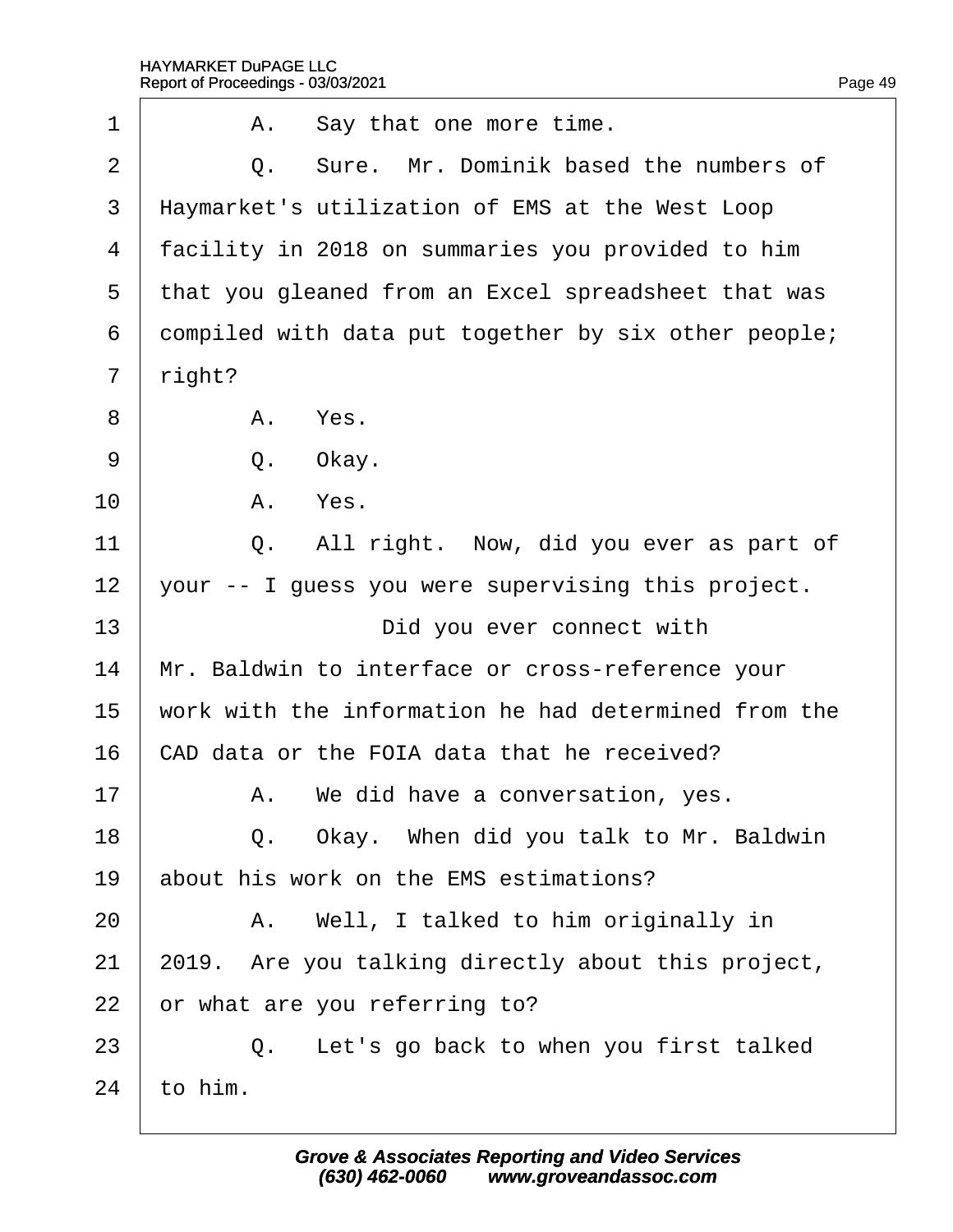| 1              | So you actually talked to                             |
|----------------|-------------------------------------------------------|
| $\overline{2}$ | Mr. Baldwin back in 2019 when he was combing through  |
| 3              | the FOIA data that reflected EMS calls to Haymarket   |
| 4              | Center; correct?                                      |
| 5              | A. Correct.                                           |
| 6              | Q. Did you help Mr. Baldwin with his                  |
| $\overline{7}$ | evaluation of the FOIA data?                          |
| 8              | A. No, I did not.                                     |
| 9              | Q. So what did the two of you talk about              |
| 10             | with regard to data?                                  |
| 11             | A. He talked about the -- the number of --            |
| 12             | of ambulance calls that was included in the FOIA. I   |
| 13             | was there when he testified to that information.      |
| 14             | Q. Okay. With the pool of calls that you              |
| 15             | knew Mr. Baldwin had -- had looked at, did you do     |
| 16             | any sort of determination or cross-reference of the   |
| 17             | data you got from the six people who reviewed         |
| 18             | incident reports and 901s and compared them to the    |
| 19             | humbers Mr. Baldwin had come up with?                 |
| 20             | A. No, we did not. We looked specifically             |
| 21             | at internal reports.                                  |
| 22             | Q. When you indicated earlier that you                |
| 23             | tried to come up with a most reliable estimate, was   |
| 24             | there a definition you were using for "most reliable" |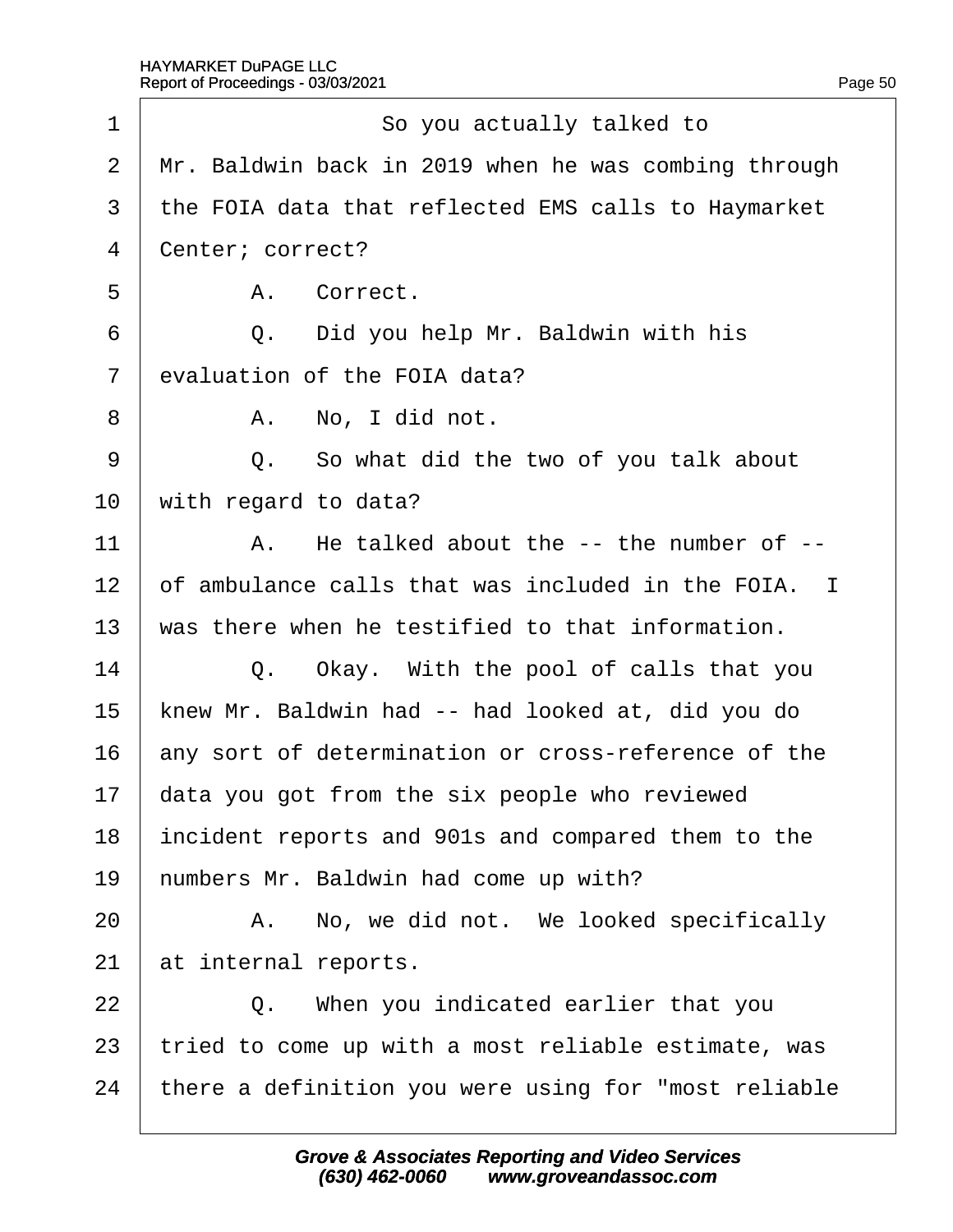1 destimate"? That was the term you used, so that's 2 what I'm looking at. 3 | A. Correct. What we tried to do is, I 4 believe as Dr. Lustig testified, there's 12,000 5 records for -- in the patient system per year. What ·6· ·we tried to do is rather than go through 12,000 7 records, because it was so time-consuming, is we ·8· ·ran -- we tried to come up with what data sources ·9· ·were available that we can cull down that number 10 from 12,000 to a more reasonable, manageable number. 11  $\vert$  Q. Okay. Seeing as though you knew about 12 efforts to try to determine Haymarket West Loop's 13 use of EMS as early as 2019, were you ever part of 14 any discussions at Haymarket or among Haymarket 15 people to maybe track EMS use among its residents 16 through the end of 2019 into 2020 in a better 17 fashion? 18 | A. If I might just talk a little bit about 19 history here. 20 **IDED** 10 2019, the focus was on FOIA; and 21 Haymarket was trying to be responsive to the FOIA 22 information that the village presented. James 23 Baldwin and his team went through an analysis of 24 that FOIA information, and I think that his report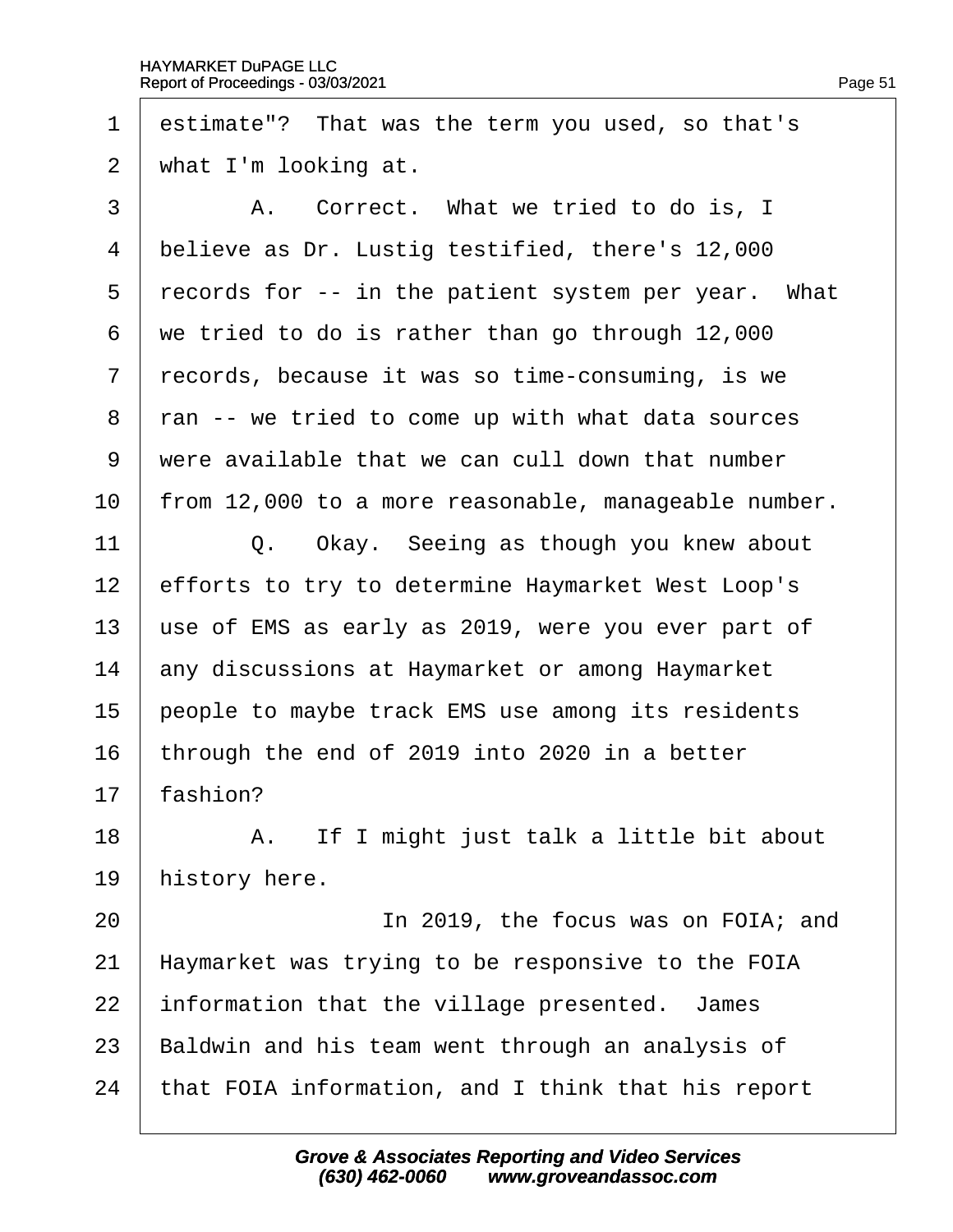| 1              | or his analysis was largely dismissed.               |
|----------------|------------------------------------------------------|
| 2              | We retained an EMS expert who also                   |
| 3              | testified quite extensively about the reliability of |
| $\overline{4}$ | FOIA -- of the FOIA data, and he chose to go down a  |
| 5              | different path, which was taking a look at           |
| 6              | domparable sites in the suburbs and doing an         |
| $\overline{7}$ | analysis that way. So that's kind of how this has    |
| 8              | moved forward.                                       |
| 9              | But at the end of his presentation,                  |
| 10             | Chairman Daly asked, can you give us a number of     |
| 11             | calls -- of EMS calls to Haymarket Center West Loop, |
| 12             | and that's why we went back.                         |
| 13             | So we had been trying to answer it.                  |
| 14             | Right. And Mr. Baldwin testified back<br>Q.          |
| 15             | in 2019 that he knew that Itasca had asked Haymarket |
| 16             | to provide five years' worth of EMS demand at        |
| 17             | Haymarket West Loop. If that's the question, the     |
| 18             | only person who locked Mr. Baldwin into FOIA was     |
| 19             | Mr. Baldwin; right?                                  |
| 20             | A. I think he was being -- trying to be              |
| 21             | esponsive to the village.                            |
| 22             | Q. So back to the question I asked a bit             |
| 23             | earlier.                                             |
| 24             | At any point after October of -- or                  |
|                |                                                      |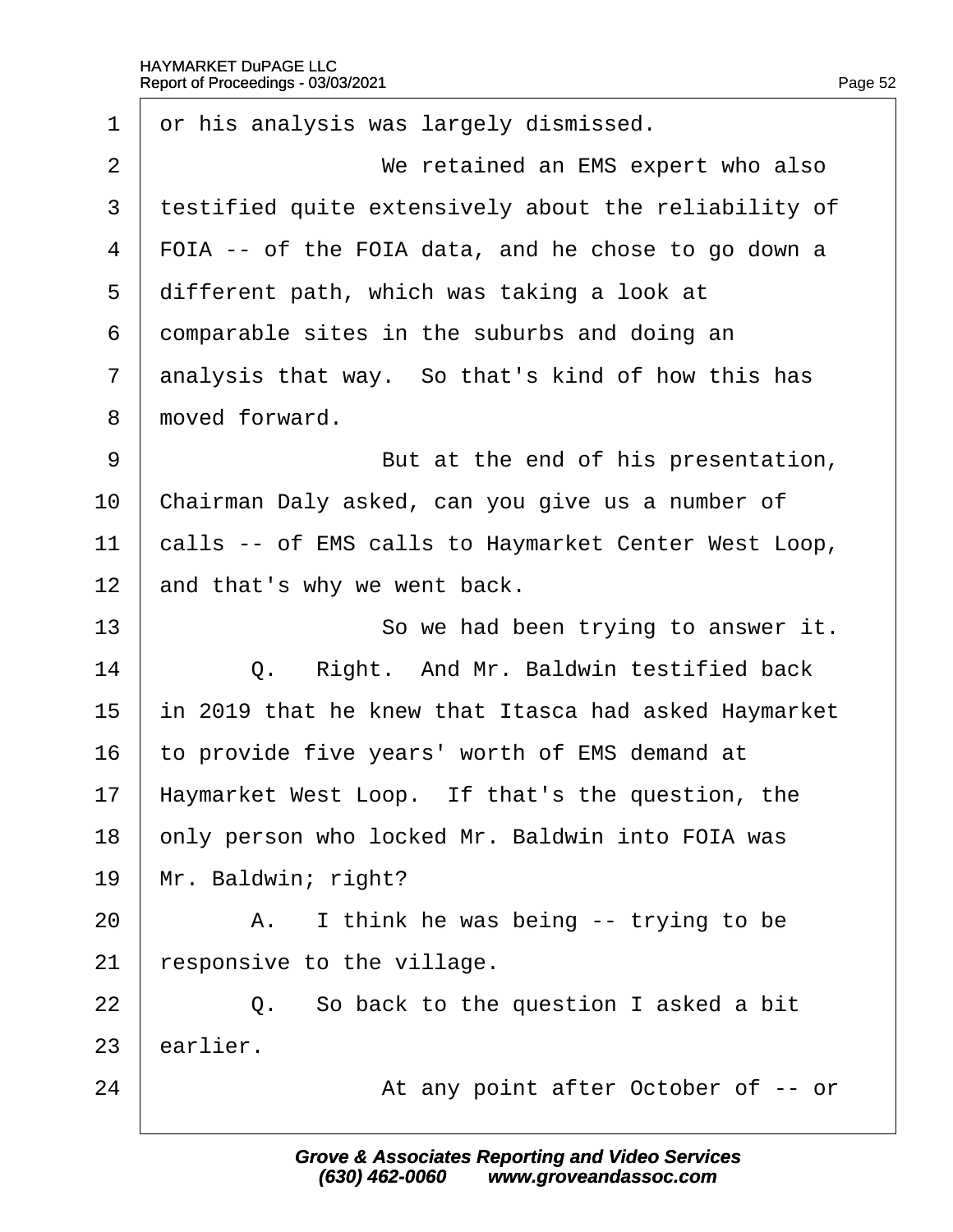| we'll say August of 2019, knowing that the village   |
|------------------------------------------------------|
| was looking for Haymarket West Loop's use of EMS     |
| data -- or use of EMS services, was there any        |
| discussion at Haymarket to come up with an efficient |
| way to track EMS use at Haymarket West Loop?         |
| A. No, we did not. We relied on the                  |
| expert's direction.                                  |
| Q. Okay. You're aware that your expert               |
| thinks that the best comp is Haymarket West Loop;    |
| right?                                               |
| A. I don't think --                                  |
| Q. Are you aware of that?                            |
| -- that our expert said that.<br>А.                  |
| Q. You didn't think -- you don't know that           |
| Jim Dominik said that the best comp to Haymarket's   |
| proposed facility in Itasca is Haymarket's West Loop |
| facility?                                            |
| A. I would ask that question of Jim                  |
| Dominik.                                             |
| MR. ELLENBECKER: Okay. And, Ms. O'Keefe,             |
| could you stop writing notes to the witness? If I    |
| was sitting right there, you know I'd see them and   |
| you wouldn't be allowed to do it.                    |
| It's clear when you write something                  |
|                                                      |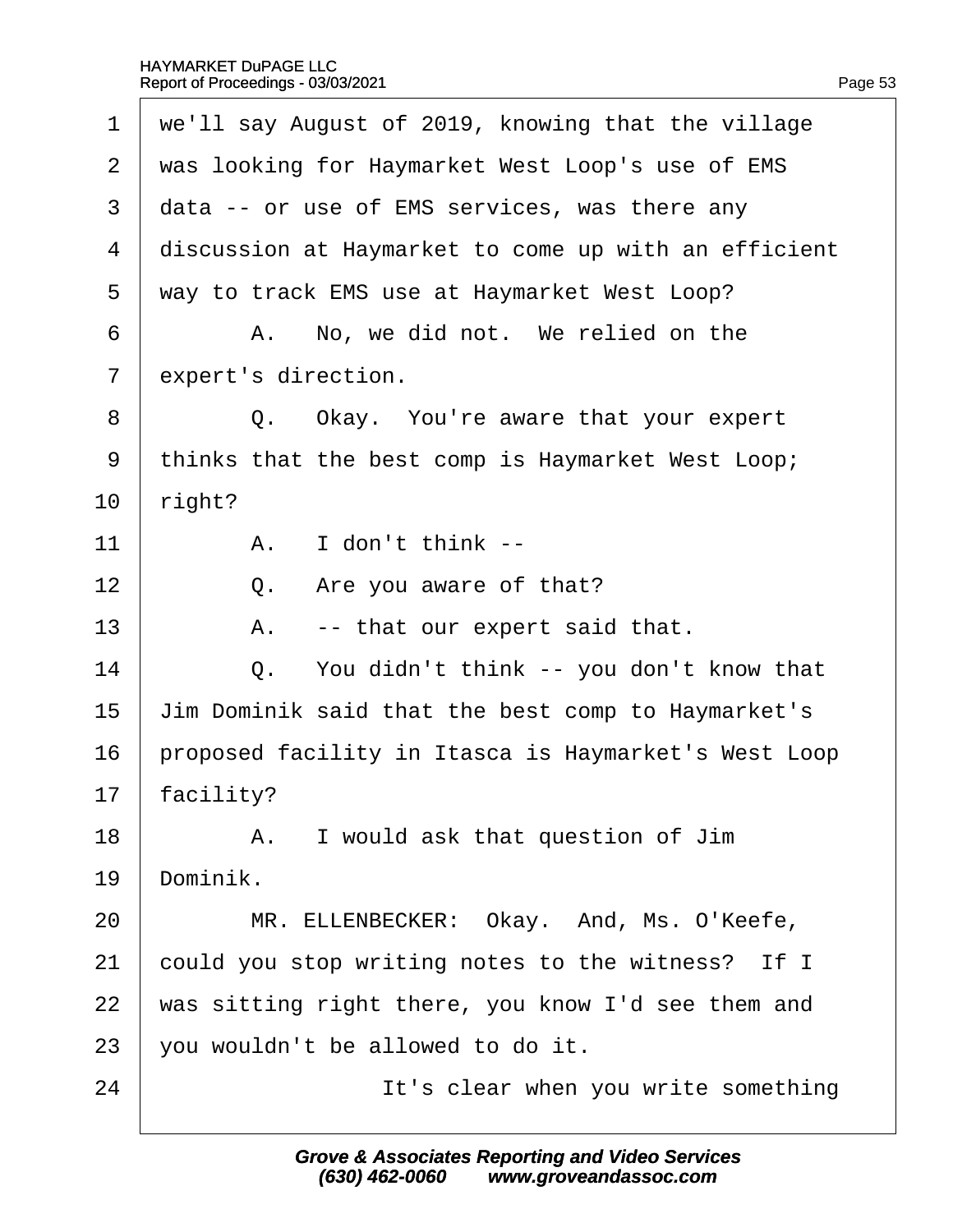| $\mathbf 1$    | on a piece of paper and she looks over and then    |
|----------------|----------------------------------------------------|
| $\mathbf{2}$   | answers, what you're doing. You know it's          |
| 3              | inappropriate especially in a Zoom setting. You    |
| 4              | wouldn't be able to do it in a deposition, so I    |
| 5              | don't think you can do it here.                    |
| 6              | Mr. Hervas, I'd ask that you                       |
| $\overline{7}$ | instruct --                                        |
| 8              | MS. O'KEEFE: This is not litigation,               |
| 9              | Mr. Ellenbeck---                                   |
| 10             | MR. ELLENBECKER: -- her to stop.                   |
| 11             | MS. O'KEEFE: Mr. Ellenbecker, this is not          |
| 12             | litigation. This is zoning. You keep trying to     |
| 13             | make it litigation, but it's not. And this is --   |
| 14             | this is typical procedure, so let's just move on.  |
| 15             | MR. ELLENBECKER: Mr. Hervas, obviously you         |
| 16             | can do what you want. I would just ask for an      |
| 17             | admonishment that she not be writing notes to the  |
| 18             | witness.                                           |
| 19             | MR. HERVAS: Can you hear me okay?                  |
| 20             | MR. ELLENBECKER: Sure.                             |
| 21             | MR. HERVAS: All right. This is a -- this is        |
| 22             | a zoning hearing; and in a typical zoning hearing, |
| 23             | there is interplay or discussion between a witness |
| 24             | and an attorney or an expert.                      |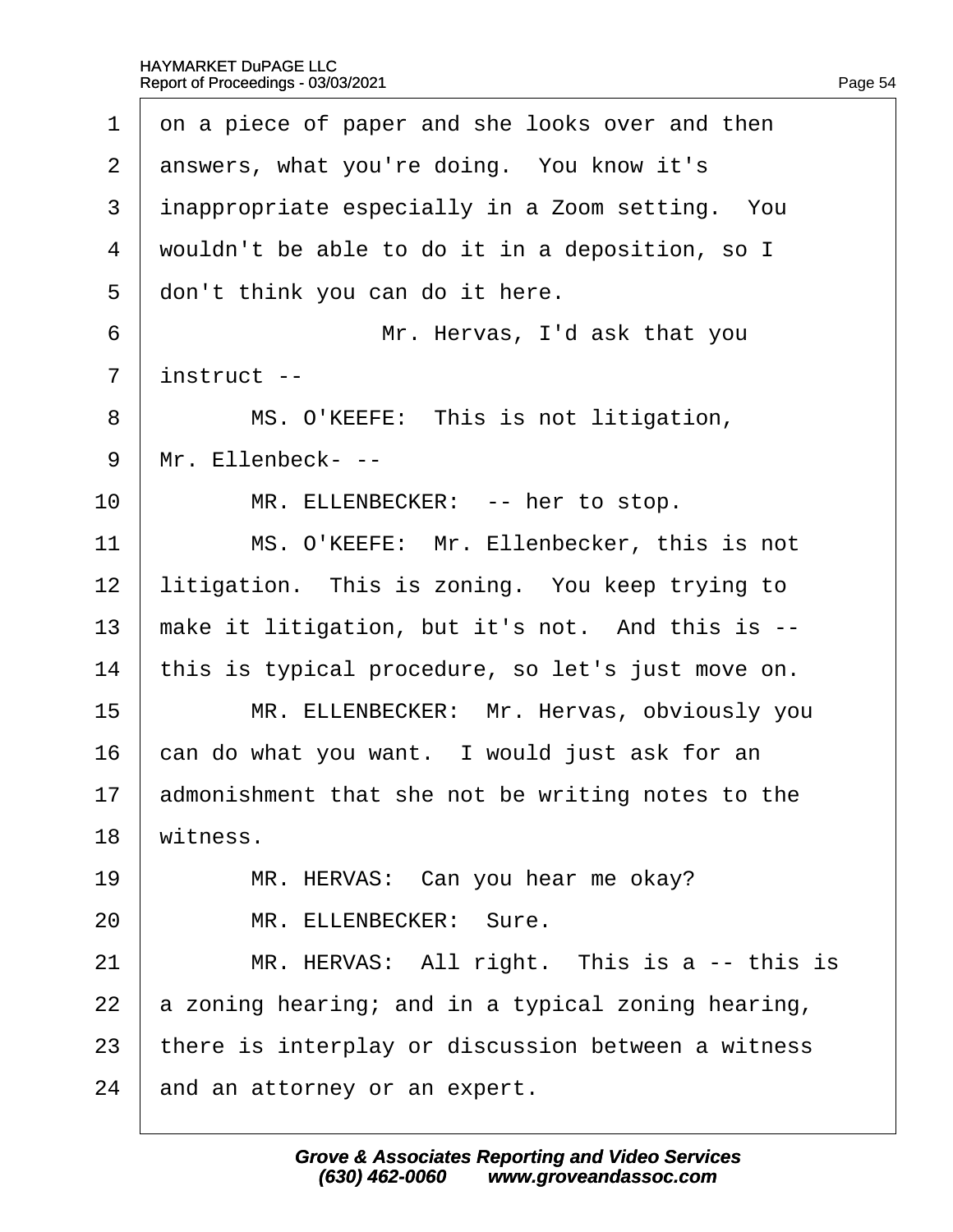| 1              | However, we are in the midst of                      |
|----------------|------------------------------------------------------|
| 2              | dross-examination, and there is a witness that's     |
| 3              | under oath and we have the special circumstances of  |
| 4              | Zoom. If we were in the room together, there may be  |
| 5              | an opportunity for the witness to confer with the    |
| 6              | attorney at the appropriate time, but we have masks, |
| $\overline{7}$ | we have microphones and such.                        |
| 8              | So because of our circumstance and                   |
| 9              | because of the nature of cross-examination in this   |
| 10             | matter, it would be inappropriate to have a note     |
| 11             | passed in that fashion. If you need to take a break  |
| 12             | and talk to your witness, then you should do so.     |
| 13             | And I'm saying that this is related                  |
| 14             | only to cross-examination.                           |
| 15             | So I'm going to ask Ms. O'Keefe not                  |
| 16             | to pass notes to the witness in the middle of her    |
| 17             | testimony.                                           |
| 18             | BY MR. ELLENBECKER:                                  |
| 19             | Ms. Kissel, I'm almost done here.<br>Q.              |
| 20             | Did you at any time look at any of                   |
| 21             | the FOIA data specific to any of the four addresses  |
| 22             | affiliated with Haymarket West Loop?                 |
| 23             | A. Not that I recall, no.                            |
| 24             | Who specifically asked you to spearhead<br>Q.        |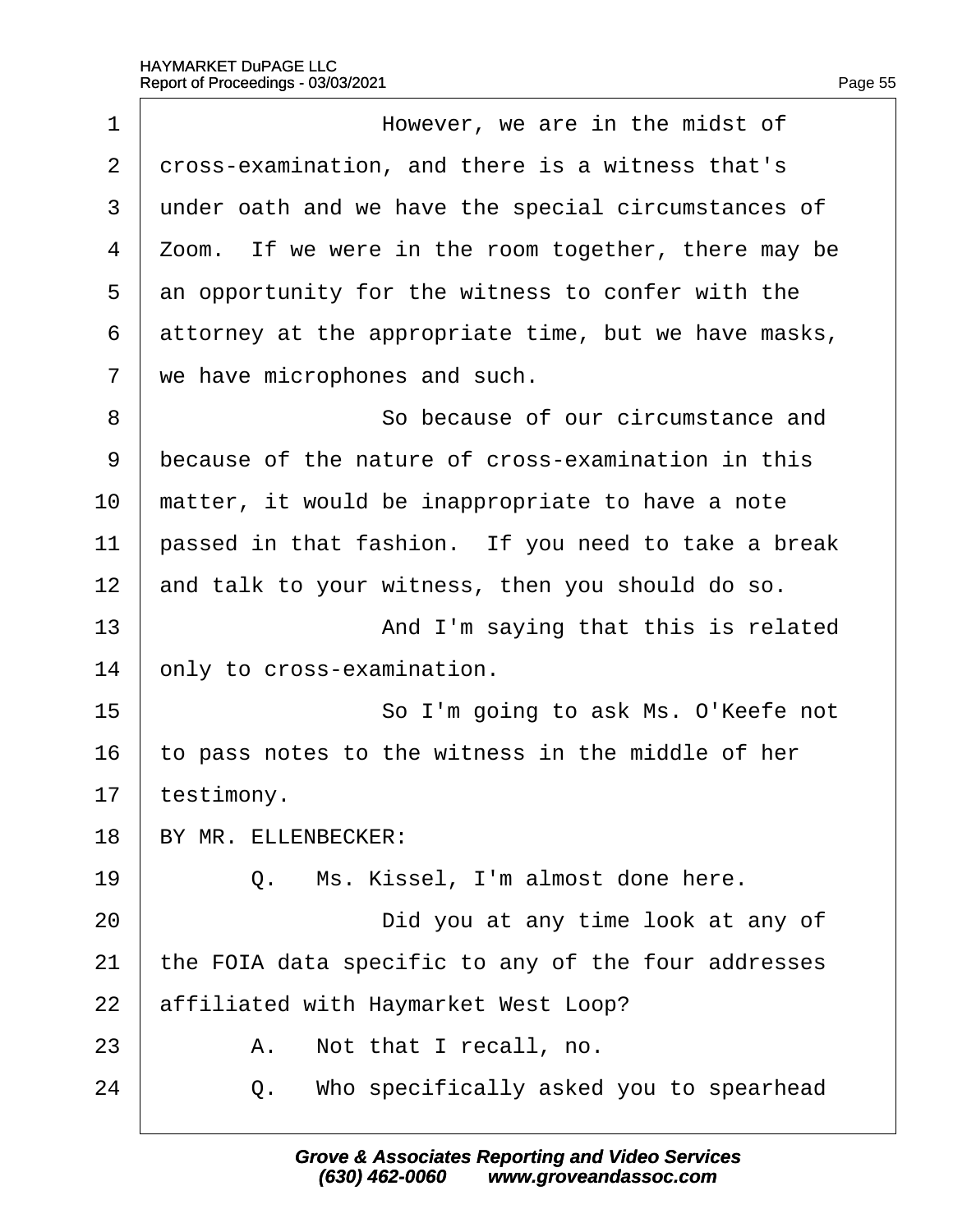| $\mathbf 1$    | or supervise this -- this latest review into the   |
|----------------|----------------------------------------------------|
| 2              | incident reports and 901s?                         |
| 3              | A. Dr. Lustig.                                     |
| 4              | MR. ELLENBECKER: I think that's all I have.        |
| 5              | Thank you.                                         |
| 6              | MS. O'KEEFE: Do you want a break? Do you           |
| $\overline{7}$ | want to ask for a break for five minutes?          |
| 8              | MS. KISSEL: Okay.                                  |
| 9              | MS. O'KEEFE: Could we have -- Mr. DiNolfo,         |
| 10             | would you mind if we gave Karen a break for five   |
| 11             | minutes? Would that be okay?                       |
| 12             | MR. DI NOLFO: No problem.                          |
| 13             | If Commissioner Daly's fine with                   |
| 14             | that, I'm fine with that as well.                  |
| 15             | CHAIRMAN DALY: Yeah, why don't we take a --        |
| 16             | why don't we take a 10-minute recess. We'll make   |
| 17             | that the break for the meeting. So if we could     |
| 18             | ∤ejoin about 8:05, please.                         |
| 19             | MS. O'KEEFE: Great.                                |
| 20             | MS. KISSEL: Okay.                                  |
| 21             | MS. O'KEEFE: Thank you, Mr. Chairman.              |
| 22             | (Recess taken.)                                    |
| 23             | CHAIRMAN DALY: All right. Thank you                |
| 24             | everybody for coming back from the recess. I would |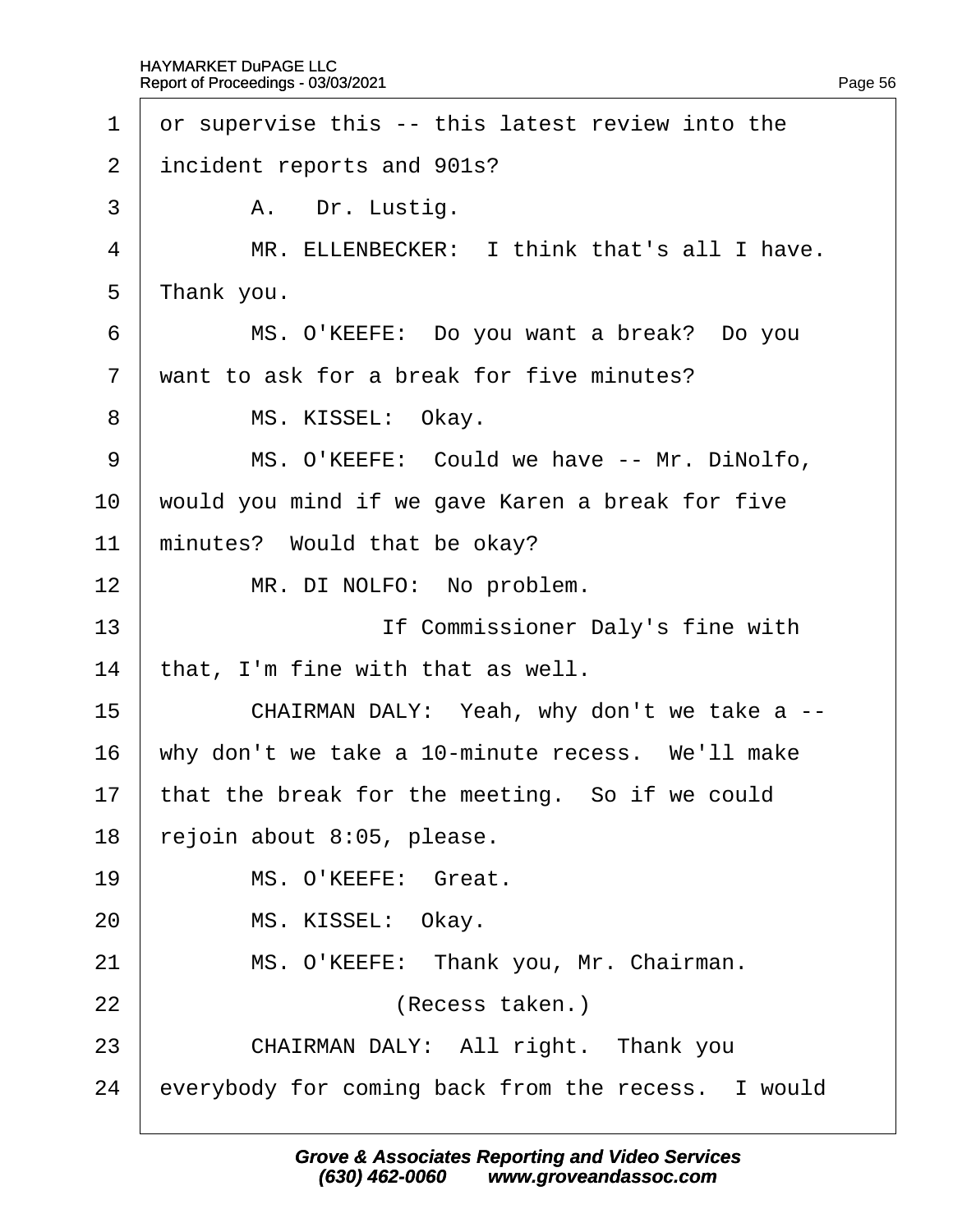| 1              | ask Mr. DiNolfo, please begin your               |
|----------------|--------------------------------------------------|
| $\overline{2}$ | dross-examination.                               |
| 3              | MR. DI NOLFO: Thank you.                         |
| 4              | <b>CROSS-EXAMINATION</b>                         |
| 5              | BY MR. DI NOLFO:                                 |
| 6              | Q. Ms. Kissel, good evening, I guess. Not        |
| $\overline{7}$ | afternoon anymore. Good evening. I have a few    |
| 8              | questions. Mr. Ellenbecker covered most of them. |
| 9              | A. Okay.                                         |
| 10             | Q. If you could just help me out a little        |
| 11             | bit. I'm trying to understand the two forms. One |
| 12             | is called an incident report; is that correct?   |
| 13             | A. Correct.                                      |
| 14             | Q. And that's filled out each time, I'm          |
| 15             | going to say, something out of the ordinary      |
| 16             | happens --                                       |
| 17             | A. Correct.                                      |
| 18             | Q. -- at Haymarket?                              |
| 19             | And on an annual basis, do you know              |
| 20             | how many incident reports are generated at       |
| 21             | Haymarket?                                       |
| 22             | A. For year 2018, it was 1270.                   |
| 23             | Q. And then the second form is 901s, and I       |
| 24             | assume those are filled out by every patient?    |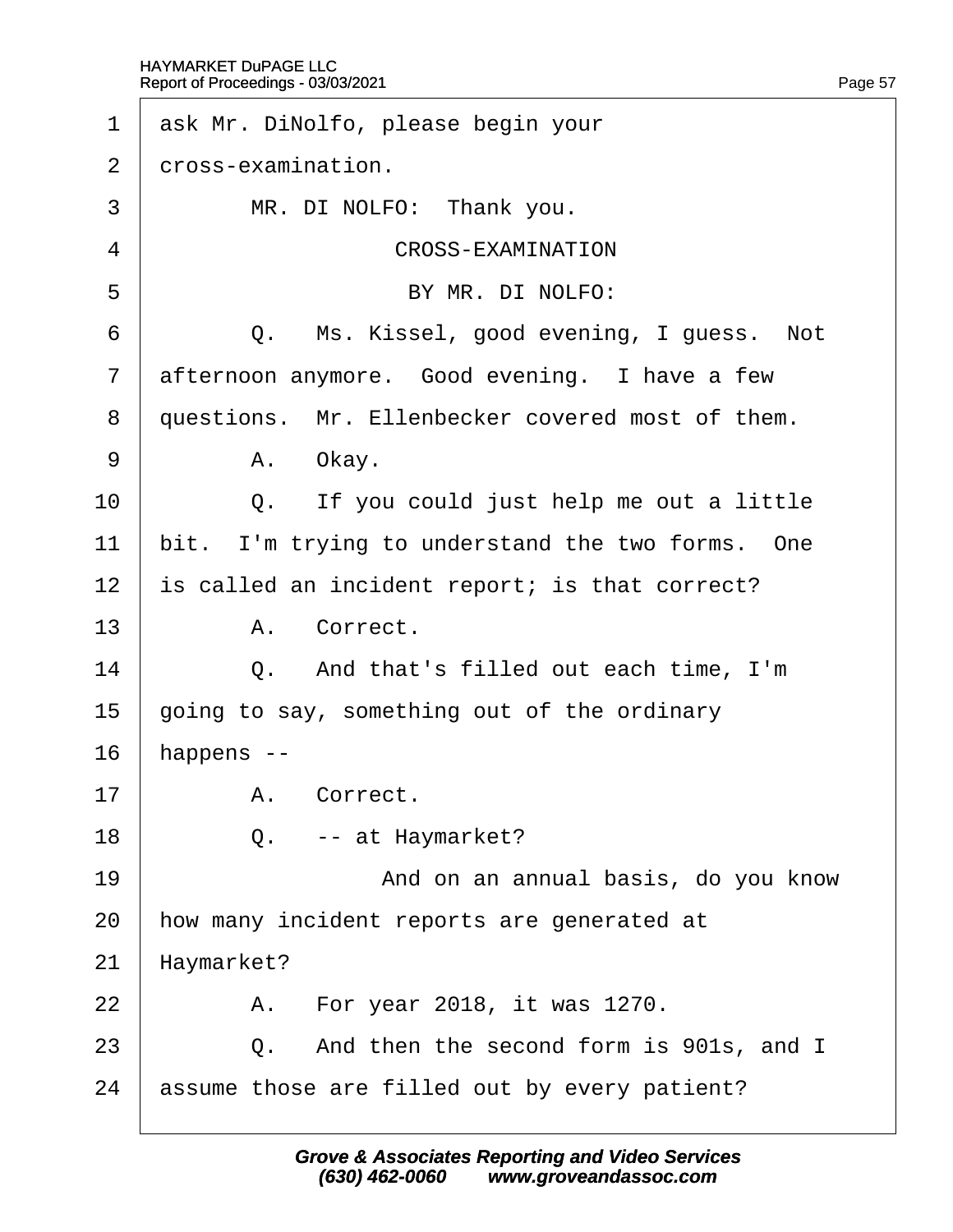| 1              | A. No, they're not. A 901 is only                    |
|----------------|------------------------------------------------------|
| 2              | generated when a patient consents to that            |
| 3              | information being released if they have an           |
| $\overline{4}$ | unscheduled medical visit.                           |
| 5              | Q. So of the -- do they fill it out when             |
| 6              | they first arrive at Haymarket, or is that something |
| $\overline{7}$ | when they have the medical incident come up that     |
| 8              | they fill it out at that point?                      |
| 9              | A. They fill it out at that point.                   |
| 10             | Q. Okay. So that being the case, I assume            |
| 11             | individuals that have a medical emergency who are    |
| 12             | unconscious can't fill one of those out?             |
| 13             | A. Correct.                                          |
| 14             | Q. So in those instances, we wouldn't have           |
| 15             | a 901 if the ambulance was called for somebody who   |
| 16             | was unconscious?                                     |
| 17             | A. Correct.                                          |
| 18             | Q. All right.                                        |
| 19             | But what we do have -- yeah.<br>А.                   |
| 20             | No, go ahead.<br>Q.                                  |
| 21             | A. What we do have is when a patient is              |
| 22             | admitted to Haymarket, they do sign a general        |
| 23             | felease; so that's there if they have the -- if they |
| 24             | cannot consent in case of an emergency.              |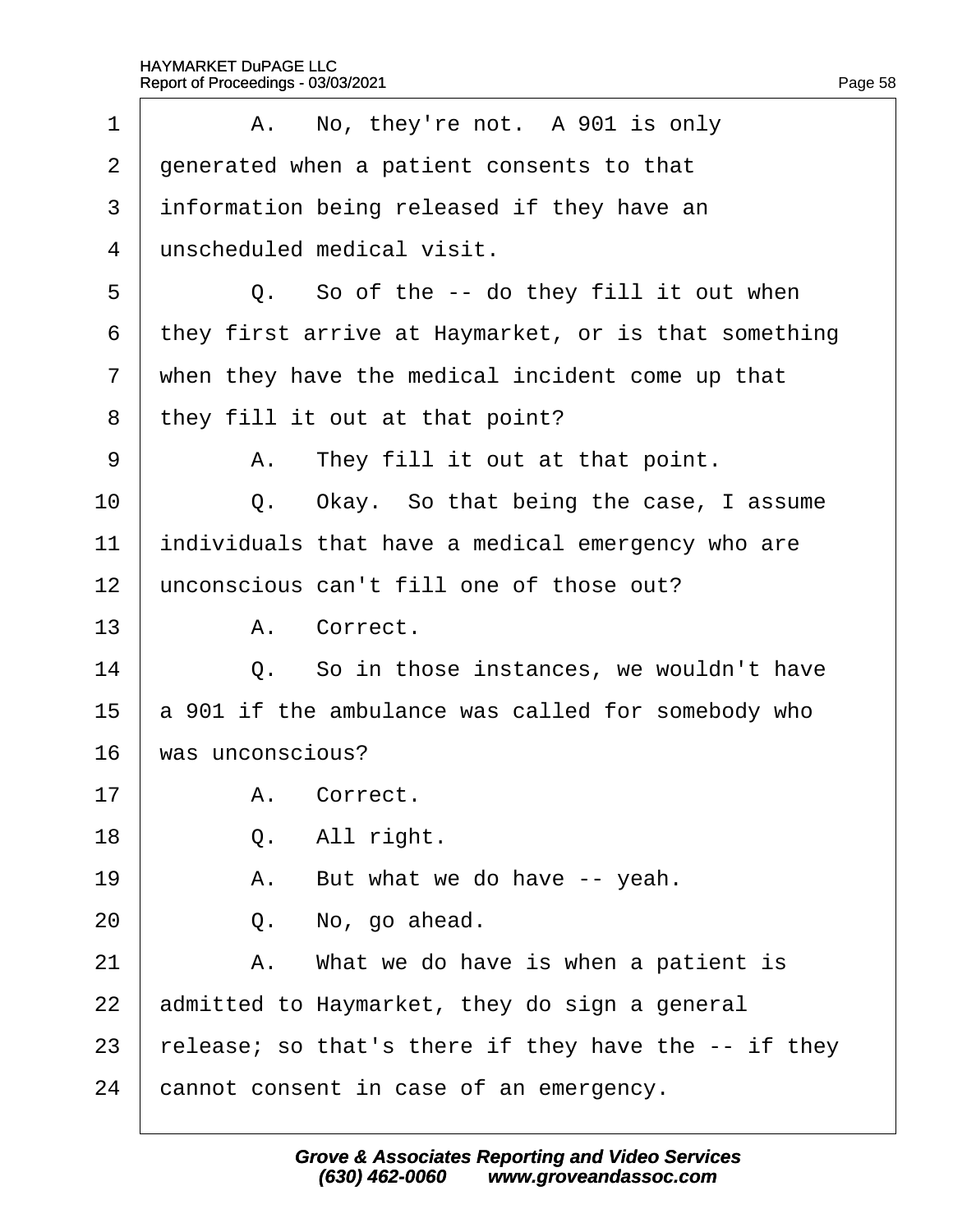| 1              | Q. Sure. And I understand that they sign             |
|----------------|------------------------------------------------------|
| $\overline{2}$ | that so you can -- they can go with the ambulance    |
| 3              | and get taken care of.                               |
| 4              | But I think my understanding was is                  |
| 5              | you looked at 901s to help facilitate a decision of  |
| 6              | whether an ambulance/EMS was needed for X number of  |
| $\overline{7}$ | times in 2018?                                       |
| 8              | A. Yes. We did look at -- we did look at             |
| 9              | the 901s for that.                                   |
| 10             | Q. Was the 918 all of the 901s that existed          |
| 11             | for the year 2018 at Haymarket?                      |
| 12             | A. Yes.                                              |
| 13             | Q. So of the -- and I think I have the               |
| 14             | humber right, and you can correct me if I'm wrong.   |
| 15             | Of the approximately 12,000 patients that you treat  |
| 16             | annually, you only had 918 901s?                     |
| 17             | A. Correct.                                          |
| 18             | Q. All right. The next thing I want to               |
| 19             | clarify is Mr. Ellenbecker was asking you some       |
| 20             | questions about the Excel sheet, and I understand    |
| 21             | that you were told by your compliance officer that   |
| 22             | it was -- you couldn't turn it over because the time |
| 23             | and date could result in somebody figuring out who   |
| 24             | the patient was. Do I have that about right?         |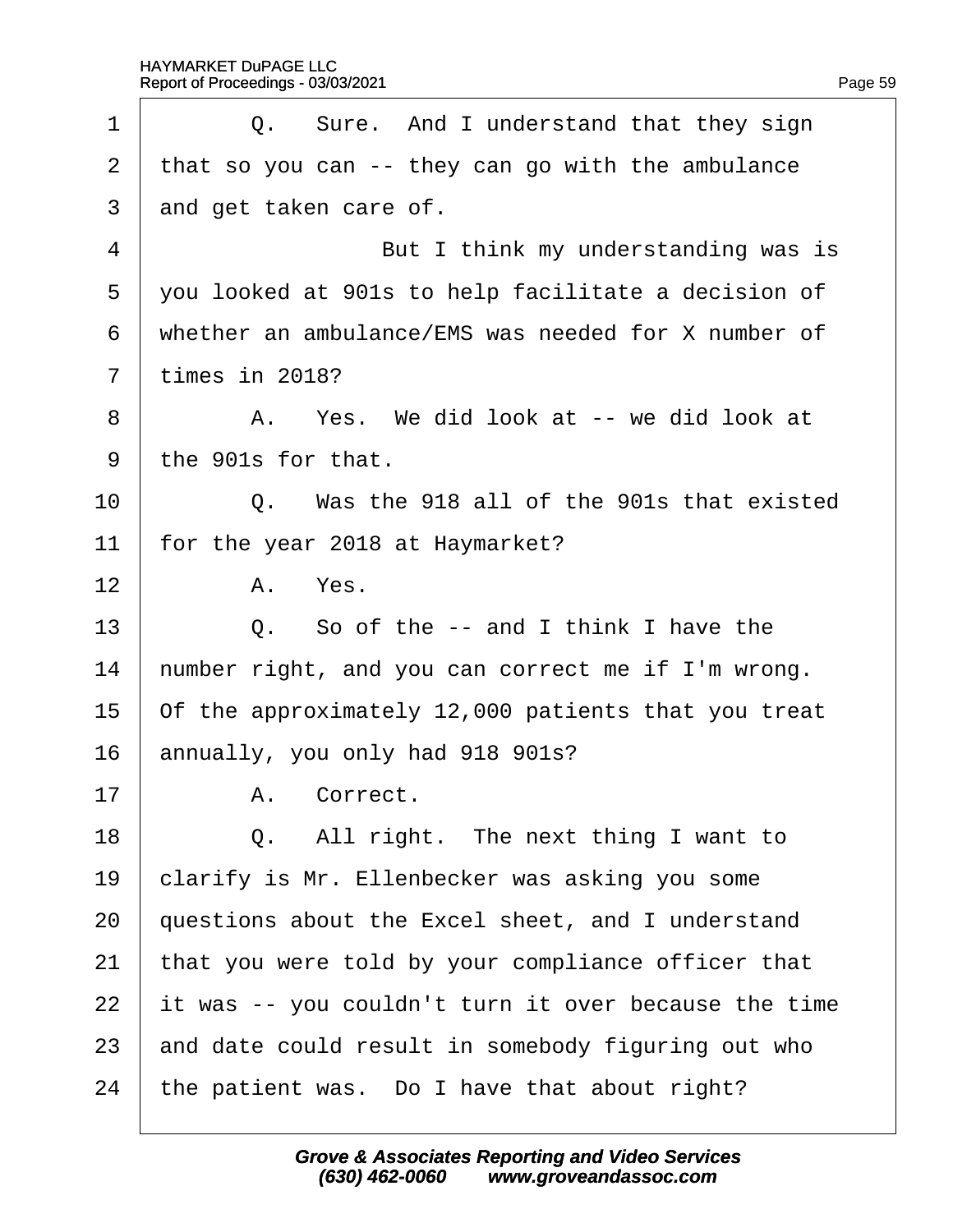| 1              | A. That's what I was told.                           |
|----------------|------------------------------------------------------|
| $\overline{2}$ | Q. Okay. Are you aware that the CAD                  |
| 3              | information that's publicly available from the City  |
| 4              | of Chicago has the time and date and the location    |
| 5              | where an ambulance is going similar to what's on     |
| 6              | your Excel sheet?                                    |
| 7              | A. As I understand it -- and I'm not an              |
| 8              | expert -- this relates to 42 CFR Part 2 and          |
| 9              | re-disclosure, and that's very specific to substance |
| 10             | use facilities.                                      |
| 11             | Q. And I understand, and I've seen it                |
| 12             | before.                                              |
| 13             | I'm just asking you since the time                   |
| 14             | and date seem to be the concern of your compliance   |
| 15             | person -- and if you don't know the answer, that's   |
| 16             | fine, but it's the same data that's contained on the |
| 17             | CAD information that we got from the City of         |
| 18             | Chicago. You don't know why that seems to be a       |
| 19             | conflict?                                            |
| 20             | A. Besides 42 CFR Part 2, I did ask my               |
| 21             | compliance officer specifically that question, and   |
| 22             | that's the -- and she told me it was not -- we were  |
| 23             | hot able to disclose it.                             |
| 24             | Q. Okay. So if I heard your testimony                |
|                |                                                      |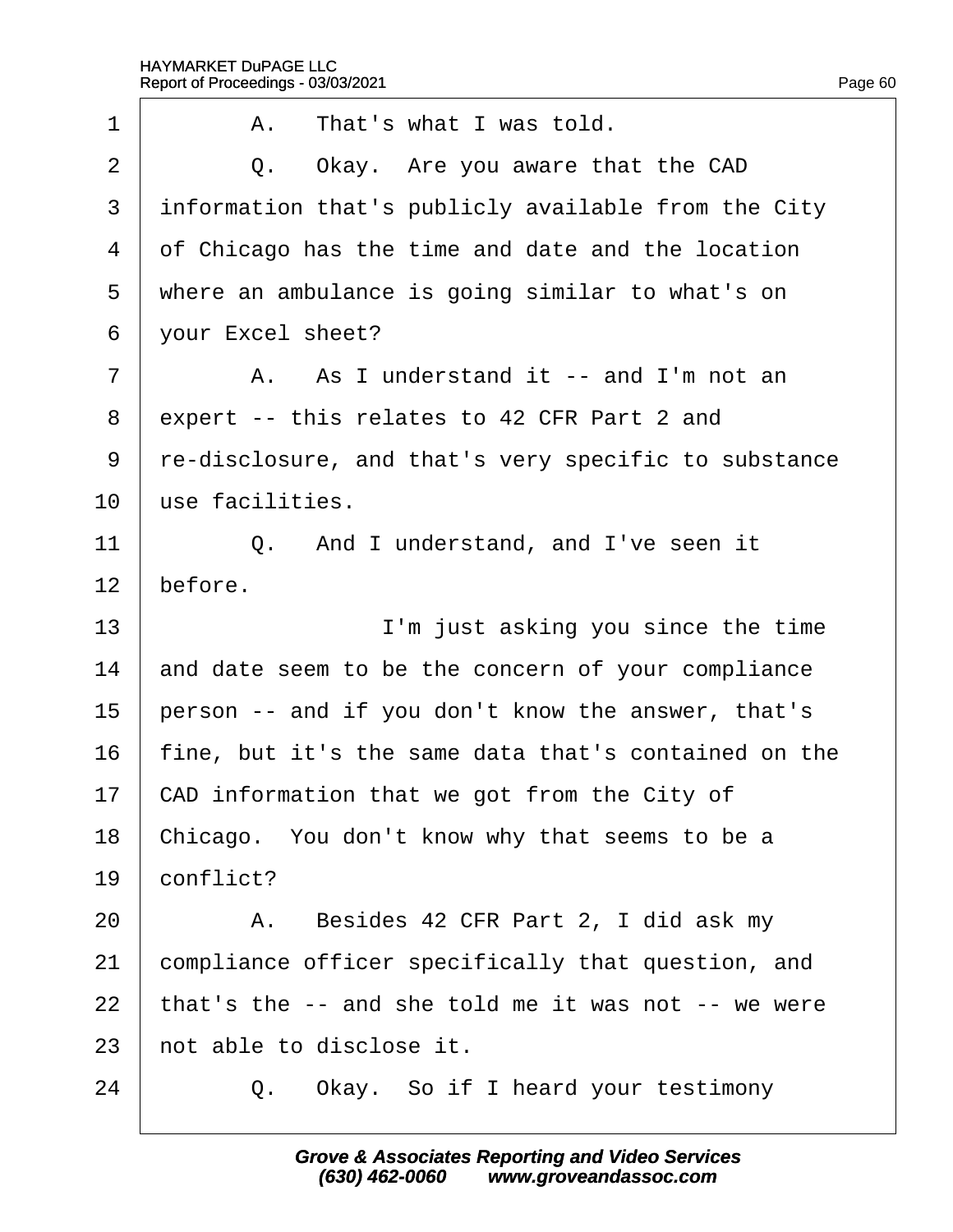| 1              | dorrectly, in an ideal world, you would have         |
|----------------|------------------------------------------------------|
| $\overline{2}$ | dompliance 100 percent of the time when something    |
| 3              | out of the ordinary happens that an incident report  |
| 4              | will be prepared?                                    |
| 5              | A. Correct.                                          |
| 6              | Q. But in reality, that's not always the             |
| $\overline{7}$ | dase?                                                |
| 8              | A. I can't say a hundred percent of the              |
| 9              | time, no.                                            |
| 10             | Q. And I assume if it's not reported, you            |
| 11             | have no way of doing an audit to figure out the      |
| 12             | percentage of compliance and noncompliance?          |
| 13             | A. Correct.                                          |
| 14             | Q. All right. And if I understood your               |
| 15             | testimony correctly, it was Mr. Dominik who directed |
| 16             | you to limit your -- your investigation to           |
| 17             | residential treatment and recovery home patients     |
| 18             | only?                                                |
| 19             | A. Correct.                                          |
| 20             | Q. All right. And I assume by doing that             |
| 21             | you did not look at EMS calls for anybody from       |
| 22             | outpatient; correct?                                 |
| 23             | A. We did, and we classified those in -- in          |
| 24             | residential treatment because we were told by        |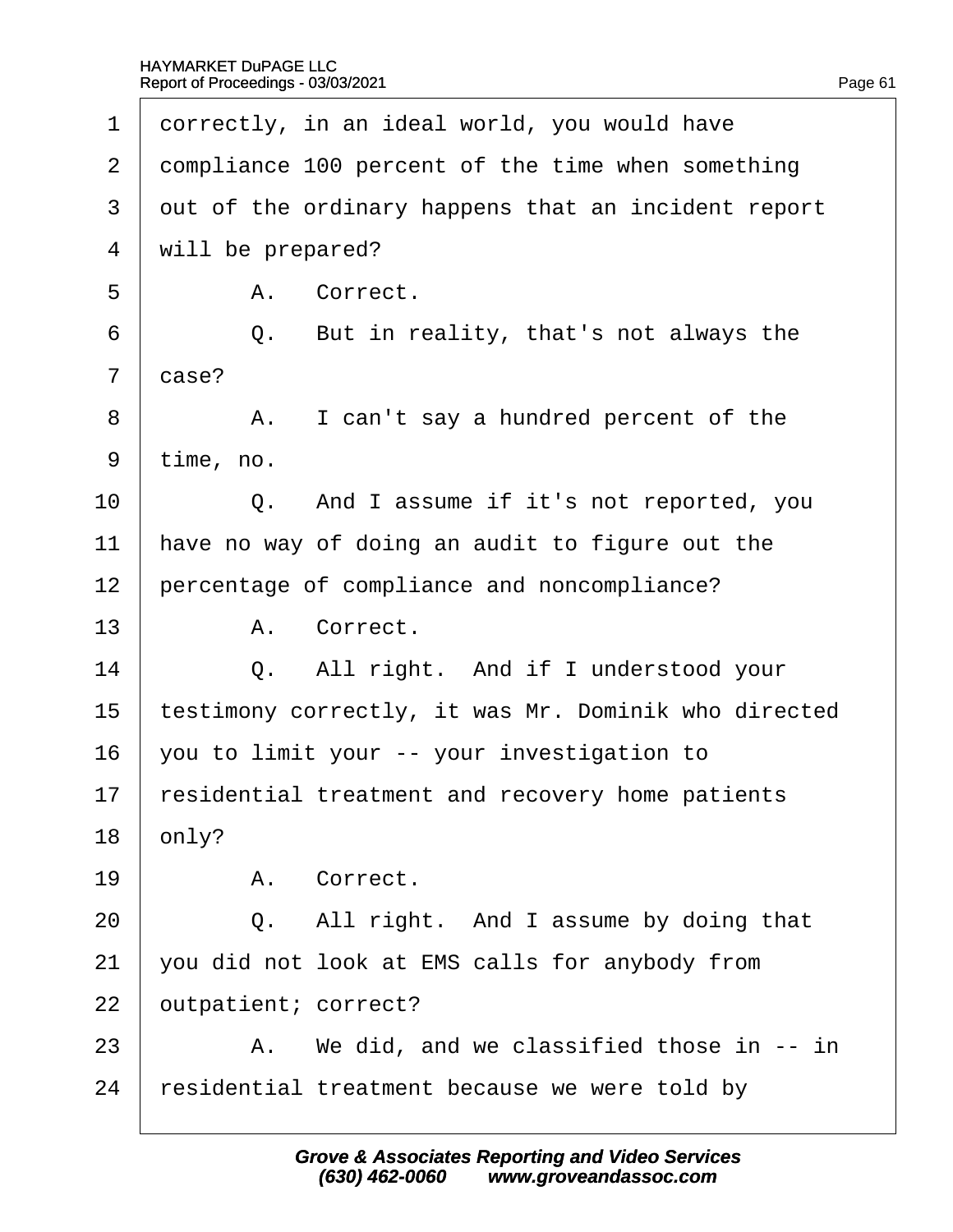| 1              | Mr. Dominik that's how other facilities did it.   |
|----------------|---------------------------------------------------|
| 2              | Q. All right. So in this analysis he asked        |
| 3              | you to do, he asked you to look at the outpatient |
| $\overline{4}$ | individuals that needed to be --                  |
| 5              | A. The entire -- correct. The entire              |
| 6              | population of Haymarket patients.                 |
| $\overline{7}$ | Q. Okay. By following his direction, I            |
| 8              | assume you didn't look at employees who perhaps   |
| 9              | needed an ambulance?                              |
| 10             | A. Yes, we did. So that was in the                |
| 11             | incident reports.                                 |
| 12             | Q. All right. So you went beyond what             |
| 13             | Mr. Dominik told you. So if I understand you      |
| 14             | correctly, your 303 number includes outpatient    |
| 15             | individuals who needed EMS services?              |
| 16             | A. Correct.                                       |
| 17             | Q. It includes employees that needed EMS          |
| 18             | services?                                         |
| 19             | A. Correct.                                       |
| 20             | Q. Would it include visitors that needed          |
| 21             | <b>EMS</b> services?                              |
| 22             | A. Correct.                                       |
| 23             | Q. All right. So you went a little beyond         |
| 24             | what he asked you to do?                          |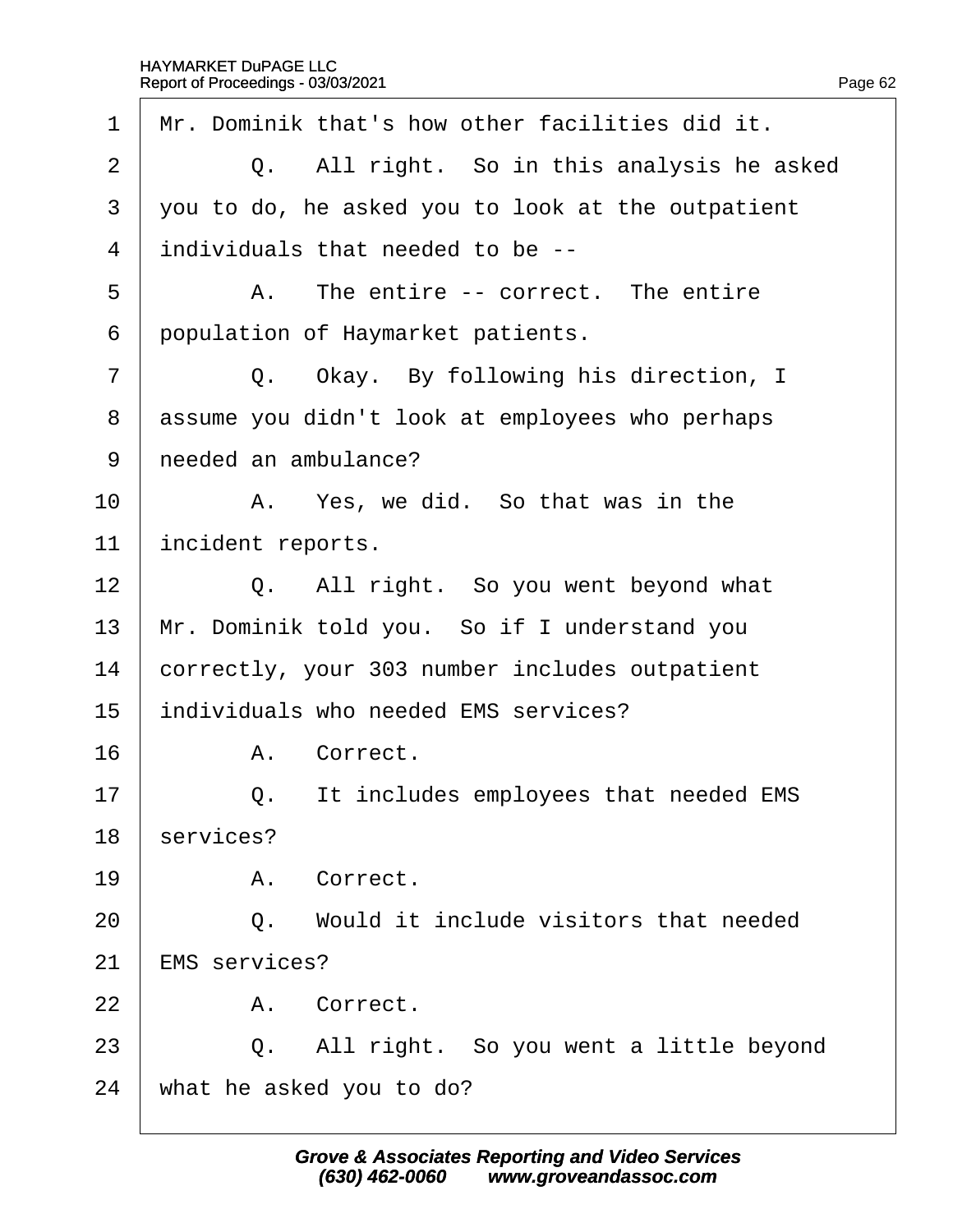| 1              | A. As I understand it, and Mr. Dominik will          |
|----------------|------------------------------------------------------|
| 2              | testify to this, I understood that other comparable  |
| 3              | sites did the same.                                  |
| 4              | Q. So Mr. Dominik shared with you -- I               |
| 5              | assume that's where you got this information from -- |
| 6              | that his comps that he used in his report included   |
| $\overline{7}$ | dalls for visitors, employees, and outpatient; is    |
| 8              | that correct?                                        |
| 9              | A. I believe so. I believe so.                       |
| 10             | Q.<br>Okay.                                          |
| 11             | It's a question to ask Mr. Dominik.<br>А.            |
| 12             | Q. We will.                                          |
| 13             | A. Okay.                                             |
| 14             | Q. All right. Give me one second here. I             |
| 15             | don't want to repeat what Mr. Ellenbecker already    |
| 16             | covered.                                             |
| 17             | Is it possible that there would be                   |
| 18             | entries in other records of EMS visits for           |
| 19             | patients -- I'll leave it as broad as "patients"     |
| 20             | since we included a whole variety of people -- that  |
| 21             | wouldn't be reflected in an incident report or in a  |
| 22             | 901?                                                 |
| 23             | A. There are no other records that have              |
| 24             | that information, no.                                |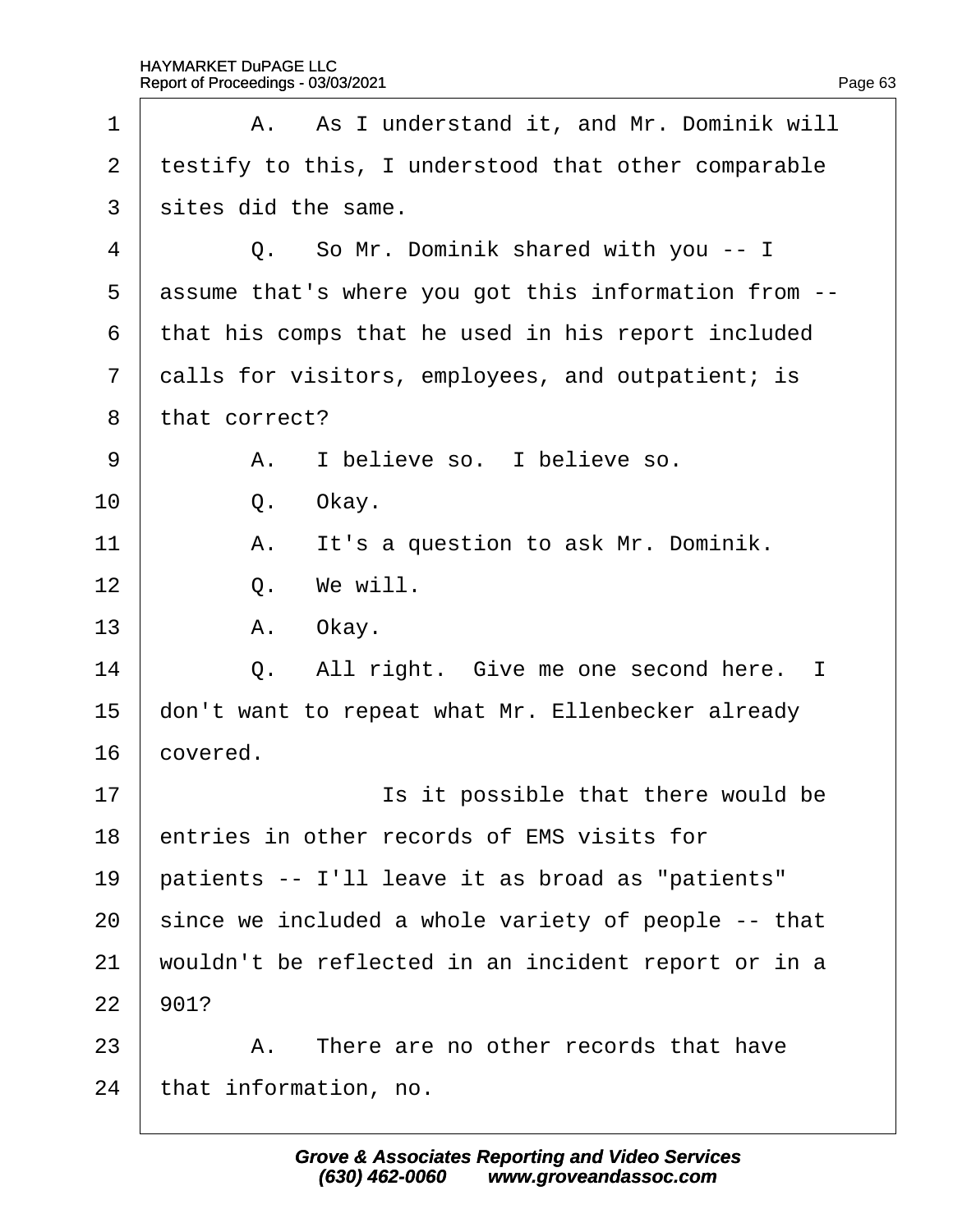| 1              | Q. So if you know -- if it's beyond what             |
|----------------|------------------------------------------------------|
| $\overline{2}$ | you know about your medical records, you let me      |
| 3              | know. So there wouldn't be an entry perhaps that,    |
| 4              | you know, John Smith returned from the hospital      |
| 5              | visit or was taken to the hospital this afternoon by |
| 6              | ambulance?                                           |
| 7              | A. I don't believe that we would -- there            |
| 8              | are notes in the electronic medical record system.   |
| 9              | But if a 901 was published, we would know that; and  |
| 10             | if it wasn't in a 901, it would be in an incident    |
| 11             | report.                                              |
| 12             | Q. Is it possible for you to have neither            |
| 13             | of those in certain instances when an ambulance is   |
| 14             | called?                                              |
| 15             | A. I guess it's possible, but it is                  |
| 16             | unlikely.                                            |
| 17             | Q. And I think I heard your answer to                |
| 18             | Mr. Ellenbecker.                                     |
| 19             | You did not yourself after you                       |
| 20             | got -- were told the number of 303, you did not      |
| 21             | yourself go look out of idle curiosity and see how   |
| 22             | it compared to the CAD information that was          |
| 23             | available out there?                                 |
| 24             | A. No, I did not.                                    |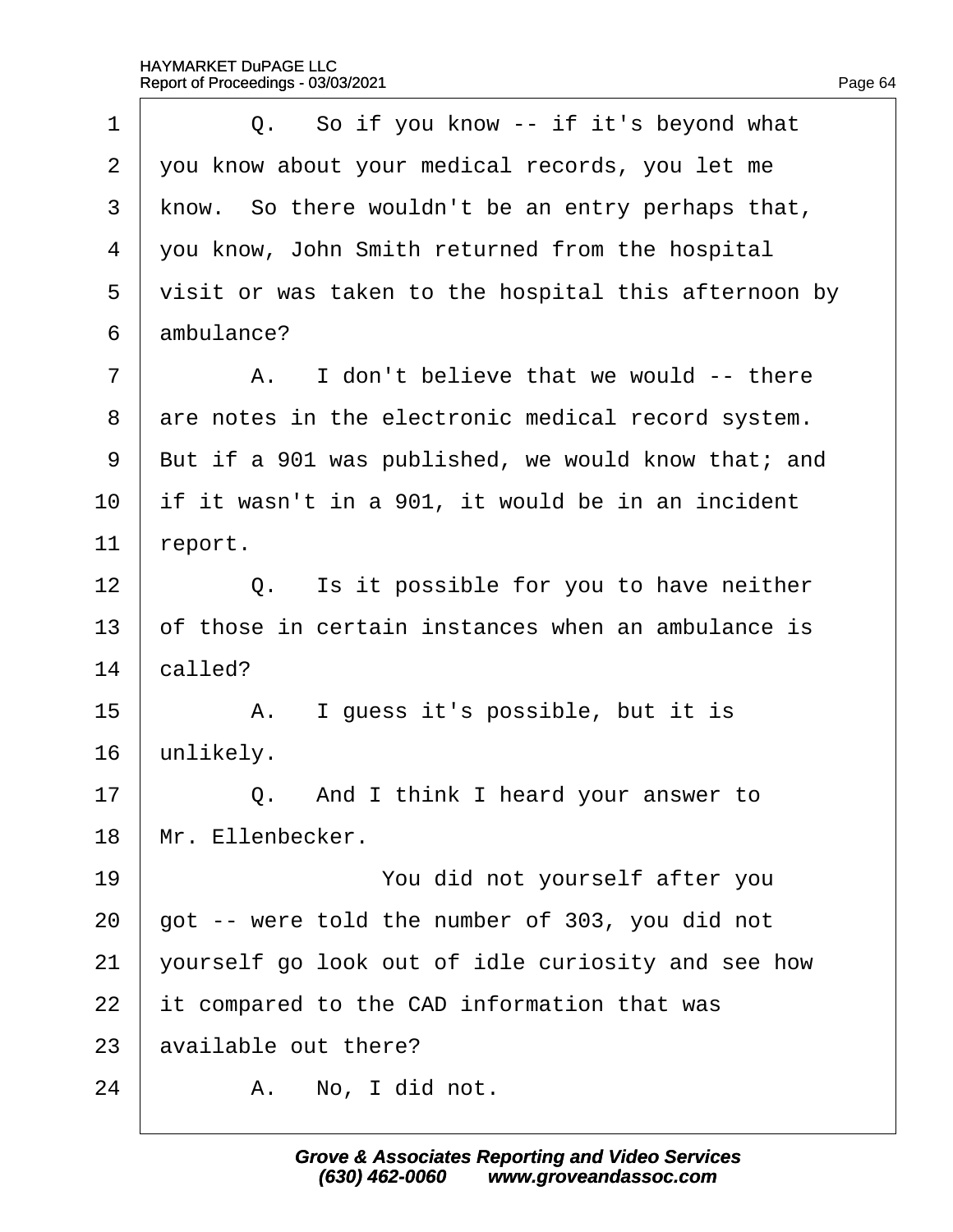| 1              | Q. Would it surprise you that the CAD                |  |  |  |
|----------------|------------------------------------------------------|--|--|--|
| $\overline{2}$ | information shows a significantly higher number of   |  |  |  |
| 3              | dalls?                                               |  |  |  |
| 4              | A. There were two different sources that             |  |  |  |
| 5              | were used for that data, so I'm not surprised.       |  |  |  |
| 6              | Q. Okay. The last question I have is who             |  |  |  |
| $\overline{7}$ | is responsible for filling out an incident report in |  |  |  |
| 8              | a case where an ambulance is called?                 |  |  |  |
| 9              | A. An incident report, the people who are            |  |  |  |
| 10             | responsible are people who are witnesses. So anyone  |  |  |  |
| 11             | who is a witness to a situation should fill out an   |  |  |  |
| 12             | incident report.                                     |  |  |  |
| 13             | Q. Is that just employees, or would it be            |  |  |  |
| 14             | patients as well?                                    |  |  |  |
| 15             | A. It could be a patient, I think. I'm               |  |  |  |
| 16             | hot -- you know what, I'm not a hundred percent      |  |  |  |
| 17             | sure, but I know every staff member who is a witness |  |  |  |
| 18             | should fill out an incident report.                  |  |  |  |
| 19             | MR. DI NOLFO: All right. That's all I have           |  |  |  |
| 20             | for you. Thank you for your time.                    |  |  |  |
| 21             | THE WITNESS: You're welcome. Thank you.              |  |  |  |
| 22             | CHAIRMAN DALY: Ms. Smith, I'd invite you to          |  |  |  |
| 23             | begin your cross-examination, please.                |  |  |  |
| 24             | MS. SMITH: Thank you.                                |  |  |  |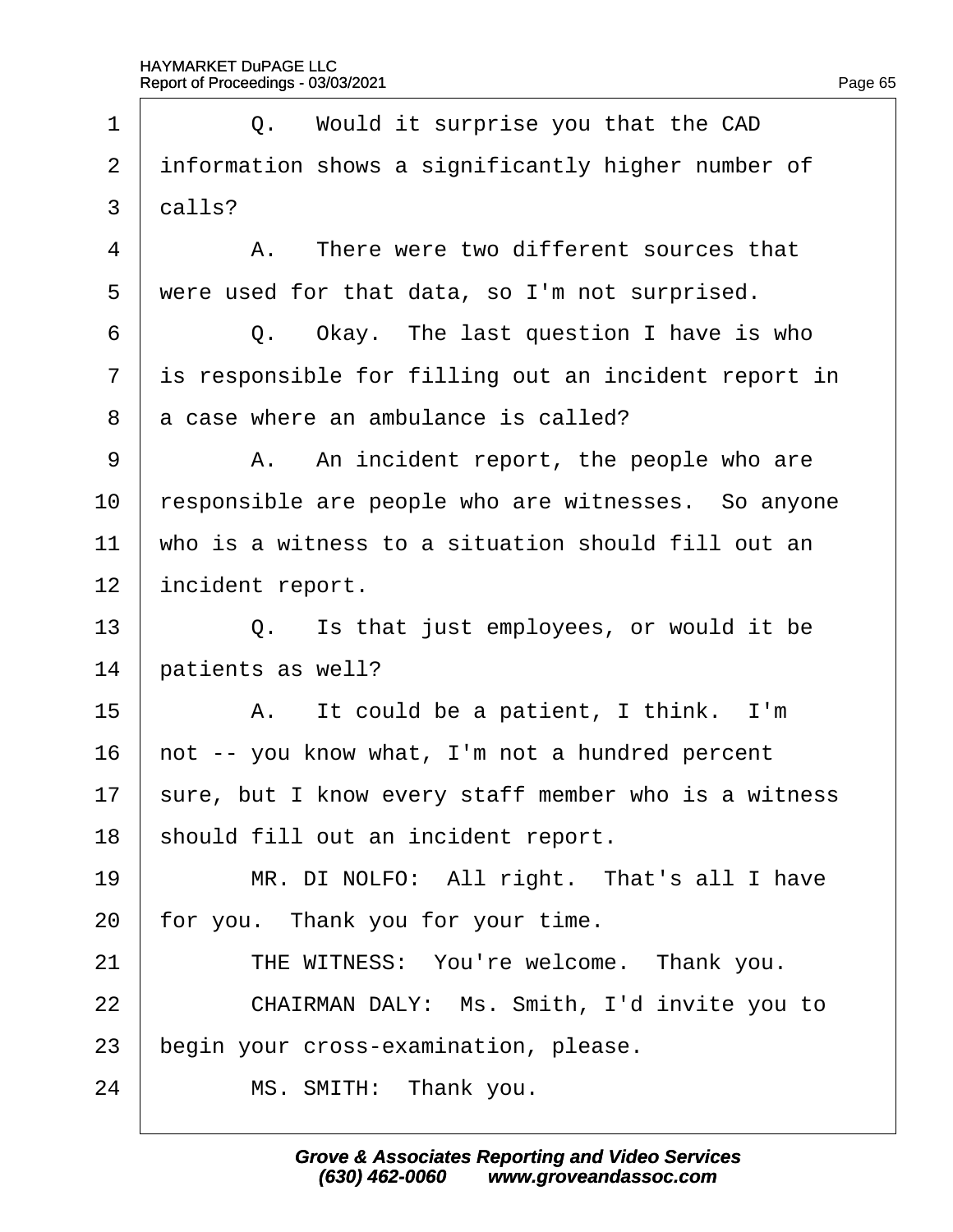| 1              | Only a few questions.                               |  |  |
|----------------|-----------------------------------------------------|--|--|
| $\overline{2}$ | <b>CROSS-EXAMINATION</b>                            |  |  |
| 3              | BY MS. SMITH:                                       |  |  |
| 4              | Q. When you were talking about the                  |  |  |
| 5              | spreadsheet that was maintained to track your data  |  |  |
| 6              | dollection, you said there was a "Program" column.  |  |  |
| $\overline{7}$ | What were the different options to                  |  |  |
| 8              | be entered under Program?                           |  |  |
| 9              | A. The program was the name of the program          |  |  |
| 10             | that they're in; so if it was women's residential   |  |  |
| 11             | treatment, men's residential treatment, women's     |  |  |
| 12             | recovery home, men's recovery home.                 |  |  |
| 13             | Q. And are the employees and visitors also          |  |  |
| 14             | listed in the Program column?                       |  |  |
| 15             | A. It would say staff.                              |  |  |
| 16             | Q. Okay. And was there any backup records           |  |  |
| 17             | to the -- to the spreadsheet in the sense of if six |  |  |
| 18             | people were working on it at a -- did they, all six |  |  |
| 19             | people work at the same time or sequentially?       |  |  |
| 20             | A. They all worked at the same time.                |  |  |
| 21             | And so how did that work as far as data<br>Q.       |  |  |
| 22             | entry?                                              |  |  |
| 23             | A. They all had a spreadsheet. They were            |  |  |
| 24             | all given four months of information, and then the  |  |  |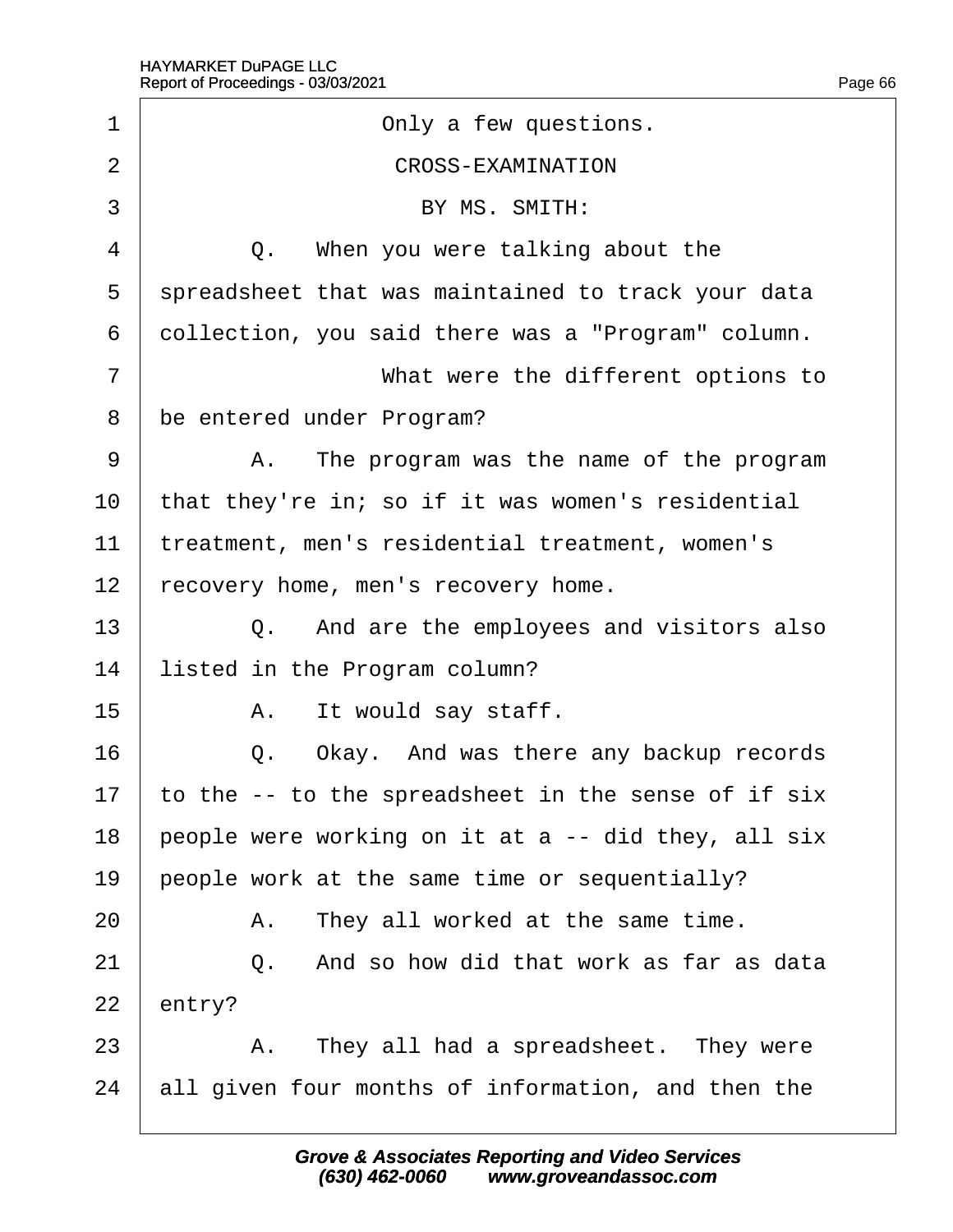| 1              | spreadsheet was assembled after everybody was       |  |  |  |
|----------------|-----------------------------------------------------|--|--|--|
| 2              | finished.                                           |  |  |  |
| 3              | Q. Okay. So they each did -- were able to           |  |  |  |
| $\overline{4}$ | enter at the same time?                             |  |  |  |
| 5              | A. Correct.                                         |  |  |  |
| 6              | Q. So they didn't have, like, secondary             |  |  |  |
| $\overline{7}$ | tracking sheets?                                    |  |  |  |
| 8              | A. No.                                              |  |  |  |
| 9              | Q. Did they -- did you maintain all the             |  |  |  |
| 10             | separate -- the six different charts that were then |  |  |  |
| 11             | combined? Are those still maintained?               |  |  |  |
| 12             | A. There were three separate groups, and we         |  |  |  |
| 13             | do have them.                                       |  |  |  |
| 14             | Q. Okay. And if you -- did you ask -- you           |  |  |  |
| 15             | talked about asking questions from your compliance  |  |  |  |
| 16             | office as far as what you could or could not        |  |  |  |
| 17             | produce.                                            |  |  |  |
| 18             | If you redact either the date,                      |  |  |  |
| 19             | time, or both, would you be able to produce the     |  |  |  |
| 20             | spreadsheets? Do you know?                          |  |  |  |
| 21             | I did not ask that question.<br>А.                  |  |  |  |
| 22             | Okay. And when you were asked -- well,<br>Q.        |  |  |  |
| 23             | you said you were asked for the -- only the 2018    |  |  |  |
| 24             | data and the incident reports.                      |  |  |  |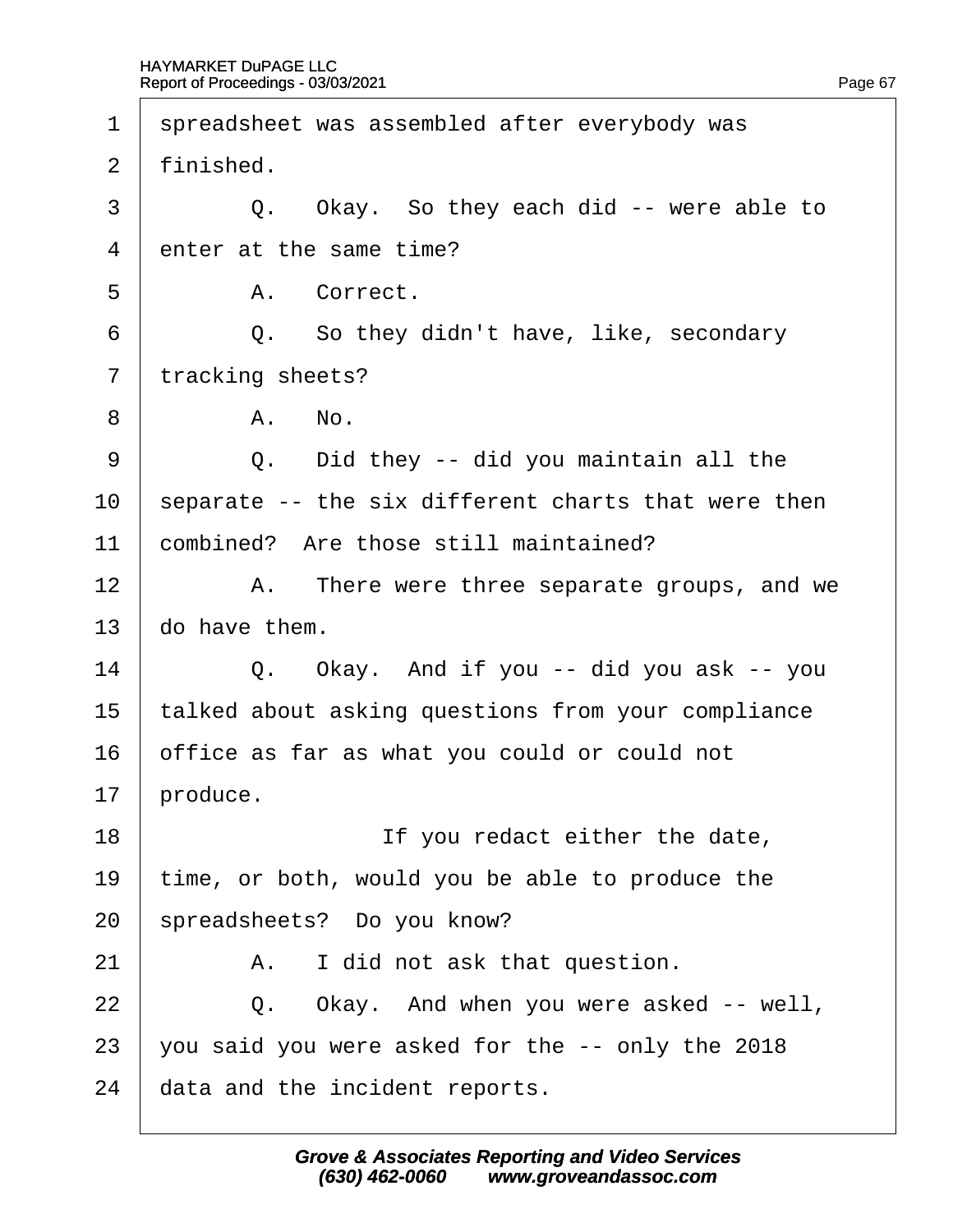| 1              | Did you spot-check to see the total                 |  |  |  |
|----------------|-----------------------------------------------------|--|--|--|
| $\overline{2}$ | number of incident reports for 2017 or 2020 to see  |  |  |  |
| 3              | if 2018 was anomalous in any way?                   |  |  |  |
| 4              | A. No, I did not.                                   |  |  |  |
| 5              | Q. Are you aware just in your role for              |  |  |  |
| 6              | Haymarket whether 1200 incident reports is typical  |  |  |  |
| $\overline{7}$ | in a year?                                          |  |  |  |
| 8              | A. I'm not. I'm not aware.                          |  |  |  |
| 9              | Q. Do you have any role as far as your              |  |  |  |
| 10             | hormal responsibilities for reviewing incident      |  |  |  |
| 11             | /reports?                                           |  |  |  |
| 12             | A. I do have access to incident reports,            |  |  |  |
| 13             | but I don't review them regularly.                  |  |  |  |
| 14             | Q. If -- if you wanted to check the                 |  |  |  |
| 15             | accuracy of the data review, is there a way to      |  |  |  |
| 16             | confirm an entry and go back to the source document |  |  |  |
| 17             | and confirm whether it was accurately checked?      |  |  |  |
| 18             | A. Yes.                                             |  |  |  |
| 19             | Q. And what was the process for that?               |  |  |  |
| 20             | A. I didn't do that. You asked if I could           |  |  |  |
| 21             | do that.                                            |  |  |  |
| 22             | Q. How would you do that? Were they                 |  |  |  |
| 23             | Bates -- were they Bates-labeled or somehow tracked |  |  |  |
| 24             | where the source document was for the entry?        |  |  |  |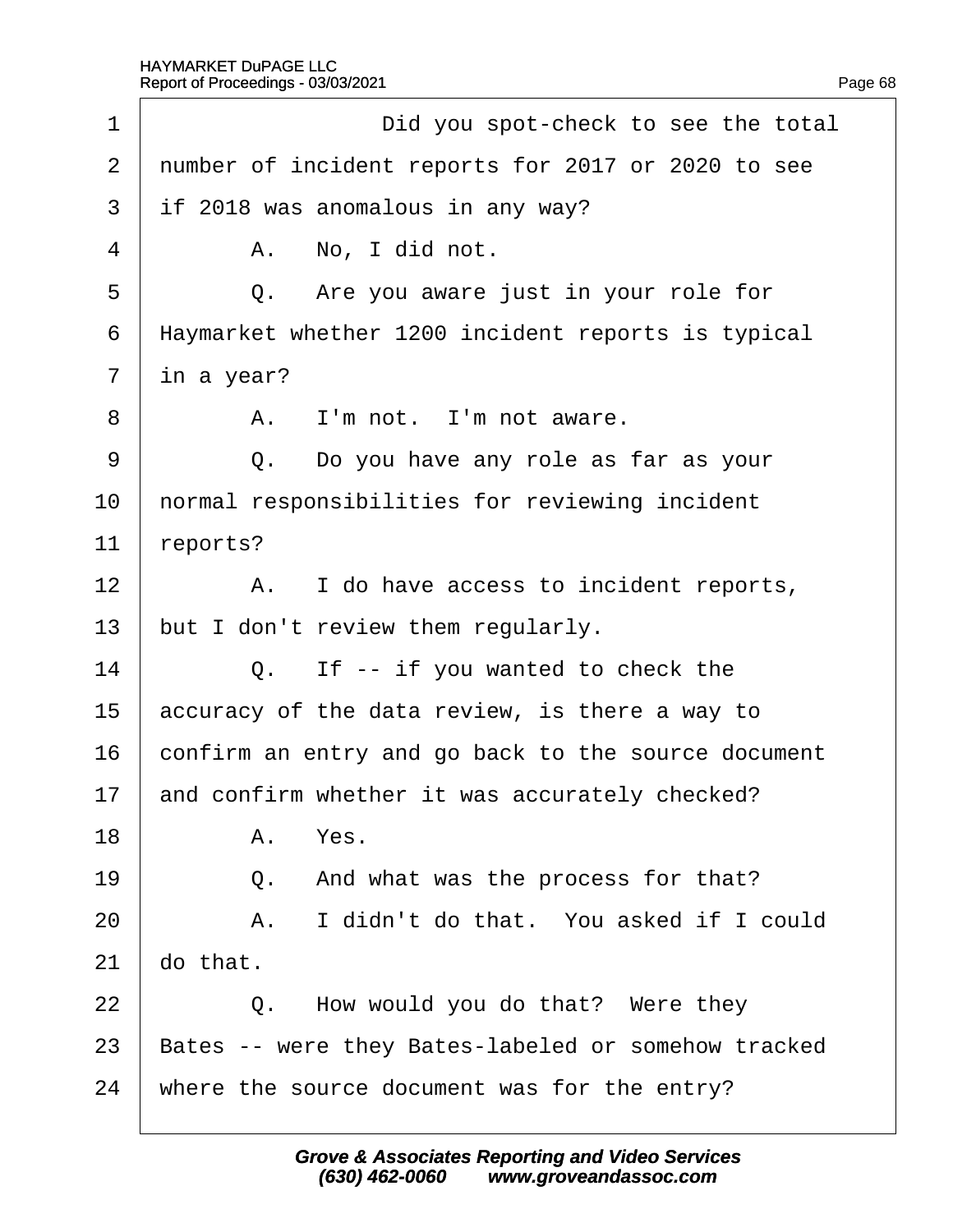| A. There was a date and a time, so I could          |  |  |  |
|-----------------------------------------------------|--|--|--|
| go back to a 901 or an incident report and I could  |  |  |  |
| Ibok at that information and see if it -- if it     |  |  |  |
| mentions an ambulance responded.                    |  |  |  |
| Q. So the 901 and incident reports are              |  |  |  |
| searchable by date and time, or do you have to go   |  |  |  |
| through by hand?                                    |  |  |  |
| A. We went through by hand for the incident         |  |  |  |
| reports. And we could search, I believe, although   |  |  |  |
| I've never done it, in the electronic patient       |  |  |  |
| medical record by date and time -- by date.         |  |  |  |
| Q. When you gave the program information to         |  |  |  |
| Mr. Dominik, did you give him the breakdowns by     |  |  |  |
| program? You said that there were several programs, |  |  |  |
| women's program, you know, the different recovery   |  |  |  |
| home programs. Did you break it down into those     |  |  |  |
| separate programs for him, or did you lump it       |  |  |  |
| together?                                           |  |  |  |
| A. No, we did not break it down. He asked           |  |  |  |
| for it in residential treatment and recovery home.  |  |  |  |
| Q. And are there some programs that the             |  |  |  |
| Itasca location will not have that the Chicago      |  |  |  |
| location does have?                                 |  |  |  |
| A. Correct. Yes, there is.                          |  |  |  |
|                                                     |  |  |  |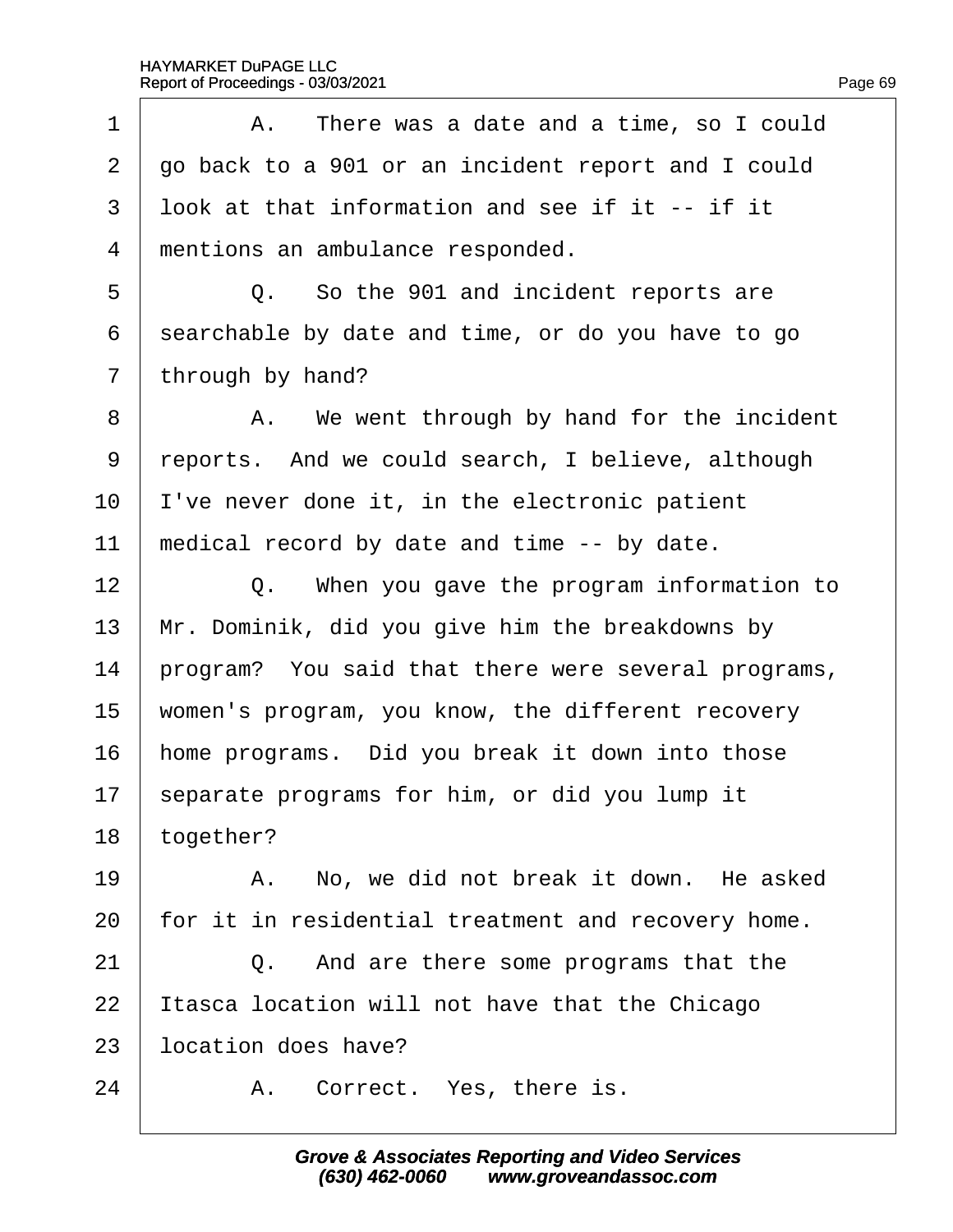|                                                     | Q. And did you identify whether those                |  |  |  |
|-----------------------------------------------------|------------------------------------------------------|--|--|--|
| programs had any different rate of ambulance calls? |                                                      |  |  |  |
|                                                     | A. We didn't -- we didn't look at the data           |  |  |  |
| that way.                                           |                                                      |  |  |  |
|                                                     | Q. For example, the family -- women and              |  |  |  |
| family program, if it was higher or lower than the  |                                                      |  |  |  |
| men's program, you didn't check that?               |                                                      |  |  |  |
|                                                     | A. No.                                               |  |  |  |
|                                                     | Q. And does the Chicago location, the                |  |  |  |
|                                                     | recovery home, it has a -- it has a community        |  |  |  |
|                                                     | integration program? That's one of the recovery      |  |  |  |
| home programs; is that right?                       |                                                      |  |  |  |
|                                                     | A. Correct.                                          |  |  |  |
|                                                     | Q. And will that program also be in Itasca?          |  |  |  |
|                                                     | A. No.                                               |  |  |  |
|                                                     | Q. What are the programs that are going to           |  |  |  |
| be at Itasca that are also at Chicago?              |                                                      |  |  |  |
|                                                     | A. There's medical detox. There's women's            |  |  |  |
| residential, men's residential. There's a           |                                                      |  |  |  |
|                                                     | professional residential treatment, and then there's |  |  |  |
|                                                     | four groups of recovery homes.                       |  |  |  |
|                                                     | Q. What are the four groups of recovery              |  |  |  |
|                                                     |                                                      |  |  |  |
|                                                     | A. Women's --                                        |  |  |  |
|                                                     | homes?                                               |  |  |  |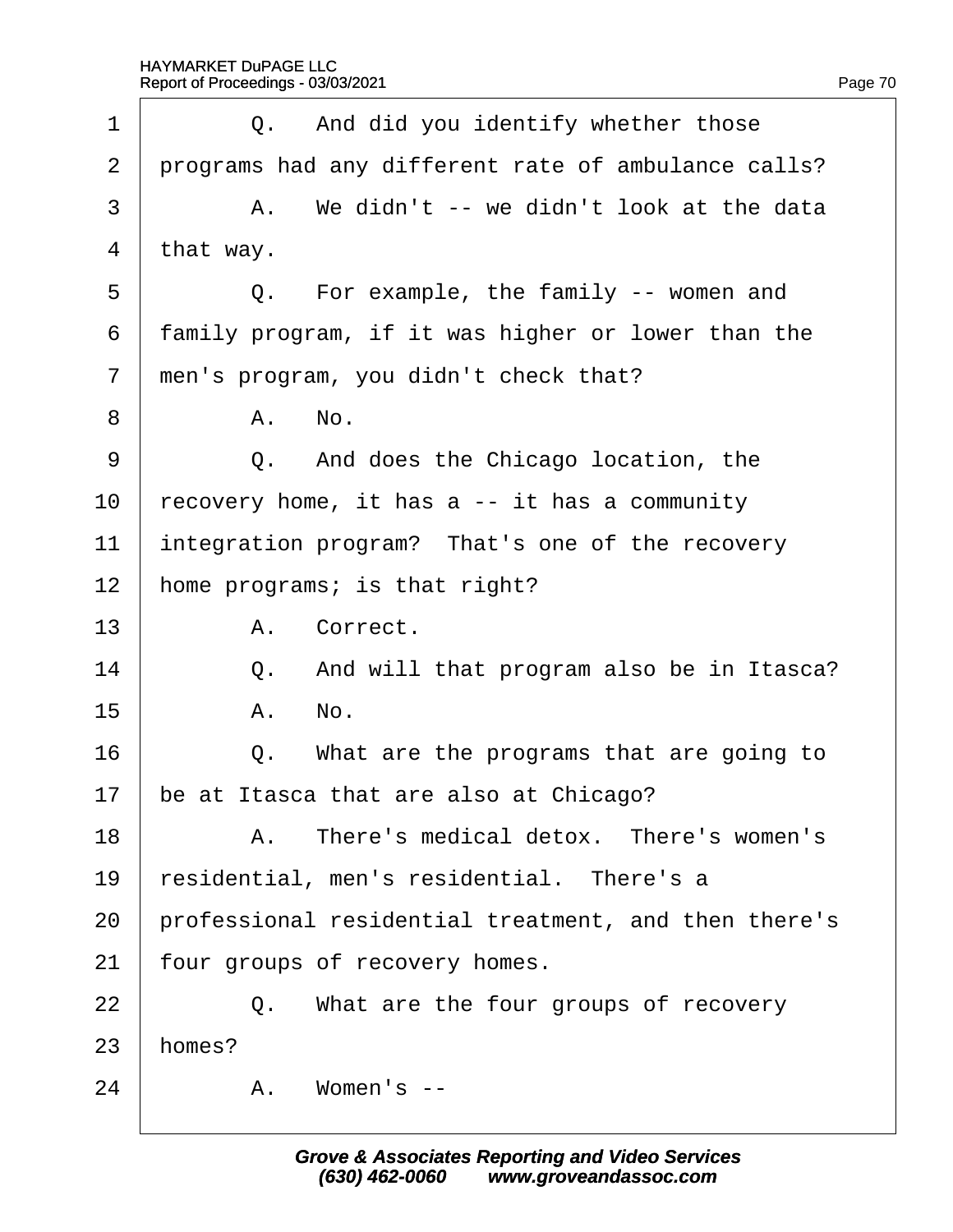| 1              | MS. O'KEEFE: I'm going to object. I'm               |  |  |  |
|----------------|-----------------------------------------------------|--|--|--|
| 2              | unclear as to -- as to where this is going with     |  |  |  |
| 3              | regards to the direct presentation that she's       |  |  |  |
| $\overline{4}$ | already provided.                                   |  |  |  |
| 5              | MS. SMITH: It's relevant to her testimony           |  |  |  |
| 6              | about whether vocational or job -- whether having a |  |  |  |
| $\overline{7}$ | job is a component of the program or not.           |  |  |  |
| 8              | MR. HERVAS: Yeah, I think it is important to        |  |  |  |
| 9              | distinguish whatever differences there are between  |  |  |  |
| 10             | the Itasca facility and the Chicago facility, and I |  |  |  |
| 11             | think that it's within the range of that subject    |  |  |  |
| 12             | matter; so I'll overrule.                           |  |  |  |
| 13             | BY THE WITNESS:                                     |  |  |  |
| 14             | A. Okay. So there's medical detox in                |  |  |  |
| 15             | Itasca, social setting detox. There are -- there's  |  |  |  |
| 16             | a men's treat- -- residential treatment, a women's  |  |  |  |
| 17             | residential treatment, and there's a woman's        |  |  |  |
| 18             | recovery home, and there are three men's re-        |  |  |  |
| 19             | BY MS. SMITH:                                       |  |  |  |
| 20             | Q. Can you explain --                               |  |  |  |
| 21             | A. -- - covery homes.                               |  |  |  |
| 22             | I'm sorry for interrupting.<br>Q.                   |  |  |  |
| 23             | Can you explain the three men's                     |  |  |  |
| 24             | recovery homes?                                     |  |  |  |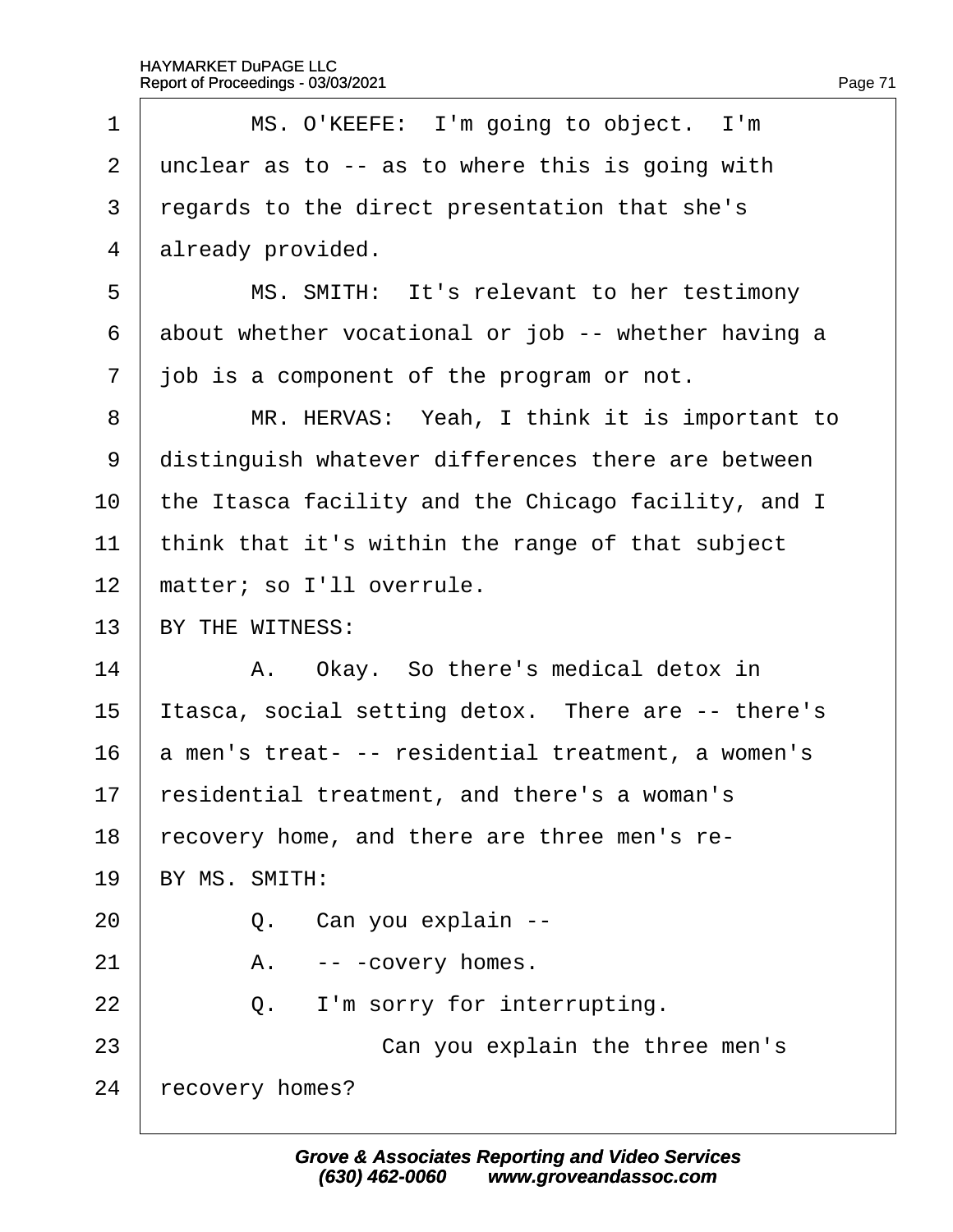| 1  | A. We just have recovery home 1, recovery            |
|----|------------------------------------------------------|
| 2  | home 2, recovery home 3. I don't know the            |
| 3  | differences or if there's any differences.           |
| 4  | Q. Okay. And your testimony is that the              |
| 5  | recovery homes do not have an expectation of job     |
| 6  | search, vocation, school, employment, job readiness, |
| 7  | or community service as a -- as an expectation for   |
| 8  | those programs?                                      |
| 9  | A. No. When patients come to Haymarket,              |
| 10 | they have a discharge plan; and part of their        |
| 11 | discharge plan that they work from from the very     |
| 12 | start is they want to, you know, re-acclimate back   |
| 13 | into society. Some of those discharge plan includes  |
| 14 | GED. Some of it includes job readiness, job          |
| 15 | training, putting together a résumé. So they're      |
| 16 | building those skills while they're at Haymarket in  |
| 17 | the recovery home so that they can go out and get a  |
| 18 | ob, that they're ready for that step in their life.  |
| 19 | So while the expectation isn't that                  |
| 20 | they're going to work while they're at Haymarket,    |
| 21 | it's that if that's what their goal is, which they   |
| 22 | should want that goal ultimately, they're going to   |
| 23 | be prepared to do that the day they leave Haymarket  |
| 24 | Center.                                              |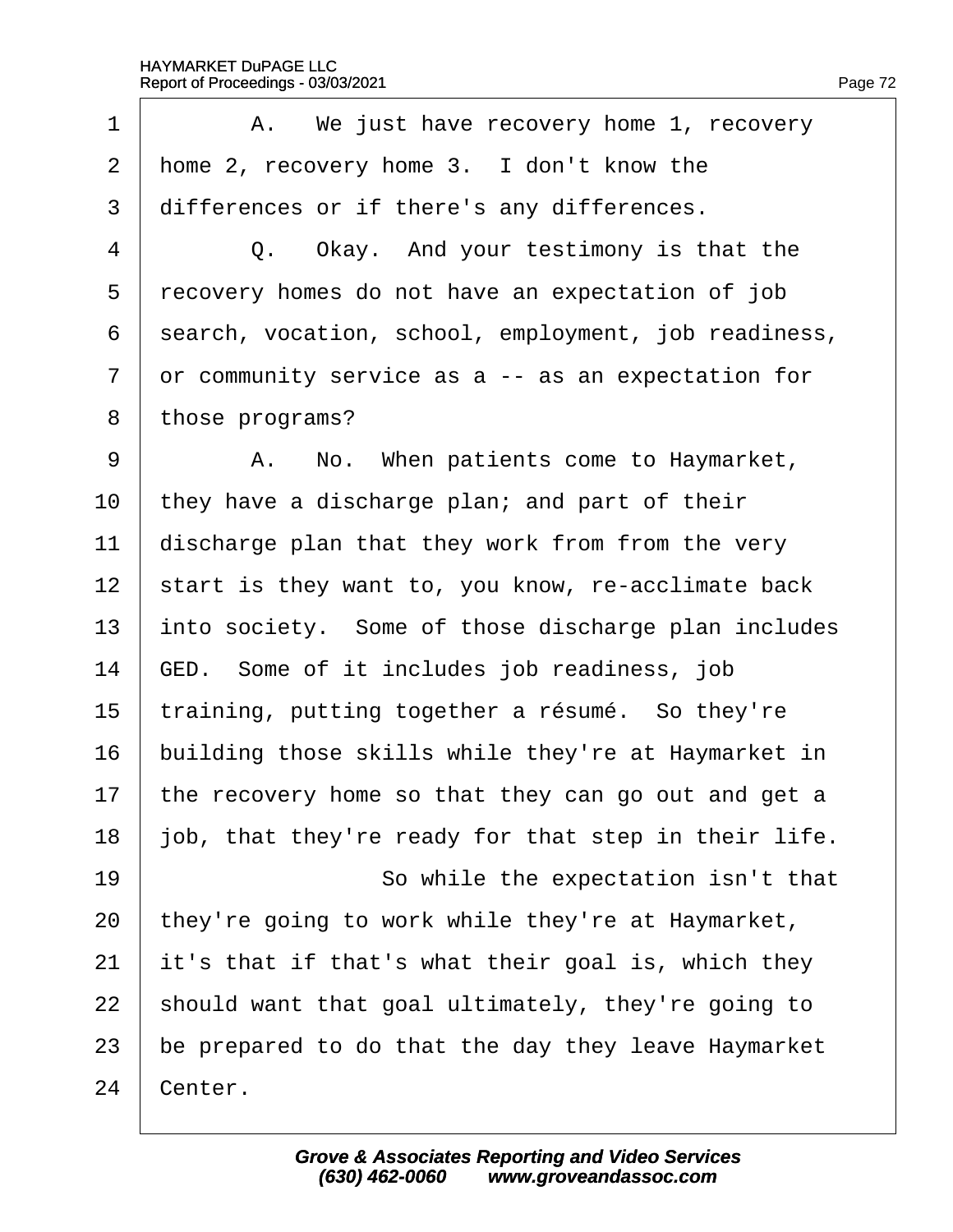| 1              | Q. Okay. And then with respect to                   |
|----------------|-----------------------------------------------------|
| $\overline{2}$ | domparison for the ambulance call purpose, are the  |
| 3              | three men's homes -- let me ask it a different way. |
| 4              | A. Okay.                                            |
| 5              | Okay. Are there any programs at Itasca<br>Q.        |
| 6              | that are not comparable to a Chicago program?       |
| 7              | A. We do not have social setting detox in           |
| 8              | Chicago.                                            |
| 9              | Q. And did you look at or explain when you          |
| 10             | aggregated the data, did you -- did you identify    |
| 11             | that in any way, or is that lumped into the data?   |
| 12             | A. We were able to track by program in the          |
| 13             | data, but what Mr. Dominik wanted was it broken     |
| 14             | between residential treatment and recovery homes.   |
| 15             | Q. Okay. But did he know that the programs          |
| 16             | were not the same at both locations?                |
| 17             | A. I believe he knows, but we didn't take           |
| 18             | any programs out. We used the West Loop data as is. |
| 19             | So it's every single ambulance response we tallied  |
| 20             | in that report, and we broke it down between        |
| 21             | recovery homes and residential treatment.           |
| 22             | Q. Regardless of whether Itasca had that            |
| 23             | program or not because that's the way --            |
| 24             | A. Correct.                                         |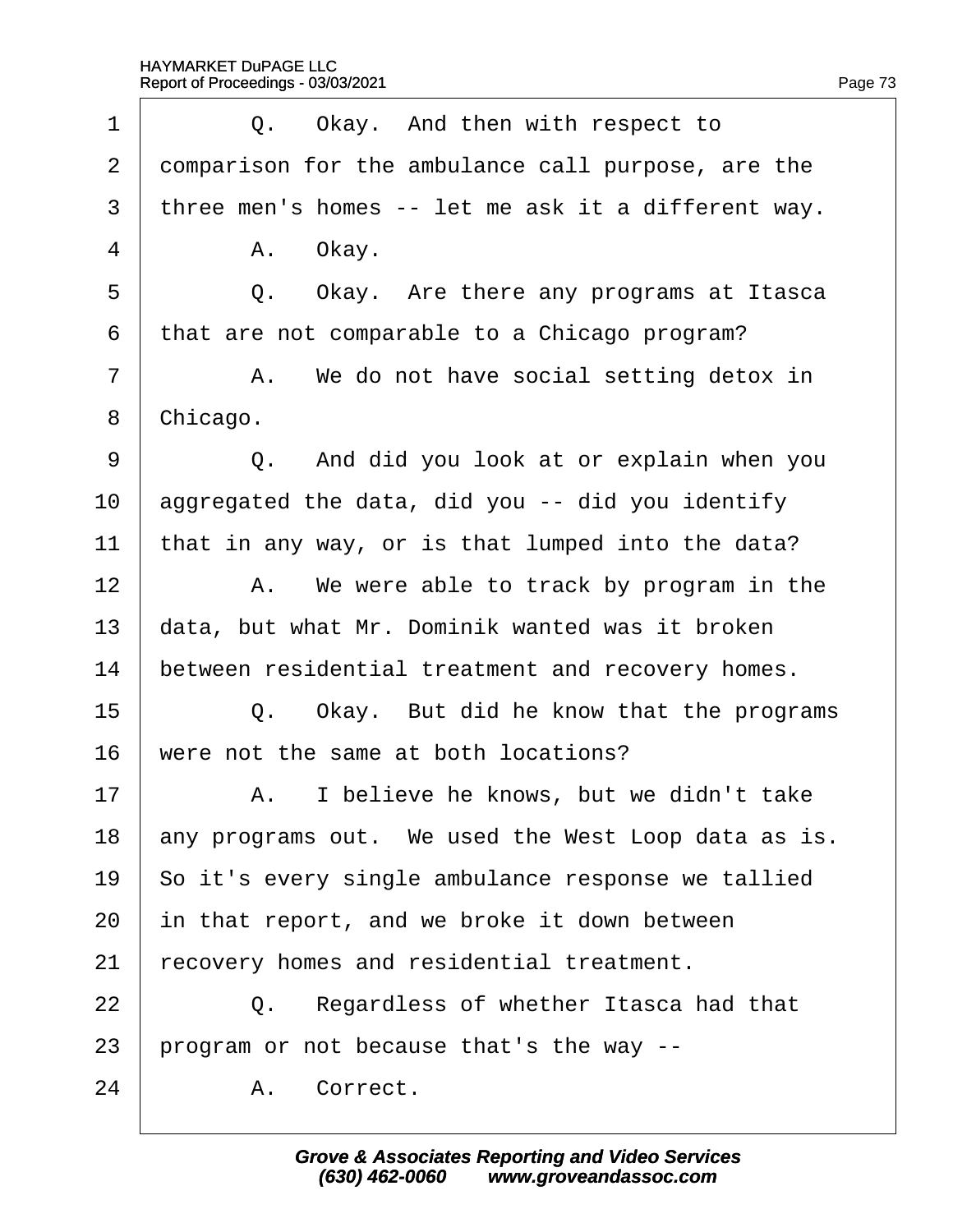| 1              | Q. -- James Dominik asked for it --                 |
|----------------|-----------------------------------------------------|
| $\overline{2}$ | A. Correct.                                         |
| 3              | Q. -- is that right?                                |
| 4              | A. Correct.                                         |
| 5              | MS. SMITH: Okay. No other questions. Thank          |
| 6              | you.                                                |
| $\overline{7}$ | THE WITNESS: You're welcome. Thank you.             |
| 8              | CHAIRMAN DALY: Thank you, Ms. Smith.                |
| 9              | At this point I'd like to ask the                   |
| 10             | Plan Commission if anyone has any questions they    |
| 11             | would like to ask of Ms. Kissel.                    |
| 12             | Okay. I'm going to start, then. I                   |
| 13             | have a few.                                         |
| 14             | Ms. Kissel, I heard you just                        |
| 15             | testify that while the programs themselves were not |
| 16             | segmented in terms of the number of calls per       |
| 17             | program at Haymarket.                               |
| 18             | Was there any sort of, maybe even                   |
| 19             | unofficially, segmentation of the types of reasons  |
| 20             | why the ambulance was called? Like, concussion or   |
| 21             | aceration or, you know, somebody tripped down the   |
| 22             | stairs or anything like that. Was any of that kind  |
| 23             | of collated while you were doing your exercise      |
| 24             | spending -- you know, you were going through the    |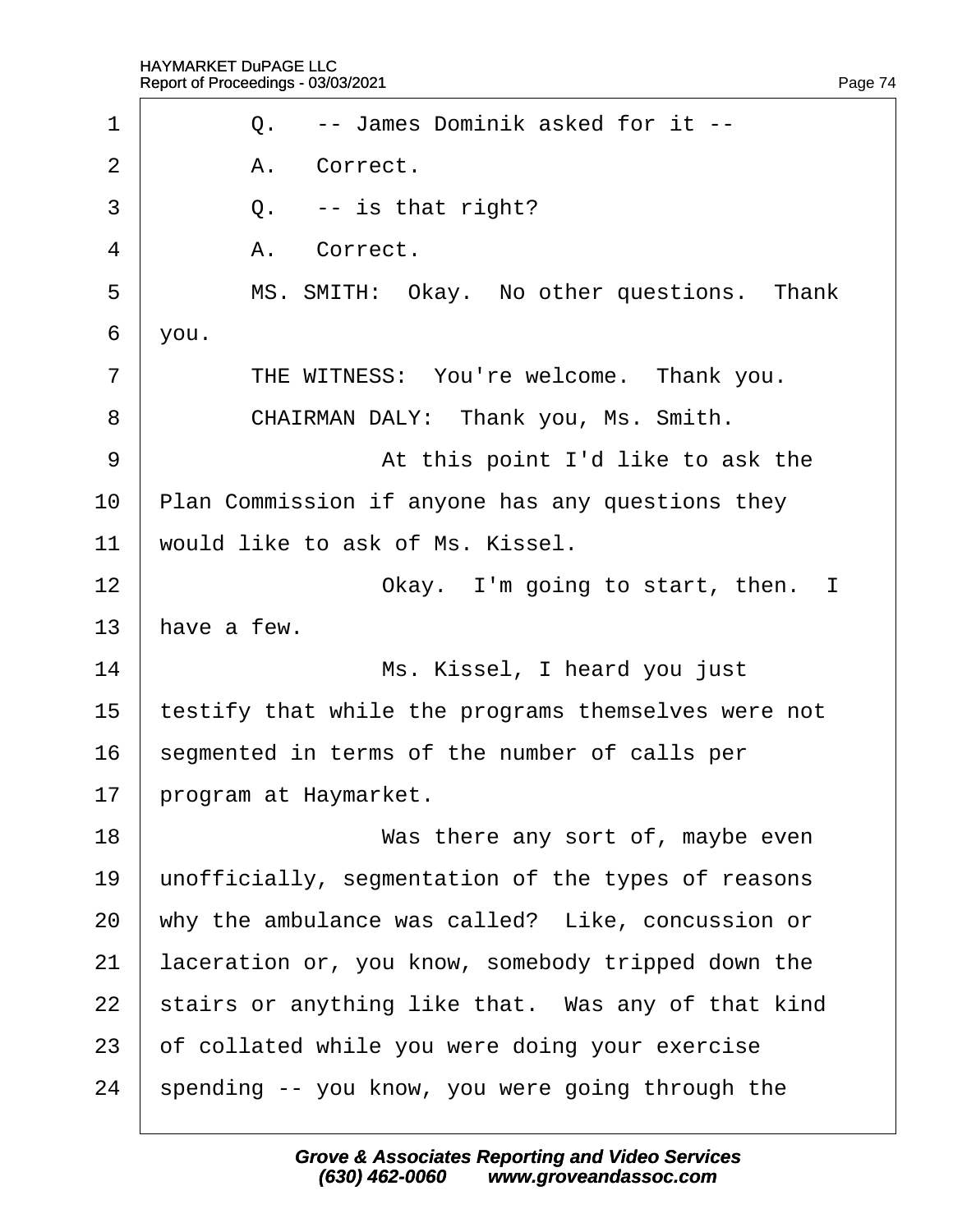| 1              | effort -- and I appreciate that you went through the |
|----------------|------------------------------------------------------|
| $\overline{2}$ | effort to do this, but did you pull any other        |
| 3              | information out of there that did not end up on that |
| $\overline{4}$ | Excel sheet?                                         |
| 5              | MS. KISSEL: No, we did not.                          |
| 6              | CHAIRMAN DALY: Okay. My second question is           |
| 7              | now that you've gone through the exercise and, you   |
| 8              | know, you had your six people and spent a hundred    |
| 9              | hours on it, combing through all the records and     |
| 10             | whatnot, do you see any value of that information    |
| 11             | for your organization moving forward, whether it be  |
| 12             | for adjusting insurance rates or setting KPIs and    |
| 13             | metrics for, you know, last year we had more         |
| 14             | ambulance calls than this year so we're doing        |
| 15             | something better or, you know, is there some lessons |
| 16             | learned? I mean, do you see any value in any of      |
| 17             | that?                                                |
| 18             | MS. KISSEL: That project wasn't necessarily          |
| 19             | valuable to me; but looking at the incident reports  |
| 20             | s part of our quality assurance program, and it's    |
| 21             | some things that we do in terms of maybe slips or    |
| 22             | falls, to understand what some of -- of the issues   |
| 23             | that, you know, people are facing in our facility,   |
| 24             | or -- and in being able to respond to that. So       |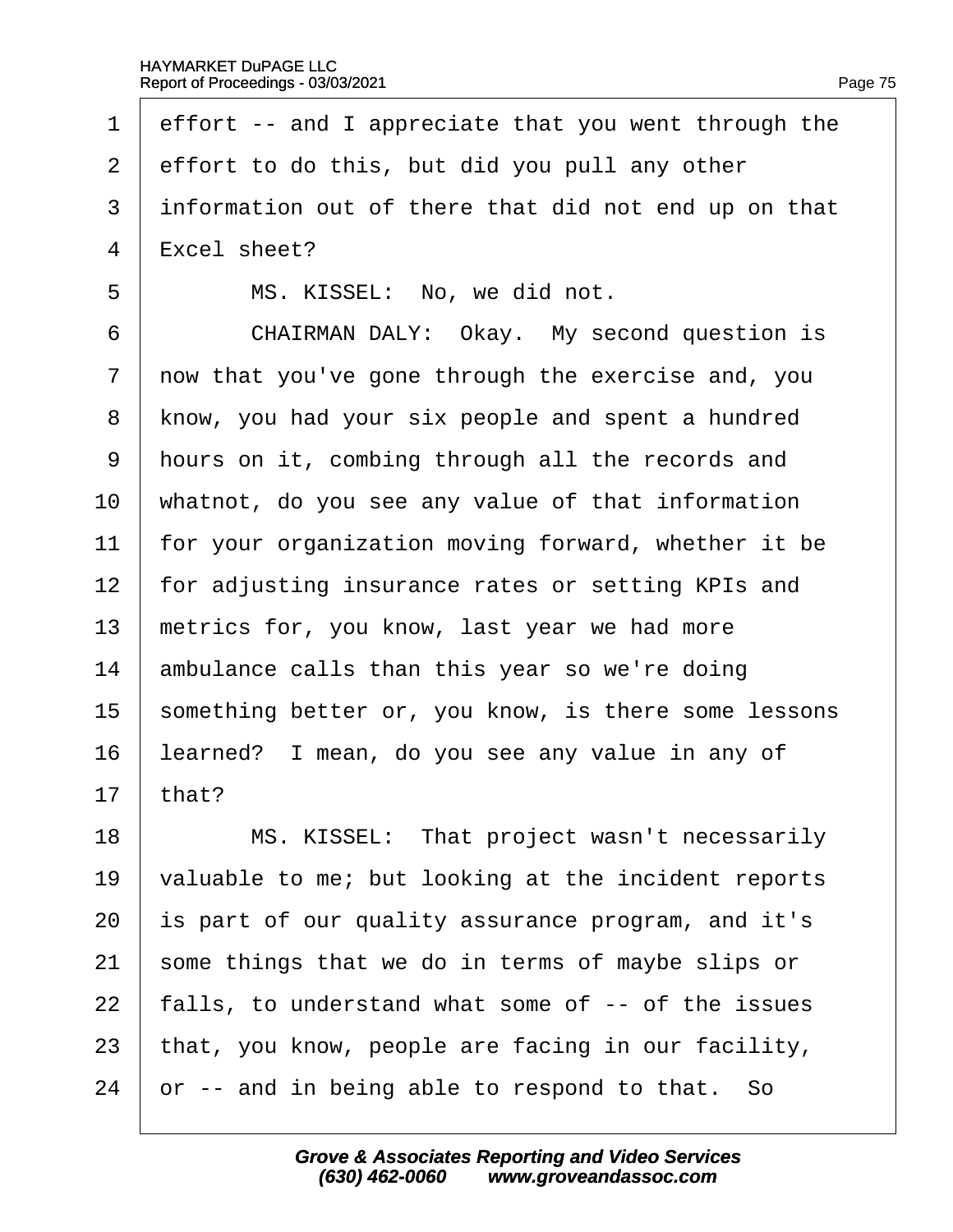·1· ·that's -- you know, me personally, that's what I -- 2 that's what I look at it for. 3 | CHAIRMAN DALY: Okay. Then just, I guess, 4 one other question to close my line of questioning 5 Here is now that you've gone through this as an 6 drganization, is there any discussion about moving 7 forward just having a little -- you know, every time 8 an ambulance is called, while you do your 901s and ·9· ·you have your incident reports, if there's just a 10 separate spreadsheet that every time an ambulance is 11 called you track that and that's all it is? 12 | MS. KISSEL: Yeah, we haven't had that 13 discussion. And, again, I think Dr. Lustig would 14 say that we're not in the business of tracking 15 ambulance calls. We're in the business of saving 16 lives. But no, I don't believe that we've had that 17 discussion, nor will we. 18 | CHAIRMAN DALY: Okay. Thank you. I have no 19 bther questions. 20 **Do any of the other Plan** 21 Commissioners have any questions at this time? 22 **COMMISSIONER HOLMES: I'm good, Chairman.** 23 | CHAIRMAN DALY: Okay. All right. Hearing 24 hone, I would invite Ms. O'Keefe if you're going to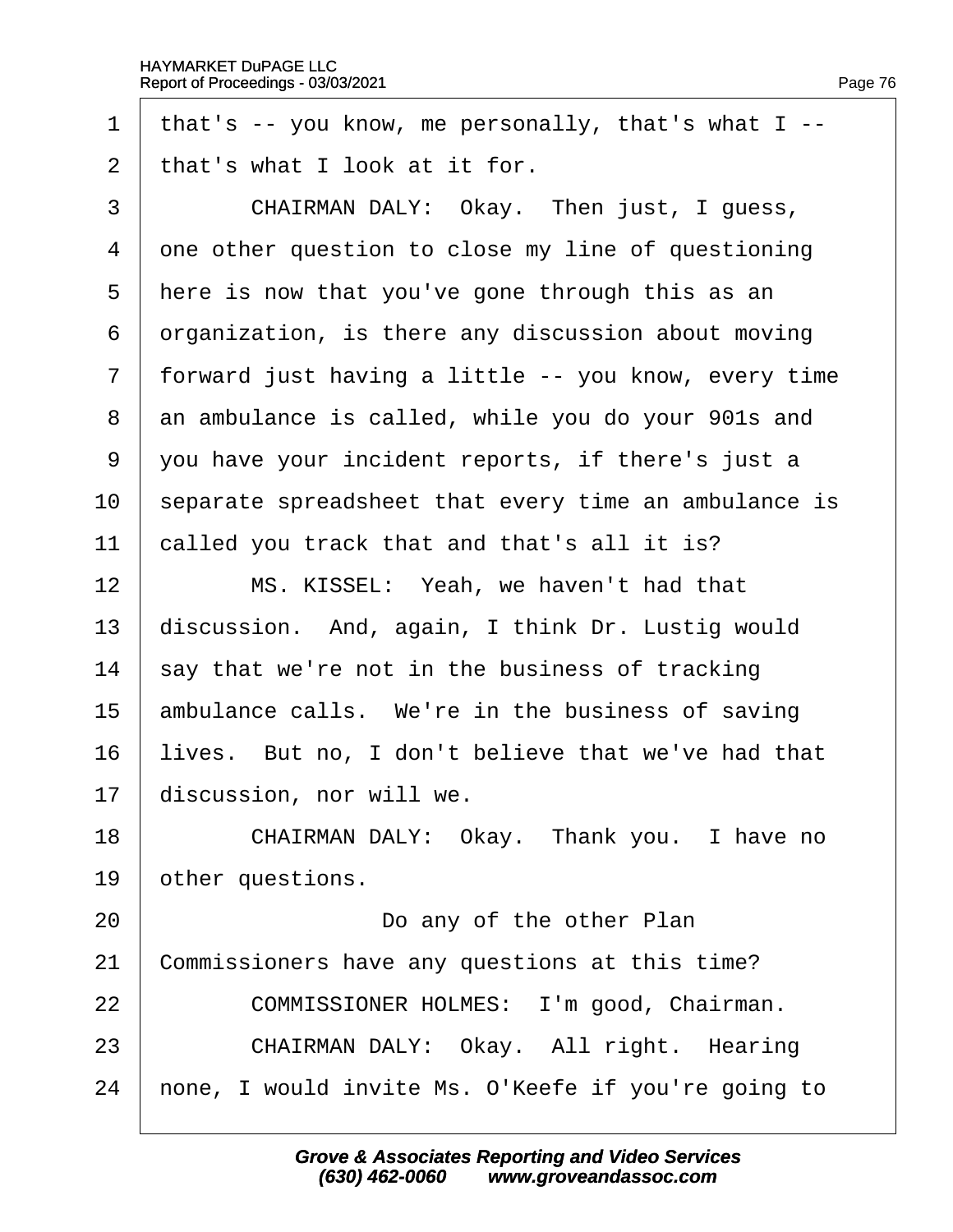| $\mathbf 1$    | do any sort of redirect at this point.            |
|----------------|---------------------------------------------------|
| $\overline{2}$ | MS. O'KEEFE: I have no redirect,                  |
| 3              | Mr. Chairman.                                     |
| 4              | CHAIRMAN DALY: Okay. So at this time, then,       |
| 5              | Ms. Kissel, I thank you for your testimony this   |
| 6              | evening.                                          |
| $\overline{7}$ | And I'd ask Ms. O'Keefe, if you're                |
| 8              | ready to introduce and we could swear in          |
| 9              | Mr. Dominik.                                      |
| 10             | MS. O'KEEFE: Okay.                                |
| 11             | MS. KISSEL: Thank you very much.                  |
| 12             | MS. O'KEEFE: Thank you, Karen.                    |
| 13             | Mr. Dominik is in another location,               |
| 14             | so he's -- he's participating remotely.           |
| 15             | Mr. Dominik, are you there? I                     |
| 16             | can't see you on the screen so I'm just trying to |
| 17             | check.                                            |
| 18             | MR. DOMINIK: Yes, I'm here.                       |
| 19             | MS. O'KEEFE: Okay. Oh, great. Thank you.          |
| 20             | So should we start, Mr. Chairman,                 |
| 21             | by swearing Mr. Dominik in?                       |
| 22             | CHAIRMAN DALY: Yes, please.                       |
| 23             | Ms. Court Reporter, please swear in               |
| 24             | the witness.                                      |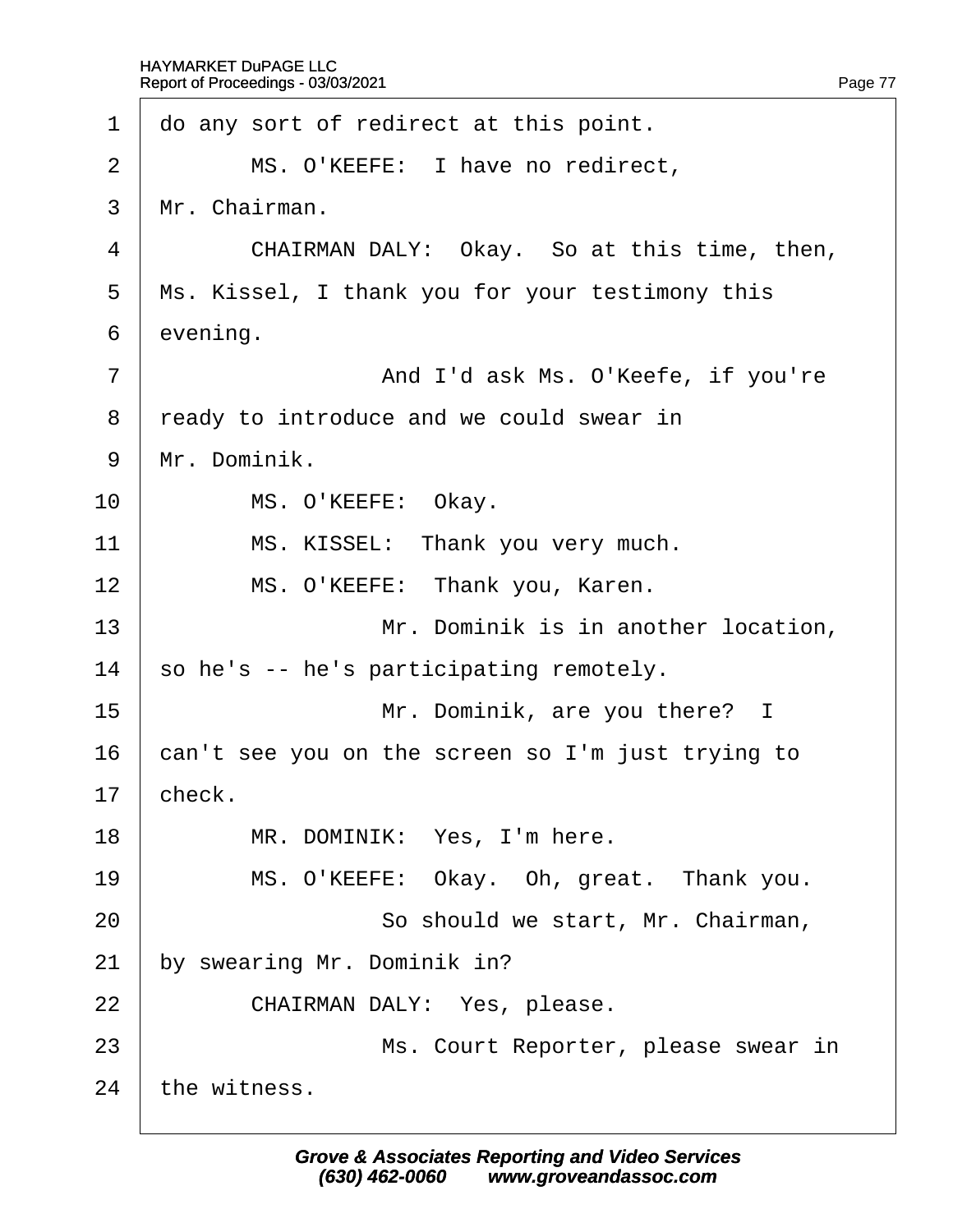| 1              | (Witness sworn.)                                     |
|----------------|------------------------------------------------------|
| $\overline{2}$ | THE REPORTER: I'm going to need you to speak         |
| 3              | louder.                                              |
| 4              | MR. DOMINIK: I do.                                   |
| 5              | THE REPORTER: Thanks.                                |
| 6              | CHAIRMAN DALY: Please proceed, Mr. Dominik.          |
| 7              | MS. O'KEEFE: Welcome back, Mr. Dominik.              |
| 8              | So the questions that we have are                    |
| 9              | going to relate to Polaris's public safety solutions |
| 10             | addendum which was dated February 26, 2021, which    |
| 11             | was introduced into the record as Exhibit Number --  |
| 12             | which was presented as Exhibit Number 59, which we   |
| 13             | would like to introduce into the record at this      |
| 14             | time.                                                |
| 15             | (Petitioner's Exhibit No. 59                         |
| 16             | identified.)                                         |
| 17             | MR. DI NOLFO: Mr. Hervas, this is Steve              |
| 18             | DiNolfo. I have an objection to the report. I can    |
| 19             | state it for the record if you want me to now.       |
| 20             | MR. HERVAS: You can go ahead and make your           |
| 21             | record with respect to an objection.                 |
| 22             | MR. DI NOLFO: Thank you.                             |
| 23             | First objection, Mr. Hervas, I                       |
| 24             | raised at the last one, I'll just renew it today     |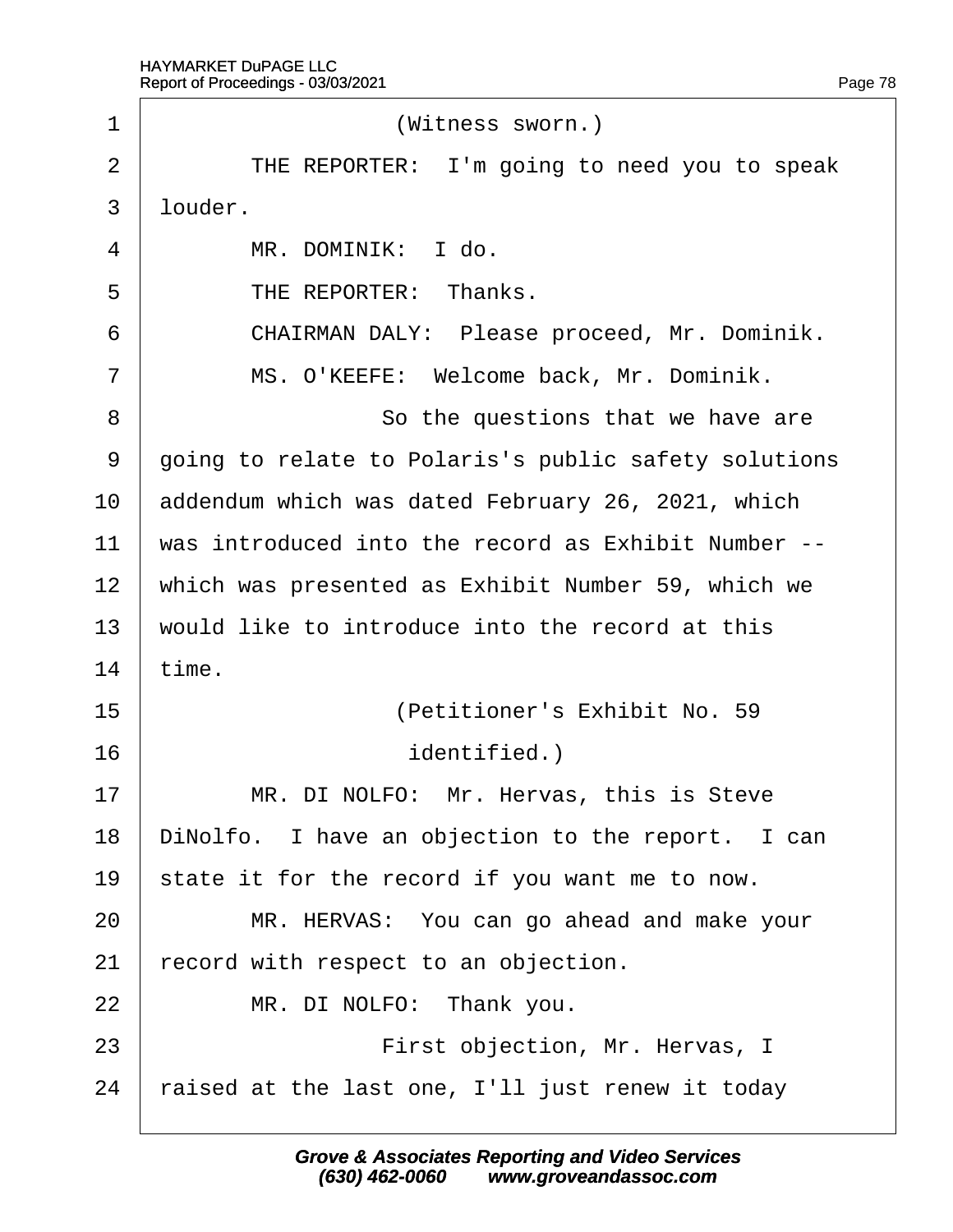|  | Page 79 |
|--|---------|
|  |         |

| 1              | doncerning the disclosure requirements that the      |
|----------------|------------------------------------------------------|
| $\overline{2}$ | parties agreed to a 14-day disclosure which was not  |
| 3              | domplied with; and while I understand it's           |
| 4              | Ms. O'Keefe's position that this is in response to a |
| 5              | question raised by Chairman Daly on December 2nd, I  |
| 6              | think that position is misplaced since the same      |
| $\overline{7}$ | question was raised by Commissioner Swets to         |
| 8              | Dr. Lustig back on October 28th, 2019.               |
| 9              | They had 15 months to perform this                   |
| 10             | analysis but instead waited until after their expert |
| 11             | testified, after they had my expert report, and that |
| 12             | two witnesses had already testified to the impact.   |
| 13             | So for that I object. That's my first objection.     |
| 14             | And my second objection is to                        |
| 15             | foundation, lack of disclosure, and obviously I      |
| 16             | think there's a hearsay issue here as to             |
| 17             | Mr. Dominik's testimony.                             |
| 18             | We weren't provided any data,                        |
| 19             | Mr. Hervas. We don't have a chance to see how the    |
| 20             | humbers were derived. I know we've talked about      |
| 21             | HIPAA and other protections, but we all know on a    |
| 22             | day-to-day basis those issues can be dealt with and  |
| 23             | addressed in a way that protects privacy. And I      |
| 24             | think given that this is hearsay from those who did  |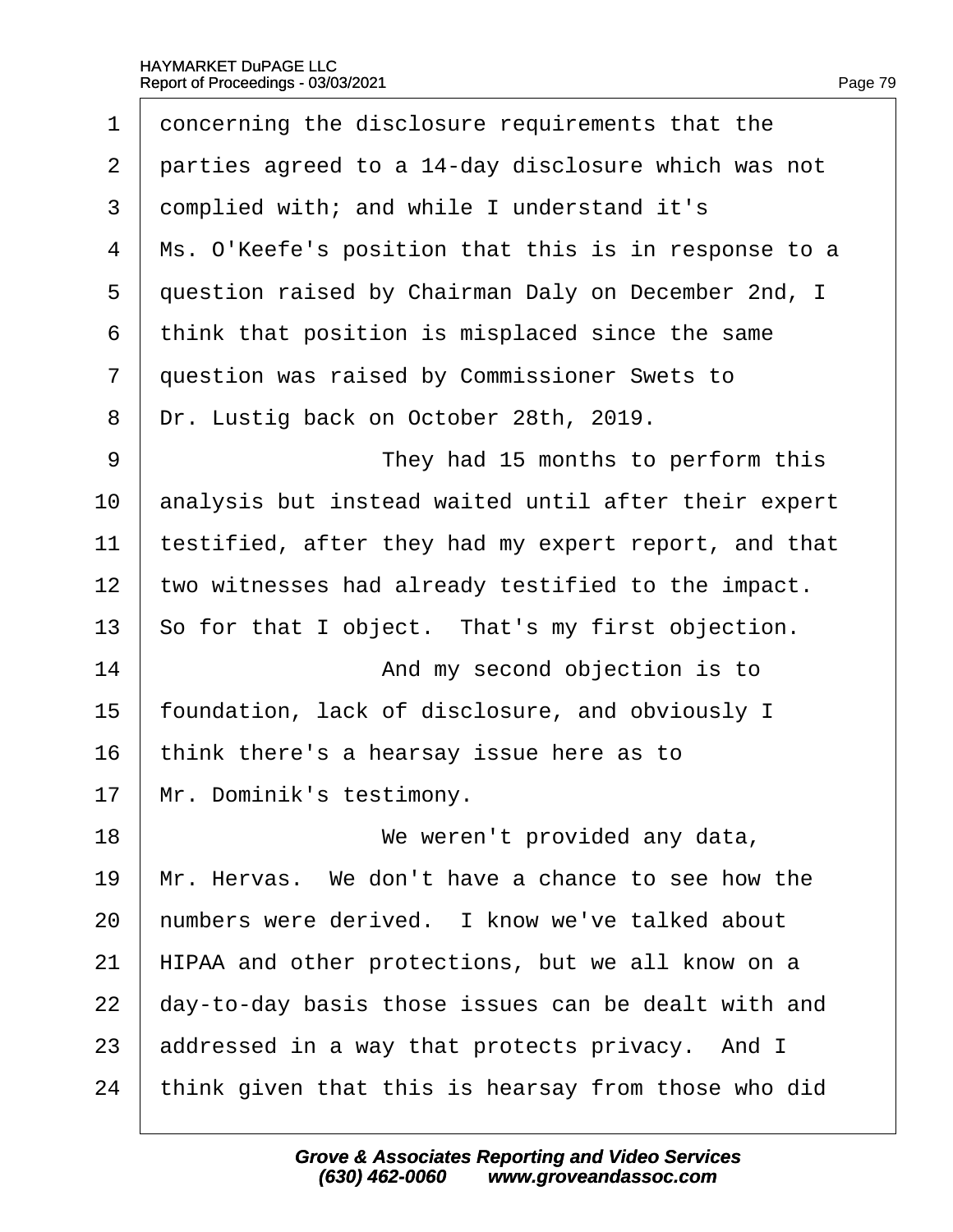| 1              | the counting to Ms. Kissel to Mr. Dominik that we    |
|----------------|------------------------------------------------------|
| $\overline{2}$ | have a foundation and hearsay problem here.          |
| 3              | Those are my objections.                             |
| 4              | MR. ELLENBECKER: And this is Steve                   |
| 5              | Ellenbecker. I join in those objections.             |
| 6              | MS. SMITH: This is Jennifer Smith. I'll              |
| $\overline{7}$ | join in those objections as well.                    |
| 8              | MR. HERVAS: All right. Ms. O'Keefe, do you           |
| 9              | want to make a response for the record, please.      |
| 10             | MS. O'KEEFE: I do.                                   |
| 11             | First of all, the information that                   |
| 12             | was presented to Mr. Dominik is contained in his     |
| 13             | report as Chart 1. The purpose of this report, this  |
| 14             | Chart 1, was to respond to the questions Chairman    |
| 15             | Daly raised in January, is it possible to just go    |
| 16             | through these records confidentially and tally them  |
| 17             | up if there's a reference to an ambulance call. And  |
| 18             | that's what we did. We tried to be very -- we knew   |
| 19             | we were dealing with confidential data. We knew we   |
| 20             | could not produce it. We followed -- we tried to     |
| 21             | follow the direction that was given in the question, |
| 22             | and we tried to be responsive.                       |
| 23             | We have testified under oath, Karen                  |
| 24             | has testified under oath, Ms. Kissel, about the      |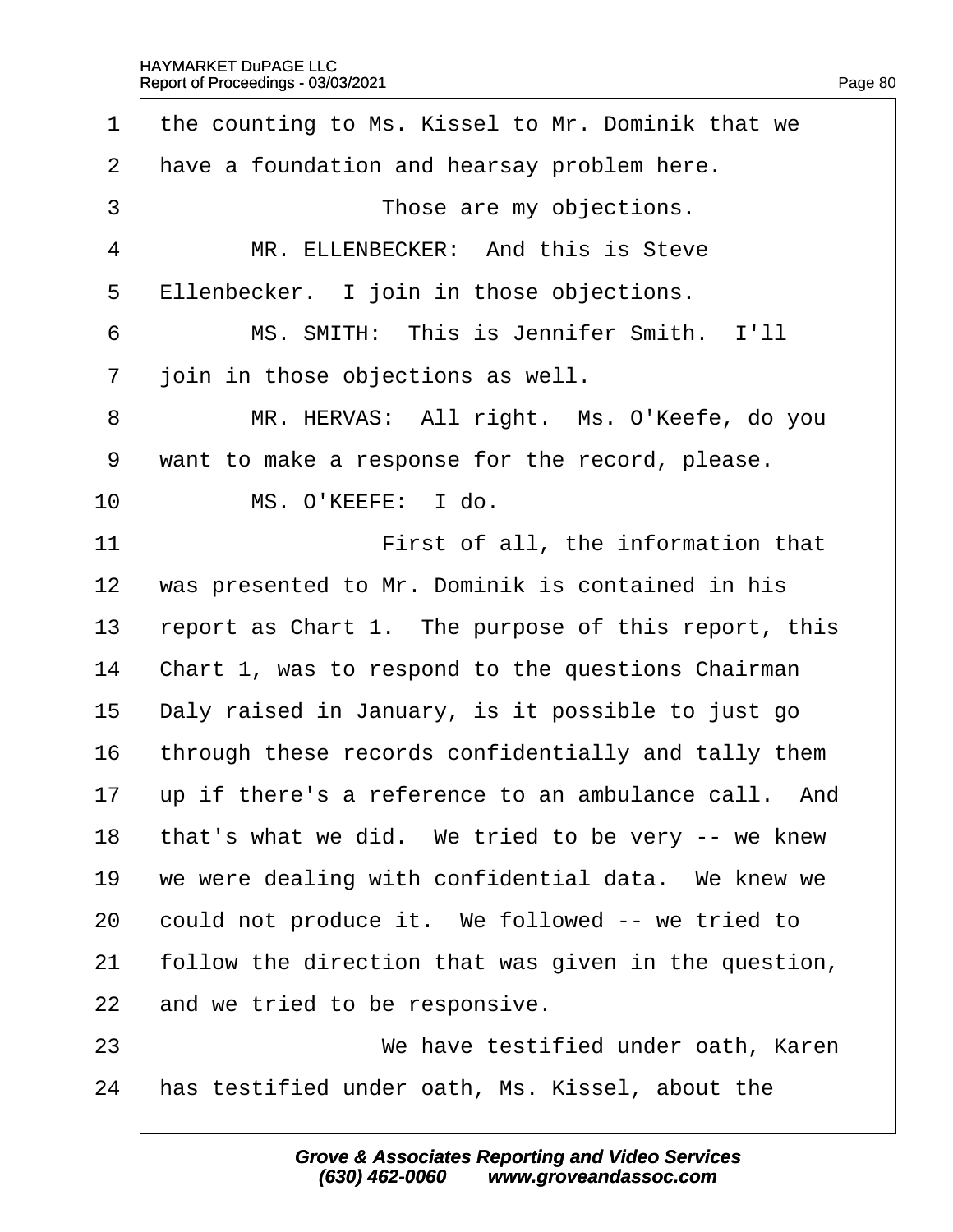| 1  | process followed, the qualifications of the people   |
|----|------------------------------------------------------|
| 2  | that conducted the study, the process that was used; |
| 3  | and so it's really in many ways no different than    |
| 4  | the information that Mr. Dominik relied on when he   |
| 5  | filed for FOIAs and filed for NFIRS data. They       |
| 6  | produced data, and he used that data for his report. |
| 7  | So I feel that this is consistent                    |
| 8  | with the way he presented his other report, his      |
| 9  | other testimony, and we really were doing this in an |
| 10 | effort to be responsive.                             |
| 11 | MR. HERVAS: Okay. With respect to the --             |
| 12 | 'm going to deal with the second objection first,    |
| 13 | the foundation, disclosure, and hearsay. I'm going   |
| 14 | to overrule that as it goes to weight. That's the    |
| 15 | purpose of the cross-examination.                    |
| 16 | I'm going to make another                            |
| 17 | observation that in both the state and federal court |
| 18 | system, there is a gatekeeper expert issue that I'm  |
| 19 | hot going to get into because this is a Plan         |
| 20 | Commission hearing, and so the weight or the         |
| 21 | importance of expert reports is subject to both      |
| 22 | cross-examination and for the Plan Commission to     |
| 23 | determine the appropriateness of that material. So   |
| 24 | 'm overruling number two.                            |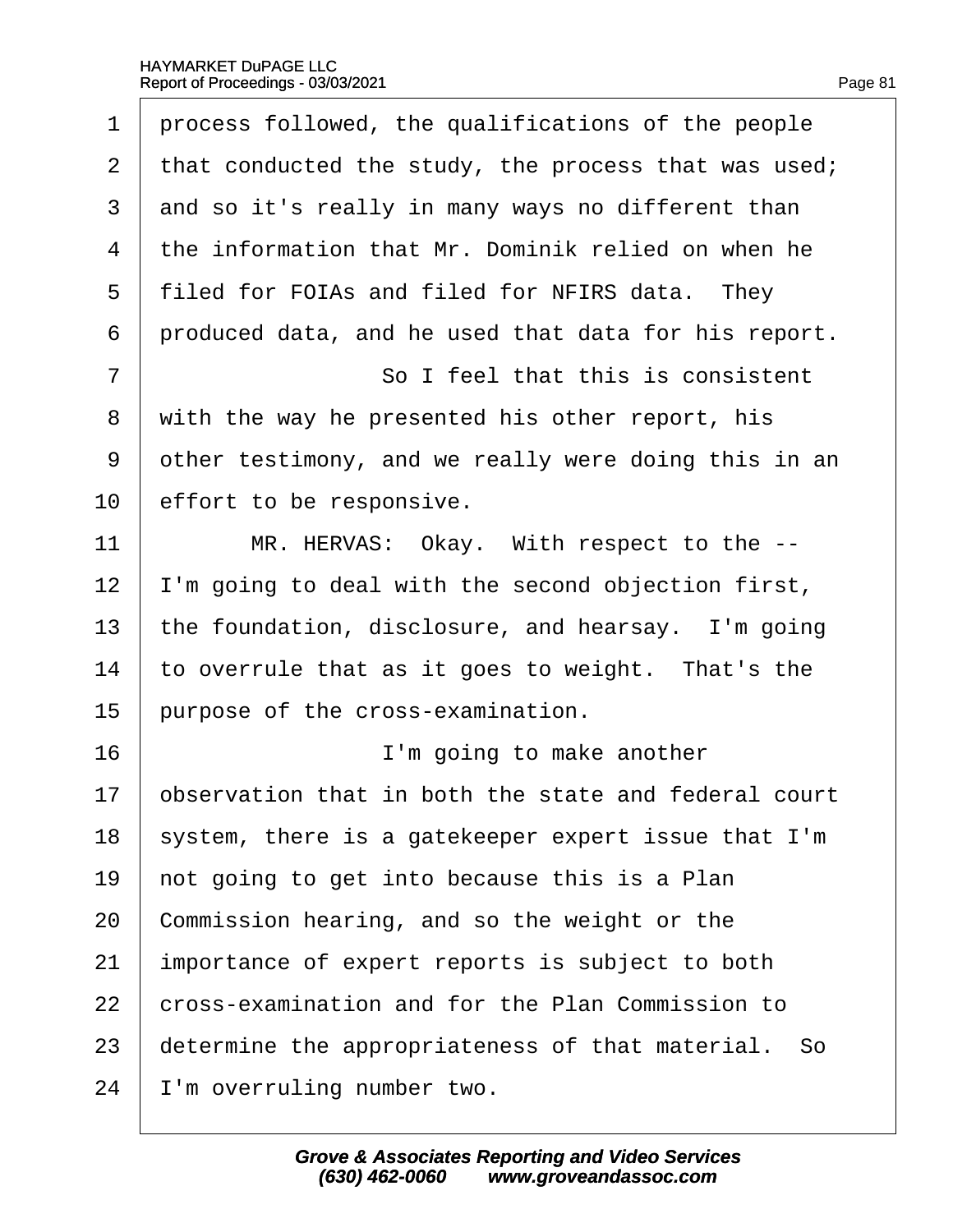| 1              | As far as number one goes on the                    |
|----------------|-----------------------------------------------------|
| $\overline{2}$ | disclosure issue, Ms. O'Keefe indicated last week   |
| 3              | that it was supplemental. It was ruled that it      |
| 4              | would be allowed. If there is some level of         |
| 5              | prejudice to the -- the attorneys in dealing with   |
| 6              | this, then you need to let me know what it is       |
| $\overline{7}$ | because I would -- I could appreciate the fact that |
| 8              | if the shorter time for disclosure created a        |
| 9              | hardship with respect to cross-examination or       |
| 10             | evaluation, that's a factor.                        |
| 11             | Other than that, given that it is                   |
| 12             | supplemental and it was allowed, I'm going to       |
| 13             | overrule objection number one except if you can     |
| 14             | share if there's any prejudice to the late          |
| 15             | disclosure. So that's the ruling.                   |
| 16             | MR. DI NOLFO: Other than we don't have the          |
| 17             | data, Mr. Hervas, I think that's the only true      |
| 18             | prejudice.                                          |
| 19             | MR. HERVAS: I'm sorry, I didn't hear what           |
| 20             | you said.                                           |
| 21             | MR. DI NOLFO: Sure. Other than the fact             |
| 22             | that we weren't provided any data to support the    |
| 23             | humber, that would be the prejudice.                |
| 24             | MS. O'KEEFE: Mr. Hervas, the data that is           |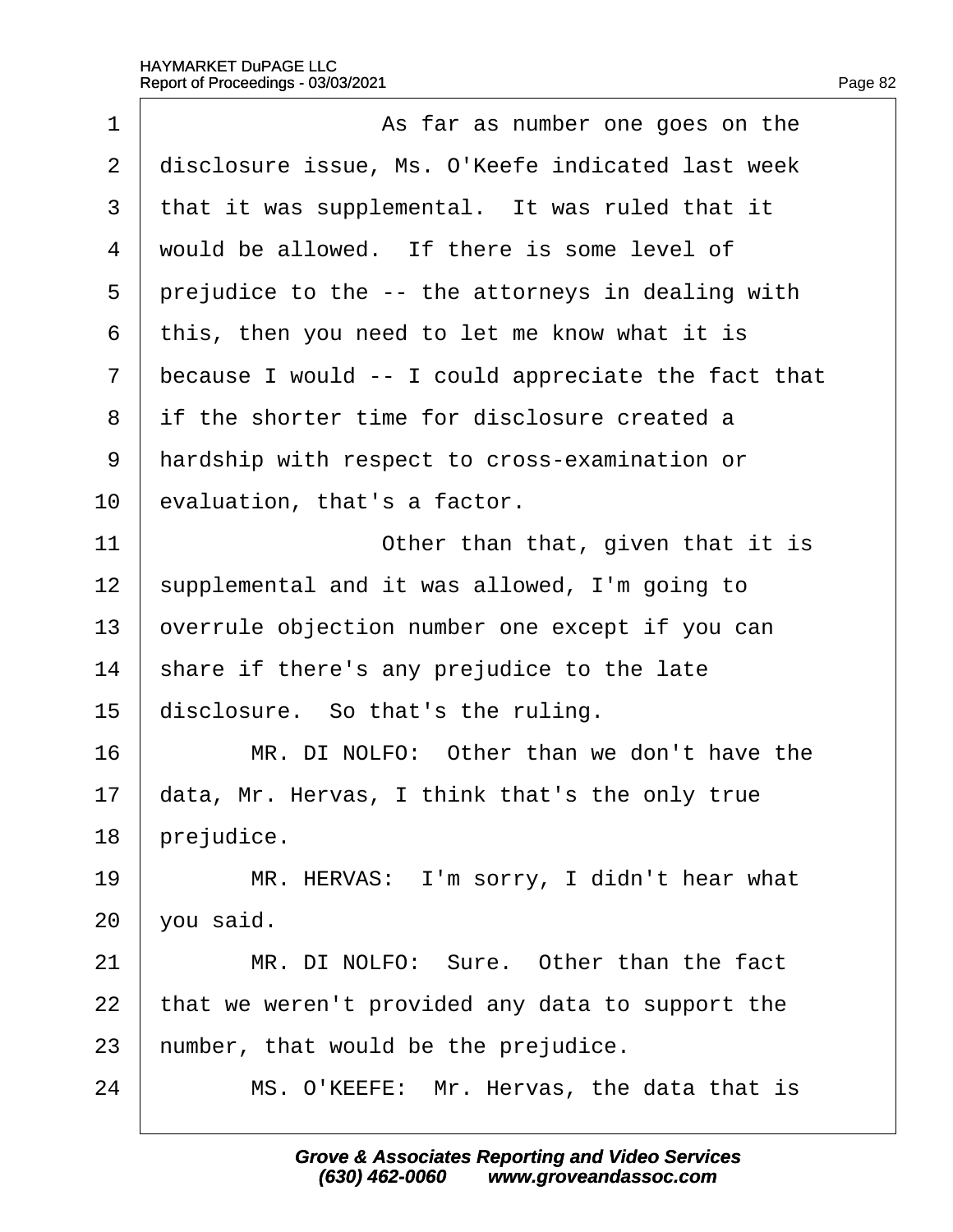1 presented in Exhibit 59, Chart 1, that's the data 2 that we were -- that's the data that we developed.  $\overline{3}$  | MR, DI NOLFO: That's the number that was 4 diven to Mr. -- Mr. Dominik. That's different than 5 raw data to look at. 6 | MR. HERVAS: Okay. Again, I compare this to 7 litigation, but it's --8 | MR. KHAN: Chuck, can we hold on? We lost 9 Chairman Daly. 10 | MR. HERVAS: Okay. We're going to hold on 11 until we get Chairman -- $12$   $\phantom{1}$  CHAIRMAN DALY: I'm here. I'm here. 13 | MR. KHAN: Okay. We're back.  $14$  | MR. HERVAS: I'm going to compare this to 15 litigation only because I know that as lawyers we're 16 used to those sorts of rulings, but this is a Plan 17 Commission hearing. 18 **18** And so with respect to the 19 underlying data, there's been substantial 20  $\,$  cross-examination of Ms. Kissel on how the data was 21 botained; and therefore, Haymarket has provided all 22 the information that they are  $-$  believe that they 23 should provide or appropriately provide and it then 24 is going to go to the weight and it's subject to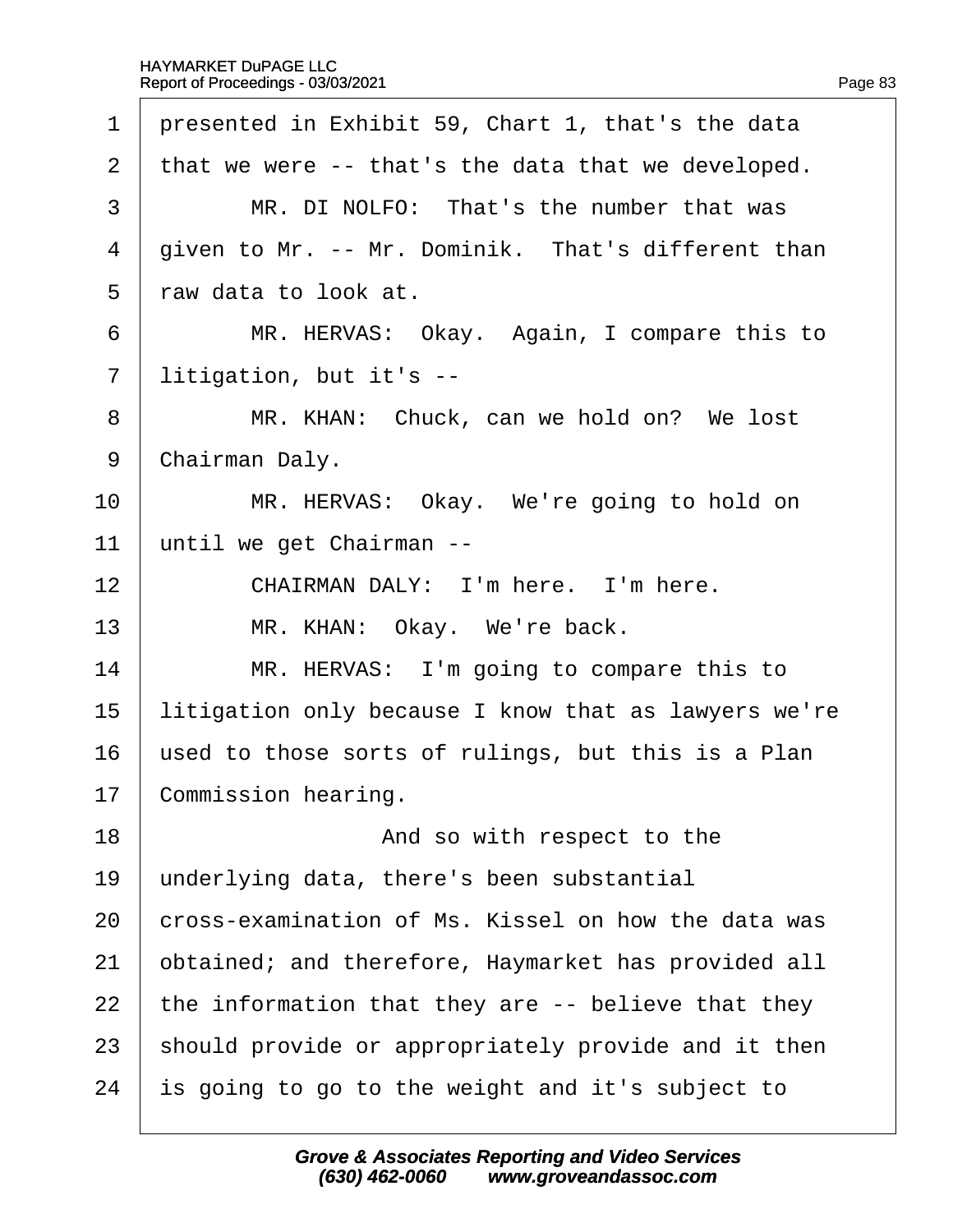| 1              | additional cross-examination.                       |
|----------------|-----------------------------------------------------|
| $\overline{2}$ | So I'm going to overrule that                       |
| 3              | objection as well.                                  |
| 4              | MS. O'KEEFE: Okay. So, Mr. Chairman, should         |
| 5              | begin with the questioning?                         |
| 6              | CHAIRMAN DALY: Please do.                           |
| $\overline{7}$ | <b>JAMES DOMINIK</b>                                |
| 8              | dalled as a witness by the Petitioner, having been  |
| 9              | first duly sworn, resumed the stand, was examined   |
| 10             | and testified further as follows:                   |
| 11             | <b>DIRECT EXAMINATION (Resumed)</b>                 |
| 12             | BY MS. O'KEEFE:                                     |
| 13             | Q. Okay. Mr. Dominik, we just have a few            |
| 14             | questions for you this evening.                     |
| 15             | In late January 2021, Haymarket                     |
| 16             | made you aware it was going to conduct a review of  |
| 17             | its internal documentation to try to respond to the |
| 18             | Plan Commission's questions about the number of     |
| 19             | ambulance calls directed by Haymarket Chicago;      |
| 20             | correct?                                            |
| 21             | A. Yes.                                             |
| 22             | Q. And what information at that time did            |
| 23             | you ask them to obtain as they conducted this       |
| 24             | document review?                                    |
|                |                                                     |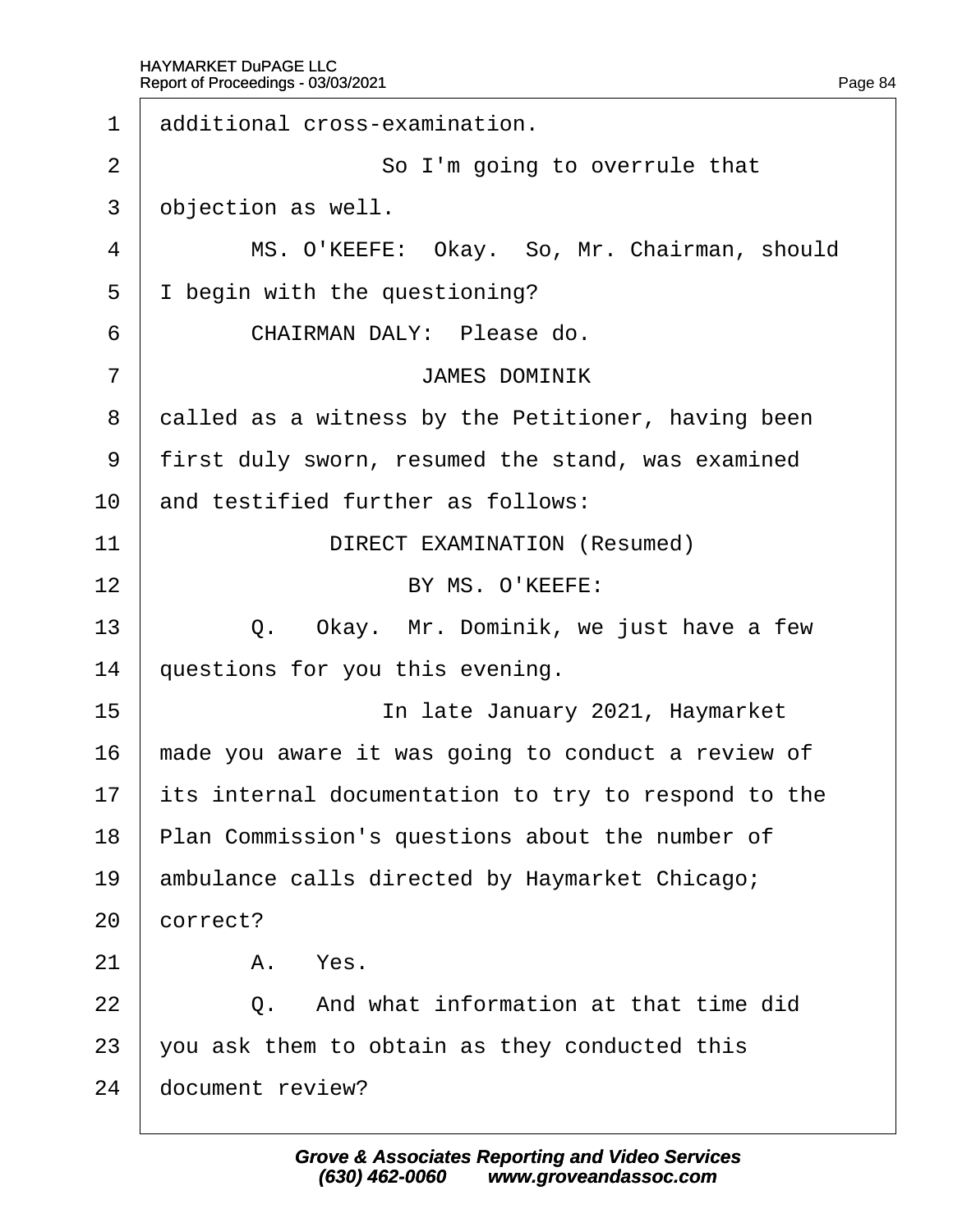| 1              | A. I asked them for the same information             |
|----------------|------------------------------------------------------|
| $\overline{2}$ | that we utilized for the 11 comparables. I wanted    |
| 3              | the number of calls broken down by recovery home and |
| 4              | residential treatment beds, and also an ALS/BLS      |
| 5              | breakdown if they had it. They informed me they      |
| 6              | dould not provide the ALS/BLS breakdown.             |
| $\overline{7}$ | Q. So this was the same data you used for            |
| 8              | the other comps?                                     |
| 9              | A. Yes.                                              |
| 10             | Q. You understand, don't you, that                   |
| 11             | Haymarket doesn't track ambulance calls and that the |
| 12             | sources reviewed were federally protected and you    |
| 13             | couldn't review them yourself?                       |
| 14             | A. Correct.                                          |
| 15             | Q. And you felt comfortable with Haymarket           |
| 16             | conducting the review?                               |
| 17             | A. Of course.                                        |
| 18             | Q. And what was the number of ambulance              |
| 19             | responses that Haymarket gave to you?                |
| 20             | A. They provided me some of the data for             |
| 21             | 303 responses.                                       |
| 22             | Q. From what you were informed, this number          |
| 23             | was simply a tally of ambulance responses from these |
| 24             | two sources; correct?                                |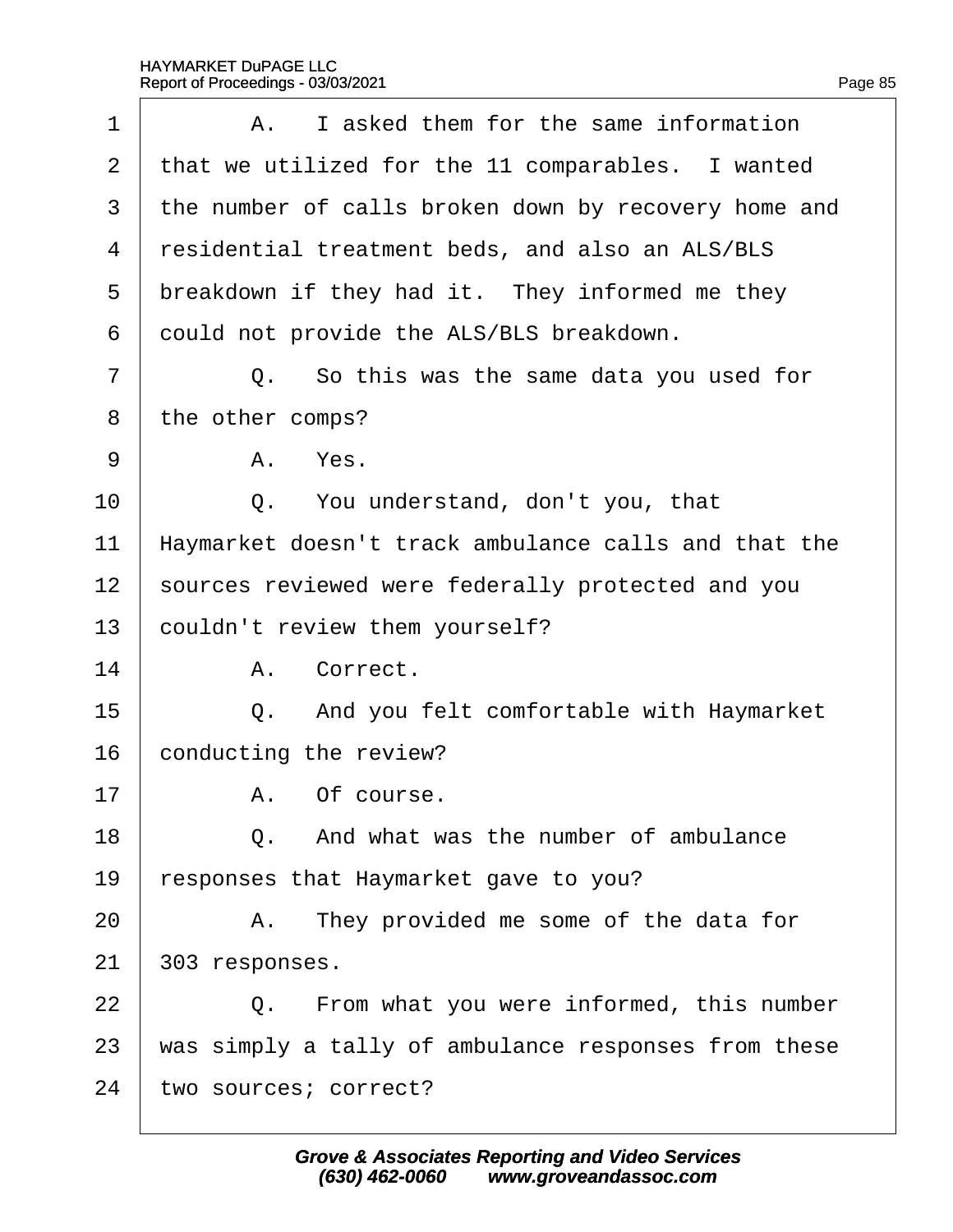| 1              | A. Correct. Yeah.                                    |
|----------------|------------------------------------------------------|
| $\overline{2}$ | Q. Okay. What other information did                  |
| 3              | Haymarket provide beyond the 303 number?             |
| $\overline{4}$ | A. They followed my direction and broke              |
| 5              | down the number of responses by recovery home and    |
| 6              | residential treatment beds. There were 26 recovery   |
| 7              | home responses and 277 residential treatment         |
| 8              | responses, which is very consistent with what we saw |
| 9              | in the previous analysis as far as differences       |
| 10             | between recovery home beds and treatment beds.       |
| 11             | Q. So what did you do with the information           |
| 12             | once you received it?                                |
| 13             | A. I reviewed the information, applied it            |
| 14             | using the same formula I used for the other 11       |
| 15             | comparables. I applied the formula and reduced by    |
| 16             | bed type and size. This reduced the number to 153    |
| 17             | calls for Haymarket DuPage. Then I applied the       |
| 18             | ALS/BLS formula from my original analysis, and that  |
| 19             | resulted in 43 ALS calls for Haymarket DuPage.       |
| 20             | Q. Okay. And my final question, does this            |
| 21             | information regarding the ambulance responses from   |
| 22             | Haymarket Chicago change the opinions that were      |
| 23             | putlined in the Polaris report from August 2020?     |
| 24             | Absolutely not. I feel that the<br>А.                |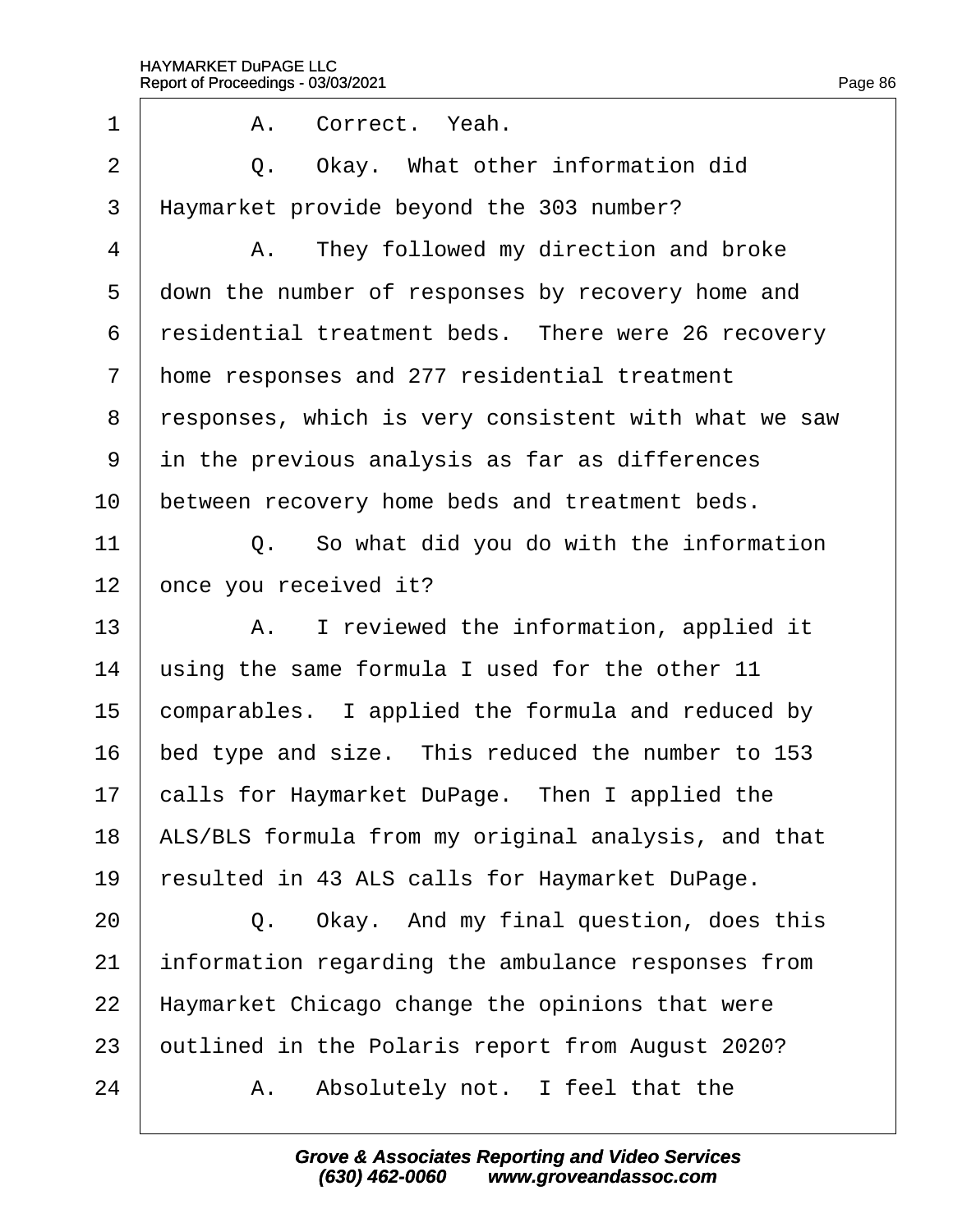| 1              | suburban data is the best indicator of what is    |
|----------------|---------------------------------------------------|
| $\overline{2}$ | expected at Haymarket DuPage. (Audio              |
| 3              | distortion.) -- are very different.               |
| 4              | THE REPORTER: I'm sorry, can you start that       |
| 5              | sentence over?                                    |
| 6              | BY THE WITNESS:                                   |
| 7              | A. The demographics between the two sites         |
| 8              | are very different. Chicago will have far higher  |
| 9              | homeless populations with underlying health       |
| 10             | conditions.                                       |
| 11             | We looked at 11 different                         |
| 12             | communities much closer in demographics to DuPage |
| 13             | and the collar counties. It doesn't change the    |
| 14             | putcome at all. We utilized a per bed ratio to    |
| 15             | project obviously the calls for a larger site.    |
| 16             | MS. O'KEEFE: Okay. That's all the questions       |
| 17             | we have, Mr. Chairman.                            |
| 18             | CHAIRMAN DALY: Thank you.                         |
| 19             | At this time, Mr. DiNolfo, I                      |
| 20             | Imagine you're going to begin.                    |
| 21             | MR. DI NOLFO: Yes. Thank you, Chairman            |
| 22             | Daly.                                             |
| 23             | $^{\prime\prime\prime}$                           |
| 24             | $\frac{1}{2}$                                     |
|                |                                                   |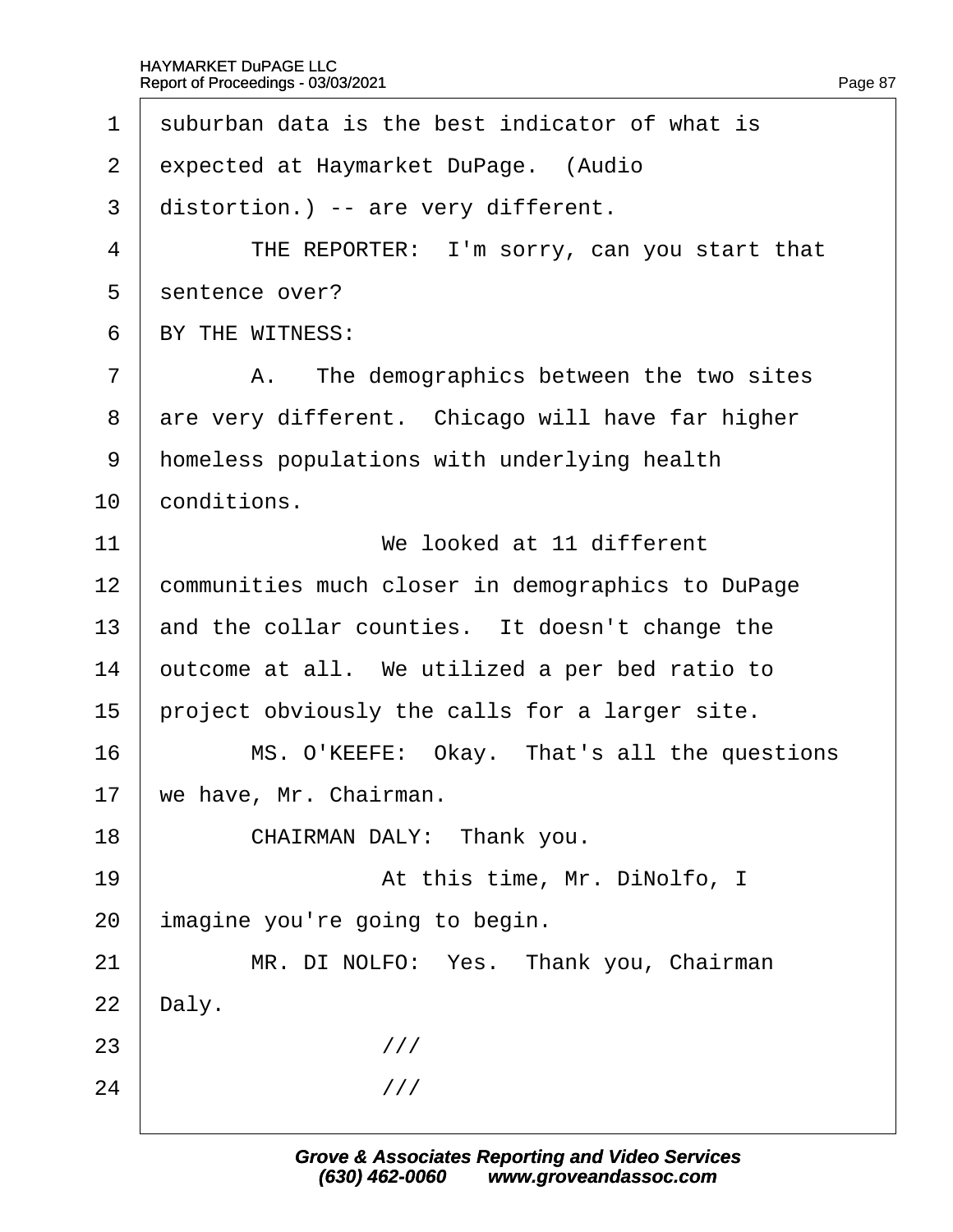| 1              | <b>CROSS-EXAMINATION</b>                             |
|----------------|------------------------------------------------------|
| $\overline{2}$ | BY MR. DI NOLFO:                                     |
| 3              | Q. Good evening, Mr. Dominik. Good to see            |
| 4              | you again.                                           |
| 5              | A. Always a pleasure, sir.                           |
| 6              | Q. So you're here today to testify about a           |
| $\overline{7}$ | supplemental report that Haymarket asked you to      |
| 8              | prepare, but you took a little different approach on |
| 9              | this report than the method you used in your initial |
| 10             | report; correct?                                     |
| 11             | A. In what regard, sir?                              |
| 12             | Q. Sure. In your initial report, you                 |
| 13             | located and examined raw data to come to your        |
| 14             | conclusion versus relying on hearsay of a best       |
| 15             | estimate of EMS calls?                               |
| 16             | A. Not -- no, not really. I asked for                |
| 17             | summary data through FOIAs and NFIRS reports to form |
| 18             | my opinion, and it's much like the summary data that |
| 19             | Haymarket Chicago gave me.                           |
| 20             | The summary data Haymarket Chicago gave<br>Q.        |
| 21             | you was 303. That's it; right?                       |
| 22             | A. Broken down by recovery home and                  |
| 23             | treatment home beds, correct.                        |
| 24             | Q. Sure. But you agree with me that in               |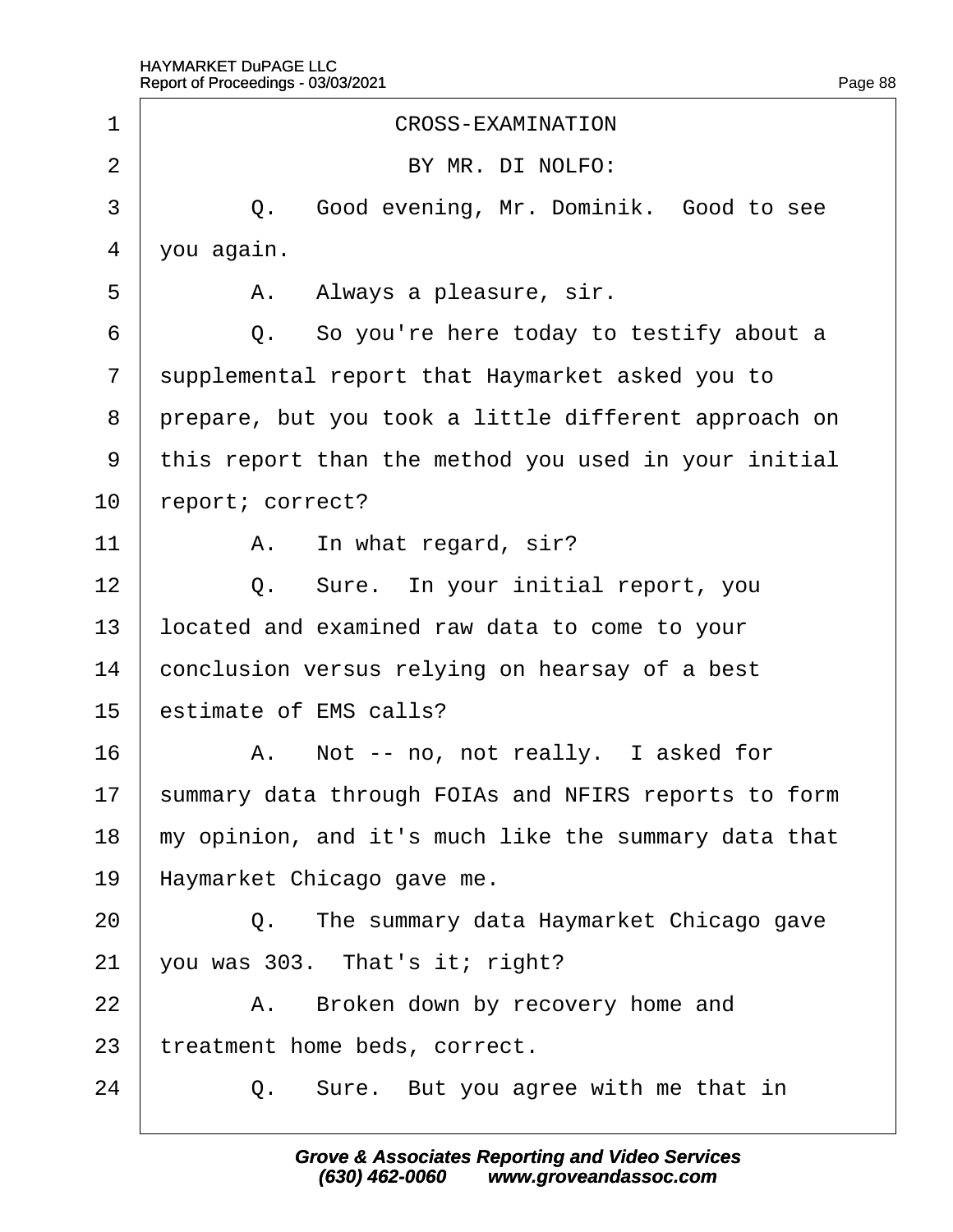| 1              | your initial report, you had CAD data for some, you  |
|----------------|------------------------------------------------------|
| $\overline{2}$ | had NFIRS data for others. I mean, you actually did  |
| 3              | the data and looked at it yourself and analyzed it   |
| 4              | and came to conclusions; correct?                    |
| 5              | A. Not necessarily. I really just were               |
| 6              | Iboking for a number like in the -- (Audio           |
| $\overline{7}$ | distortion.) -- it was a number.                     |
| 8              | THE REPORTER: I can't -- I'm having a really         |
| 9              | hard time hearing you.                               |
| 10             | BY THE WITNESS:                                      |
| 11             | A. Okay. The NFIRS data was just the                 |
| 12             | humber, you know, by address. The CAD data was a     |
| 13             | response to a FOIA with just a number, you know, for |
| 14             | a site -- (Audio distortion.)                        |
| 15             | THE REPORTER: I can't hear him at all.               |
| 16             | THE WITNESS: I don't know why.                       |
| 17             | THE REPORTER: There was interference from            |
| 18             | somebody else.                                       |
| 19             | THE WITNESS: Okay. I don't know if I can             |
| 20             | get any closer. I'm sorry.                           |
| 21             | <b>CHAIRMAN DALY: This is Chairman Daly. Just</b>    |
| 22             | real quick. If Haymarket can mute, I think what      |
| 23             | we're hearing is page -- things going over the page. |
| 24             | ∏hank you.                                           |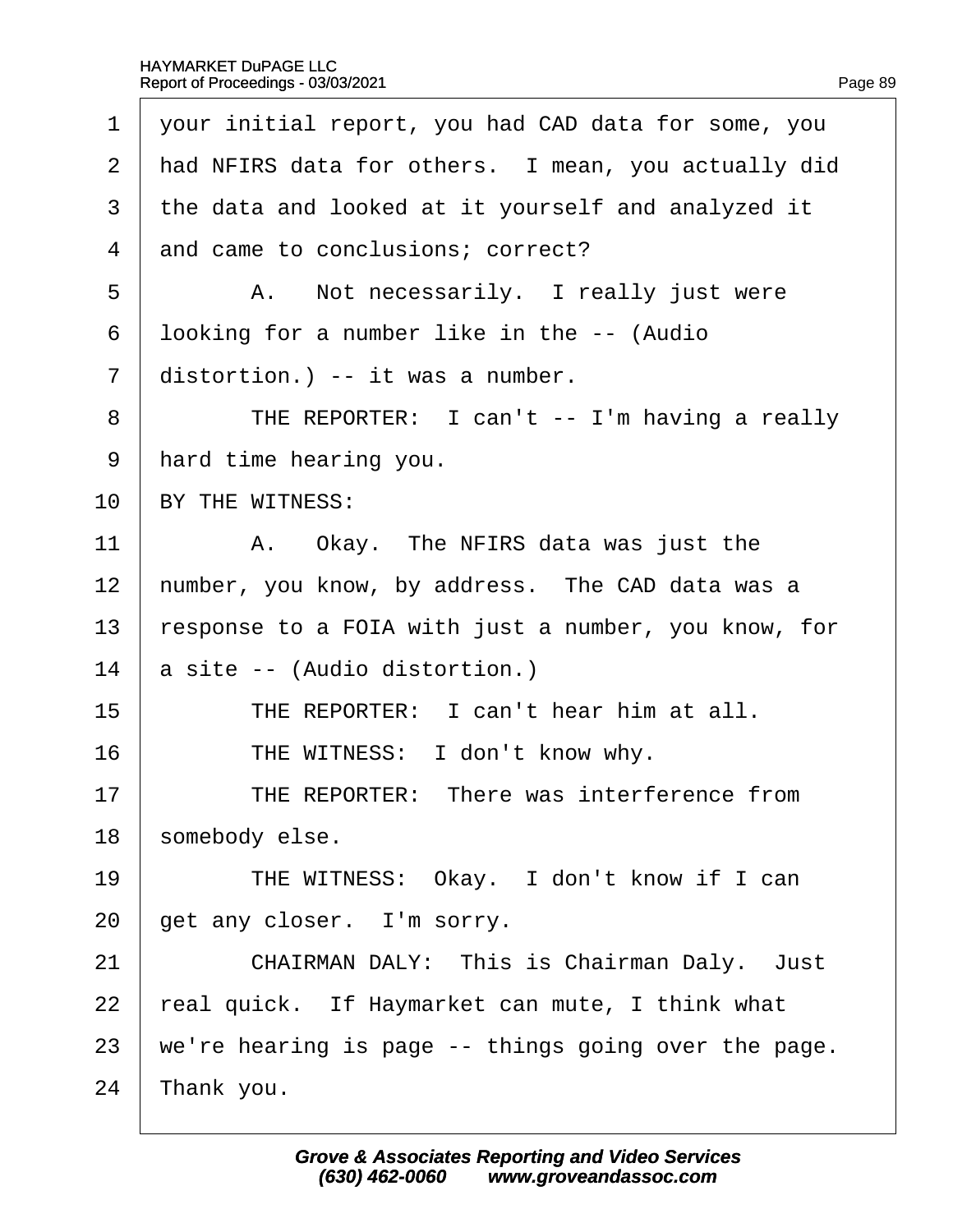1 | THE WITNESS: I'm sorry, Mr. DiNolfo.  $2$  BY MR. DI NOLFO:  $\overline{3}$   $\overline{)}$  Q. Sure. I guess my point was, and at 4 least I thought from your testimony the last time 5 was that you got data, examined it, and came to 6 donclusions; but what you just told me is you got 7 information and were just looking for a number. 8 | A. Yes. As you can imagine, I had specific 9 FOIAs for addresses, for calls, and that was yielded 10 in a number. And the FOIA response and the NFIRS 11 data was provided the same way. It was just a 12 humber of calls for a site for a given period of 13  $time.$  $14$   $\Box$  Q. But you would agree with me that the 15 best practice for somebody who is going to come in 16 and give an opinion like you are would be to look at 17 some data yourself versus just relying on a number 18 bt 303. I mean, ideally you'd like to see the data 19 to back that up.  $20$  | A. I trusted them for the number they gave 21 me. It looks like they did a very comprehensive 22 approach.  $23$   $\Box$  Q. Well, I mean, you can't say it looked

24 like they did a comprehensive approach because all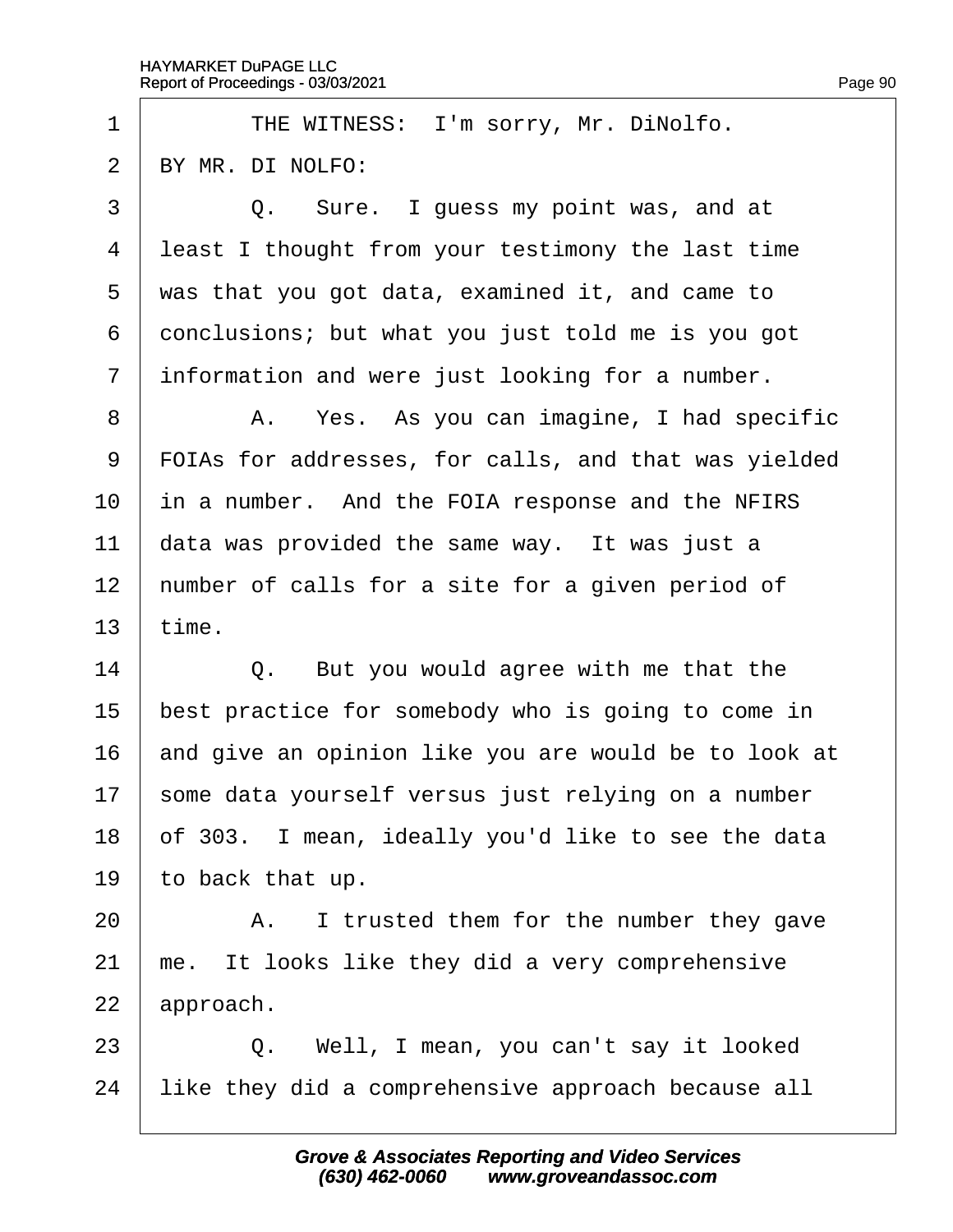| 1  | they gave you was a number; right?                   |
|----|------------------------------------------------------|
| 2  | A. And they explained a little bit of the            |
| 3  | approach to get it. It sounded very thorough to me.  |
| 4  | Q. Okay. So Haymarket advised you, at                |
| 5  | least from what I heard Ms. O'Keefe asking you, that |
| 6  | they were going to try to do some internal research  |
| 7  | to come up with, using their word, a best estimate   |
| 8  | of ambulance responses.                              |
| 9  | You were looking for that same                       |
| 10 | information prior to preparing your report back in   |
| 11 | August of 2020, weren't you?                         |
| 12 | A. We did ask for that in the beginning, as          |
| 13 | had indicated earlier; and they said the amount of   |
| 14 | work, obviously, to acquire that would be            |
| 15 | tremendous. And I felt, as I had indicated in my     |
| 16 | earlier testimony, that the suburban sites would be  |
| 17 | the best indicators of the Haymarket DuPage calls.   |
| 18 | Q. Well, I mean, obviously at least                  |
| 19 | miraculously they were able to go through all the    |
| 20 | incident reports and all the 901s in about a two- or |
| 21 | three-week period and get information to you and you |
| 22 | write a report; right? So I mean, I guess it sounds  |
| 23 | like back when you asked for it, they could have     |
| 24 | done it in about a hundred hours; right?             |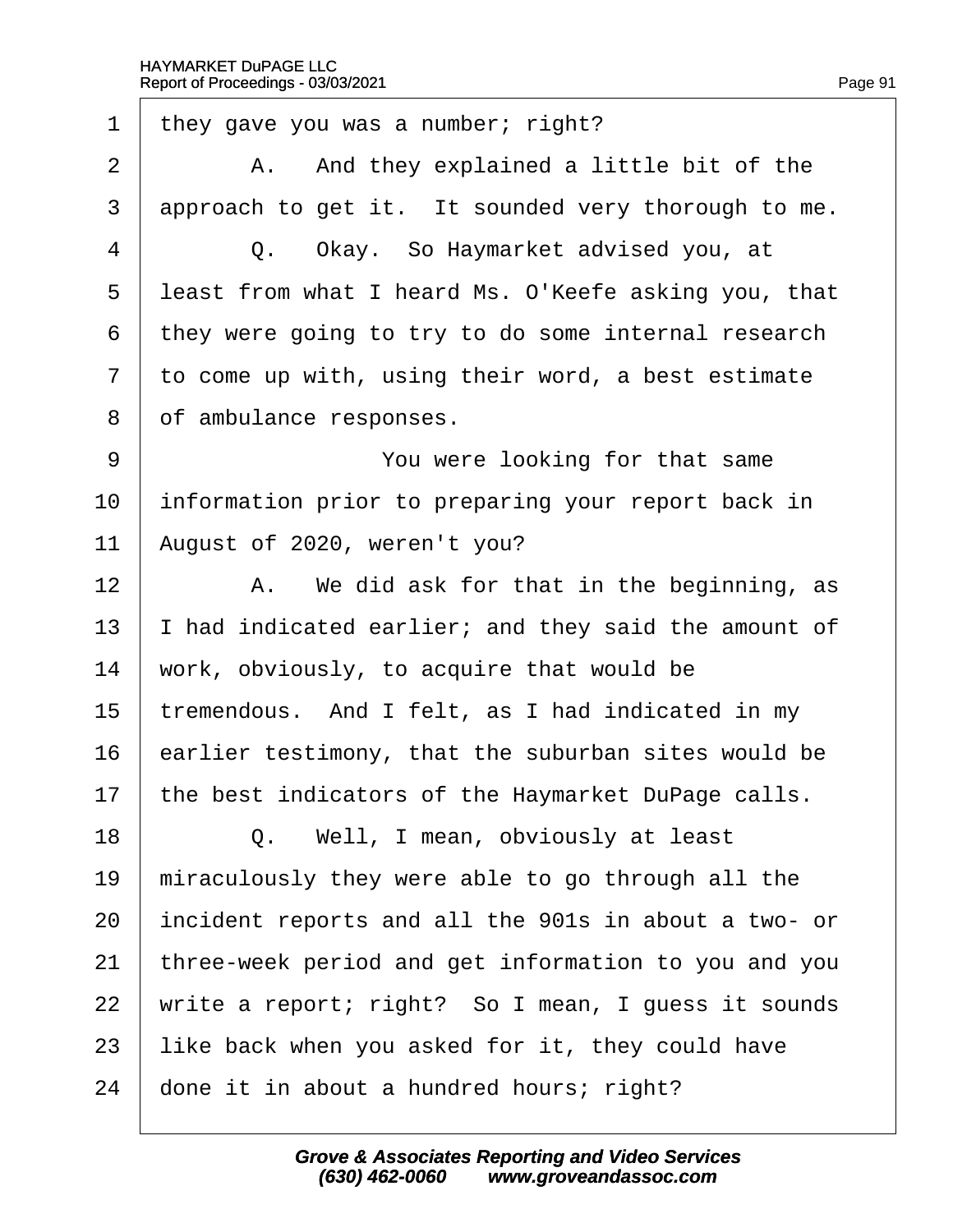| 1              | A. It seems like from what they said it              |
|----------------|------------------------------------------------------|
| $\overline{2}$ | took a hundred hours, correct.                       |
| 3              | Q. Okay. All right. So it's my                       |
| 4              | understanding that you set the parameters of their   |
| 5              | search; correct?                                     |
| 6              | A. I was looking for them to provide me              |
| $\overline{7}$ | with the same information I got through NFIRS or     |
| 8              | FOIA requests.                                       |
| 9              | Q. So you told them to look at residential           |
| 10             | and recovery home patients only?                     |
| 11             | A. I asked them to -- if they could break            |
| 12             | down the calls by recovery home and treatment home   |
| 13             | beds, correct.                                       |
| 14             | Q. And who did you tell that to?                     |
| 15             | Ms. Kissel?                                          |
| 16             | A. Yes.                                              |
| 17             | Okay. And I assume given your<br>Q.                  |
| 18             | background and her background you both understood    |
| 19             | what recovery homes were and residential home        |
| 20             | treatment was as well; correct?                      |
| 21             | A. Correct.                                          |
| 22             | Q. All right. But now it appears that they           |
| 23             | actually went a little farther and counted           |
| 24             | additional people that were in need of EMS services; |
|                |                                                      |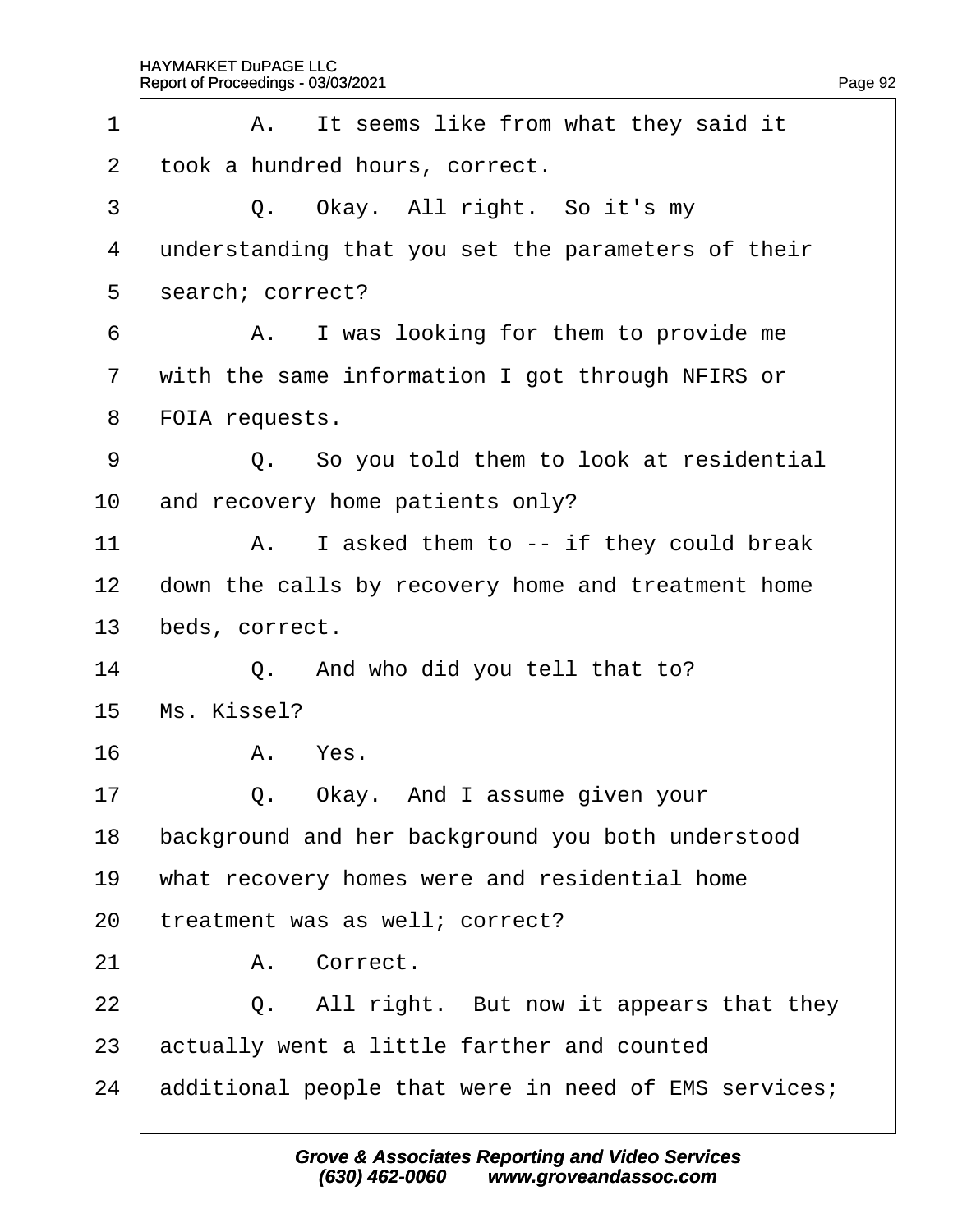| $\mathbf 1$  | fair?                                                |
|--------------|------------------------------------------------------|
| $\mathbf{2}$ | A. Yes. And that would be consistent to              |
| 3            | what we received through FOIAs and NFIRS data. None  |
| 4            | of that data would cull out if it was an employee or |
| 5            | a patient. It was simply a response to an address.   |
| 6            | So I think that would be pretty similar.             |
| 7            | Q. So that's going to be my next question.           |
| 8            | If that's what the NFIRS and the CAD data provided,  |
| 9            | why did you want to just limit it to recovery homes  |
| 10           | and residential treatment versus saying Give me EMS  |
| 11           | calls for everybody at Haymarket?                    |
| 12           | A. I was asking them if they could break it          |
| 13           | down. I -- you would have to ask Ms. Kissel, but I   |
| 14           | believe she did give me everything that they had for |
| 15           | that period of time.                                 |
| 16           | Q. Yeah. But you didn't ask for it, she              |
| 17           | just gave it to you, fortunately enough; correct?    |
| 18           | A. Correct. That would be the same as                |
| 19           | whatever we received from anybody else.              |
| 20           | Q. And it was you who selected the year              |
| 21           | 2018?                                                |
| 22           | A. Correct.                                          |
| 23           | Q. All right. And when they told you a               |
| 24           | humber of 303, you told -- they told you that was    |
|              |                                                      |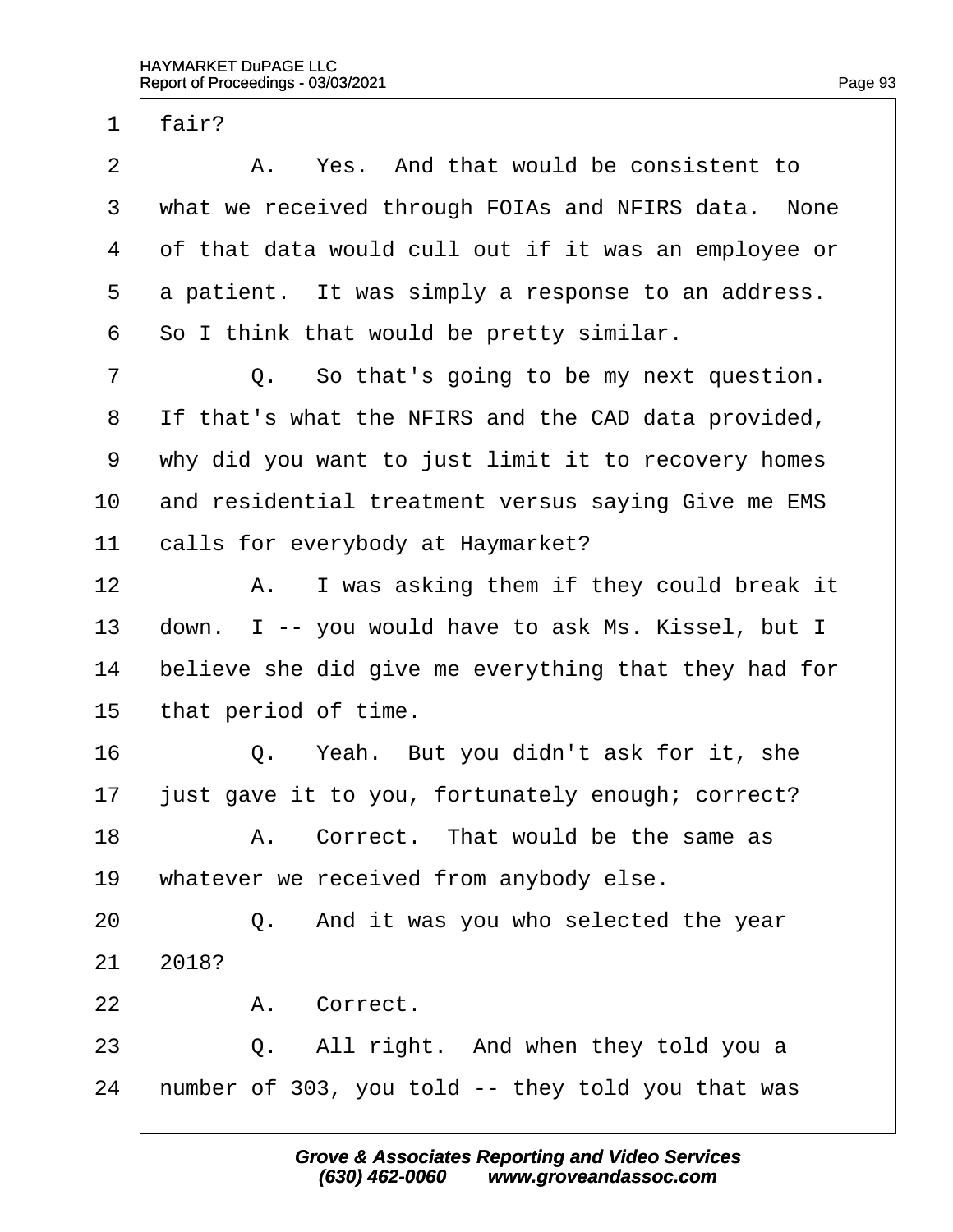| 1               | their best estimate. They weren't absolutely         |
|-----------------|------------------------------------------------------|
| 2               | donfident in that number; correct?                   |
| 3               | A. They told me 303 was the number they              |
| 4               | derived, that's correct.                             |
| 5               | Q. Right. And you understood that to be an           |
| 6               | estimate?                                            |
| $\overline{7}$  | A. Their best estimate on calls, correct.            |
| 8               | Q. And in your reply report, relying on              |
| 9               | NFIRS, that isn't a best estimate, that's hard data; |
| 10              | correct?                                             |
| 11              | A. That is data for emergency responses,             |
| 12 <sub>2</sub> | correct.                                             |
| 13              | Q. And the CAD information that you got,             |
| 14              | that isn't a best estimate, that's hard data;        |
| 15              | correct?                                             |
| 16              | A. It would be a summary from the agency             |
| 17              | providing the data to calls to that location;        |
| 18              | however, as we all know, there could be some errors  |
| 19              | or some calls left out.                              |
| 20              | Q. All right. So as you sit here today,              |
| 21              | there's no way for you to testify under oath that    |
| 22              | the Number 303 is accurate?                          |
| 23              | It's the number that they provided me.<br>А.         |
| 24              | Right. But my question's a little<br>Q.              |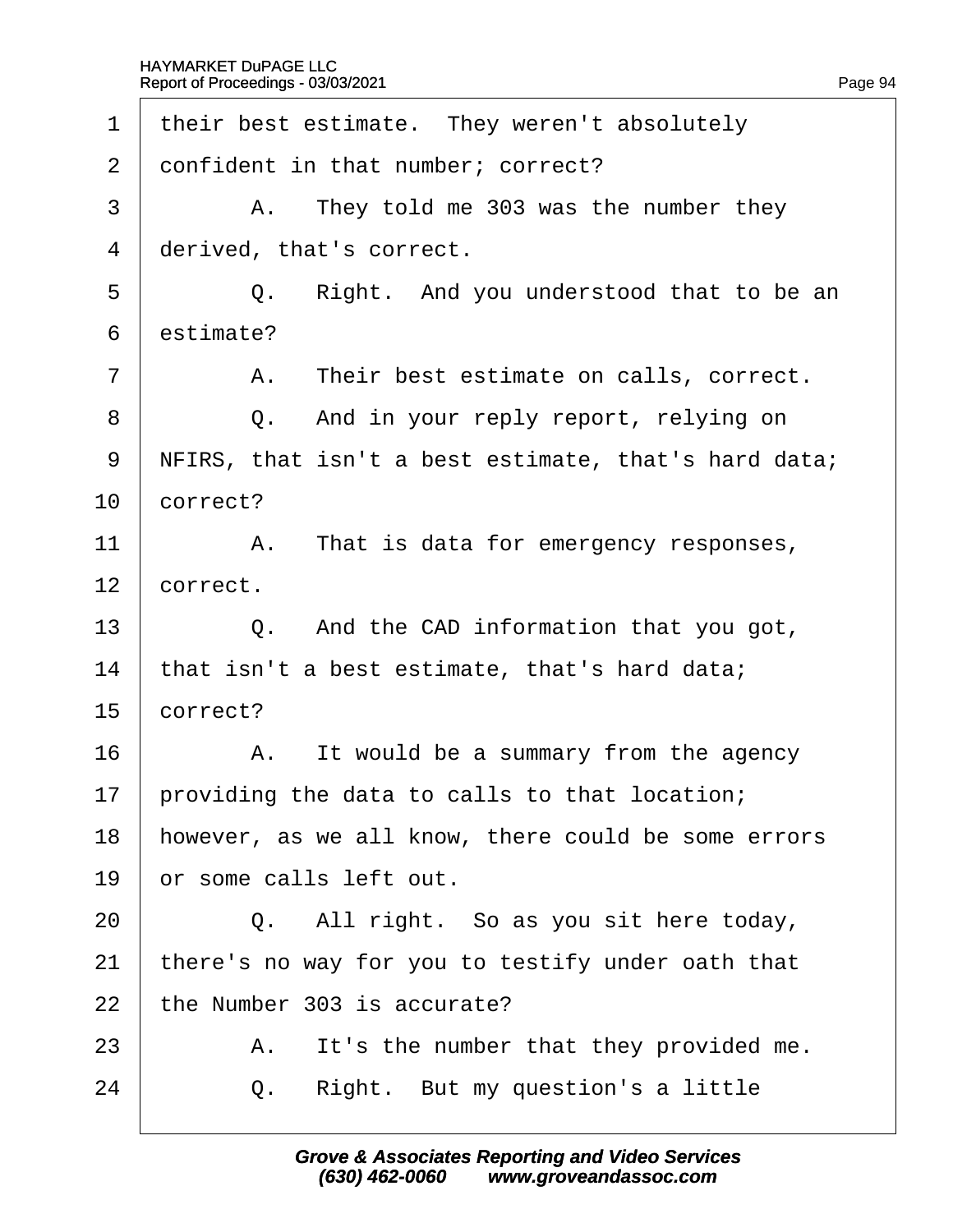| 1              | different. There's no way for you to testify under   |
|----------------|------------------------------------------------------|
| $\overline{2}$ | dath that that number is accurate?                   |
| 3              | A. That question would be directed to them.          |
| $\overline{4}$ | This is just a number that was provided. I would     |
| 5              | not know if this is the absolute number or not.      |
| 6              | Q. Let me ask you a different way.                   |
| 7              | There's no way for you to testify                    |
| 8              | under oath that that number is their best estimate   |
| 9              | either because you didn't see any data to back it    |
| 10             | $\mu$ p?                                             |
| 11             | Correct.<br>$A_{-}$                                  |
| 12             | Q. All right. And I understand you told              |
| 13             | them what you were looking for. You don't know what  |
| 14             | protocols they used to find that data; true?         |
| 15             | A. No. I asked them for the data fields,             |
| 16             | as Ms. Kissel responded to, and that's what they     |
| 17             | provided me.                                         |
| 18             | Q. And since we're -- your report was                |
| 19             | prepared in 2020, why didn't you ask them to give    |
| 20             | you the 2020 number or the 2019 number, a little     |
| 21             | more closely associated with the time frame that     |
| 22             | we're now in?                                        |
| 23             | A. I wanted the 2018 number because that --          |
| 24             | for the 11 comparables, that's what we had data for; |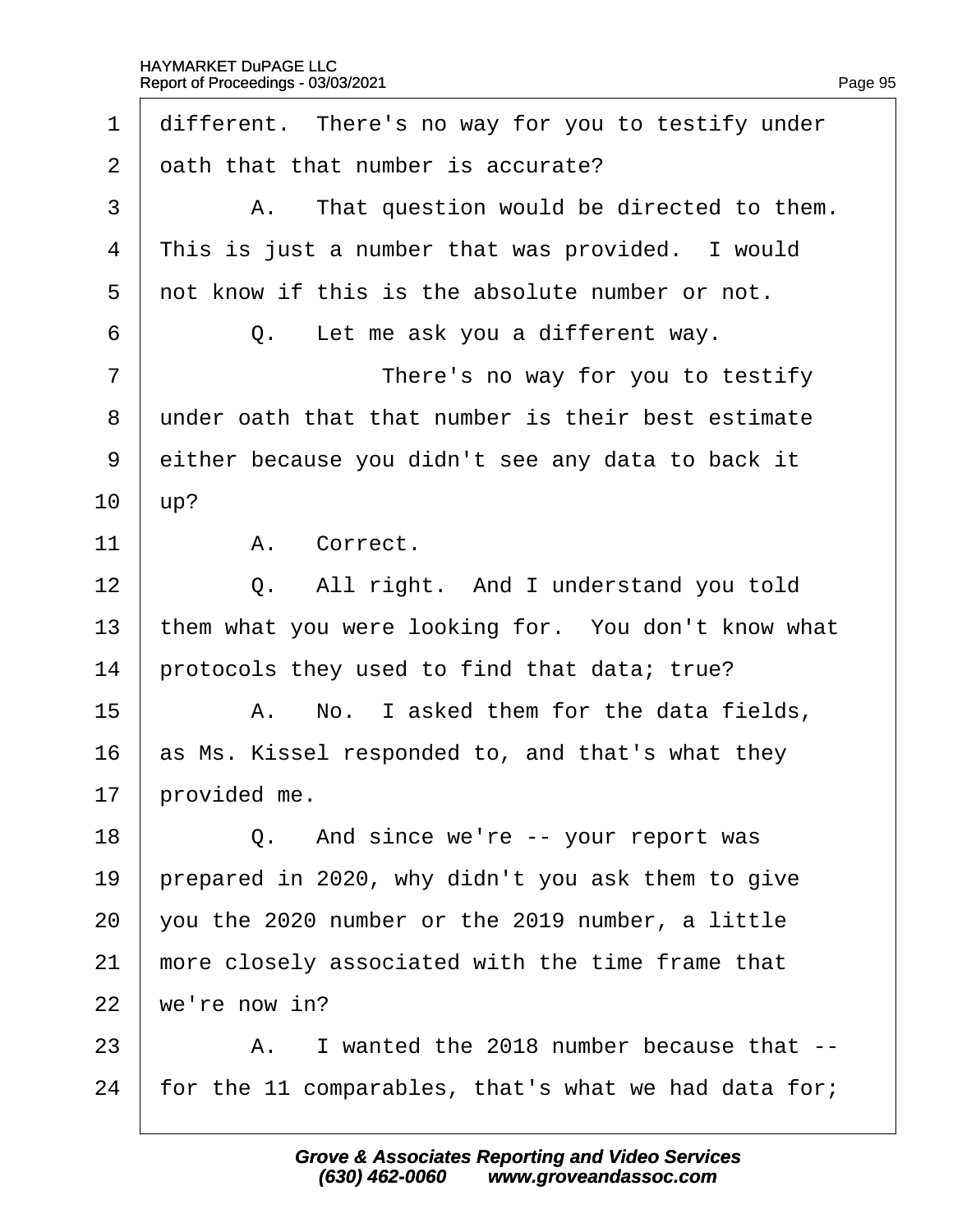| 1              | and as I had previously testified to to Chairman     |
|----------------|------------------------------------------------------|
| $\overline{2}$ | Daly's question, my intent was to include that as    |
| 3              | the 12th comparable. So I wanted a year that was     |
| 4              | indeed the same and for which the sites I had.       |
| 5              | Q. And I know you had the data, and I                |
| 6              | understand your position about the City of Chicago   |
| 7              | CAD data. But you did have the data provided to      |
| 8              | you, and I don't know if you were aware that the CAD |
| 9              | data from the City of Chicago shows a 24 percent     |
| 10             | increase in unique incident numbers at the West Loop |
| 11             | facility for 2019. Were you aware of that?           |
| 12             | A. I didn't review that, no.                         |
| 13             | Q. Okay. Now, if I understand, the 303               |
| 14             | calls that was given -- the estimate given to you by |
| 15             | Haymarket, it's five times higher than the gross     |
| 16             | humber of calls you estimate the proposed facility   |
| 17             | in Itasca will generate; correct?                    |
| 18             | A. Correct. But I think that's a little              |
| 19             | misleading, Mr. DiNolfo. When we applied that as     |
| 20             | the 12th comparable, it actually reduced my          |
| 21             | projections in my original report.                   |
| 22             | Q. It was your testimony originally that 65          |
| 23             | calls annually would be produced by the Itasca       |
| 24             | proposed facility; correct?                          |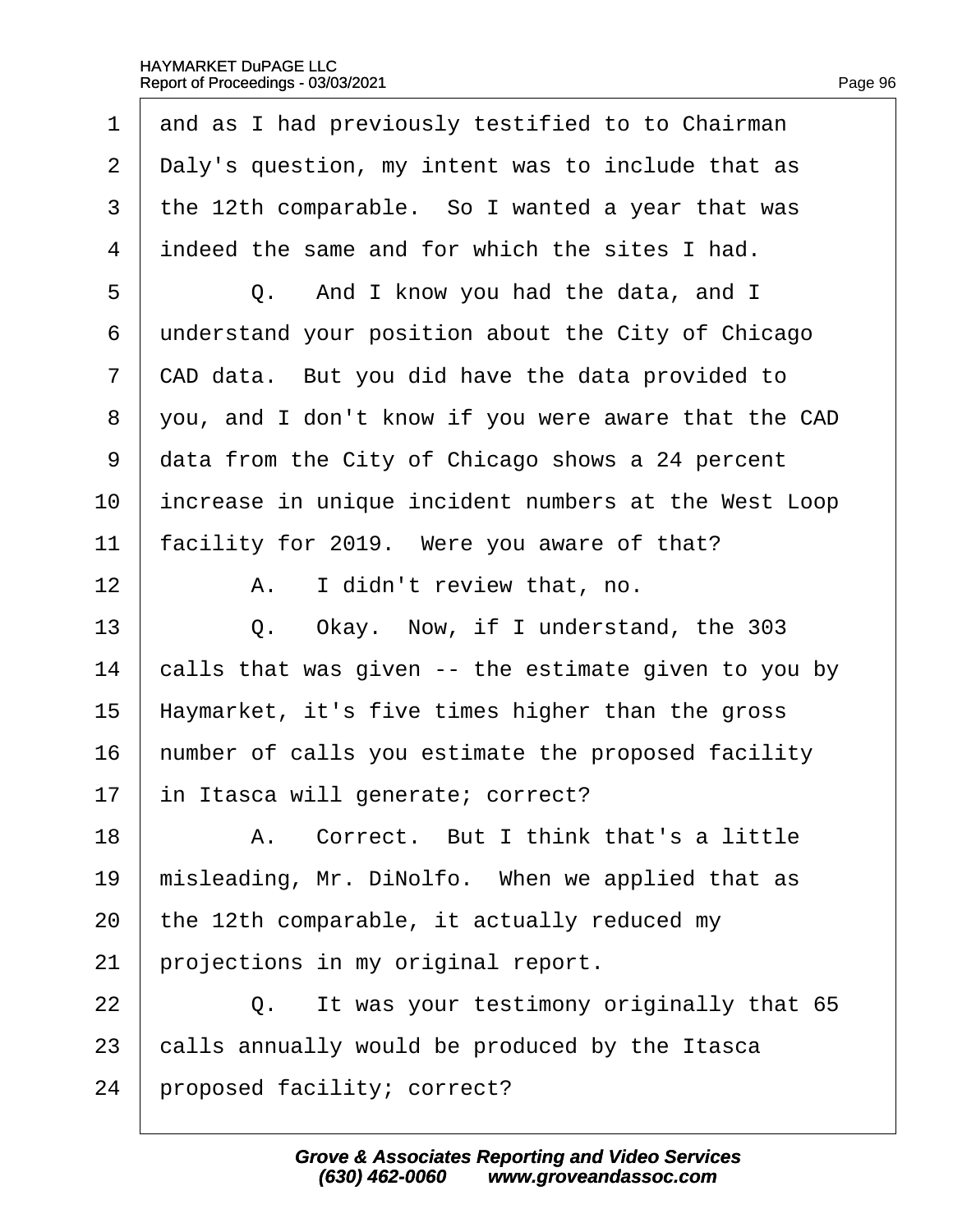| 1              | A. Correct.                                         |
|----------------|-----------------------------------------------------|
| 2              | Q. Okay. My only point is -- I'm not                |
| 3              | trying to mislead; I'm just doing math.             |
| $\overline{4}$ | 65 to 303, that's approximately                     |
| 5              | five times. I can do four-point-something-          |
| 6              | something, but approximately five times the number  |
| $\overline{7}$ | that you had?                                       |
| 8              | A. Well, 303, yes, is the number for                |
| 9              | Haymarket Chicago; but that would not be the number |
| 10             | when you reduce it for size for Haymarket DuPage.   |
| 11             | Q. I understand. But you would agree with           |
| 12             | me that the West Loop facility is not five times    |
| 13             | larger than the proposed Itasca facility?           |
| 14             | A. No, it's not.                                    |
| 15             | Q. All right. And I think you did your              |
| 16             | math, your ratio math and -- using the 303 estimate |
| 17             | from Haymarket; correct?                            |
| 18             | A. Correct.                                         |
| 19             | And you came up with a number of 153; is<br>Q.      |
| 20             | that correct?                                       |
| 21             | A. Correct. That would be the number.               |
| 22             | Q. All right. And that's over two times             |
| 23             | higher than your number of 65 that you opined back  |
| 24             | in the multiple days you testified in December;     |
|                |                                                     |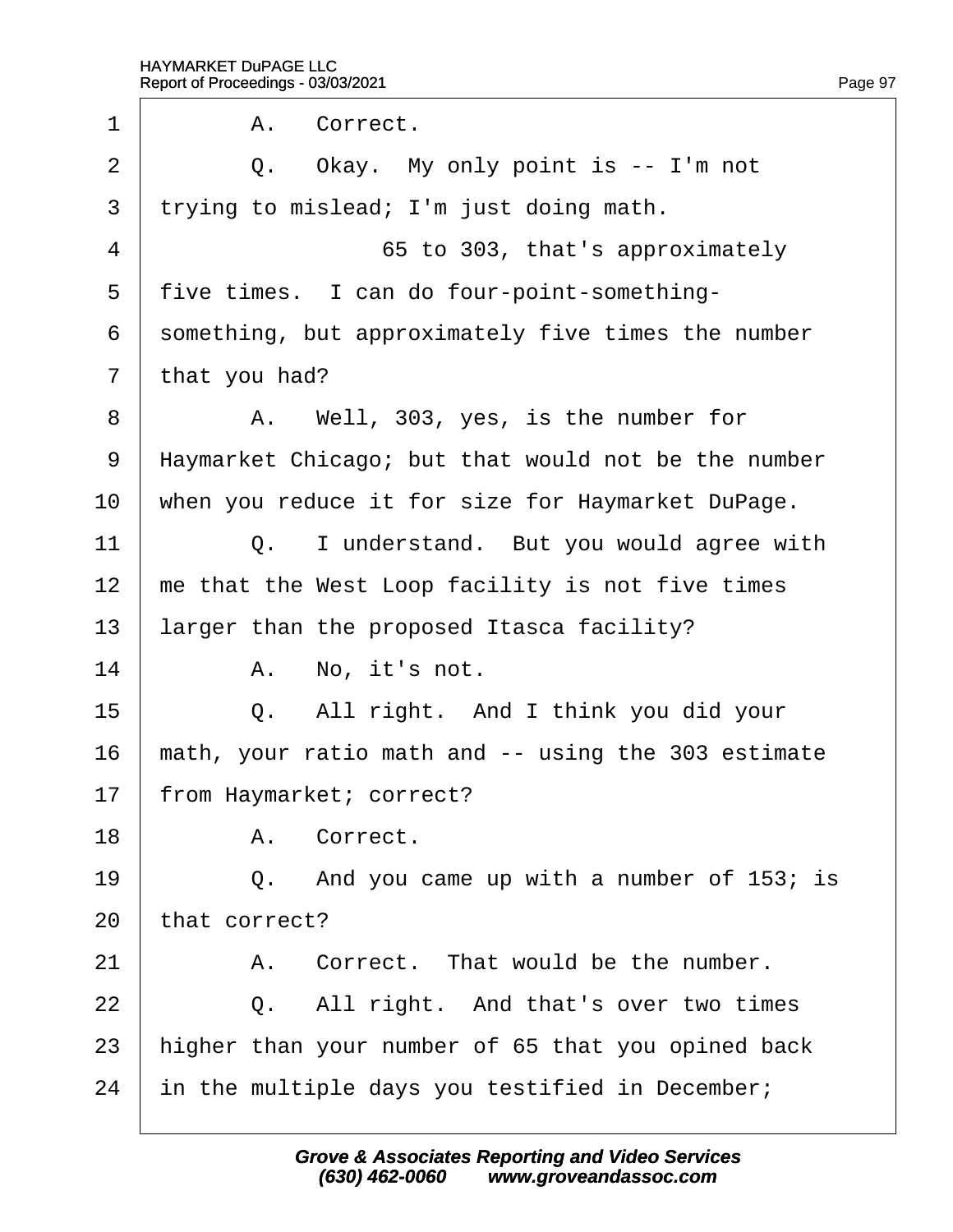| 1              | dorrect?                                             |
|----------------|------------------------------------------------------|
| $\overline{2}$ | A. Yes. That is a larger number.                     |
| 3              | Q. Okay. And I mean, that number seems to            |
| 4              | dontradict your number by two-and-a-half-fold;       |
| 5              | right?                                               |
| 6              | A. I don't believe so. I still believe the           |
| $\overline{7}$ | suburban research is the best indicator. I wanted    |
| 8              | to use it as the 12th comparable, as I had           |
| 9              | indicated; and there's reasons why I didn't. I       |
| 10             | wanted to do a direct comparison projection off of   |
| 11             | the Haymarket Chicago data because so many questions |
| 12             | were asked about it.                                 |
| 13             | Q. And, again, I understand your view of             |
| 14             | the CAD data in the City of Chicago; but out of idle |
| 15             | curiosity, did you go back and look at the CAD data  |
| 16             | to see if the 303 number that Haymarket gave to you  |
| 17             | as an estimate was anywhere close to what was on the |
| 18             | CAD data?                                            |
| 19             | A. I think as I testified earlier, there's           |
| 20             | many reasons why I don't believe the CAD data is     |
| 21             | accurate.                                            |
| 22             | Q. Yeah. So you wouldn't be surprised that           |
| 23             | the CAD data from 2018 shows 651 unique incident     |
| 24             | humbers to the West Loop facility?                   |
|                |                                                      |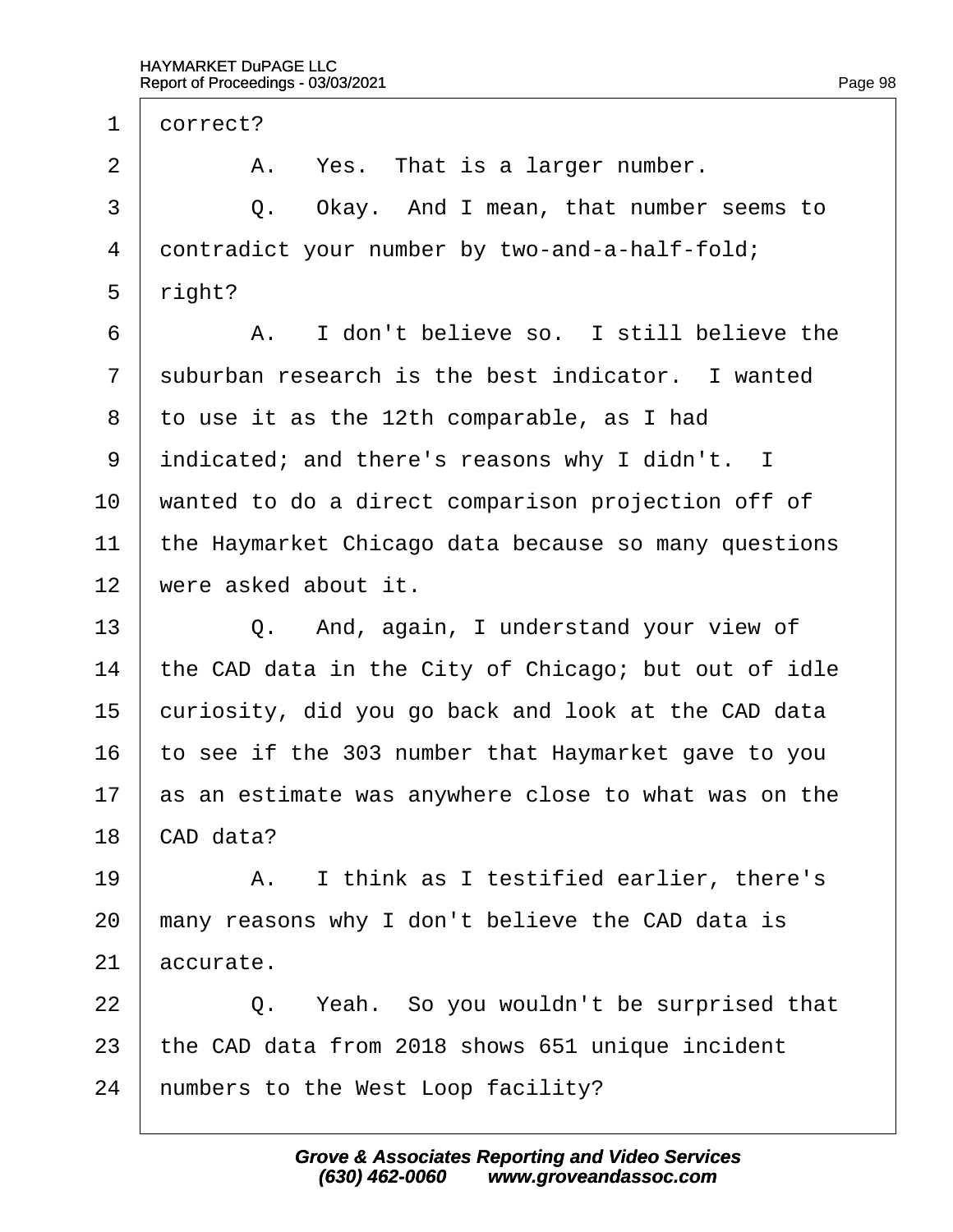| 1               | MR. KHAN: Mr. DiNolfo, can we pause for a            |
|-----------------|------------------------------------------------------|
| $\overline{2}$  | second? We lost Ms. O'Keefe.                         |
| 3               | MR. DI NOLFO: Oh, I'm sorry. Yeah,                   |
| 4               | absolutely. Don't want her to miss out on the fun.   |
| 5               | MR. KHAN: I will let you know as soon as she         |
| 6               | joins back in.                                       |
| $\overline{7}$  | MR. DI NOLFO: Sounds good.                           |
| 8               | MR. HERVAS: Just for the benefit of                  |
| 9               | everybody, I did receive a text from Ms. O'Keefe     |
| 10              | indicating that they are working on their problem on |
| 11              | their end and to please give them a moment.          |
| 12 <sub>2</sub> | MS. O'KEEFE: I'm sorry, Mr. Chairman. We're          |
| 13              | back. We had a little crash of our internet. We      |
| 14              | apologize.                                           |
| 15              | MR. DI NOLFO: Bridget, where were you --             |
| 16              | CHAIRMAN DALY: No problem.                           |
| 17              | MR. DI NOLFO: Where was I in the                     |
| 18              | questioning? I can go back if it would help you at   |
| 19              | all. I don't know where --                           |
| 20              | MS. O'KEEFE: Now I don't remember. Oh,               |
| 21              | gosh. I think -- where was he.                       |
| 22              | MS. DICKSON: I have no clue.                         |
| 23              | MR. DI NOLFO: It hurts that Mary doesn't             |
| 24              | know.                                                |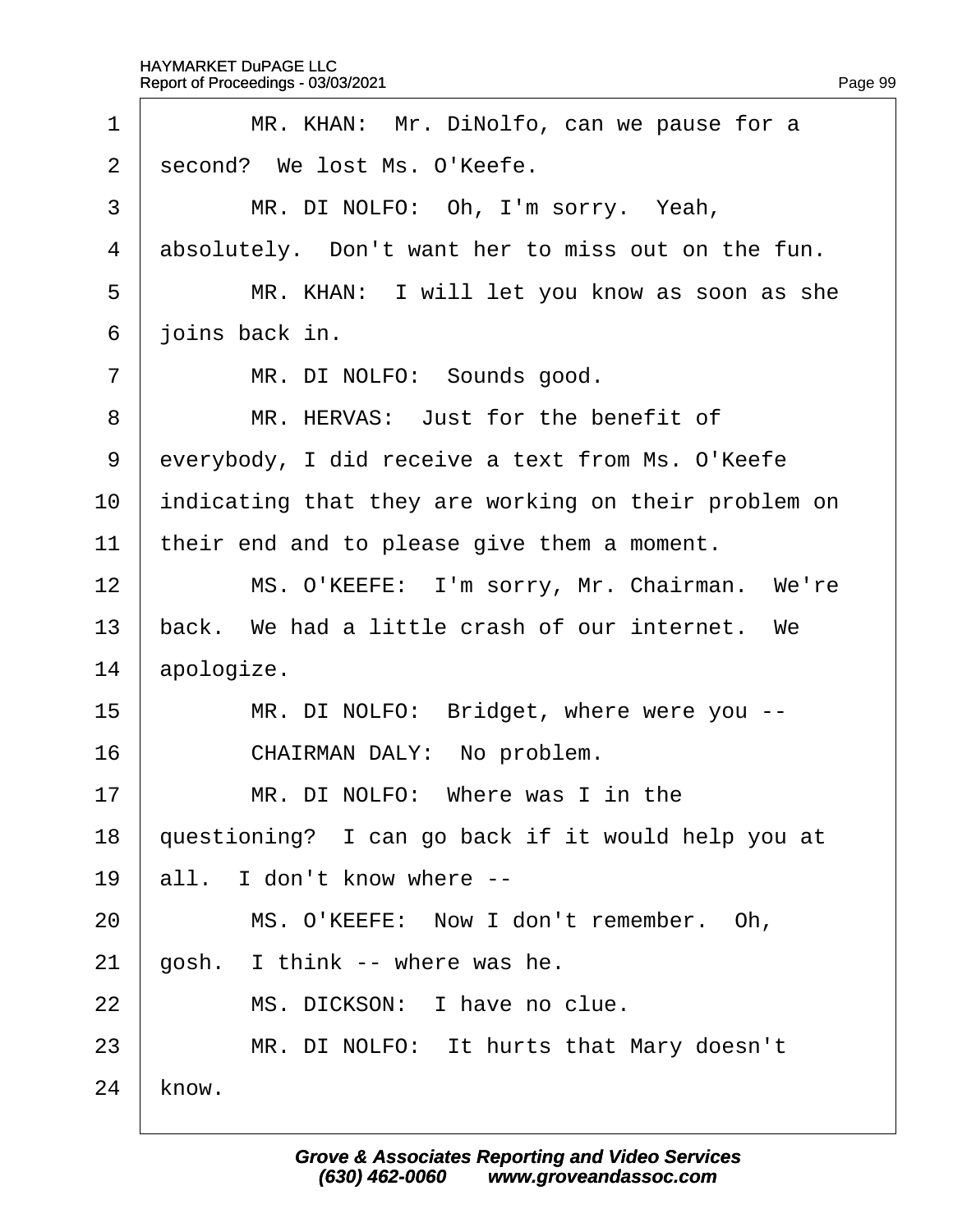| $\mathbf 1$ | MS. O'KEEFE: Me and Mary are looking at each        |  |
|-------------|-----------------------------------------------------|--|
| 2           | other like, "What?"                                 |  |
| 3           | I think you were -- what was he                     |  |
| 4           | asking about?                                       |  |
| 5           | MR. DI NOLFO: I mean, I can just keep going         |  |
| 6           | if it's easier. I mean, it's --                     |  |
| 7           | MS. O'KEEFE: Well, can you recall your last         |  |
| 8           | question?                                           |  |
| 9           | MR. DI NOLFO: Sure. My last question                |  |
| 10          | concerned whether he took any steps to validate the |  |
| 11          | humber give- -- asked to be given to him by         |  |
| 12          | Haymarket with the CAD data available.              |  |
| 13          | MS. DICKSON: Okay. Actually --                      |  |
| 14          | MS. O'KEEFE: Oh, you were talking about the         |  |
| 15          | CAD data. You were talking about the number, how he |  |
| 16          | got to the two times. That's where you were last    |  |
| 17          | time.                                               |  |
| 18          | MS. DICKSON: That is true, Mr. DiNolfo. I           |  |
| 19          | did check my notes for what you were saying when we |  |
| 20          | last heard you.                                     |  |
| 21          | MR. DI NOLFO: Excellent.                            |  |
| 22          | Can I proceed, Mr. Chairman?                        |  |
| 23          | <b>CHAIRMAN DALY: (Indicating.)</b>                 |  |
| 24          | MR. DI NOLFO: All right.                            |  |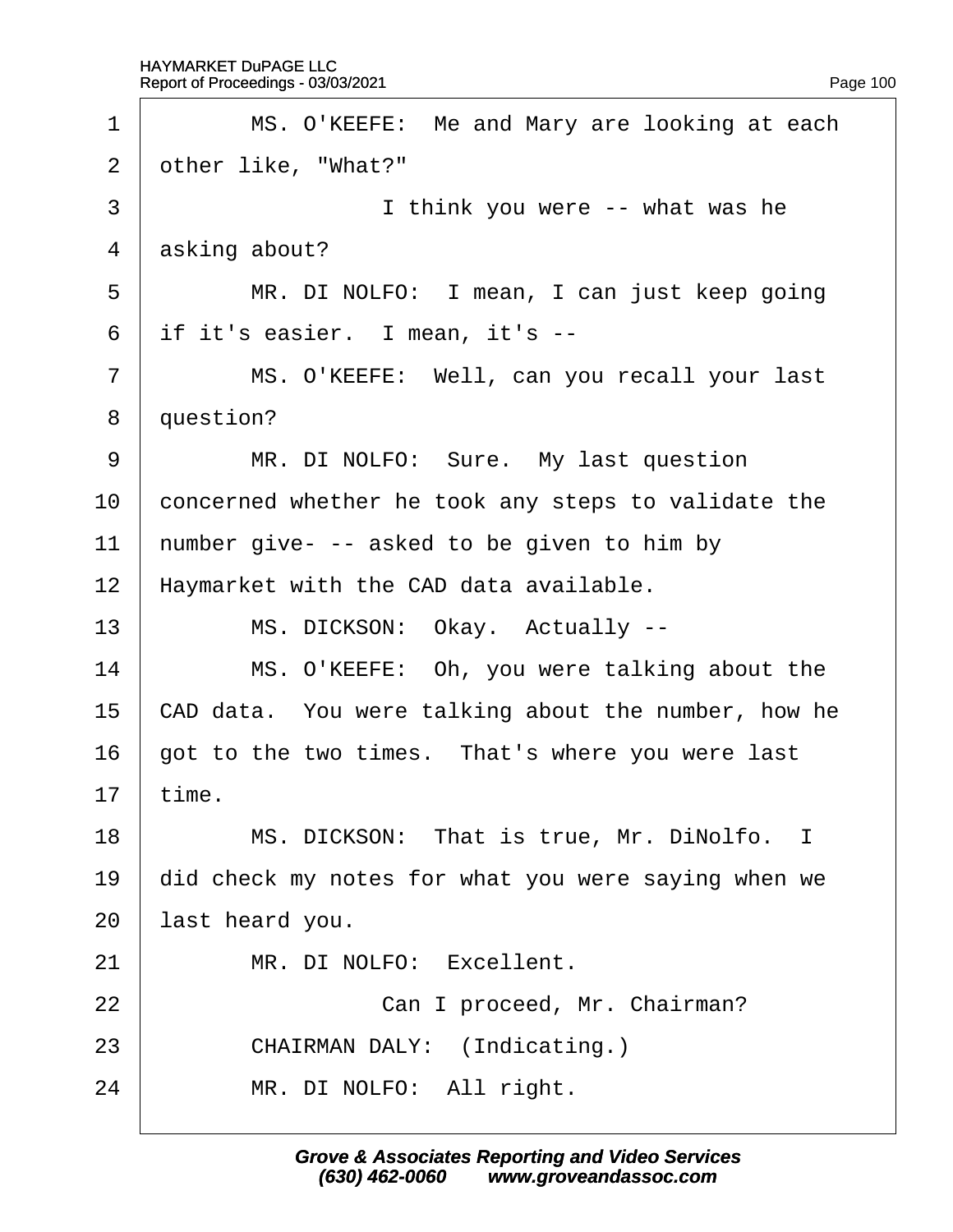| 1               | CHAIRMAN DALY: Please do.                           |
|-----------------|-----------------------------------------------------|
| 2               | BY MR. DI NOLFO:                                    |
| 3               | Q. I'm going to cover this again with you,          |
| 4               | Mr. Dominik. And I know your answer; but since      |
| 5               | Ms. O'Keefe missed it, I'm going to go over it      |
| 6               | again. Okay?                                        |
| $\overline{7}$  | A. I want her to enjoy that.                        |
| 8               | Q. Me too.                                          |
| 9               | MS. O'KEEFE: Thank you, Mr. Dominik.                |
| 10              | BY MR. DI NOLFO:                                    |
| 11              | Q. As a way to validate the number given to         |
| 12 <sub>2</sub> | you by Haymarket, did you look back at the 2018 CAD |
| 13              | data for the City of Chicago to see what it shows   |
| 14              | for EMS calls to the West Loop facility?            |
| 15              | A. No, I didn't, nor did I for any of the           |
| 16              | other data sources that were provided me for my     |
| 17              | initial study.                                      |
| 18              | Q. And would it surprise you that the CAD           |
| 19              | data from 2018 for the West Loop facility shows 651 |
| 20              | unique incident numbers in --                       |
| 21              | MS. O'KEEFE: Objection.                             |
| 22              | BY MR. DI NOLFO:                                    |
| 23              | $Q. -2018?$                                         |
| 24              | MS. O'KEEFE: I have an objection, the               |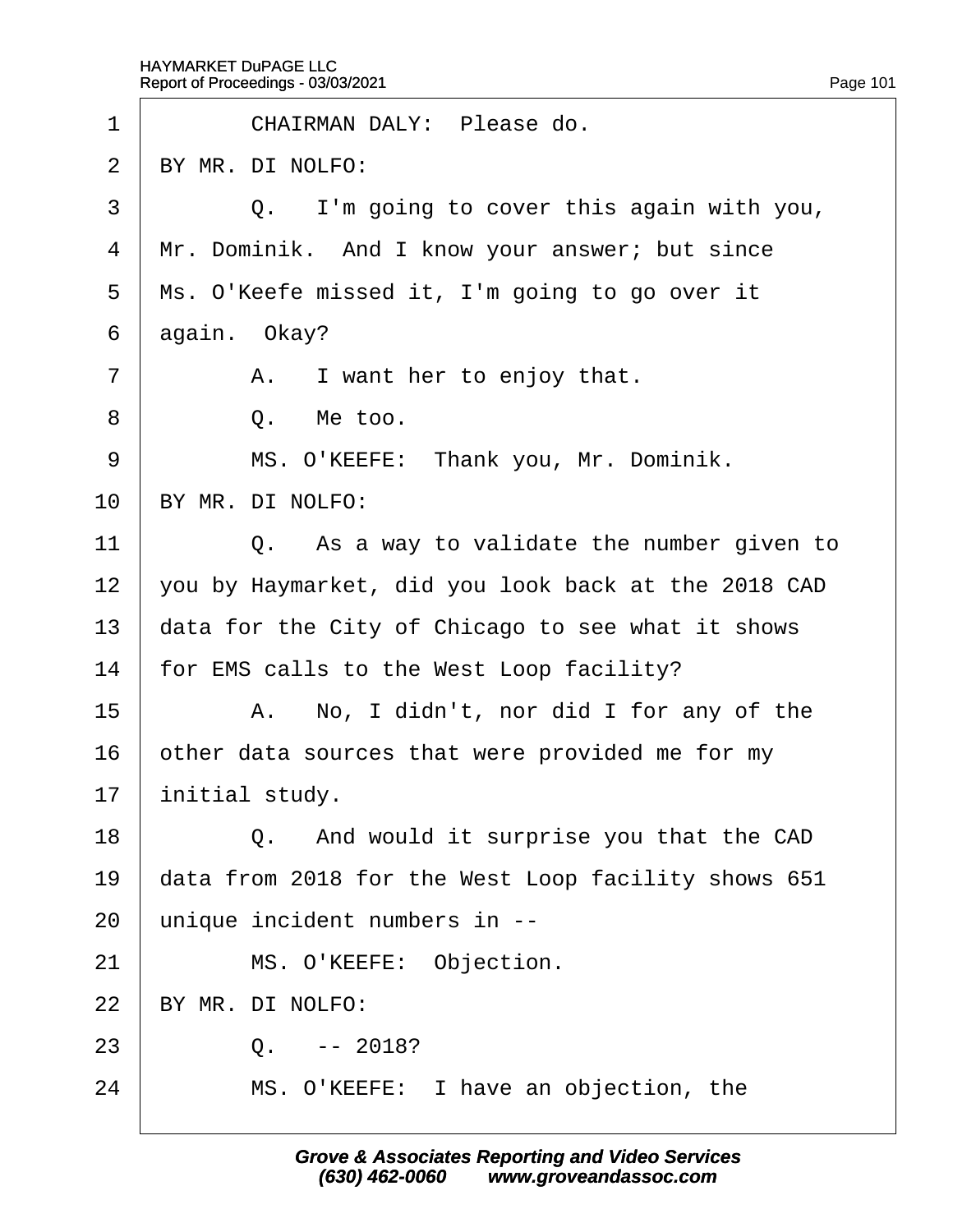1 foundation for that. Did you -- what is your 2 foundation? 3 | MR. DI NOLFO: Mr. Hervas says I need to lay 4 **a** foundation, I'll lay a foundation. 5 | MR. HERVAS: The CAD data is spread of record 6 in this whole thing. It's been talked about 7 endlessly. And so if Mr. DiNolfo is inaccurate with 8 his number, it can be pointed out. I just don't see ·9· ·us having to lay a foundation of CAD data since it's 10 been discussed extensively. And so if there's a 11 problem with the number, it needs to be raised 12 bither by the witness or on cross -- or on redirect. 13 | MS. O'KEEFE: The only reason I'd like to 14 just register an objection for the record is we 15 don't have CAD data in the record. Is it for entire 16 vear of 2019? So that hasn't been submitted in the 17 record for the entire year, so I just would like to 18 make that objection for the record. 19 | MR. HERVAS: Okay. I'm going to let 20 Mr. DiNolfo ask his question; and if there's an 21 issue with the number, then it can be raised. 22 | MR. DI NOLFO: Thank you. 23 BY MR. DI NOLFO:

24 **Q.** Mr. Dominik, you were clear I was asking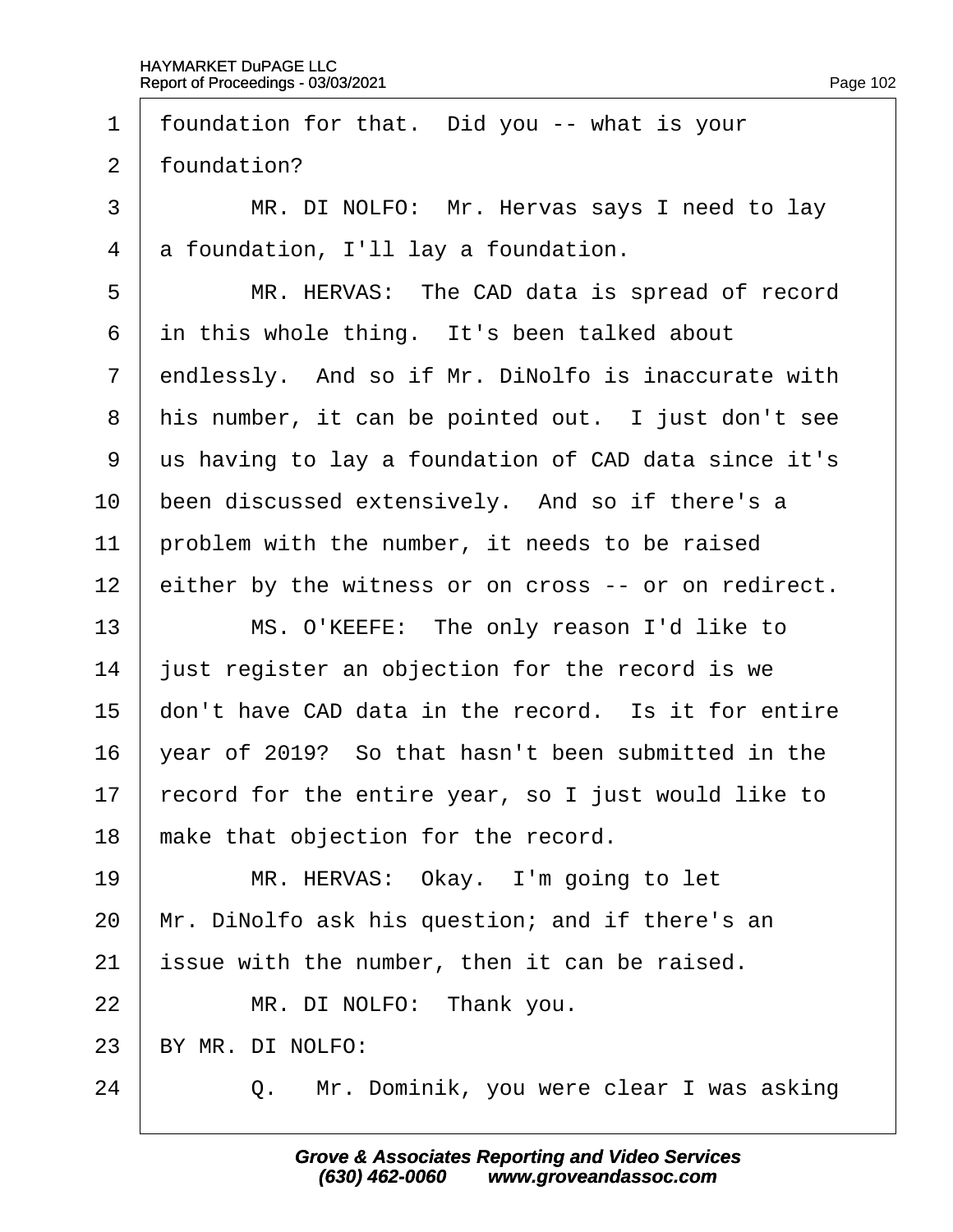1 about 2018; correct? 2 | A. Correct, 2018.  $3 \mid Q$ . All right. Again, understanding you 4 testified extensively about your concerns with the 5 CAD data, if we assume for purposes of my question ·6· ·that the 651 unique incident numbers is accurate, 7 that would be roughly twice as many as -- well, a 8 little bit more than, at least, Haymarket reported 9 to you as their best estimate?  $10$   $\phantom{1}$  A. I don't believe that's accurate. 11 **Do you know for a fact that those** 12 incidents were at the Haymarket, to their location? 13 Do you know that they were on the street? Do you 14 know if they were duplicates? Do they know if 15 they're  $16 \mid$   $\Omega$   $\vdots$   $1d\Omega$  $17$  | A. You know that they actually had a call 18 to that location and that call resulted in an EMS 19 response to a patient or someone that was at 20 Haymarket Center, not an accident on the street, not 21 someone that fell, not someone -- $22$   $\Box$  Q. I understand you take issue with that, 23 but I'm telling you -- you saw the CAD data, sir. 24 We've gone over it. And it has --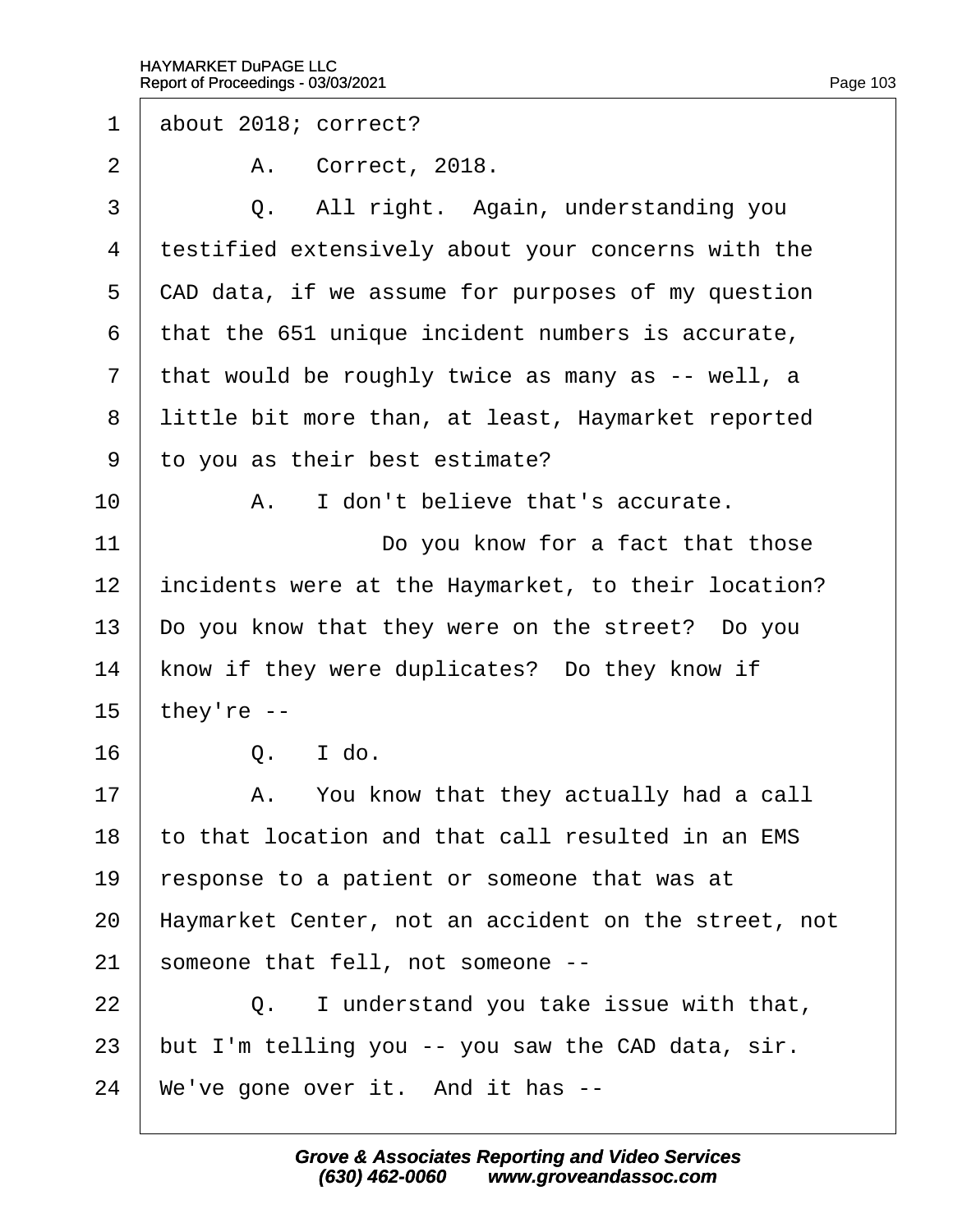| 1              |    | A. Yes.                                             |
|----------------|----|-----------------------------------------------------|
| $\overline{2}$ | Q. | -- the address and it has the call.                 |
| 3              |    | I understand your position. I just                  |
| 4              |    | asked you if you looked. That's all.                |
| 5              |    | A. And I want to know how you know because          |
| 6              |    | don't think that's accurate.                        |
| $\overline{7}$ |    | Q. Okay. Well, look.                                |
| 8              |    | A. Then tell me what the outcome, the               |
| 9              |    | reconciliation of every one of those calls was.     |
| 10             | Q. | It's not my job to tell you the                     |
| 11             |    | econciliation. I asked you if there was unique      |
| 12             |    | incident numbers to the West Loop facility. If you  |
| 13             |    | know, you know; if you don't, you don't.            |
| 14             |    | A. The facility, no.                                |
| 15             | Q. | Yes. There's four addresses; right?                 |
| 16             | А. | Right.                                              |
| 17             | Q  | There's four addresses to Haymarket?                |
| 18             |    | A. So yes, there's four addresses to                |
| 19             |    | Haymarket. But so --                                |
| 20             |    | Q. And sometimes it's to the -- the main            |
| 21             |    | address on Washington, sometimes it's on Sangamon.  |
| 22             |    | There's a few other addresses; correct?             |
| 23             |    | A. You're unfamiliar with reporting                 |
| 24             |    | procedures that there would be someone that fell on |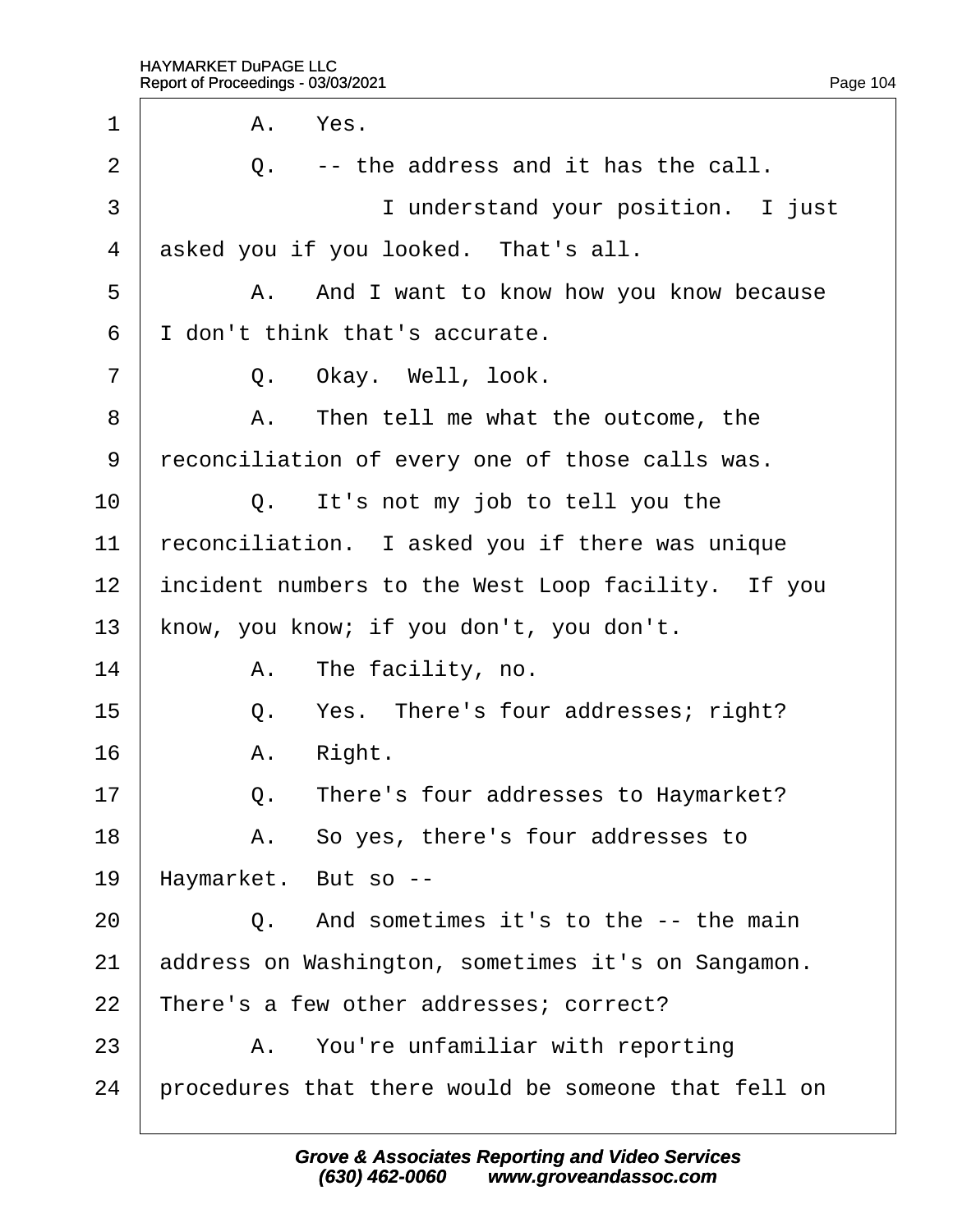| 1              | the street in front of the location would get        |
|----------------|------------------------------------------------------|
| 2              | dlassified to that address.                          |
| 3              | Q. Could be a patient that fell on the               |
| 4              | street; right?                                       |
| 5              | A. You're correct. It could be.                      |
| 6              | Q. Yeah. Anyway, you agree with me that              |
| $\overline{7}$ | the estimate given to you by Haymarket did not       |
| 8              | dontain a breakdown of ALS versus BLS?               |
| 9              | A. Correct. You're right.                            |
| 10             | Q. So we're not able to determine if all             |
| 11             | were ALS or all were BLS or what the percentage      |
| 12             | actually was; fair?                                  |
| 13             | A. No. We used the same projections we               |
| 14             | learned in our original research to project that     |
| 15             | humber.                                              |
| 16             | Q. No, I understand that. But I'm just               |
| 17             | saying from the data you were given, you can't tell? |
| 18             | A. No, no, you're correct. The 303 was               |
| 19             | just a bulk number.                                  |
| 20             | Q. Now, I just want to see if I can                  |
| 21             | understand -- I'm just about done -- understand your |
| 22             | conclusions.                                         |
| 23             | If I understand you correctly, and                   |
| 24             | you can correct me if I'm wrong, I looked at your    |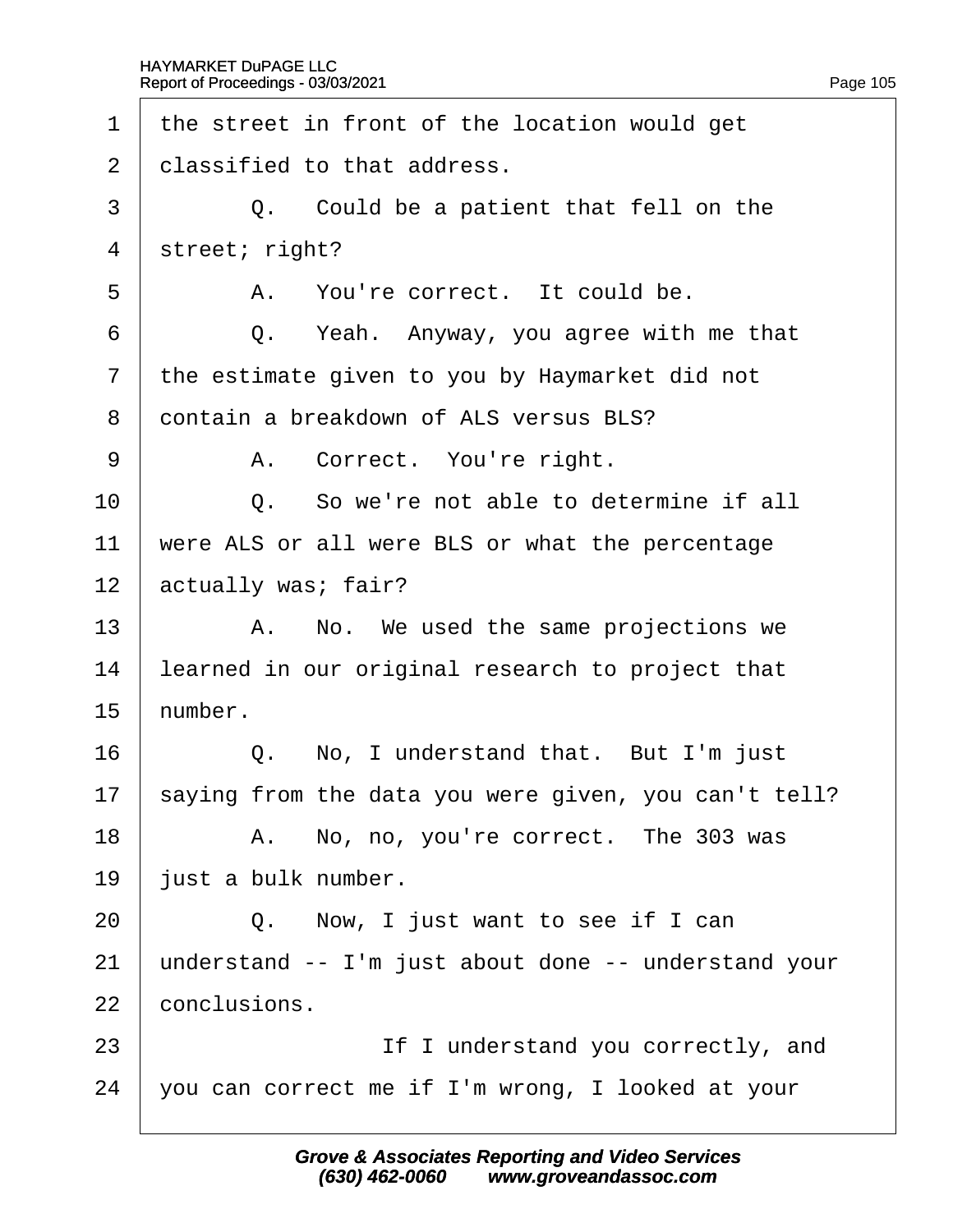| 1              | transcript. It appeared to me that you believed      |
|----------------|------------------------------------------------------|
| $\overline{2}$ | that the Haymarket West Loop facility to be the most |
| 3              | apple to apples comp for what's proposed in Itasca.  |
| $\overline{4}$ | Did I hear you correctly when you testified to that? |
| 5              | A. If I said that, I'm sorry. You know, I            |
| 6              | meant it in the form of the operator. I still        |
| $\overline{7}$ | believe, as I had indicated in my report, the        |
| 8              | suburban sites will be the best indicator.           |
| 9              | If I felt that was the best                          |
| 10             | comparable, I would have pushed harder when we       |
| 11             | priginally started this study and I was asking for   |
| 12             | data because as you know, I did talk about that      |
| 13             | then. My intent all along was to use it as a         |
| 14             | comparable, not the only one.                        |
| 15             | Q. Okay. I guess since you say that you              |
| 16             | believe your suburban data is more accurate, are you |
| 17             | saying that you believe the data you received from   |
| 18             | Haymarket West Loop is inaccurate, or are you        |
| 19             | rejecting it? I'm just trying to understand your     |
| 20             | position.                                            |
| 21             | A. No, no. I believe the data is accurate.           |
| 22             | You're just making the decision as based<br>Q.       |
| 23             | on your experience that you're going to base your    |
| 24             | opinion solely on the suburban data and stick with   |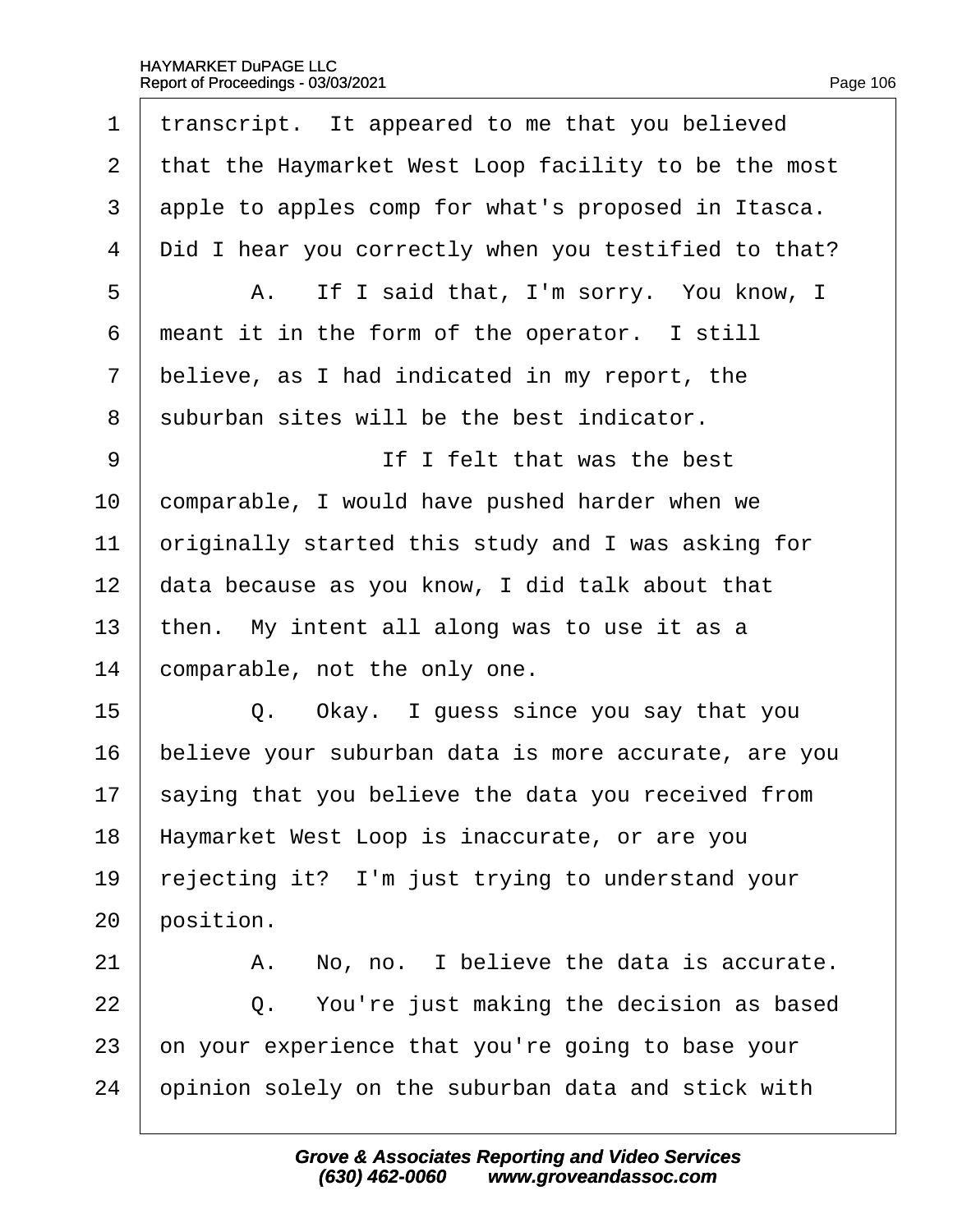$\sqrt{ }$ 

| 1                 | those numbers you testified to?                      |
|-------------------|------------------------------------------------------|
| $\overline{2}$    | A. No. As I had testified earlier,                   |
| 3                 | Mr. DiNolfo, my full intent was to utilize this just |
| 4                 | like I had testified to Chairman Daly's question     |
| 5                 | that this would be the 12th comparable. The reason   |
| 6                 | we didn't go down that road in the beginning is they |
| $\overline{7}$    | talked about the tremendous amount of time and work  |
| 8                 | it would take to get it. I felt the suburban data    |
| 9                 | would be a more accurate projector of the calls due  |
| 10                | to demographics, homeless population.                |
| 11                | The City of Chicago, for example,                    |
| $12 \overline{ }$ | they have one ambulance, you know, or ambulances,    |
| 13                | they have many, they have 70. But they have one      |
| 14                | ambulance, you know, that goes on over 8,000 calls   |
| 15                | with two paramedics, much the same as the Itasca     |
| 16                | ambulance with two paramedics as well, providing the |
| 17                | same level of service. They're just very different   |
| 18                | situations in a large urban city.                    |
| 19                | Q. So you would expect none of those urban           |
| 20                | components, as you put it, to be part of the Itasca  |
| 21                | proposed facility, then, the homeless or other       |
| 22                | individuals or that type?                            |
| 23                | A. Far less.                                         |
| 24                | MR. DI NOLFO: All right. That's all I have           |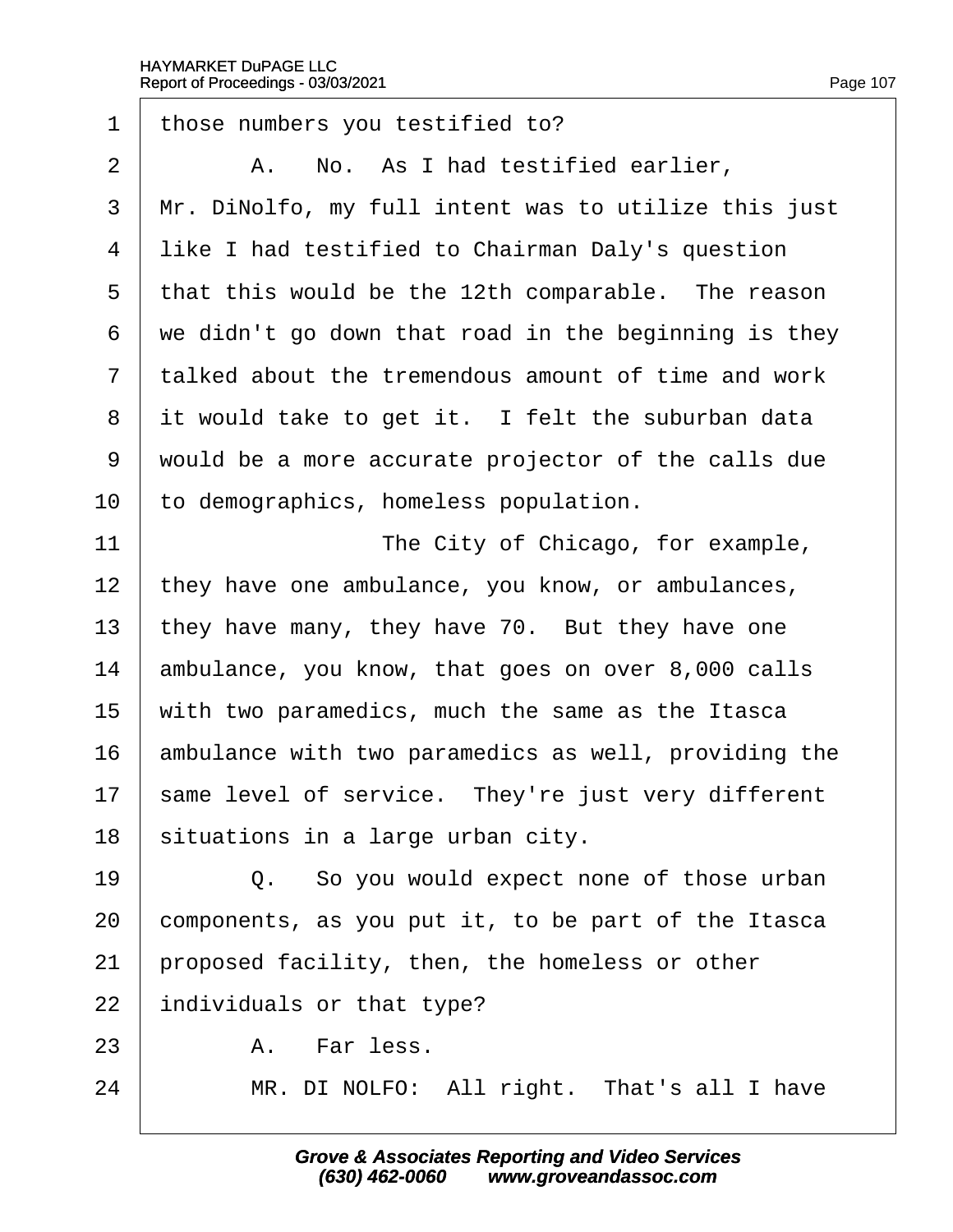$\Gamma$ 

<span id="page-108-0"></span>

| 1              | for you, sir. Thank you.                             |
|----------------|------------------------------------------------------|
| 2              | THE WITNESS: Thank you.                              |
| 3              | CHAIRMAN DALY: Mr. Ellenbecker, are you              |
| $\overline{4}$ | going to cross-examine Mr. Dominik?                  |
| 5              | MR. ELLENBECKER: I am, Mr. Chairman. Thank           |
| 6              | you.                                                 |
| 7              | CHAIRMAN DALY: Please proceed. Thank you.            |
| 8              | <b>CROSS-EXAMINATION</b>                             |
| 9              | BY MR. ELLENBECKER:                                  |
| 10             | Q. Mr. Dominik, I might have to jump around          |
| 11             | a little bit because Mr. DiNolfo hit some areas, I'm |
| 12             | going to try my best not to duplicate.               |
| 13             | A. Okay.                                             |
| 14             | Q. You indicated before tonight that your            |
| 15             | inability to confirm CAD data was your basis for     |
| 16             | rejecting the Chicago Fire Department CAD data;      |
| 17             | correct?                                             |
| 18             | A. Correct. There was no summary to the              |
| 19             | CAD data by site. As you and I discussed in my       |
| 20             | previous testimony, there was multiple entries, you  |
| 21             | know, for the same address, approximately the same   |
| 22             | time, entries where nobody responded. There was a    |
| 23             | lot of errors in the CAD data. So I did reject the   |
| 24             | CAD data, correct.                                   |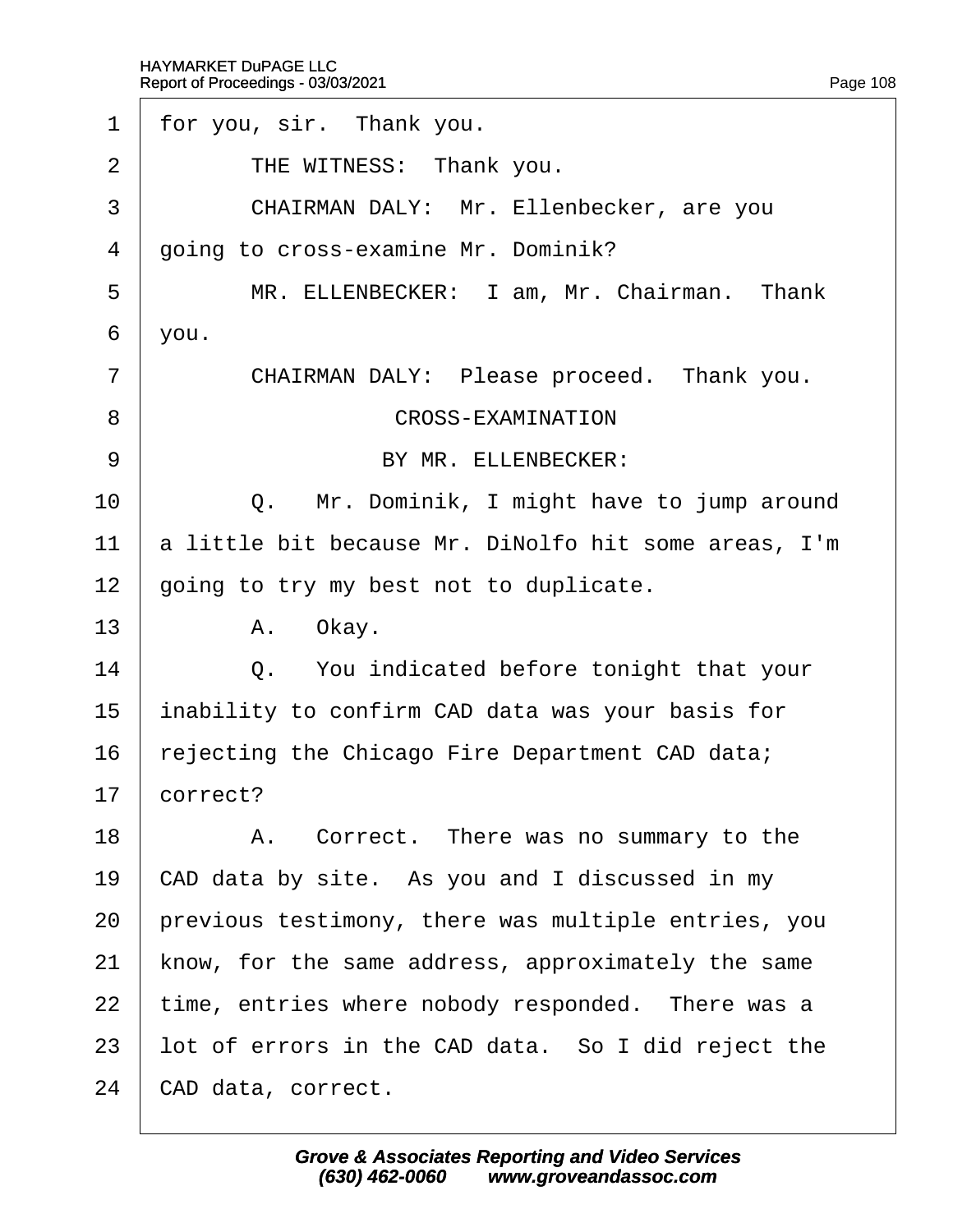<span id="page-109-0"></span>

| 1              | Q. Right. And the reason I bring that up             |
|----------------|------------------------------------------------------|
| $\overline{2}$ | is because what you've done here in your addendum is |
| 3              | accept, blindly accept three numbers from Haymarket  |
| 4              | personnel without having any ability to verify or    |
| 5              | donfirm those numbers; correct?                      |
| 6              | A. No. I took those numbers the same as              |
| $\overline{7}$ | every FOIA number and every NFIRS number. That was   |
| 8              | a summary number provided to me by the agency I      |
| 9              | requested it from. Haymarket Chicago did the same    |
| 10             | thing; they gave me a summary number.                |
| 11             | Q. And what confirmation measures were you           |
| 12             | able to take with regard to the numbers that         |
| 13             | Haymarket West Loop gave you?                        |
| 14             | A. I did not have any confirmation numbers           |
| 15             | other than what the process they explained to me     |
| 16             | that they utilized in researching and getting the    |
| 17             | data.                                                |
| 18             | Q. Okay. Inasmuch as you basically                   |
| 19             | commissioned this -- this second review or this      |
| 20             | review by Haymarket of Haymarket's data, you could   |
| 21             | have done that originally; right? You could have     |
| 22             | done that before you authored your first report?     |
| 23             | A. We talked about it at the first report,           |
| 24             | and I believe I testified to that earlier.           |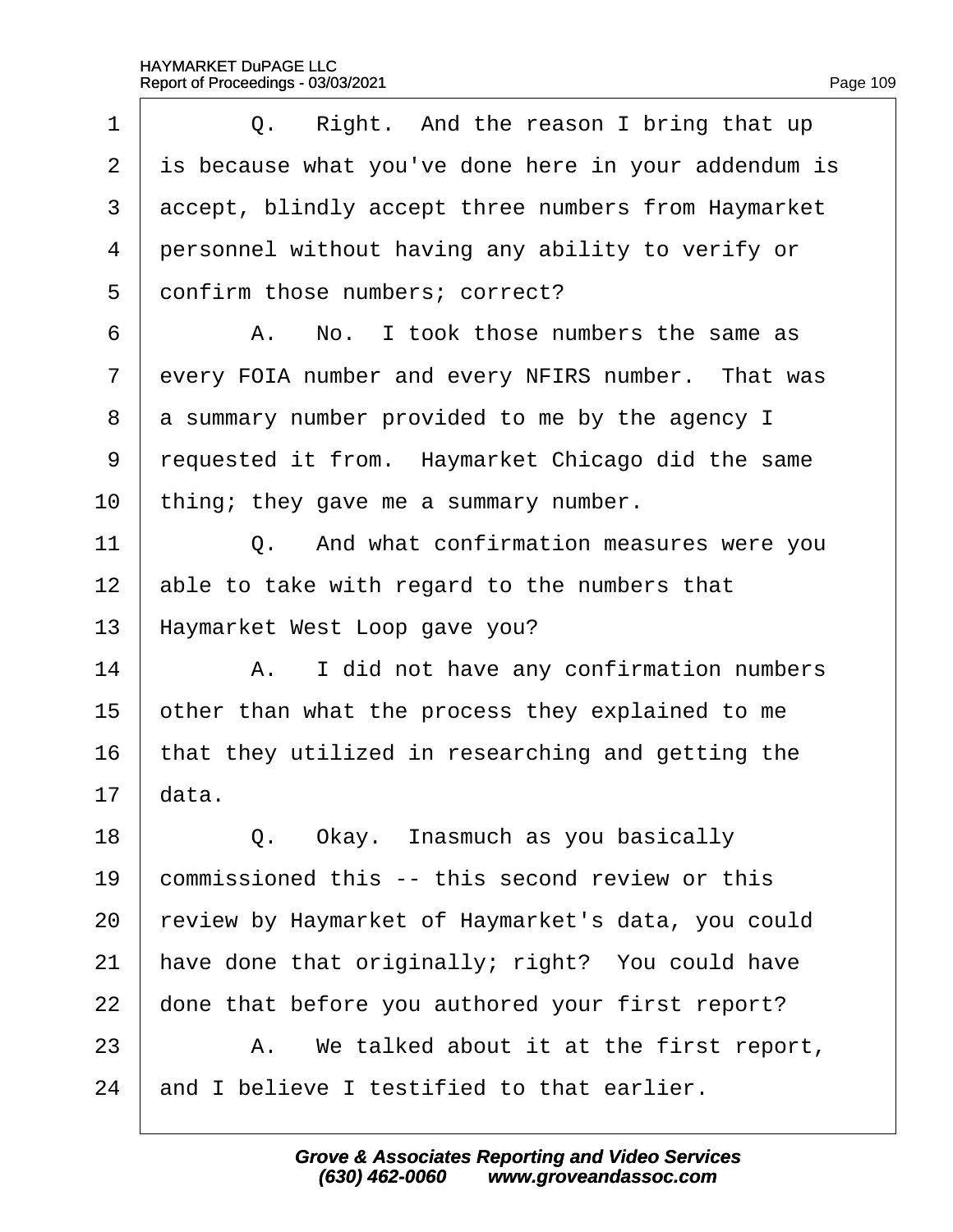<span id="page-110-0"></span>

| 1              |                  |             | Q. Okay. And you testified tonight that           |
|----------------|------------------|-------------|---------------------------------------------------|
| 2              |                  |             | the West Loop demographics are different than the |
| 3              |                  |             | proposed facility; correct?                       |
| 4              |                  | A. Correct. |                                                   |
| 5              |                  |             | Q. But -- and Mr. DiNolfo just asked you --       |
| 6              |                  |             | and I had to look up your transcript. You were    |
| $\overline{7}$ |                  |             | asked this question on December 9th and gave this |
| 8              | answer:          |             |                                                   |
| 9              |                  |             | Question: Right. That's how I                     |
| 10             |                  |             | started the question. If you had faith in         |
| 11             |                  |             | that data, if, would you agree that based on      |
| 12             |                  |             | your other criteria for comps, that Haymarket     |
| 13             |                  |             | DuPage West Loop -- or Haymarket West Loop        |
| 14             |                  |             | would be the best comp to the proposed            |
| 15             |                  |             | Haymarket Center Itasca?                          |
| 16             |                  |             | Answer: Yes.                                      |
| 17             |                  |             | You gave that answer to that                      |
| 18             | question; right? |             |                                                   |
| 19             |                  | A. Correct. |                                                   |
| 20             |                  |             | Q. So there was no modifier for                   |
| 21             |                  |             | demographics. You thought on December 9th that    |
| 22             |                  |             | subject to all criteria that you used for comps   |
| 23             |                  |             | Haymarket Center West Loop was the best comp?     |
| 24             |                  |             | A. As I explained to Mr. DiNolfo's                |
|                |                  |             |                                                   |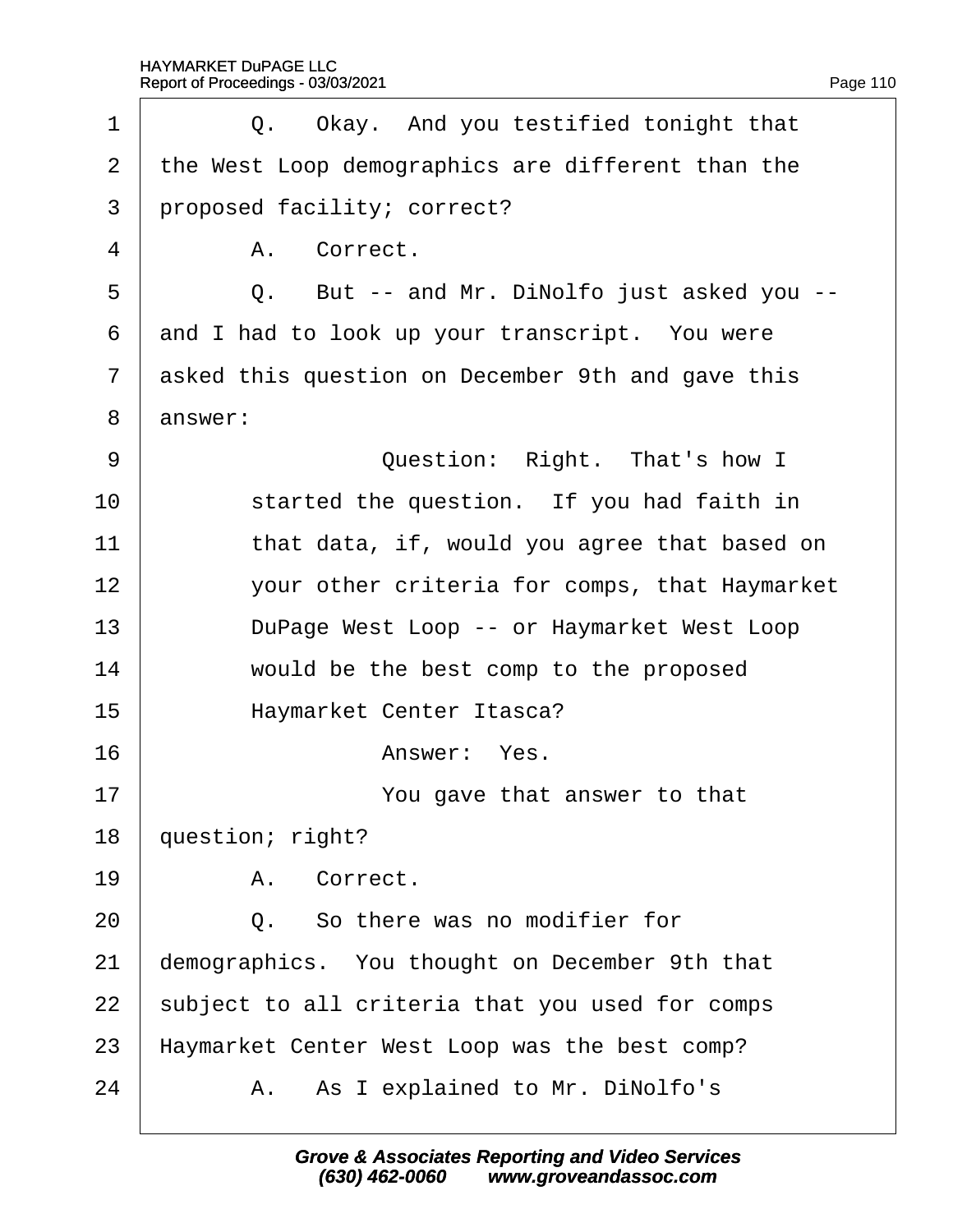<span id="page-111-0"></span>

| 1              | question, I thought they were the best comp for the |
|----------------|-----------------------------------------------------|
| 2              | operator. I don't think it was necessarily the best |
| 3              | domp for the site. And as we have discussed and you |
| 4              | have asked me many questions about, this was going  |
| 5              | to be a comparable, one comparable of many.         |
| 6              | Q. And you indicated -- you just said that          |
| $\overline{7}$ | Haymarket West Loop would be a comparable but you   |
| 8              | didn't use it as any comparable in your first       |
| 9              | report; right?                                      |
| 10             | A. (Audio distortion.) -- not get the data          |
| 11             | at that point.                                      |
| 12             | THE REPORTER: Can you start over? Can you           |
| 13             | repeat your answer?                                 |
| 14             | BY MR. ELLENBECKER:                                 |
| 15             | Right. I said you indicated -- well,<br>Q.          |
| 16             | how I've got to think about it.                     |
| 17             | MR. DI NOLFO: She got the question.                 |
| 18             | MR. ELLENBECKER: Oh, you got the question?          |
| 19             | THE REPORTER: I didn't get the answer.              |
| 20             | MR. DOMINIK: Could you ask the question             |
| 21             | again, Mr. Ellenbecker?                             |
| 22             | MR. ELLENBECKER: Can you read it back,              |
| 23             | Ms. Court Reporter?                                 |
| 24             | (Question read.)                                    |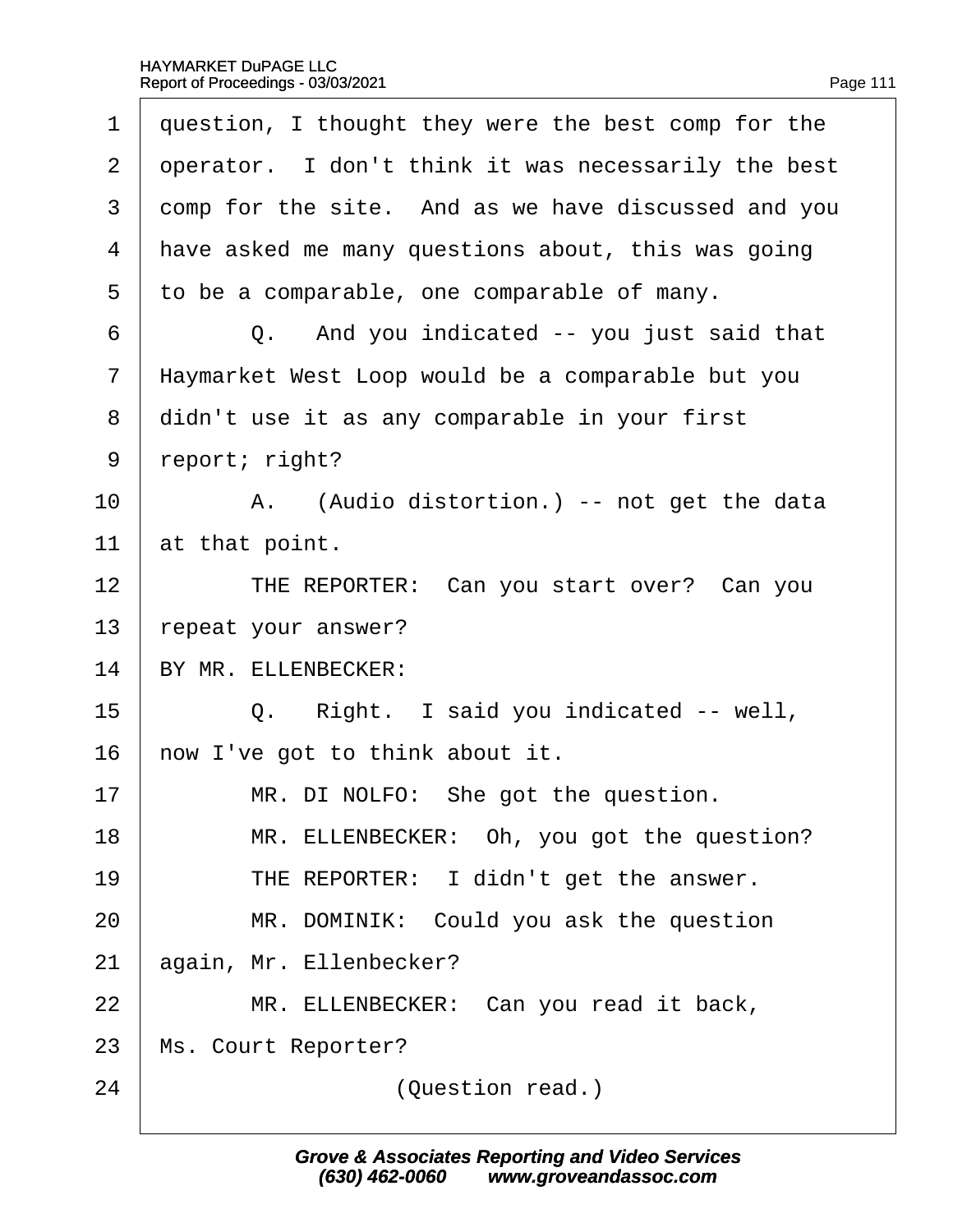<span id="page-112-0"></span>1 BY THE WITNESS: 2 | A. Correct. You know, we talked about this 3 in my initial testimony, the amount of work that 4 they expressed -- they explained that if they were 5 to do this, it would take a tremendous amount of ·6· ·work and they weren't sure that they could get the 7 number. So for that reason, it wasn't included in 8 my initial study. 9 BY MR. ELLENBECKER: 10 | Q. Okay. You indicated this latest work 11 was a comprehensive report that you described as 12 them giving you a number with a little explanation 13 of the process; correct? 14 | A. Correct.  $15$  Q. And it's your position that that's a  $-$ 16 that's a more comprehensive approach than getting 17 CAD data assembled by the Chicago Fire Department in 18 its usual course of business with a little 19 explanation provided in that data for each call. Is 20 that your position?  $21$  | A. I'm sorry, could you restate that?  $22 \mid Q$ . Yeah. You indicated that the current 23 information from Haymarket was a comprehensive 24 approach inasmuch as they gave you a number with a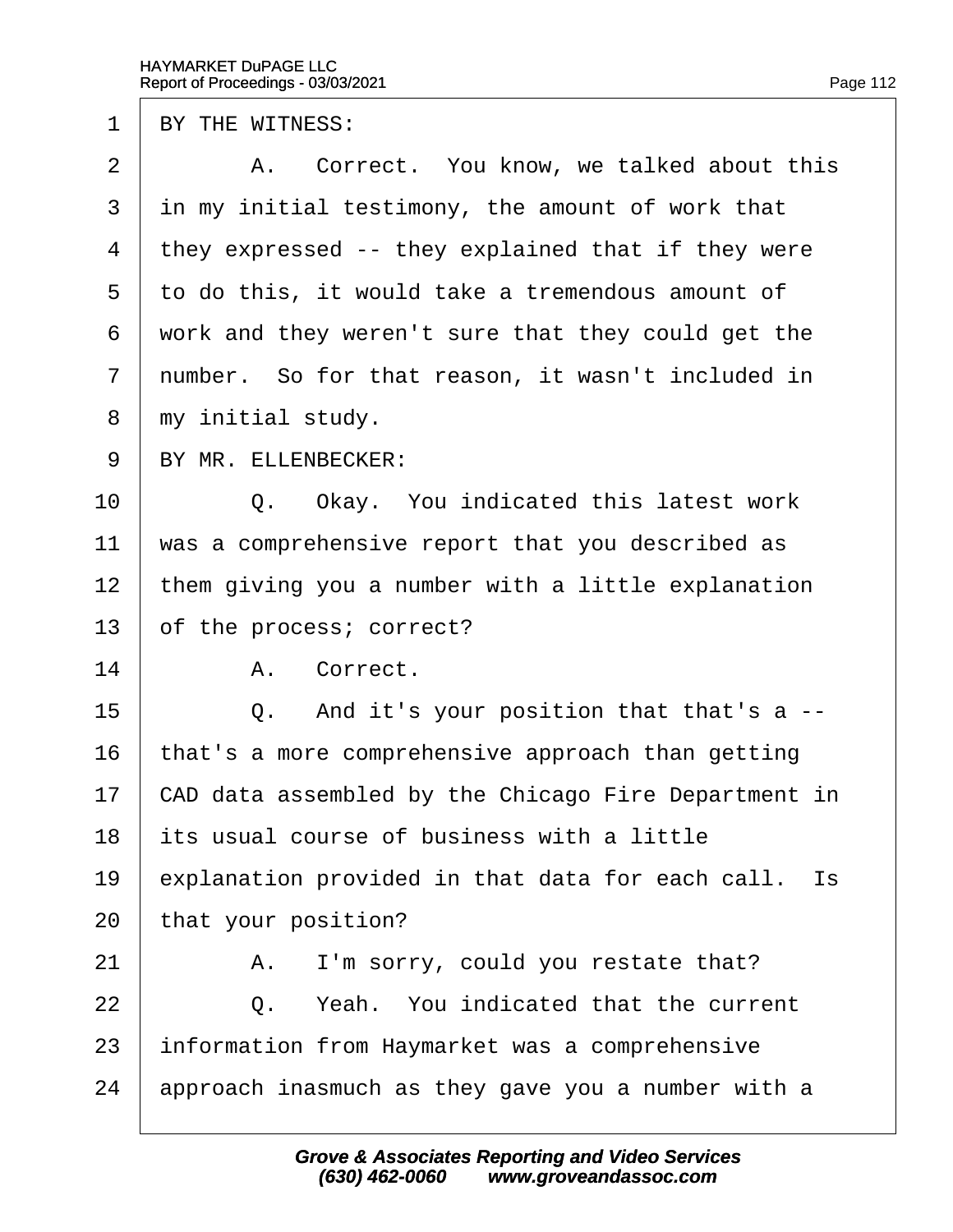$\Gamma$ 

<span id="page-113-0"></span>

| 1               | little explanation of what their process was; right? |
|-----------------|------------------------------------------------------|
| 2               | A. Yes.                                              |
| 3               | Q. All right. But is it your position that           |
| 4               | it wasn't comprehensive to get the CAD data          |
| 5               | assembled by the Chicago Fire Department as part of  |
| 6               | their protocols for reporting with a little          |
| 7               | explanation of each call provided in the very data   |
| 8               | that you could FOIA; right?                          |
| 9               | A. No, not at all. There's no                        |
| 10              | reconciliation to the CAD data. So the caller, the   |
| 11              | 911 caller, that information is based solely on the  |
| 12 <sub>2</sub> | 911 caller. There's no reconciliation. There's no    |
| 13              | after the fact.                                      |
| 14              | As we talked about, the NFIRS data,                  |
| 15              | that is after the fact, it's been reconciled. We     |
| 16              | talked about fire responses for the Chicago center,  |
| 17              | which averaged 12 per year, we could not get that    |
| 18              | data for Haymarket Chicago. So I don't believe       |
| 19              | they're direct comparables. There was actually       |
| 20              | research that went into this by Haymarket Chicago to |
| 21              | actually identify patients where the CAD data, to    |
| 22              | your question, there is not even a known patient for |
| 23              | each one of those calls, is there.                   |
| 24              | Well, if we understood Ms. Kissel<br>Q.              |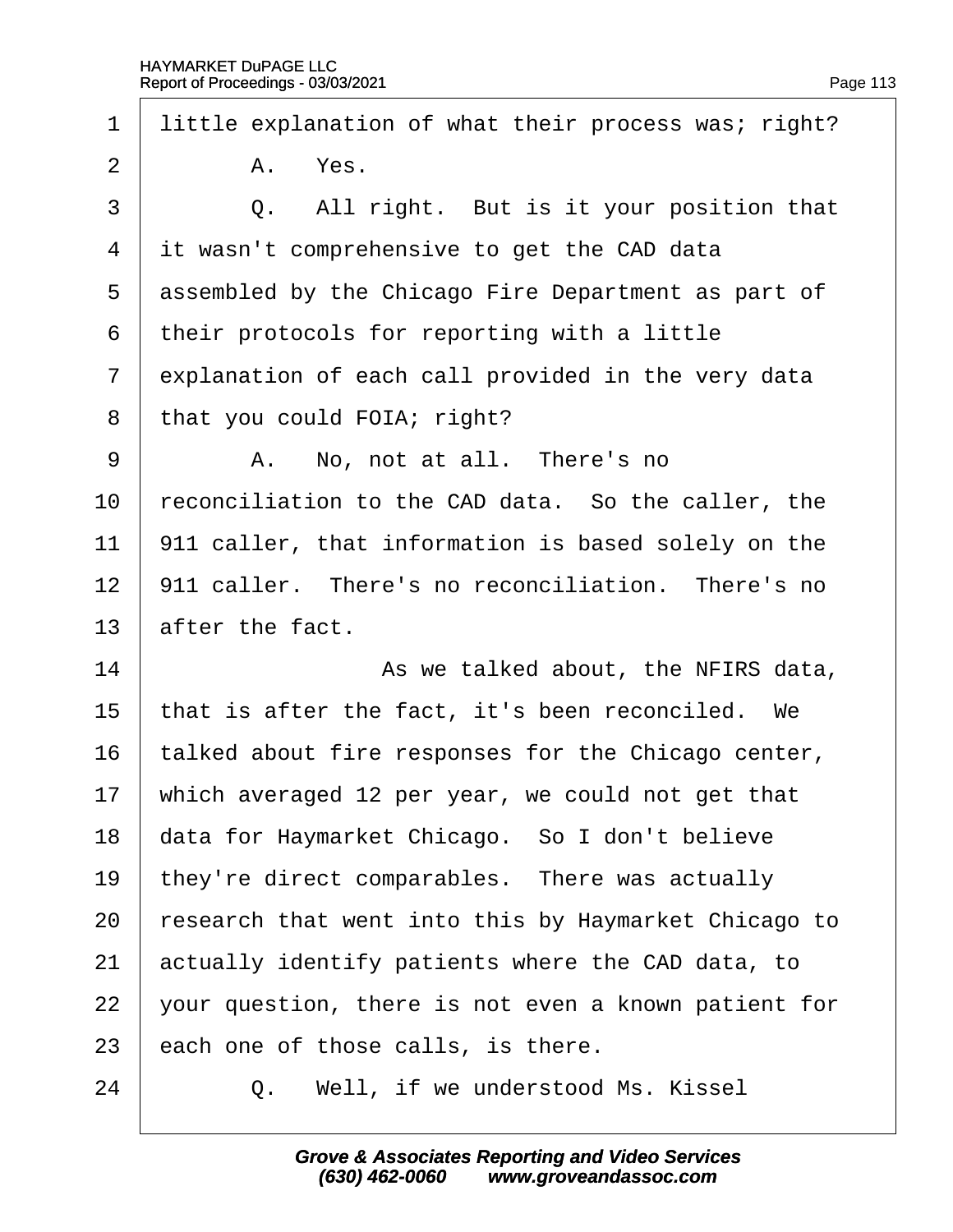<span id="page-114-0"></span>

| 1              | dorrectly, if you had a known patient, we wouldn't   |
|----------------|------------------------------------------------------|
| 2              | be able to see that data based on HIPAA; right?      |
| 3              | But they did identify a patient.<br>А.               |
| 4              | But you didn't see any identifiers for<br>Q.         |
| 5              | patients, did you?                                   |
| 6              | A. They identified the patient. Chicago              |
| $\overline{7}$ | dan't identity the patient for you.                  |
| 8              | Q. But listen to me.                                 |
| 9              | Jim Dominik was not able to                          |
| 10             | dentify a patient in the recently obtained or        |
| 11             | provided numbers from Haymarket; correct?            |
| 12             | A. I trusted them as their best guess to             |
| 13             | provide me the data, much like the NFIRS data, much  |
| 14             | like the CAD data.                                   |
| 15             | Q. Right. And in you trusting them, you              |
| 16             | provided -- or performed no reconciliation; right?   |
| 17             | A. Correct.                                          |
| 18             | Okay. Let me get into Mr. DiNolfo asked<br>Q.        |
| 19             | you some questions about you instructing Haymarket   |
| 20             | to look only at 2018 data. You indicated why you     |
| 21             | did that, and it was related to your comps.          |
| 22             | But if you're trying to identify a                   |
| 23             | full picture of a facility, in this case a facility, |
| 24             | wouldn't it be better to look at more data, '17,     |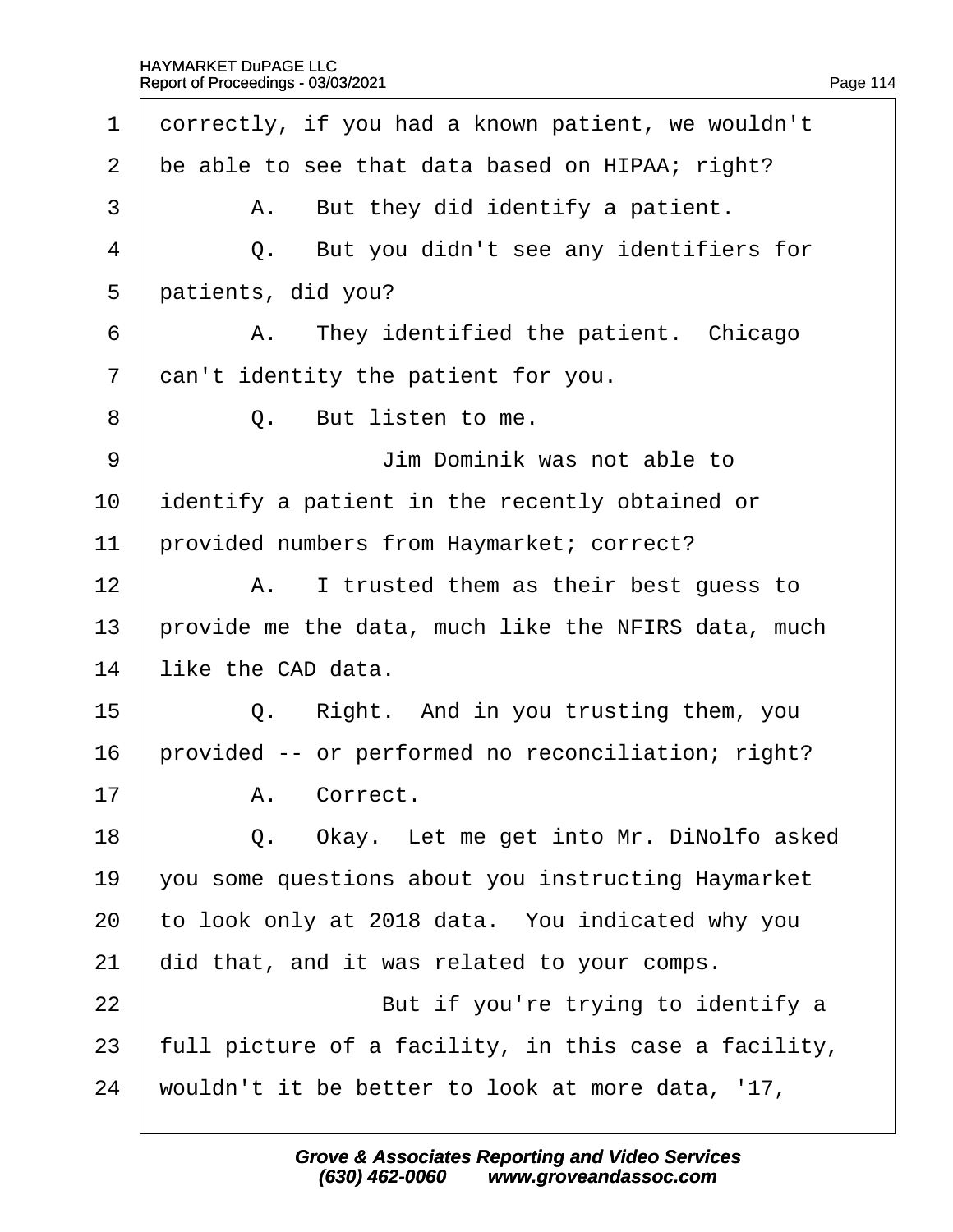<span id="page-115-0"></span>

| $1 \mid 19, 20?$                                          |  |
|-----------------------------------------------------------|--|
| 2   A. Sure. There was, as they had indicated,            |  |
| 3 you know, a hundred hours of work that went into        |  |
| المستحدث والمستحدث والمتحافظ والمستحدث والمتحاول والمتحدث |  |

4 this. If we had more data, we would have used that.

- 5 But what my original thoughts were yielded a lower
- 6 number projection for Haymarket DuPage. So I don't
- 7 think it is really going to give you the indicator
- 8 that's fair because it reduces the number in my
- 9 driginal report if I use it as a 12th comparable.
- 10 | Q. But in your first report, you indicated
- 11 that the number of calls would be 19 to Itasca EMS,
- 12 and based on the data from Haymarket, you're up to
- 13 43; correct?
- 14 | A. Correct.
- $15$   $\Box$  Q. All right. So when you -- after your
- 16 testimony and Chairman Daly asked you a question
- 17 about getting information from Haymarket, you then
- 18 went to Haymarket again and asked them if they could
- 19 get you data? Is that how this worked?
- $20$  | A. No. This came up in conversation.
- 21 Again, because, as you can imagine, everybody's
- 22 trying to do the best job we can to provide, you
- 23 know, realistic, accurate projections of what the
- 24 impact that Haymarket DuPage will be.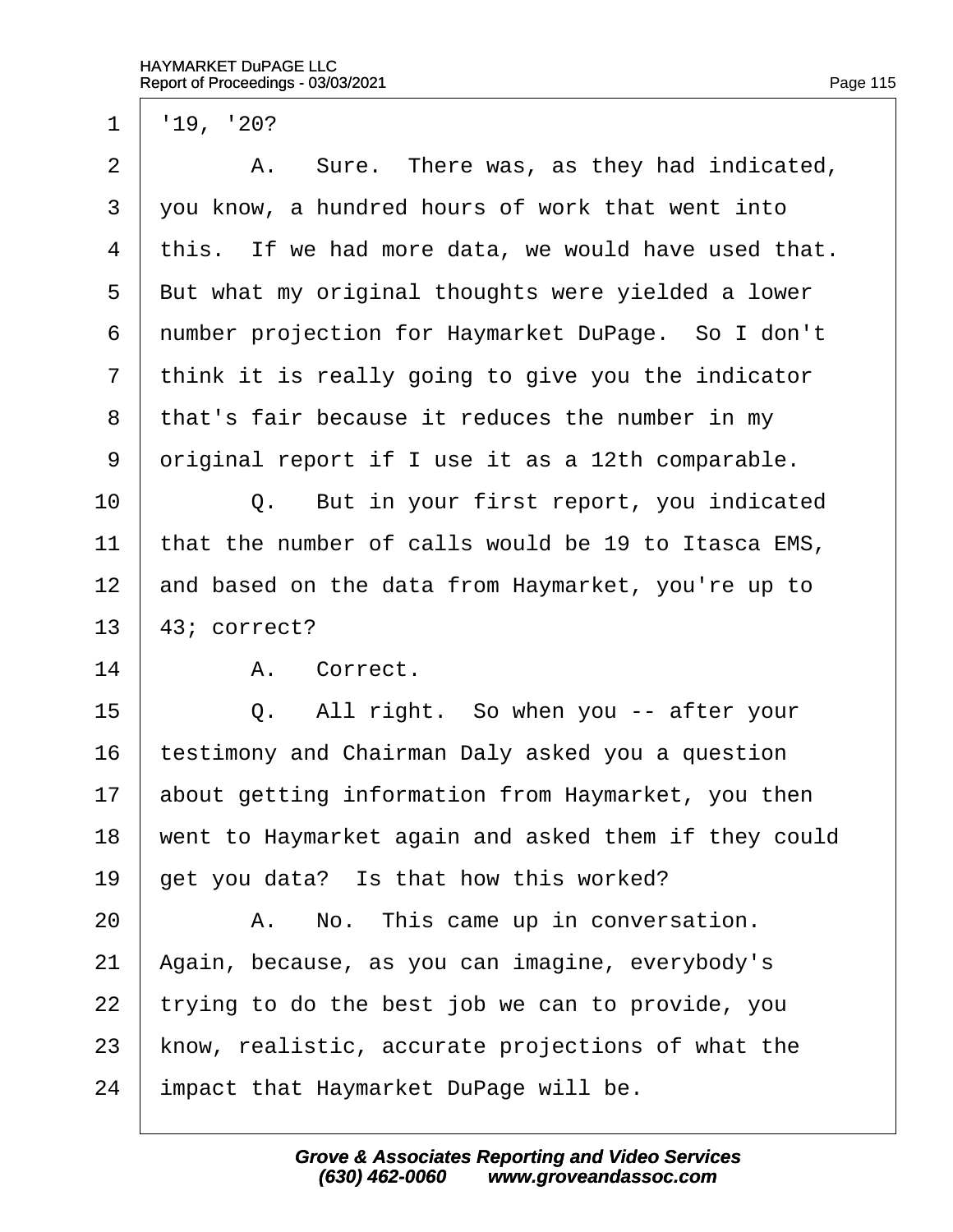<span id="page-116-0"></span>

| 1  | I think we're making a mistake here                 |
|----|-----------------------------------------------------|
| 2  | by focusing largely on the Haymarket Chicago        |
| 3  | addendum. I only did that because this has been the |
| 4  | source of much questioning. I still believe my      |
| 5  | initial report is the most accurate projection of   |
| 6  | the calls that are going to be at Haymarket.        |
| 7  | Q. Well, in your conversations, though,             |
| 8  | with Haymarket, you eventually learned that they    |
| 9  | dould commission some people, maybe six people, to  |
| 10 | go through and look at the data by hand; right?     |
| 11 | A. Correct.                                         |
| 12 | Q. And did that shock you given the fact            |
| 13 | that Haymarket had previously told you that data of |
| 14 | this nature was unavailable?                        |
| 15 | A. No. I wasn't shocked at all because              |
| 16 | it's obvious after all the questioning, they        |
| 17 | realized that it was important enough, your         |
| 18 | questioning of me, and many others, I'm sure, that  |
| 19 | they needed to undertake this level of work.        |
| 20 | Q. Okay. And then you indicated in earlier          |
| 21 | testimony that you wanted to look at Haymarket data |
| 22 | but you couldn't come up with a credible, reliable  |
| 23 | data source; correct?                               |
| 24 | When we originally talked, my original<br>Α.        |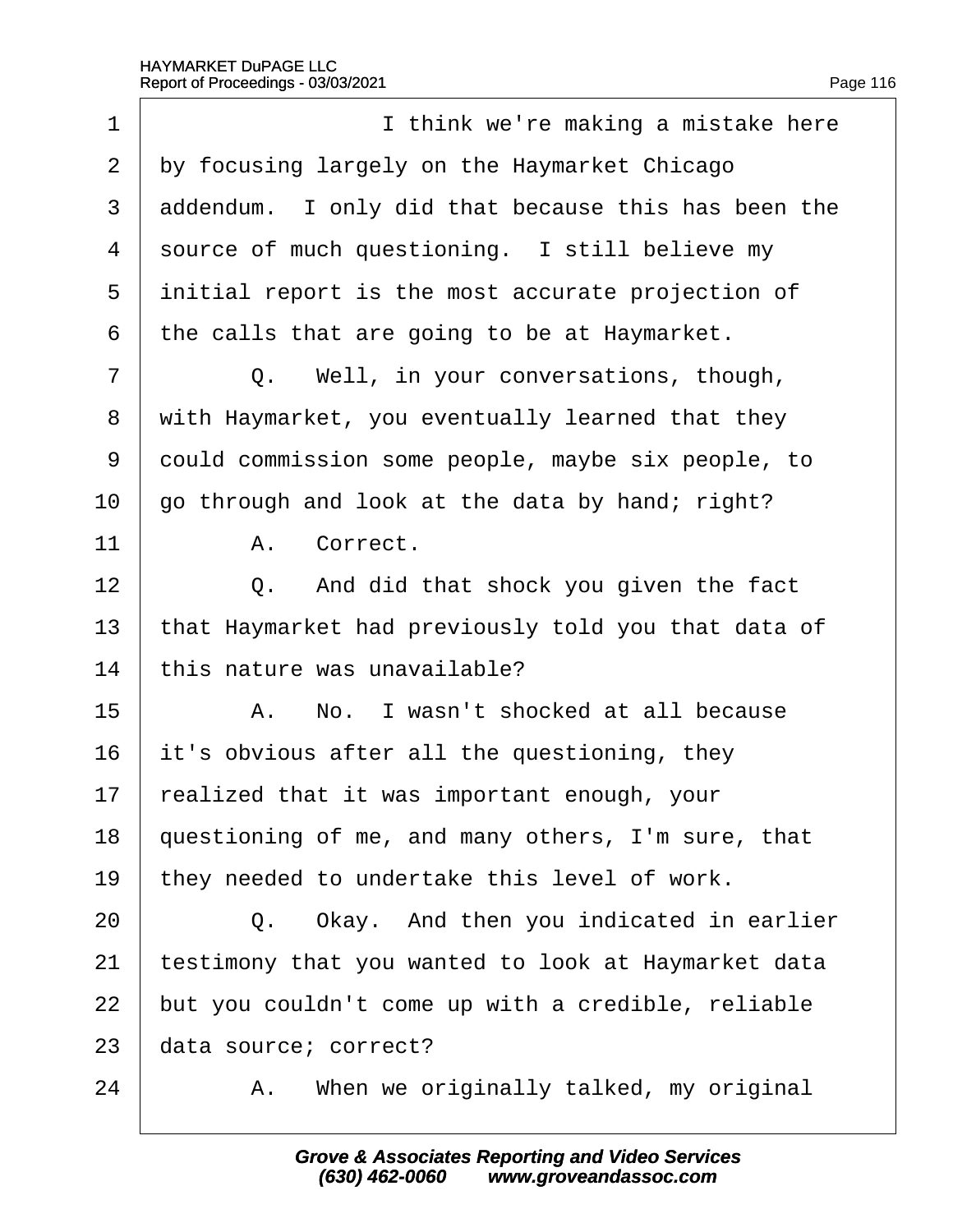<span id="page-117-0"></span>1 donversation with them is they were not sure at that 2 point about how to do this or if they could get the  $3$  data.  $4 \mid Q$ . And despite the fact that you weren't 5 able to do any reconciliation effort, it's your 6 belief that the numbers provided by Ms. Kissel are 7 dredible, reliable data sources? 8 A. I believe so. It's far better than the 9 CAD data.  $10$   $\Box$  Q. Did you do -- I can't remember if 11 Mr. DiNolfo asked this, so I'll just ask it anyway. 12 **Did you do anything to** 13 cross-reference the 303 calls from Haymarket 14 specifically to the 2018 CAD data to try to 15 reconcile -- do a reconciliation in that manner? 16 A. No, for all the reasons we spoke about 17 the CAD data.  $18$   $\Box$  Q. Right. But this wasn't -- but this was 19 an external source from the CAD data that would have 20 allowed you to take 303 different calls, look into 21 the CAD data and see if there is any reconciliation 22 between what Haymarket is tracking as an EMS call 23 and what CFD tracked as an EMS call; right?  $24$   $\parallel$  A. I did not have date or time to track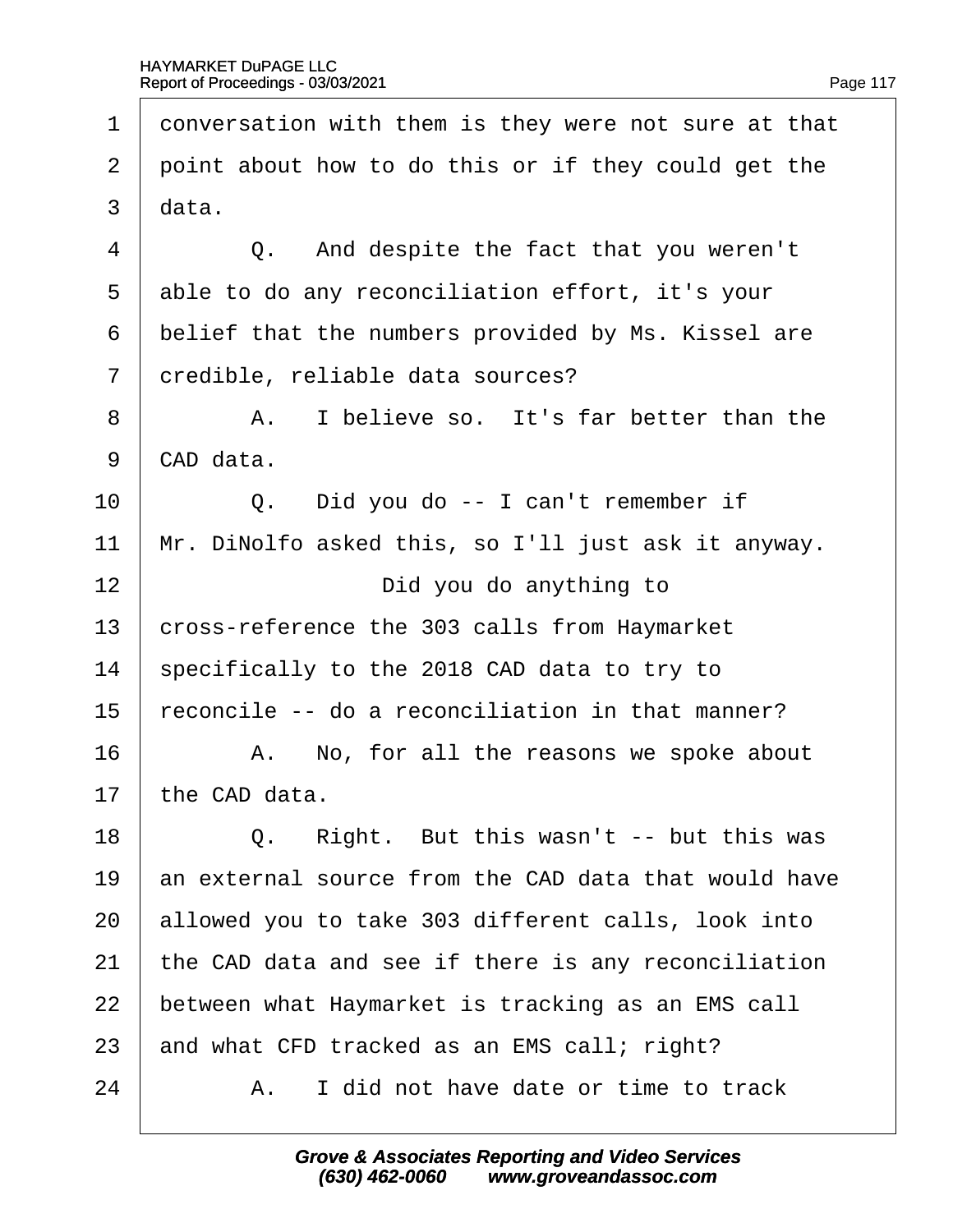$\Gamma$ 

<span id="page-118-0"></span>

| 1              | that.                                                |
|----------------|------------------------------------------------------|
| 2              | Q. Okay. You learned tonight through --              |
| 3              | did you learn tonight through Ms. Kissel's testimony |
| 4              | that Haymarket actually has the date and time        |
| 5              | information for those 303?                           |
| 6              | A. No. I was told that this is all -- the            |
| $\overline{7}$ | summary data is all they could give me.              |
| 8              | Q. Right. But did you learn tonight                  |
| 9              | listening to Ms. Kissel that they actually had the   |
| 10             | date and time information?                           |
| 11             | A. I don't -- I'm sorry. I just don't                |
| 12             | remember if that came up before.                     |
| 13             | Q. Okay. That's fine.                                |
| 14             | Were you able to talk to any of the                  |
| 15             | six workers who did the actual thumbing through of   |
| 16             | the paperwork?                                       |
| 17             | A. No.                                               |
| 18             | Q. Now, I'm almost done.                             |
| 19             | But the question I have is the                       |
| 20             | humber you were given or the total number from       |
| 21             | Haymarket with regard to going through the incident  |
| 22             | reports and the 901 -- or Form 901s was 303;         |
| 23             | correct?                                             |
| 24             | A. Correct.                                          |
|                |                                                      |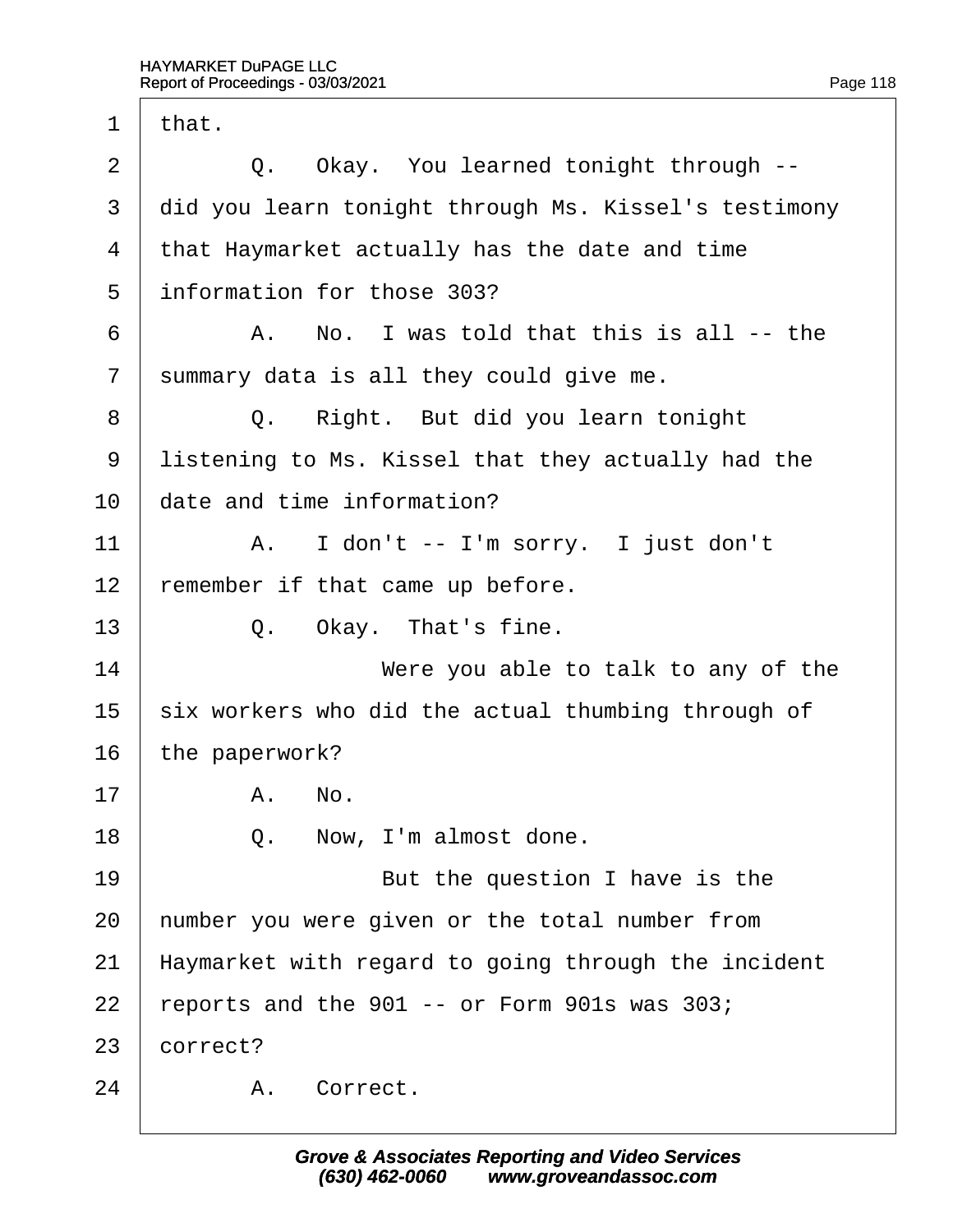<span id="page-119-0"></span>

| 1              | Q. Are you aware that -- well, let me ask            |  |
|----------------|------------------------------------------------------|--|
| 2              | it this way. Do you know how many calls were         |  |
| 3              | revealed in the CAD data for 2018 just for the       |  |
| 4              | 124 North Sangamon address?                          |  |
| 5              | A. No.                                               |  |
| 6              | Q. Would it surprise you to know that the            |  |
| $\overline{7}$ | number of calls reflected in the 124 North Sangamon  |  |
| 8              | CAD data is exactly 303?                             |  |
| 9              | A. I don't think it really makes a                   |  |
| 10             | difference.                                          |  |
| 11             | Q. What are the odds of that number being            |  |
| 12             | dentical to the number that Haymarket provided to    |  |
| 13             | you based on its independent audit of its records?   |  |
| 14             | A. That's not a question for me.                     |  |
| 15             | Q. Last thing I wanted to ask you about is           |  |
| 16             | Chart 1 in your addendum. Ms. O'Keefe indicated      |  |
| 17             | that Chart 1 contained data.                         |  |
| 18             | You created Chart 1; right?                          |  |
| 19             | A. Correct.                                          |  |
| 20             | Q. Chart 1, as it's copied and pasted into           |  |
| 21             | page 2 of your addendum, is not the form in which it |  |
| 22             | was provided to you by Haymarket; correct?           |  |
| 23             | A. It's very similar. It was just an Excel           |  |
| 24             | spreadsheet.                                         |  |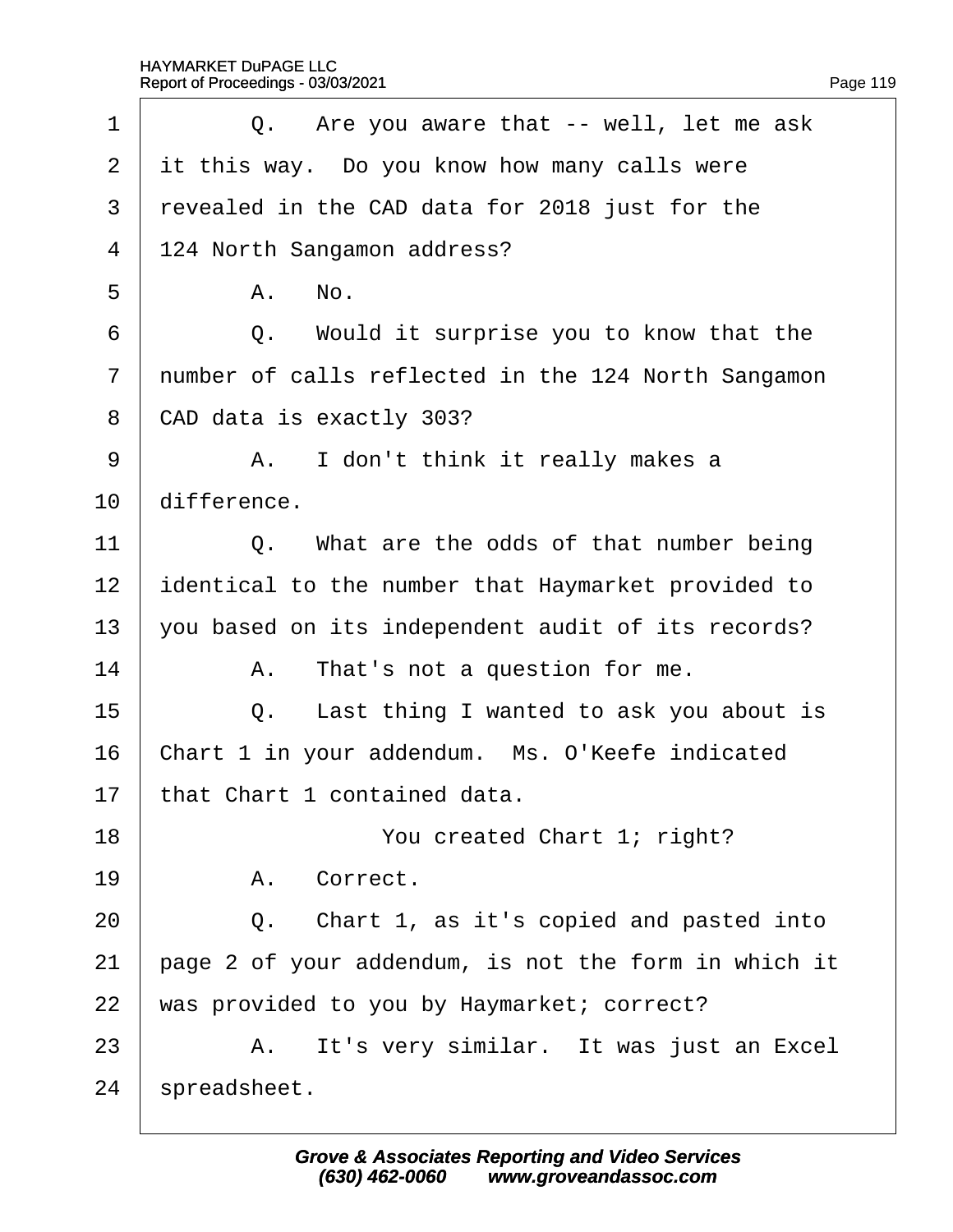$\Gamma$ 

<span id="page-120-0"></span>

| 1              |     | Q. Well, the Haymarket didn't give you the          |
|----------------|-----|-----------------------------------------------------|
| $\overline{2}$ |     | donversions and the DuPage proposed beds; correct?  |
| 3              |     | A. Right.                                           |
| 4              |     | Q. All right. And with regard to the                |
| 5              |     | spreadsheet, did Haymarket give you -- you just     |
| 6              |     | mentioned that it was in a spreadsheet. Did you get |
| $\overline{7}$ |     | the spreadsheet from Haymarket?                     |
| 8              |     | A. I just got the summary data. That was            |
| 9              | it. |                                                     |
| 10             |     | Q. Okay. In what form did you get the               |
| 11             |     | summary data?                                       |
| 12             |     | A. In the numbers.                                  |
| 13             | Q.  | Right. So I mean, were you given, like,             |
| 14             |     | a Post-it with 277, 26, and 303?                    |
| 15             |     | A. I'm sorry, I'd have to actually go back          |
| 16             |     | and look, Mr. Ellenbecker. It might have been in a  |
| 17             |     | chart like that. I don't really recall. It was      |
| 18             |     | just the summary numbers I was looking for for the  |
| 19             |     | period of time. It was exactly what I wanted.       |
| 20             |     | Q. Well, did Ms. Kissel give you an Excel           |
| 21             |     | sheet, or was it a memo?                            |
| 22             |     | A. No. No. It was just in an e-mail or a            |
| 23             |     | chart like that. That's all.                        |
| 24             |     | Q. Okay. Do you still --                            |
|                |     |                                                     |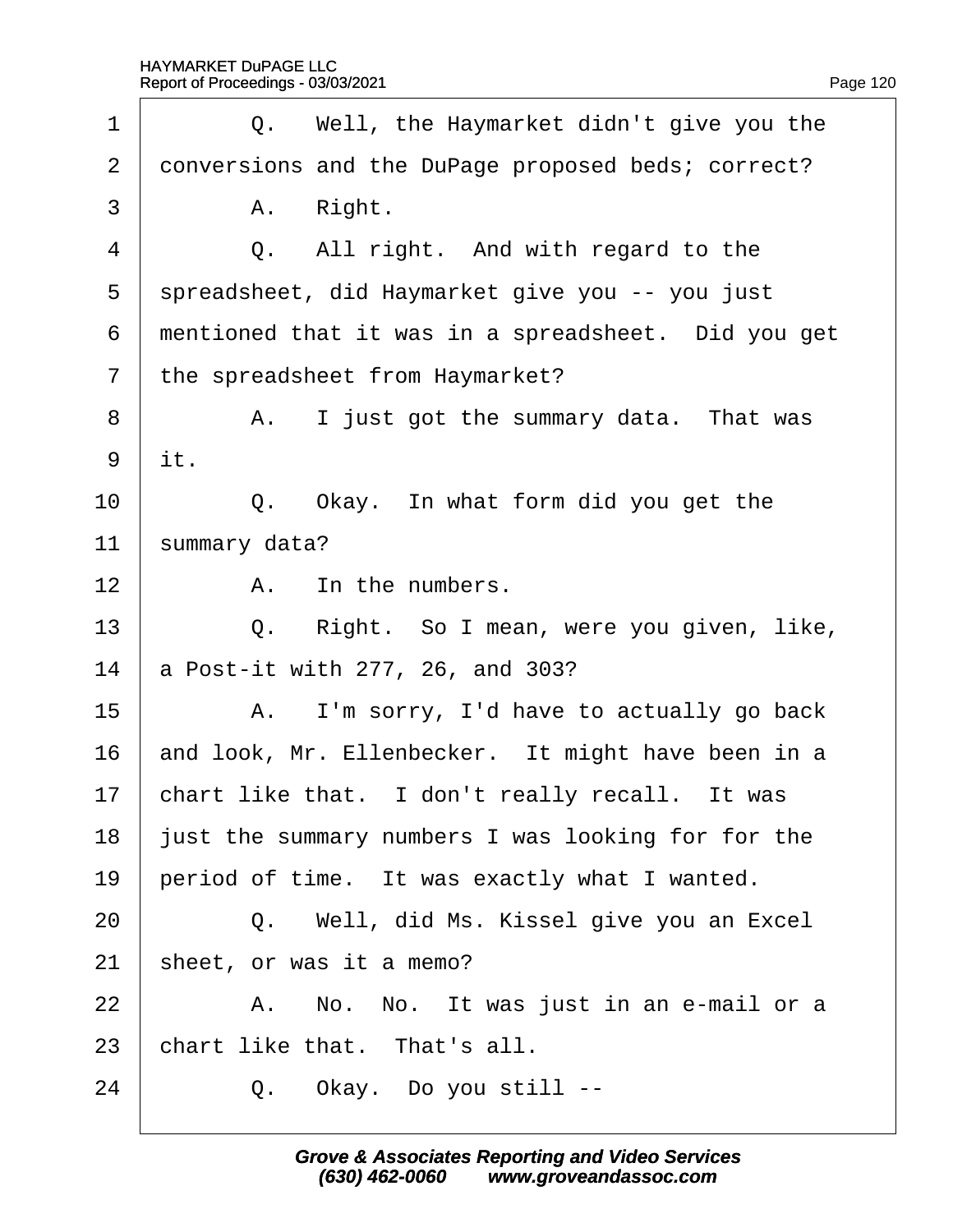<span id="page-121-0"></span>

| 1              | A. It wasn't an Excel spreadsheet, though.           |
|----------------|------------------------------------------------------|
| $\overline{2}$ | Sorry?                                               |
| 3              | Q. Do you still have that chart or e-mail            |
| 4              | or Excel, whatever it was?                           |
| 5              | A. I'd have to look. I don't really                  |
| 6              | recall.                                              |
| $\overline{7}$ | MR. ELLENBECKER: All right. I think that's           |
| 8              | all I have. Thanks, Mr. Dominik.                     |
| 9              | THE WITNESS: Thank you.                              |
| 10             | CHAIRMAN DALY: Ms. Smith, if you have any            |
| 11             | cross-examination, please begin.                     |
| 12             | MS. SMITH: Only a few.                               |
| 13             | <b>CROSS-EXAMINATION</b>                             |
| 14             | BY MS. SMITH:                                        |
| 15             | Q. In the data that you received, the 303            |
| 16             | was broken down between the residential and the      |
| 17             | recovery home; is that right?                        |
| 18             | A. Correct.                                          |
| 19             | And in which group were the employees,<br>Q.         |
| 20             | visitors, and community members group?               |
| 21             | A. I received just one total number, much            |
| 22             | like I received in the NFIRS data and the FOIA data. |
| 23             | did not get a breakdown for employees, visitors,     |
| 24             | patients.                                            |
|                |                                                      |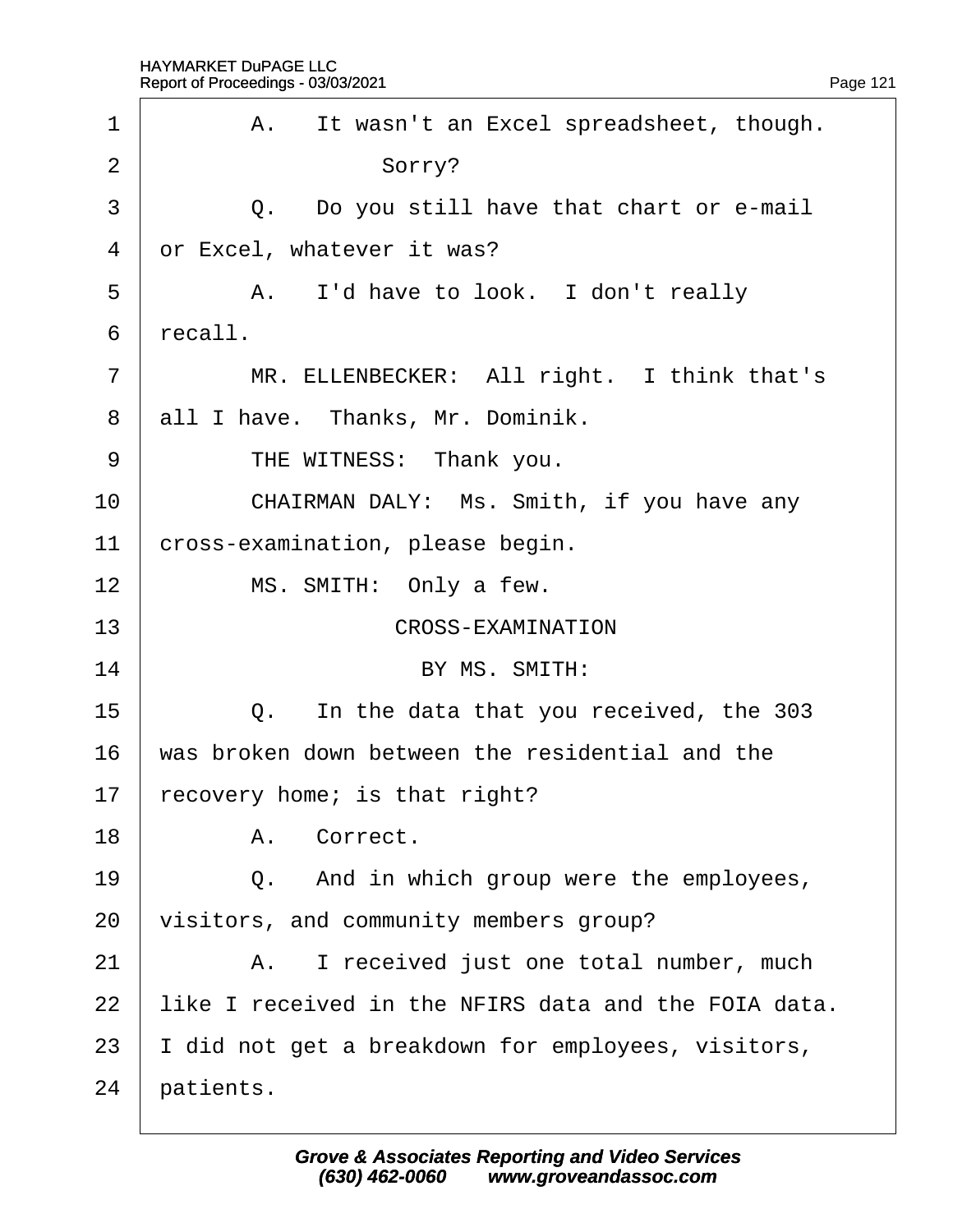<span id="page-122-0"></span>

| 1              | Q. But you asked -- you asked for a                 |  |  |  |  |
|----------------|-----------------------------------------------------|--|--|--|--|
| $\overline{2}$ | breakdown between programs; correct?                |  |  |  |  |
| 3              | A. Just recovery home beds and treatment            |  |  |  |  |
| 4              | home beds. And I think Ms. Kissel testified they    |  |  |  |  |
| 5              | just gave me the total number. It didn't break it   |  |  |  |  |
| 6              | down by employee or patient.                        |  |  |  |  |
| $\overline{7}$ | Right. So I'm asking in which group<br>Q.           |  |  |  |  |
| 8              | were the employees, community members, visitors?    |  |  |  |  |
| 9              | A. That would have to be a question for             |  |  |  |  |
| 10             | Ms. Kissel. I just got a raw number, Ms. Smith.     |  |  |  |  |
| 11             | Q. So you -- right.                                 |  |  |  |  |
| 12             | You didn't know; correct?                           |  |  |  |  |
| 13             | A. Correct.                                         |  |  |  |  |
| 14             | Q. But when you did your analysis on the            |  |  |  |  |
| 15             | comparables, you got a total number and then you    |  |  |  |  |
| 16             | proportioned it based on the beds, not based on any |  |  |  |  |
| 17             | report of which was attributable; right?            |  |  |  |  |
| 18             | A. No. They provided me, you know, what             |  |  |  |  |
| 19             | came from a recovery home bed and what came from a  |  |  |  |  |
| 20             | treatment home bed, as indicated in the addendum.   |  |  |  |  |
| 21             | Q. I know in the addendum; but in the               |  |  |  |  |
| 22             | comparables, did they attribute to beds or you knew |  |  |  |  |
| 23             | the bed numbers?                                    |  |  |  |  |
| 24             | A. No, no. We got the bed numbers, as I             |  |  |  |  |
|                |                                                     |  |  |  |  |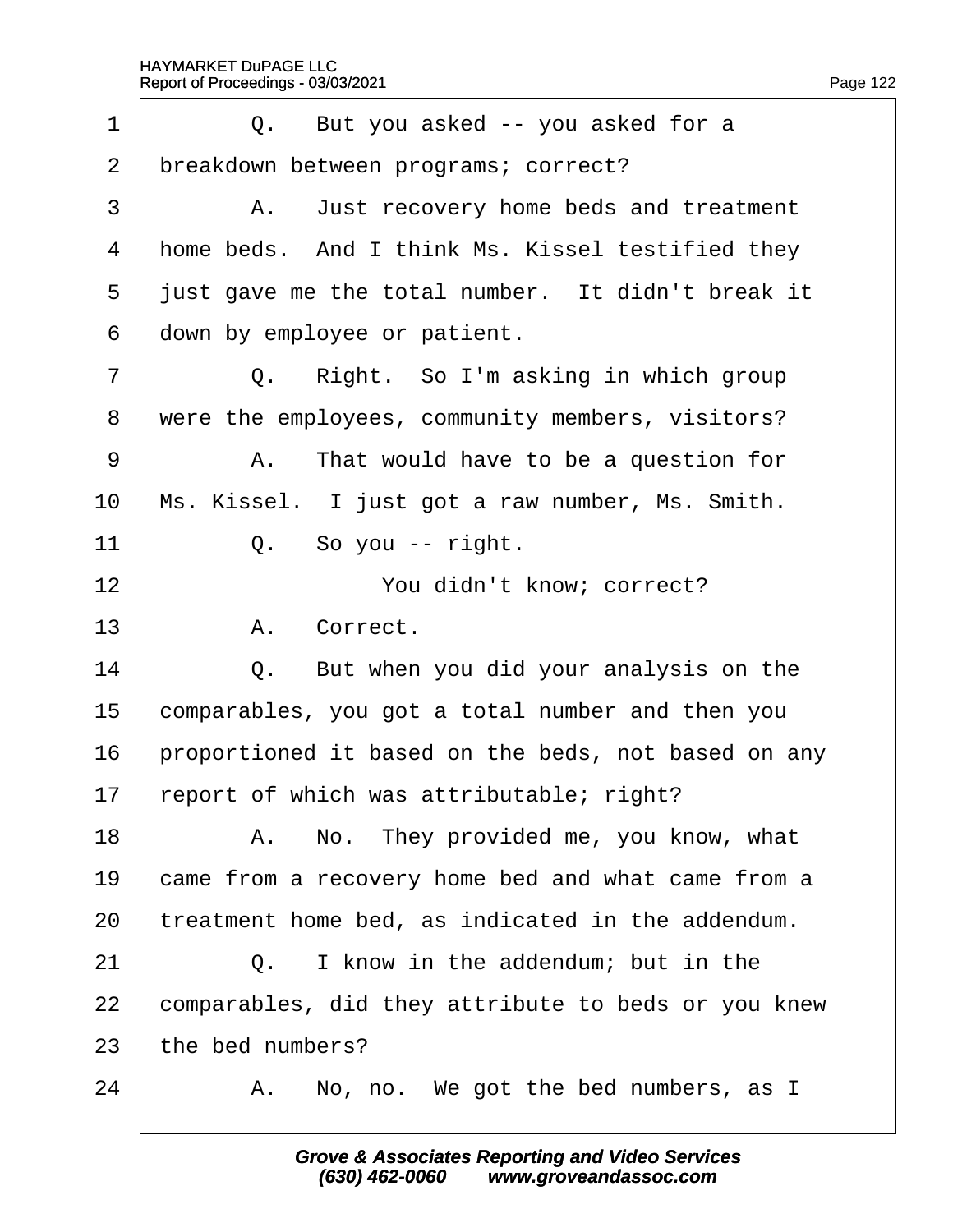<span id="page-123-0"></span>1 previously testified for, but we had recovery home 2 sites and treatment home sites. So there were 3 different sites, so it was very easy to identify, 4 vou know, where -- the numbers.  $5 \mid Q$ . Right. So the  $-$  the visitors, staff, 6 dthers, they were just grouped in with whatever type 7 of facility it was; right? 8 | A. Correct. The data that we got -- we 9 got, Ms. Smith, was very basic. It was the total 10 humber of emergency responses, ambulance responses, 11 to an address that happened to be a treatment site 12 or recovery home site. So that could be employees, 13 it could be, you know, patients, it could be many 14 bther things. There was no reconciliation of that. 15 That's all patient protected, as you know; so I 16 would not be able to do that.  $17 \parallel Q$ . And that's my point, I guess, for this 18 hew data because you didn't just get one number. 19 You got it broken down. 20 **So the way you did the breakdown** 21 between residential and recovery home was based on 22 what they told you by counting instead of just a 23 split between -- based on bed count; right? 24 · A. Correct. But I believe Ms. Kissel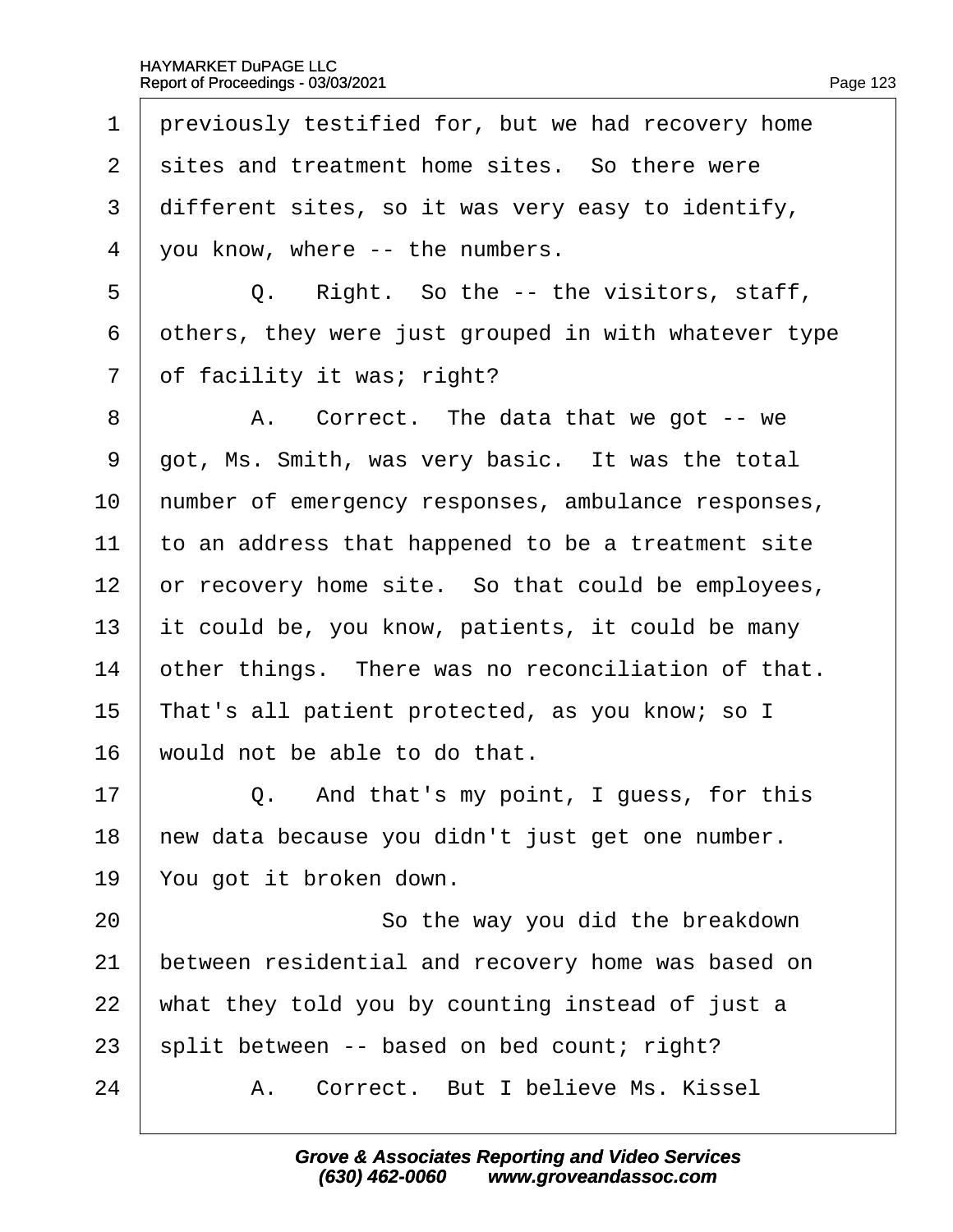<span id="page-124-0"></span>1 indicated that it was the inclusive number of 2 employees and everything else. You'd really have to 3 ask her that question.  $4 \mid Q$ . No. Just answer the question I'm  $-$  so 5 for your comparables, you got a total number and you 6 divided them based on the number of beds in the 7 programs; correct? 8 | A. I got the breakdown from them and the 9 total number. 10  $\vert$  Q. The breakdown of beds in the programs; 11 correct? 12 | A. The breakdown of patients, EMS responses 13 by bed type. 14  $\vert$  Q. Okay. And you don't -- and so what I'm 15 ask- -- I guess what I'm getting to is Haymarket 16 made a choice to group staff, community members, 17 et cetera, with the residential category and not 18 spread it evenly cross recovery home and 19 residential; right?  $20$  | A. That would be a question for them. I'm 21 sorry, I can't answer that.  $22$   $\Box$  Q. Okay. But yet you applied a percentage 23 to make an assumption about the number of ALS and 24 BLS based on whether it was residential or recovery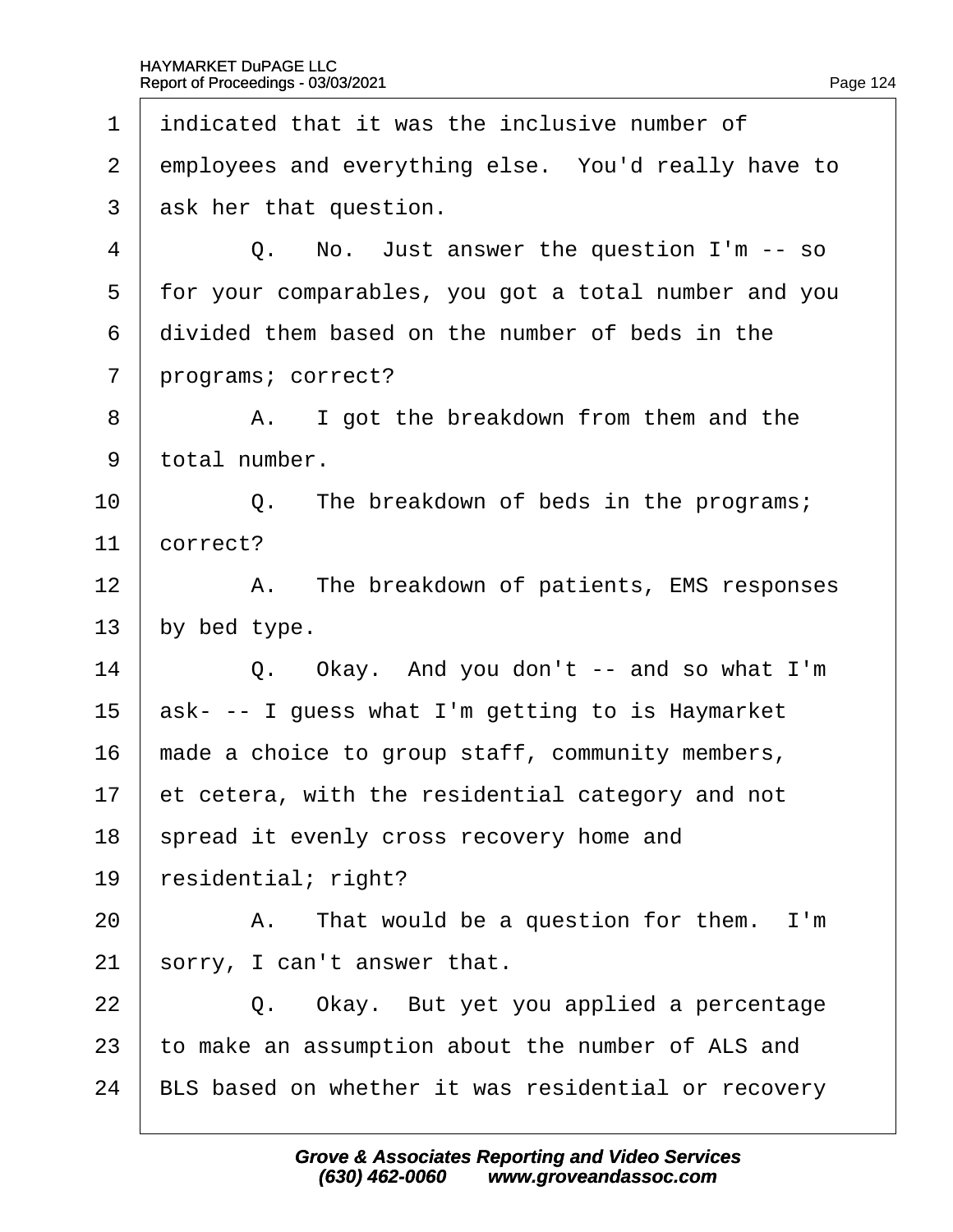- <span id="page-125-0"></span>1 home; right?
- $2 \mid$  A. I did that from our previous research.
- 3 I did not use -- I just used the numbers for
- 4 recovery home and treatment home beds in our
- 5 previous research to indicate whether it was, you
- 6 know, 25 or 40 percent ALS, 40 percent -- you know,
- 7 the numbers that we used were based on that previous
- ·8· ·research because that data was unobtainable from
- 9 Haymarket. They could not identify ALS/BLS. So
- 10 what we did is we learned a lot, obviously, from the
- 11 bther 11 comparables; so we used that research
- 12 humbers, whether it be 25 percent or 40 percent ALS,
- 13 to give us the numbers for that.
- 14 **14** And as I had indicated earlier, the
- 15 40 percent ALS number for the recovery home beds was
- 16 based on a small sample size. I don't believe that
- 17 humber is that large. I think in reality you're
- 18 going to find it closer to a national average which
- 19 is going to be much less. It's going to be, you
- 20 know, 15 to 27 percent.
- 21  $\vert$  Q. Okay. Now that you know that Haymarket
- 22 is able to reconcile incidents based on date and
- 23 time, is it right that they could reconcile the CAD
- 24  $\,$  data knowing that they have that ability?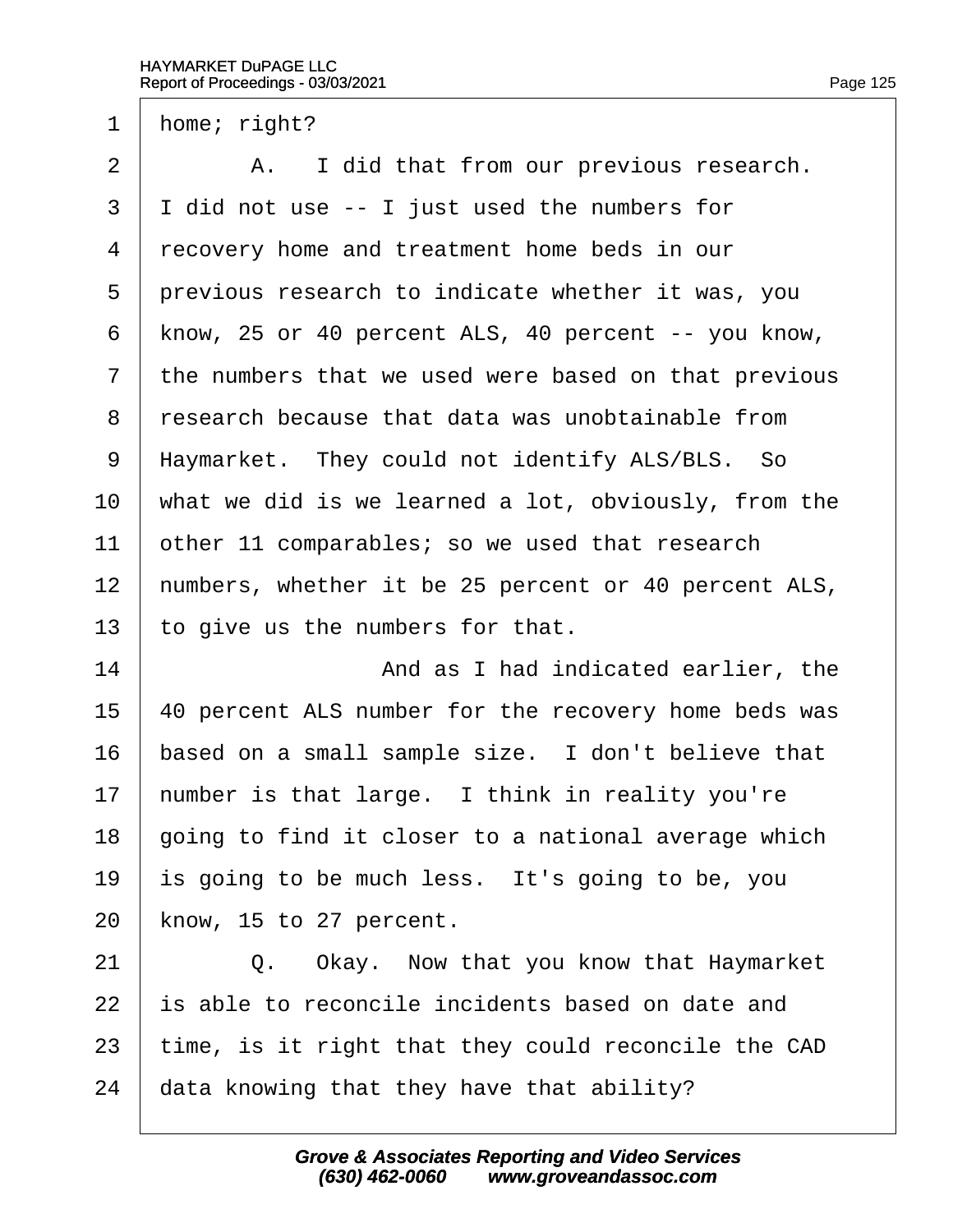<span id="page-126-0"></span>

| 1              | A. I'm sure you could look at the CAD data           |  |  |  |  |  |
|----------------|------------------------------------------------------|--|--|--|--|--|
| 2              | and reconcile it. I would imagine every time the     |  |  |  |  |  |
| 3              | ambulance showed up there would be something in the  |  |  |  |  |  |
| 4              | CAD data, but I don't know if that's really going to |  |  |  |  |  |
| 5              | do anything for you.                                 |  |  |  |  |  |
| 6              | Q. No. I'm saying you could take the                 |  |  |  |  |  |
| $\overline{7}$ | greater number of CAD incidents -- and you said the  |  |  |  |  |  |
| 8              | problem with the CAD data was you couldn't reconcile |  |  |  |  |  |
| 9              | it. But now that you know Haymarket can internally   |  |  |  |  |  |
| 10             | search and confirm what happened with their facility |  |  |  |  |  |
| 11             | on that date and time, is that a helpful thing to    |  |  |  |  |  |
| 12             | know that that could be reconciled? Because wasn't   |  |  |  |  |  |
| 13             | that your concern with the data to start with?       |  |  |  |  |  |
| 14             | A. No, I don't believe so, because the data          |  |  |  |  |  |
| 15             | source that Haymarket provided I believe is the best |  |  |  |  |  |
| 16             | data source for Haymarket Chicago.                   |  |  |  |  |  |
| 17             | The CAD data is, like we had been                    |  |  |  |  |  |
| 18             | talking about, you know, through all my testimony,   |  |  |  |  |  |
| 19             | s a call. It could be on the street, it could be     |  |  |  |  |  |
| 20             | hot a call, it could be not a transport. We don't    |  |  |  |  |  |
| 21             | know that because there's no reconciliation.         |  |  |  |  |  |
| 22             | Haymarket is able to tie it to an absolute patient.  |  |  |  |  |  |
| 23             | That's exactly what I'm saying, though.<br>Q.        |  |  |  |  |  |
| 24             | The excess CAD reports, because                      |  |  |  |  |  |
|                |                                                      |  |  |  |  |  |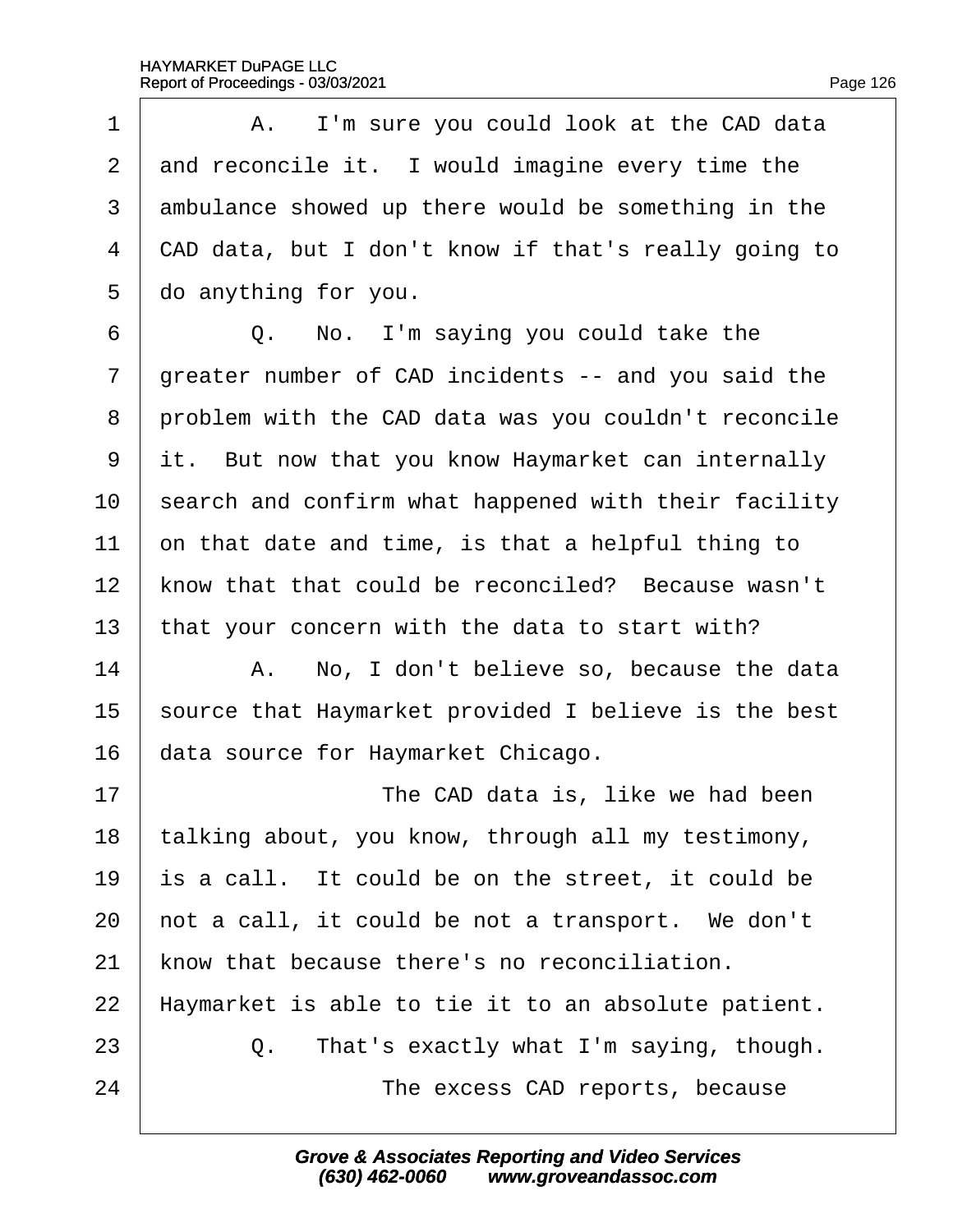$\Gamma$ 

<span id="page-127-0"></span>

| $\mathbf 1$    | they know -- they report the date and time, couldn't |  |  |  |  |
|----------------|------------------------------------------------------|--|--|--|--|
| $\overline{2}$ | Haymarket confirm whether this 303 number is         |  |  |  |  |
| 3              | accurate by looking at those additional dates and    |  |  |  |  |
| 4              | seeing whether they have a report that maybe didn't  |  |  |  |  |
| 5              | get pulled through their other method?               |  |  |  |  |
| 6              | A. I see what you're asking. You're asking           |  |  |  |  |
| $\overline{7}$ | if the other way around, could you start with the    |  |  |  |  |
| 8              | CAD data and then go into their report. That's a     |  |  |  |  |
| 9              | question you would have to ask them.                 |  |  |  |  |
| 10             | I believe they, you know, searched                   |  |  |  |  |
| 11             | all their reports for ambulance responses and gave   |  |  |  |  |
| 12             | us their best information possible.                  |  |  |  |  |
| 13             | MS. SMITH: Okay. No other questions.                 |  |  |  |  |
| 14             | CHAIRMAN DALY: Thank you.                            |  |  |  |  |
| 15             | At this time, I'd ask do the Plan                    |  |  |  |  |
| 16             | Commissioners have any questions for Mr. Dominik?    |  |  |  |  |
| 17             | COMMISSIONER HOLMES: None here, Chairman.            |  |  |  |  |
| 18             | CHAIRMAN DALY: Okay. Thank you.                      |  |  |  |  |
| 19             | Hearing none others, I would -- I                    |  |  |  |  |
| 20             | don't have any further questions at this time. So I  |  |  |  |  |
| 21             | guess I'd give Haymarket a chance for redirect, if   |  |  |  |  |
| 22             | hecessary.                                           |  |  |  |  |
| 23             | MS. O'KEEFE: Mr. Chairman, could I have two          |  |  |  |  |
| 24             | minutes?                                             |  |  |  |  |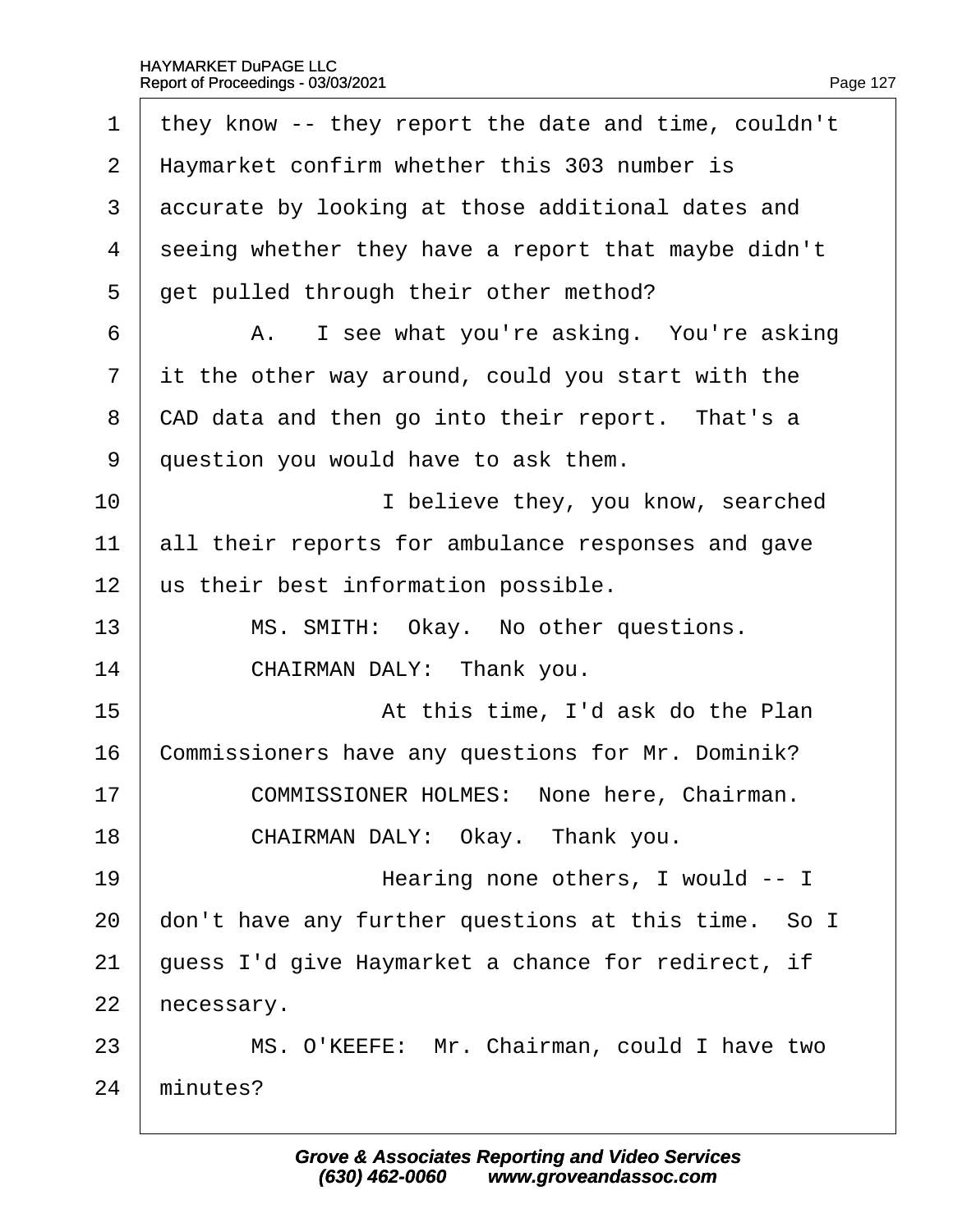<span id="page-128-0"></span>

| $\mathbf 1$    | <b>CHAIRMAN DALY: Yes.</b>                         |  |  |  |  |
|----------------|----------------------------------------------------|--|--|--|--|
| $\overline{2}$ | MS. O'KEEFE: Yes, thank you very much.             |  |  |  |  |
| 3              | (Discussion off the record.)                       |  |  |  |  |
| 4              | MS. O'KEEFE: Mr. Chairman.                         |  |  |  |  |
| 5              | <b>CHAIRMAN DALY: Yes.</b>                         |  |  |  |  |
| 6              | MS. O'KEEFE: I'm sorry. I just wanted to           |  |  |  |  |
| $\overline{7}$ | let you know I just have one further follow-up     |  |  |  |  |
| 8              | question.                                          |  |  |  |  |
| 9              | CHAIRMAN DALY: Okay. You're ready to ask it        |  |  |  |  |
| 10             | how?                                               |  |  |  |  |
| 11             | MS. O'KEEFE: I am. Thank you, so much.             |  |  |  |  |
| 12             | CHAIRMAN DALY: Okay. Please proceed.               |  |  |  |  |
| 13             | <b>REDIRECT EXAMINATION</b>                        |  |  |  |  |
| 14             | BY MS. O'KEEFE:                                    |  |  |  |  |
| 15             | Q. Mr. Dominik, can I refer your attention         |  |  |  |  |
| 16             | to the chart, the addendum that you prepared dated |  |  |  |  |
| 17             | February 26th? And can I refer your attention to   |  |  |  |  |
| 18             | page 2, Chart 1?                                   |  |  |  |  |
| 19             | A. Okay.                                           |  |  |  |  |
| 20             | Q. Okay. Just for the record, this is              |  |  |  |  |
| 21             | Exhibit Number 59, please. It's actually the third |  |  |  |  |
| 22             | page on the PDF. Right there, Chart 1.             |  |  |  |  |
|                |                                                    |  |  |  |  |
| 23             | Mr. Dominik, just to refresh your                  |  |  |  |  |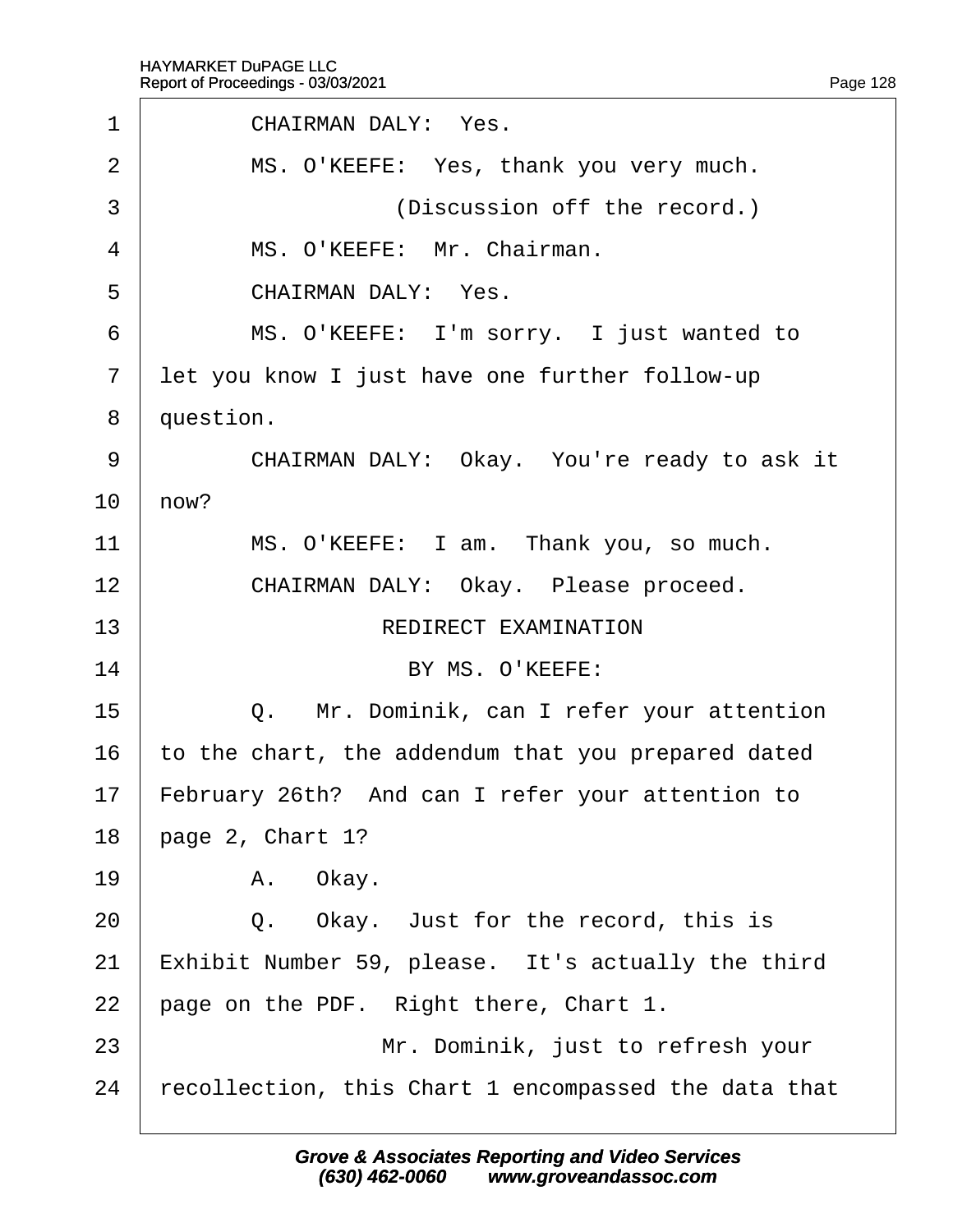<span id="page-129-0"></span>

| 1              | Haymarket Chicago gave you. The only thing that's    |  |  |  |  |
|----------------|------------------------------------------------------|--|--|--|--|
| $\overline{2}$ | different is that there's an equation under Column D |  |  |  |  |
| 3              | that says A divided by B times C that was added to   |  |  |  |  |
| 4              | clarify the conversion. But --                       |  |  |  |  |
| 5              | A. Correct.                                          |  |  |  |  |
| 6              | $Q_{-}$ -- that is the actual data --                |  |  |  |  |
| $\overline{7}$ | dorrect? -- that we gave you and then you prepared   |  |  |  |  |
| 8              | <b>Chart 2 --</b>                                    |  |  |  |  |
| 9              | A. Yeah.                                             |  |  |  |  |
| 10             | $Q. - correct?$                                      |  |  |  |  |
| 11             | A. Exactly.                                          |  |  |  |  |
| 12             | MS. O'KEEFE: Okay. I have no further                 |  |  |  |  |
| 13             | questions.                                           |  |  |  |  |
| 14             | CHAIRMAN DALY: I'd ask that if any of the            |  |  |  |  |
| 15             | other counsels have any other further follow-up      |  |  |  |  |
| 16             | clarifying questions at this time.                   |  |  |  |  |
| 17             | MR. DI NOLFO: Steve DiNolfo. No, no                  |  |  |  |  |
| 18             | questions.                                           |  |  |  |  |
| 19             | MR. ELLENBECKER: Steve Ellenbecker. No               |  |  |  |  |
| 20             | further questions. Thank you.                        |  |  |  |  |
| 21             | MS. SMITH: No further questions from me              |  |  |  |  |
| 22             | either.                                              |  |  |  |  |
| 23             | CHAIRMAN DALY: Okay. Thank you very much.            |  |  |  |  |
| 24             | So at this point in time I believe                   |  |  |  |  |
|                |                                                      |  |  |  |  |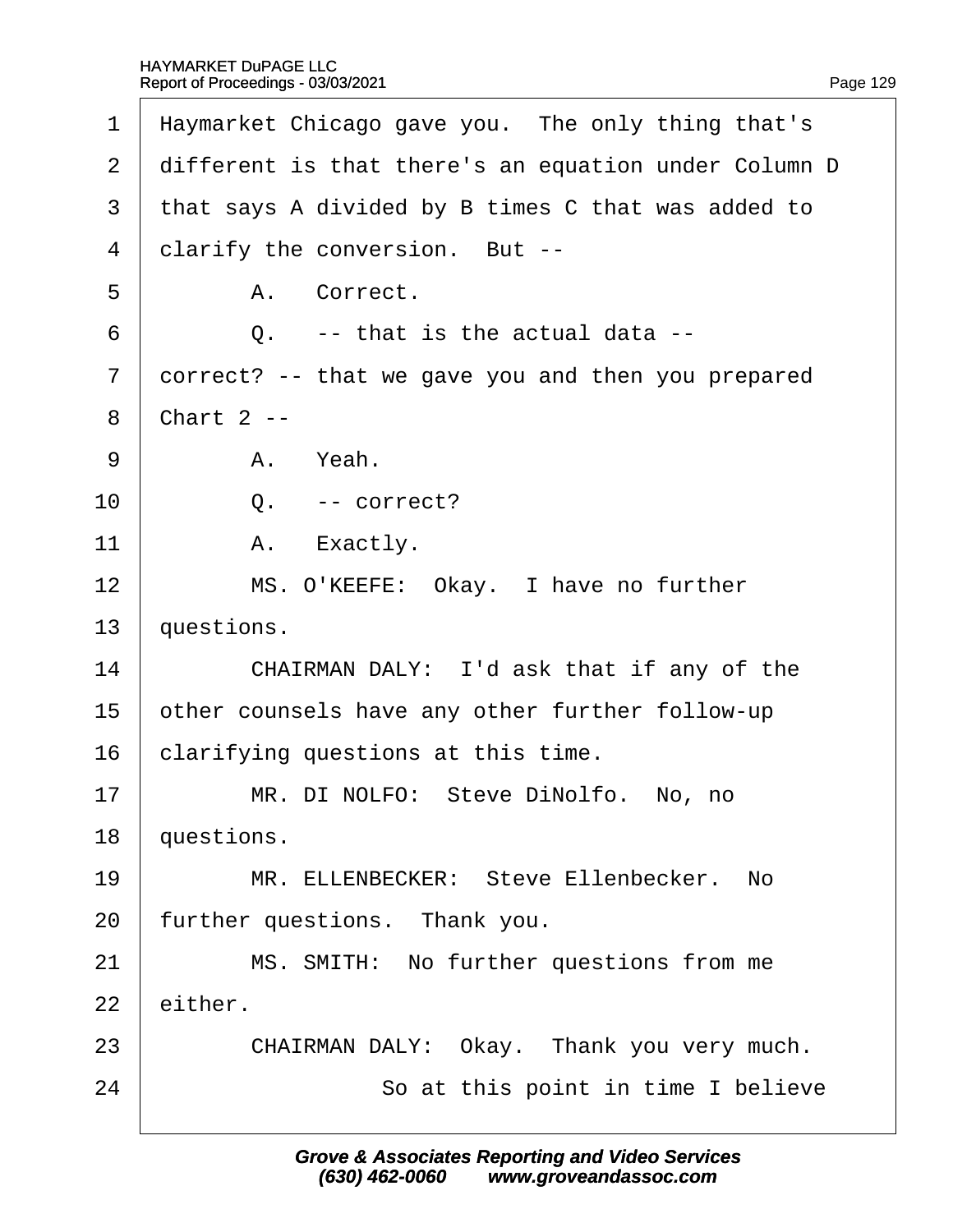<span id="page-130-0"></span>

| 1              | we've concluded Mr. Dominik's testimony. I would     |  |  |  |
|----------------|------------------------------------------------------|--|--|--|
| 2              | ask now if Ms. O'Keefe would please give us the      |  |  |  |
| 3              | summary of what next week is going to look like      |  |  |  |
| 4              | before we make a motion to continue and then adjourn |  |  |  |
| 5              | the meeting.                                         |  |  |  |
| 6              | MS. O'KEEFE: Mr. Chairman, just one                  |  |  |  |
| $\overline{7}$ | housekeeping measure, please. I'd like to just       |  |  |  |
| 8              | introduce Exhibits 56 to 61 into the record.         |  |  |  |
| 9              | 56 -- Exhibit 56 is the updated                      |  |  |  |
| 10             | supporter list for Haymarket DuPage. Exhibit 57 is   |  |  |  |
| 11             | a letter of support from the Roselle-Bloomingdale    |  |  |  |
| 12             | League of Women Voters. Number 58 is a letter        |  |  |  |
| 13             | from -- of support from the DuPage County NAACP      |  |  |  |
| 14             | Branch 3012. Number 59 as stated is the Polaris      |  |  |  |
| 15             | addendum. Number 60 and 61 are updated information   |  |  |  |
| 16             | about overdose statistics and annual data on the     |  |  |  |
| 17             | Narcan program.                                      |  |  |  |
| 18             | And we would like to just submit                     |  |  |  |
| 19             | these for the record, please.                        |  |  |  |
| 20             | CHAIRMAN DALY: Yeah, please do. Thank you.           |  |  |  |
| 21             | (Petitioner's Exhibits Nos. 56,                      |  |  |  |
| 22             | 57, 58, 59, 60, and 61 received.)                    |  |  |  |
| 23             | MS. O'KEEFE: So right now, we have no                |  |  |  |
| 24             | further testimony to provide. I believe we are now   |  |  |  |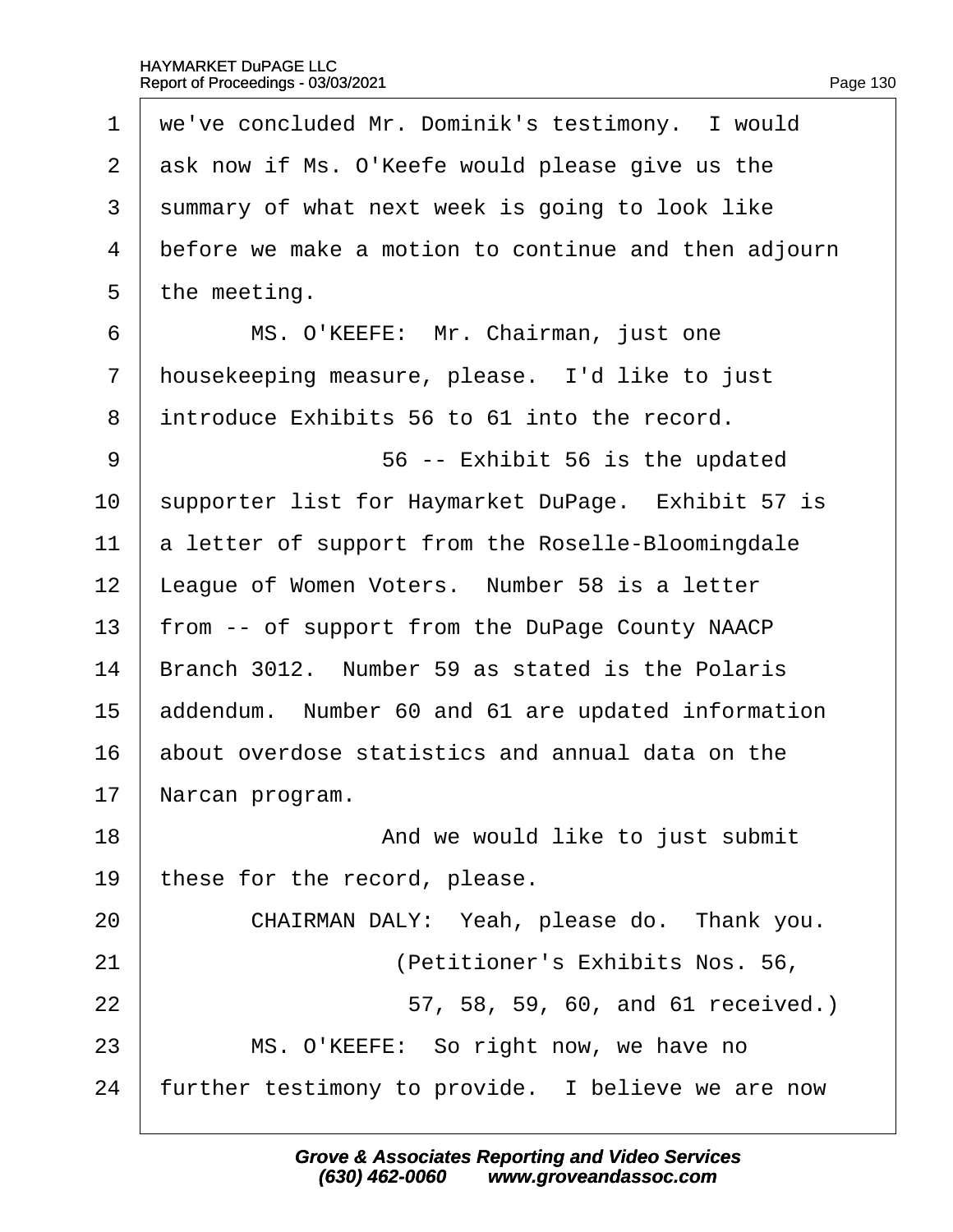$\Gamma$ 

<span id="page-131-0"></span>

| 1              | going to turn it over to the other counsel to       |  |  |  |  |  |
|----------------|-----------------------------------------------------|--|--|--|--|--|
| $\overline{2}$ | present their cases, sir.                           |  |  |  |  |  |
| 3              | CHAIRMAN DALY: Okay. Thank you.                     |  |  |  |  |  |
| $\overline{4}$ | So Messrs. Ellenbecker, DiNolfo and                 |  |  |  |  |  |
| 5              | Ms. Smith, who is up first and how can we expect to |  |  |  |  |  |
| 6              | see the next few weeks proceed?                     |  |  |  |  |  |
| 7              | MR. DI NOLFO: Chairman Daly, Steve DiNolfo          |  |  |  |  |  |
| 8              | Here. I plan on presenting my consultant next week. |  |  |  |  |  |
| 9              | That's the only witness I have planned because I    |  |  |  |  |  |
| 10             | anticipate it may take some time. And then it's my  |  |  |  |  |  |
| 11             | understanding we're off the following week, the     |  |  |  |  |  |
| 12             | 17th, for your regular business.                    |  |  |  |  |  |
| 13             | <b>CHAIRMAN DALY: Correct.</b>                      |  |  |  |  |  |
| 14             | MR. DI NOLFO: And I would have -- if we're          |  |  |  |  |  |
| 15             | done with my expert on the 10th, I'll have Chief    |  |  |  |  |  |
| 16             | Burke on the 24th.                                  |  |  |  |  |  |
| 17             | MS. SMITH: Chairman Daly, I'll be ready to          |  |  |  |  |  |
| 18             | present the school district's case, Superintendent  |  |  |  |  |  |
| 19             | Craig Benes, after -- after that. So the earliest   |  |  |  |  |  |
| 20             | would be the 24th but potentially later if --       |  |  |  |  |  |
| 21             | CHAIRMAN DALY: April.                               |  |  |  |  |  |
| 22             | MS. SMITH: Yeah.                                    |  |  |  |  |  |
| 23             | CHAIRMAN DALY: Okay. All right. Thank you           |  |  |  |  |  |
|                |                                                     |  |  |  |  |  |

24  $\,$  for that.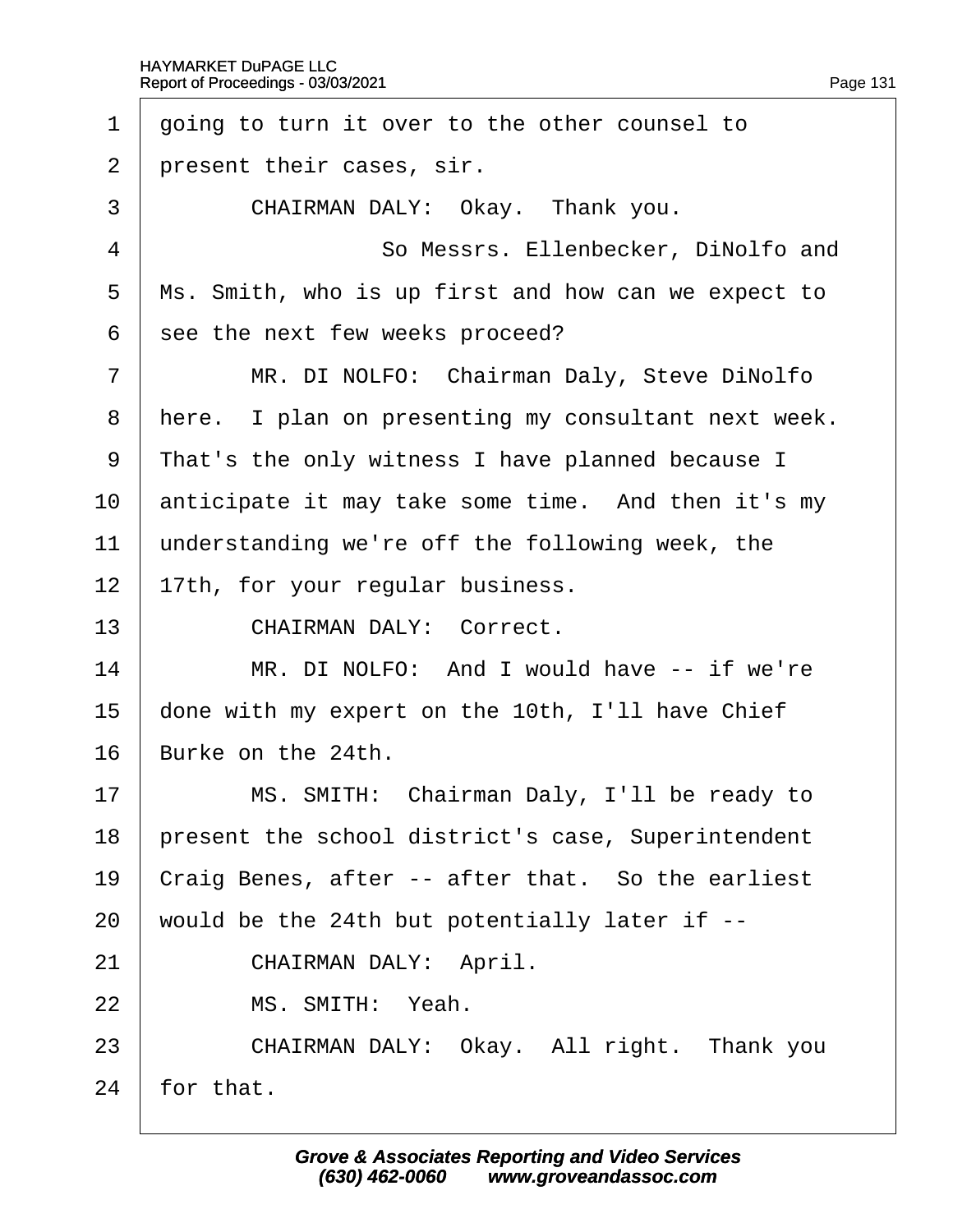<span id="page-132-0"></span>

| 1              | And then, Mr. Ellenbecker, your                      |  |  |  |  |
|----------------|------------------------------------------------------|--|--|--|--|
| $\overline{2}$ | witnesses would follow after Ms. Smith's?            |  |  |  |  |
| 3              | MR. ELLENBECKER: Right. And my witness, I            |  |  |  |  |
| 4              | would anticipate, would not take much more than      |  |  |  |  |
| 5              | maybe half of a session and definitely not the whole |  |  |  |  |
| 6              | session.                                             |  |  |  |  |
| $\overline{7}$ | CHAIRMAN DALY: Okay. So with that -- all             |  |  |  |  |
| 8              | right. Thank you, everybody, for those updates.      |  |  |  |  |
| 9              | I would ask one of my Plan                           |  |  |  |  |
| 10             | Commissioners to please make a motion to continue    |  |  |  |  |
| 11             | this public hearing until next Wednesday,            |  |  |  |  |
| 12             | March 10th.                                          |  |  |  |  |
| 13             | <b>COMMISSIONER HOLMES: So moved.</b>                |  |  |  |  |
| 14             | <b>COMMISSIONER CARELLO: Commissioner Carello,</b>   |  |  |  |  |
| 15             | second.                                              |  |  |  |  |
| 16             | <b>COMMISSIONER HOLMES: Commissioner Holmes.</b>     |  |  |  |  |
| 17             | CHAIRMAN DALY: Okay. I have a motion and a           |  |  |  |  |
| 18             | second.                                              |  |  |  |  |
| 19             | Would the secretary please call the                  |  |  |  |  |
| 20             | vote to continue.                                    |  |  |  |  |
| 21             | MR. KHAN: Commissioner Carello.                      |  |  |  |  |
| 22             | <b>COMMISSIONER CARELLO: For.</b>                    |  |  |  |  |
| 23             | MR. KHAN: Commissioner Drummond.                     |  |  |  |  |
| 24             | <b>COMMISSIONER DRUMMOND: For.</b>                   |  |  |  |  |
|                |                                                      |  |  |  |  |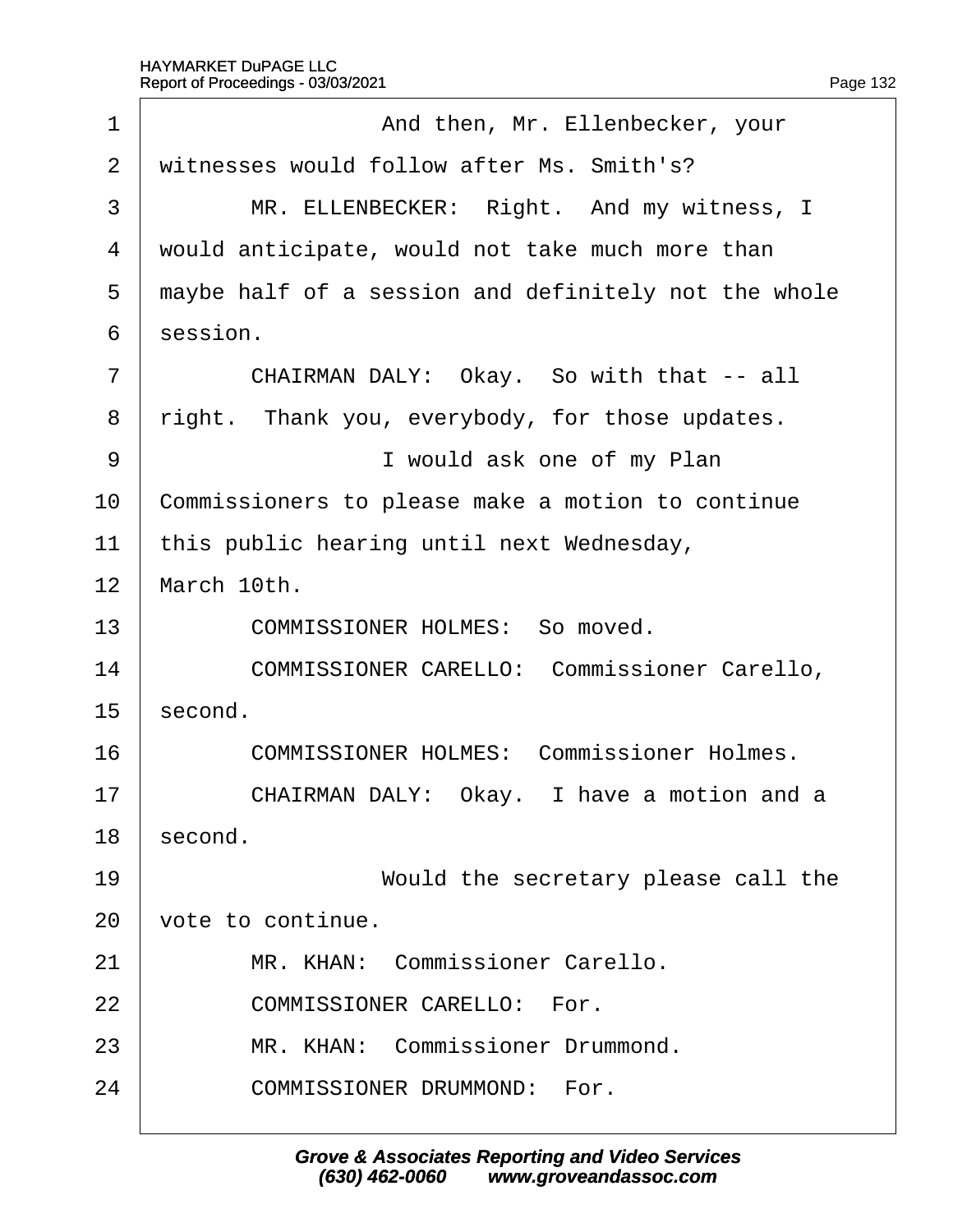$\Gamma$ 

<span id="page-133-0"></span>

| 1              | MR. KHAN: Commissioner Holmes.                    |  |  |  |  |
|----------------|---------------------------------------------------|--|--|--|--|
| 2              | <b>COMMISSIONER HOLMES: For.</b>                  |  |  |  |  |
| 3              | MR. KHAN: Commissioner Russo.                     |  |  |  |  |
| 4              | <b>COMMISSIONER RUSSO: For.</b>                   |  |  |  |  |
| 5              | MR. KHAN: Chairman Daly.                          |  |  |  |  |
| 6              | <b>CHAIRMAN DALY: For.</b>                        |  |  |  |  |
| $\overline{7}$ | Thank you. Motion carries. The                    |  |  |  |  |
| 8              | meeting is continued until next Wednesday.        |  |  |  |  |
| 9              | Now I'd like the final motion to                  |  |  |  |  |
| 10             | adjourn for this evening, please.                 |  |  |  |  |
| 11             | <b>COMMISSIONER HOLMES: So moved.</b>             |  |  |  |  |
| 12             | <b>CHAIRMAN DALY: Second?</b>                     |  |  |  |  |
| 13             | <b>COMMISSIONER CARELLO: Second, Commissioner</b> |  |  |  |  |
| 14             | Carello.                                          |  |  |  |  |
| 15             | CHAIRMAN DALY: Thank you.                         |  |  |  |  |
| 16             | Secretary, please call the vote.                  |  |  |  |  |
| 17             | MR. KHAN: Carello.                                |  |  |  |  |
| 18             | <b>COMMISSIONER CARELLO: For.</b>                 |  |  |  |  |
| 19             | MR. KHAN: Commissioner Drummond.                  |  |  |  |  |
| 20             | <b>COMMISSIONER DRUMMOND: For.</b>                |  |  |  |  |
| 21             | MR. KHAN: Commissioner Holmes.                    |  |  |  |  |
| 22             | <b>COMMISSIONER HOLMES: For.</b>                  |  |  |  |  |
| 23             | MR. KHAN: Commissioner Russo.                     |  |  |  |  |
| 24             | <b>COMMISSIONER RUSSO: For.</b>                   |  |  |  |  |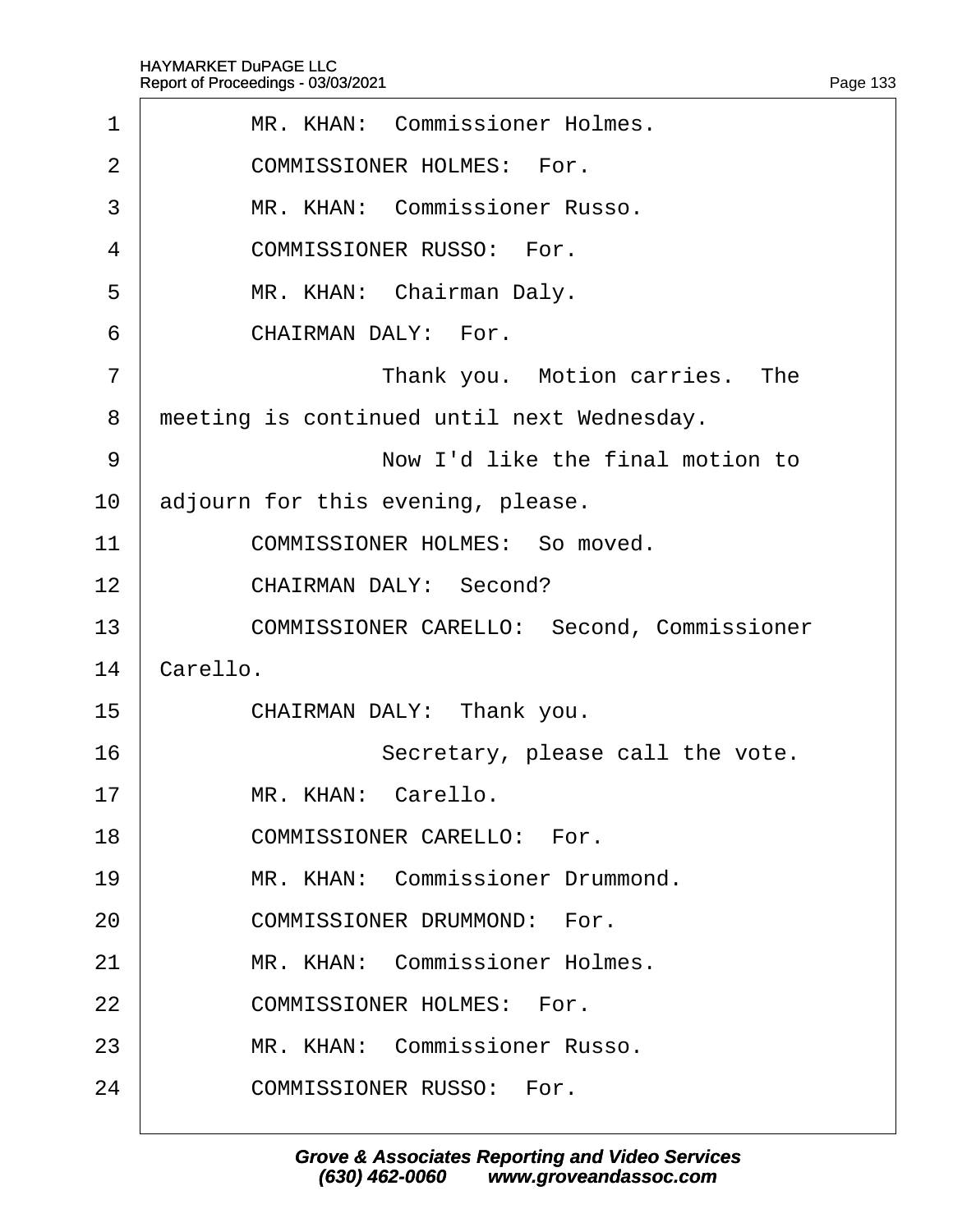<span id="page-134-0"></span>

| 1              | MR. KHAN: Commissioner Daley.                    |  |  |  |  |
|----------------|--------------------------------------------------|--|--|--|--|
| $\overline{2}$ | CHAIRMAN DALY: For.                              |  |  |  |  |
| 3              | Motion carries.                                  |  |  |  |  |
| $\overline{4}$ | Thank you everybody, have a good                 |  |  |  |  |
| 5              | week, and we will reconvene next Wednesday. Take |  |  |  |  |
| $6\,$          | dare.                                            |  |  |  |  |
| $\overline{7}$ | MS. O'KEEFE: Thank you, Mr. Chairman.            |  |  |  |  |
| 8              | (Whereupon the proceedings                       |  |  |  |  |
| $9\,$          | concluded at 9:31 p.m.)                          |  |  |  |  |
| 10             | $\star$                                          |  |  |  |  |
| 11             |                                                  |  |  |  |  |
| 12             |                                                  |  |  |  |  |
| 13             |                                                  |  |  |  |  |
| 14             |                                                  |  |  |  |  |
| 15             |                                                  |  |  |  |  |
| 16             |                                                  |  |  |  |  |
| 17             |                                                  |  |  |  |  |
| 18             |                                                  |  |  |  |  |
| 19             |                                                  |  |  |  |  |
| 20             |                                                  |  |  |  |  |
| 21             |                                                  |  |  |  |  |
| 22             |                                                  |  |  |  |  |
| 23             |                                                  |  |  |  |  |
| 24             |                                                  |  |  |  |  |
|                |                                                  |  |  |  |  |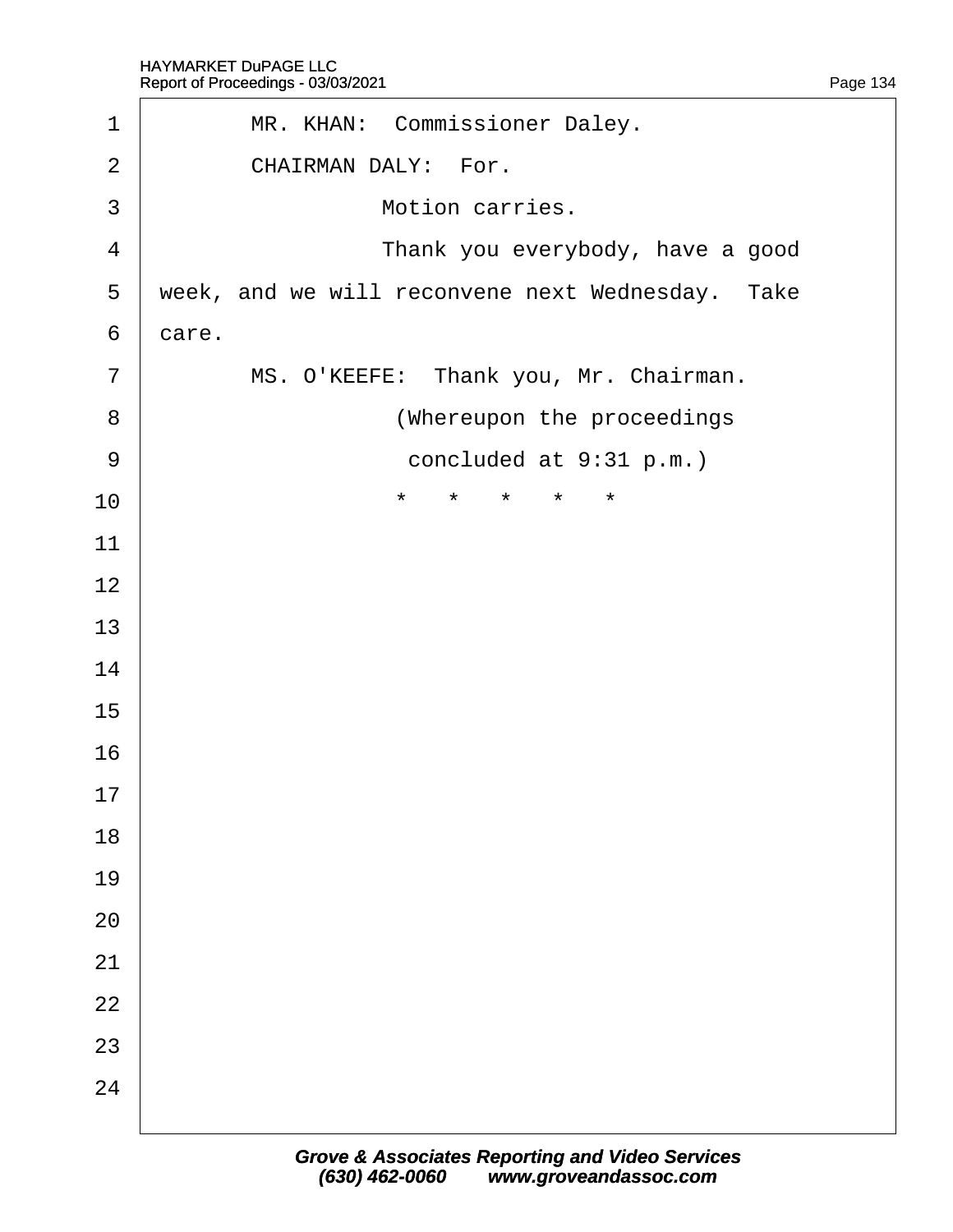| 1              | <b>STATE OF ILLINOIS</b> )                           |  |  |  |
|----------------|------------------------------------------------------|--|--|--|
| 2              | SS.<br>COUNTY OF KANE)                               |  |  |  |
| 3              | I, Amy K. Bateman, CSR No. 84-003803, RPR,           |  |  |  |
| 4              | CRR, CRC, do hereby certify that I reported in       |  |  |  |
| 5              | shorthand the proceedings had at the hearing of the  |  |  |  |
| 6              | above-entitled cause and that the foregoing Report   |  |  |  |
| $\overline{7}$ | of Proceedings, pages 1 through 135, inclusive, is a |  |  |  |
| 8              | true, correct, and complete transcript of my         |  |  |  |
| 9              | shorthand notes taken at the time and place          |  |  |  |
| 10             | aforesaid as heard via remote videoconferencing.     |  |  |  |
| 11             | I further certify that I am not counsel for          |  |  |  |
| 12             | hor in any way related to any of the parties to this |  |  |  |
| 13             | suit, nor am I in any way, directly or indirectly    |  |  |  |
| 14             | interested in the outcome thereof.                   |  |  |  |
| 15             | This certification applies only to those             |  |  |  |
| 16             | transcripts, original and copies, produced under my  |  |  |  |
| 17             | direction and control; and I assume no               |  |  |  |
| 18             | responsibility for the accuracy of any copies which  |  |  |  |
| 19             | are not so produced.                                 |  |  |  |
| 20             | IN WITNESS WHEREOF I have hereunto set my            |  |  |  |
| 21             | hand this 21st day of March, 2021.                   |  |  |  |
| 22             |                                                      |  |  |  |
| 23             |                                                      |  |  |  |
| 24             | <b>Certified Shorthand Reporter</b>                  |  |  |  |
|                |                                                      |  |  |  |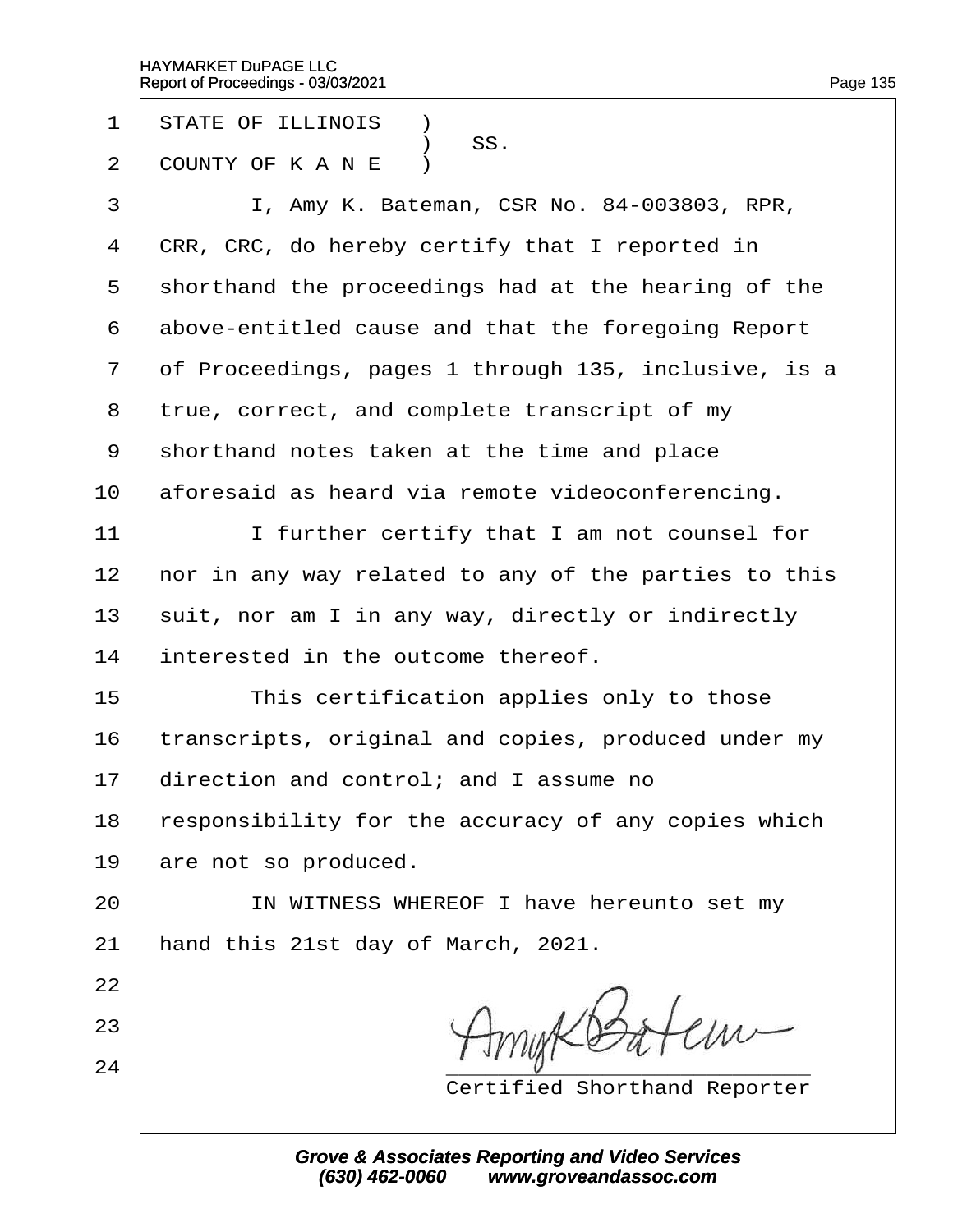Index: -covery..accident

|                                                | 200 40:15                                           |                                                     | $91 - 38:21$                                       |
|------------------------------------------------|-----------------------------------------------------|-----------------------------------------------------|----------------------------------------------------|
|                                                | 2017 68:2                                           | 4                                                   | 911 13:5 37:19 38:21                               |
| -covery 71:21                                  | 2018 13:14 15:3 16:3,4                              | 40 125:6,12,15                                      | 113:11,12                                          |
|                                                | 35:4,5,8,10,12,13 43:23<br>47:23 49:4 57:22 59:7,11 | 42 20:14 47:8,10 60:8,20                            | 918 20:19 40:1,7 59:10,<br>16                      |
| 1                                              | 67:23 68:3 93:21 95:23                              | 43 86:19 115:13                                     | 9:31 134:9                                         |
| 1 12:2 21:14 72:1 80:13,                       | 98:23 101:12,19,23<br>103:1,2 114:20 117:14         |                                                     | 9th 110:7,21                                       |
| 14 83:1 119:16,17,18,20                        | 119:3                                               | 5                                                   |                                                    |
| 128:18,22,24<br>10 30:6, 10, 24 31: 2 32: 13   | 2019 13:9 26:5 33:23                                | 56 130:8,9,21                                       | A                                                  |
| 43:2                                           | 34:9 35:8,9 36:6,9 49:21<br>50:2 51:13,16,20 52:15  | 57 130:10,22                                        | ability 31:11 33:19 109:4                          |
| <b>10-minute 56:16</b>                         | 53:1 79:8 95:20 96:11<br>102:16                     | 58 130:12,22                                        | 125:24                                             |
| 100 61:2                                       | 2020 51:16 68:2 86:23                               | 59 78:12,15 83:1 128:21                             | able 6:11,15 14:24 38:15                           |
| 10th 131:15 132:12                             | 91:11 95:19,20                                      | 130:14,22                                           | 46:13 54:4 60:23 67:3,19<br>73:12 75:24 91:19      |
| 11 16:4 35:12 85:2 86:14<br>87:11 95:24 125:11 | 2021 5:20 34:13,20<br>35:15 78:10 84:15             | 6                                                   | 105:10 109:12 114:2,9<br>117:5 118:14 123:16       |
| 12 113:17                                      | 2100 40:9,11                                        | 60 130:15,22                                        | 125:22 126:22                                      |
| 12,000 51:4,6,10 59:15                         | 24 96:9                                             | 61 130:8,15,22                                      | Aboona 26:16,19 27:6,7<br>28:14 30:2               |
| 1200 68:6                                      | 24-hour 21:21 22:3                                  | 65 96:22 97:4,23                                    | Aboona's 29:20                                     |
| 124 119:4,7                                    | 24th 131:16,20                                      | 651 98:23 101:19 103:6                              | about 8:11 21:16 22:19                             |
| 1270 20:18 40:6,12                             | 25 125:6,12                                         |                                                     | 23:17 24:17,18,19 29:4                             |
| 57:22                                          | 26 78:10 86:6 120:14                                | $\overline{7}$                                      | 33:18 40:8 49:19,21<br>50:9,11 51:11,18 52:3       |
| 12th 96:3,20 98:8 107:5<br>115:9               | 26th 128:17                                         | 70 107:13                                           | 56:18 59:20,24 64:2 66:4<br>67:15 71:6 76:6 79:20  |
| <b>14-day 79:2</b>                             | 27 125:20                                           |                                                     | 80:24 84:18 88:6 91:20,                            |
| 144 32:23                                      | 277 86:7 120:14                                     | 8                                                   | 24 96:6 98:12 100:4,14,<br>15 102:6 103:1,4 105:21 |
| 15 79:9 125:20                                 | 28 36:9                                             | 8 12:2 21:14                                        | 106:12 107:7 109:23                                |
| 153 86:16 97:19                                | 28th 79:8                                           | 8,000 107:14                                        | 111:4,16 112:2 113:14,<br>16 114:19 115:17 117:2,  |
| 16 11:22 12:2 22:1                             | 2nd 79:5                                            | 860 5:23 9:10                                       | 16 119:15 124:23 126:18                            |
| 163 22:8 26:6                                  | $\mathbf{3}$                                        | 8:05 56:18                                          | 130:16<br>absent 5:15                              |
| 17 35:16 114:24                                |                                                     |                                                     | absolute 95:5 126:22                               |
| 17th 131:12                                    | 372:2                                               | 9                                                   | absolutely 29:17 86:24                             |
| 19 35:16 115:1,11                              | 3012 130:14                                         | 901 17:24 18:3,4 19:11,                             | 94:1 99:4                                          |
| 19-014 5:21 9:5                                | 303 15:2 62:14 64:20                                | 18,23 20:19 34:13,22                                | accept 109:3                                       |
|                                                | 85:21 86:3 88:21 90:18<br>93:24 94:3,22 96:13       | 38:10,17,20 39:1,16,18,<br>21,23 42:8,11 58:1,15    | acceptable 11:2 29:12                              |
| $\mathbf 2$                                    | 97:4,8,16 98:16 105:18<br>117:13,20 118:5,22        | 63:22 64:9,10 69:2,5<br>118:22                      | access 16:10 40:21<br>41:3,5 68:12                 |
| 2 12:1 20:15 47:8,11<br>60:8,20 72:2 119:21    | 119:8 120:14 121:15<br>127:2                        | <b>901s</b> 16:16 20:5,7 37:24                      | accessed 41:7                                      |
| 128:18 129:8                                   | 3rd 5:2,20                                          | 38:5 39:7 40:1,7 41:15<br>42:4,7 43:13 48:5,9,16    | accessory 9:9                                      |
| 20 35:16 115:1                                 |                                                     | 50:18 56:2 57:23 59:5,9,<br>10,16 76:8 91:20 118:22 | accident 103:20                                    |

Grove & Associates Reporting and Video Services<br>(630) 462-0060 www.groveandassoc.com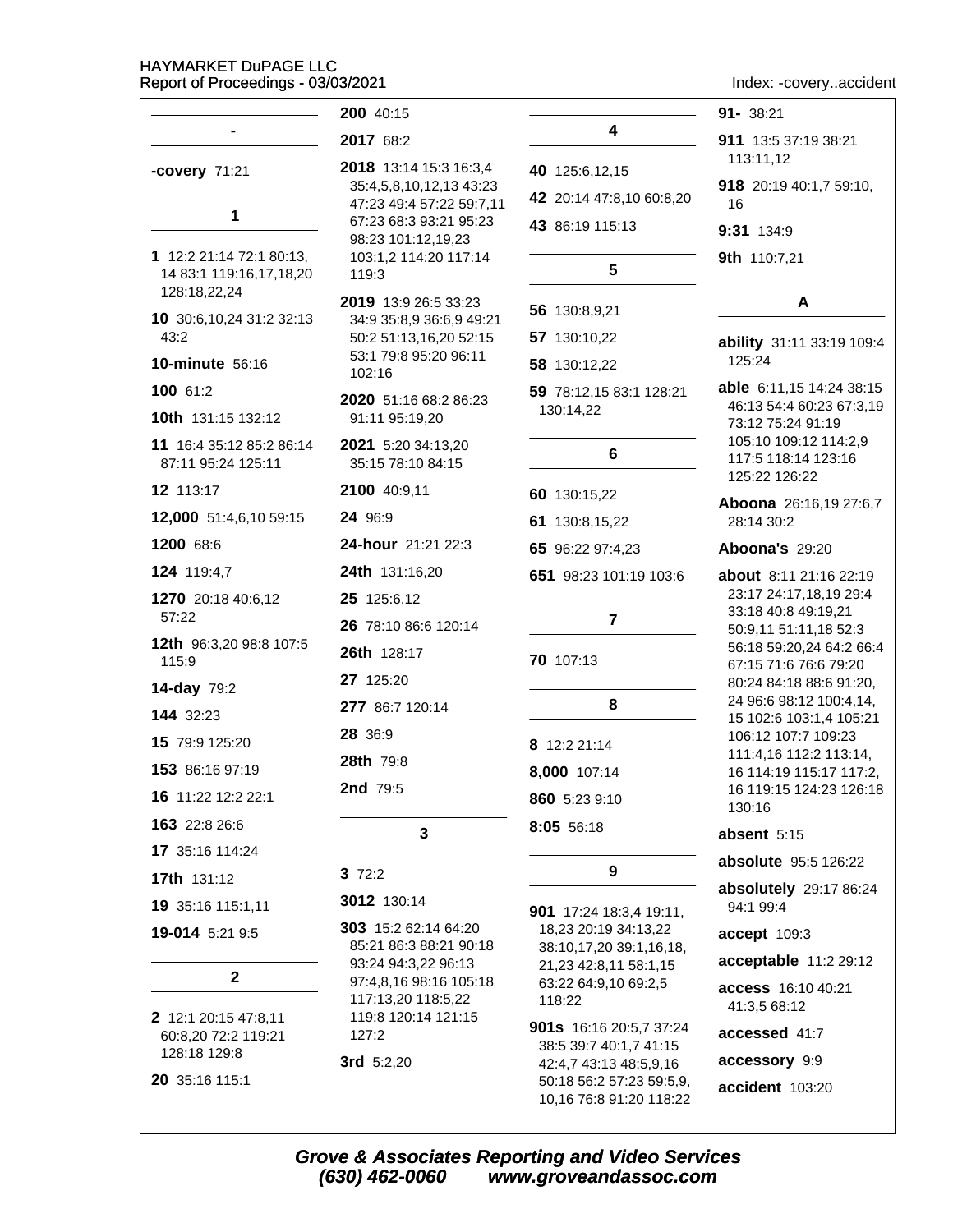#### accuracy 68:15

accurate 94:22 95:2 98:21 103:6,10 104:6 106:16.21 107:9 115:23 116:5 127:3

accurately 68:17

acquire 91:14

across 8:4

actual 118:15 129:6

actually 22:22 33:16 37:8 43:4,9 44:2 50:1 89:2 92:23 96:20 100:13 103:17 105:12 113:19,21 118:4,9 120:15 128:21

#### added 129:3

addendum 43:20 48:20 78:10 109:2 116:3 119:16,21 122:20,21 128:16 130:15

additional 47:3 84:1 92:24 127:3

address 16:20 27:1 89:12 93:5 104:2,21 105:2 108:21 119:4  $123.11$ 

addressed 21:12 29:6  $79.23$ 

addresses 55:21 90:9 104:15,17,18,22

adjourn 130:4 133:10

adjusting 75:12

administrative 31:9

admitted 17:11 38:12 58:22

admonish 29:14

admonishment 54:17

adopted 6:6

advised 91:4

advising 7:4

affiliated 55:22

after 6:12,15 12:24 14:18 21:6 38:20 52:24 64:19 67:1 79:10.11 113:13.15 115:15 116:16 131:19

#### $132:2$

afternoon 57:7 64:5

again 7:3,7 17:22 39:24 76:13 83:6 88:4 98:13 101:3,6 103:3 111:21 115:18,21

agency 94:16 109:8

aggregate  $45:1346:2$ 

aggregated 73:10

agree 8:23 12:15 88:24 90:14 97:11 105:6 110:11

#### agreed 79:2

ahead 10:23 23:14 29:9 58:20 78:20

allow 29:8 46:17

allowed 8:16 53:23 82:4. 12 117:20

almost 14:3 41:16 55:19 118:18

alone 19:11

along 106:13

already 28:22 63:15 71:4 79:12

ALS 16:10 86:19 105:8, 11 124:23 125:6.12.15

ALS/BLS 85:4,6 86:18 125:9

ambulance 11:6 12:23 13:5 14:15,23 15:2,10,17 16:24 17:20,23 18:23 19:12 33:9,12,19 36:16, 23 37:4 38:24 39:19.22 40:4 42:2 50:12 58:15 59:2 60:5 62:9 64:6,13 65:8 69:4 70:2 73:2.19 74:20 75:14 76:8,10,15 80:17 84:19 85:11,18,23 86:21 91:8 107:12,14,16 123:10 126:3 127:11

ambulance/ems 59:6

ambulances 41:23  $107:12$ amended 27:7 among 51:14,15

amount 31:12 91:13 107:7 112:3.5

analysis 14:19 36:15 51:23 52:1,7 62:2 79:10 86:9,18 122:14

analyzed 89:3

annual 57:19 130:16

annually 12:24 59:16 96:23

anomalous 68:3

another 6:22 20:13 46:18 77:13 81:16

answering 11:9

answers 54:2

anticipate 131:10 132:4

anymore 57:7

apologize 99:14

appeared 106:1

appears 92:22

apple 106:3

apples 106:3

application 24:16 25:14 27:7 33:24 34:5

applied 86:13,15,17 96:19 124:22

appointment 18:9

approach 88:8 90:22,24 91:3 112:16,24

appropriate 8:13,20 12:6 55:6

appropriately 83:23

appropriateness 81:23

approval 9:7

approved 8:3 31:15

approximately 40:9 59:15 97:4.6 108:21

**April 131:21** 

areas 108:11

 $arise 34:3$ arose 33:17

back 11:3 15:21 33:23 34:8 36:6 42:5 47:3 48:1,

**Grove & Associates Reporting and Video Services** (630) 462-0060 www.groveandassoc.com

#### Index: accuracy..back

arrival 19:16

arrive 37:12.20 58:6

arrives 36:23 37:4

ask- 124:15

assembled 14:21 67:1 112:17 113:5

assist 26:16,18

associated 95:21

assume 57:24 58:10 61:10,20 62:8 63:5 92:17 103:5

assumption 30:5 124:23

assumptions 29:21,24

assurance 75:20

attachment 29:20

attempt 36:6

attention 128:15,17

attorney 7:4 54:24 55:6

attorneys 8:17 28:9  $82:5$ 

attributable 122.17

attribute 122:22

audio 87:2 89:6,14  $111:10$ 

audit 61:11 119:13

**August 53:1 86:23**  $91:11$ 

authored 109:22

available 8:9 16:5 51:9

**aware** 33:22 34:8 36:2,5,

8.9 53:8.12 60:2 68:5.8

B

84:16 96:8.11 119:1

 $B-2$  9:10

60:3 64:23 100:12

average 125:18

averaged 113:17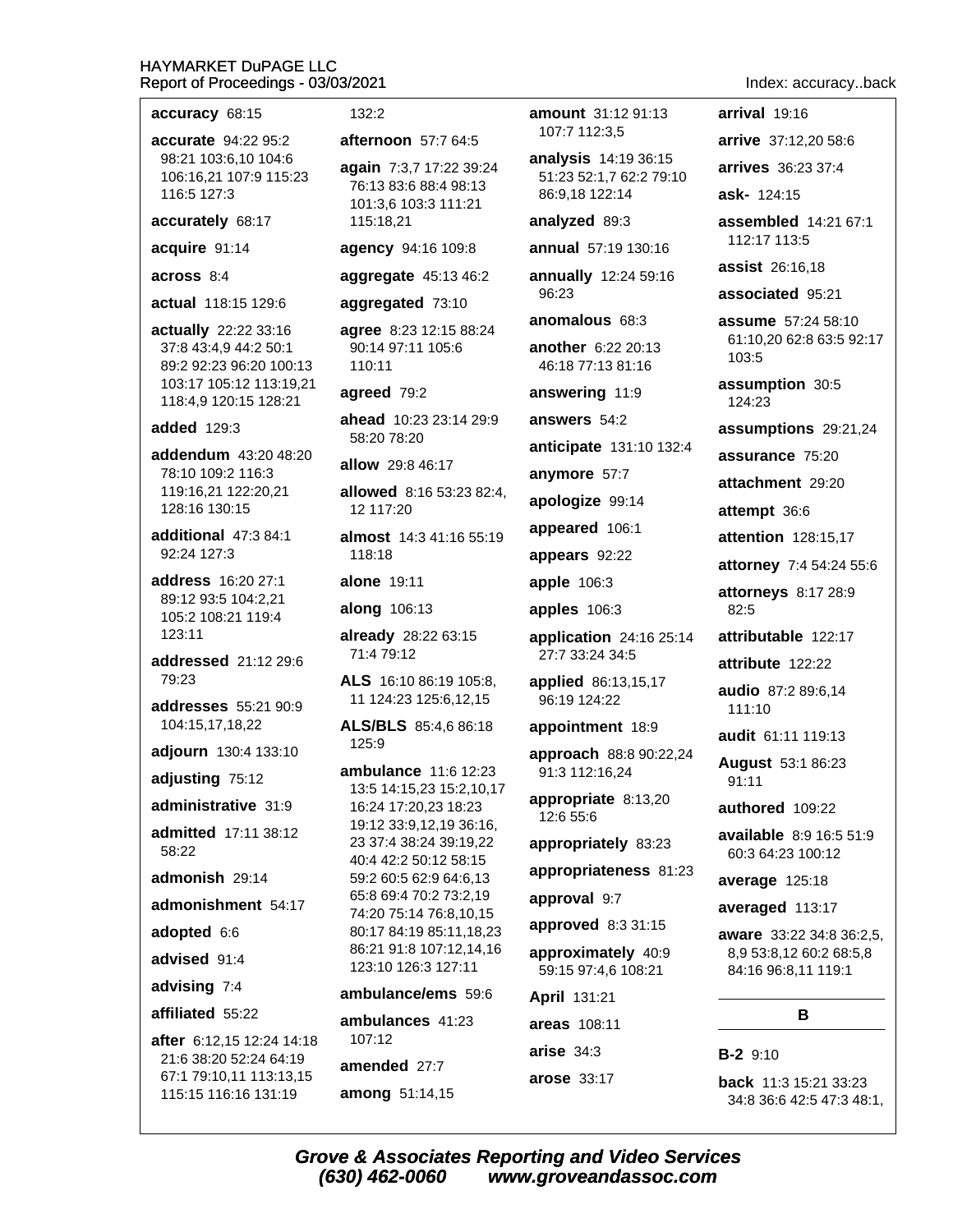19 49:23 50:2 52:12.14. 22 56:24 68:16 69:2 72:12 78:7 79:8 83:13 90:19 91:10,23 95:9 97:23 98:15 99:6.13.18 101:12 111:22 120:15 124:24 background 30:2 92:18 **Board** 7:18,20 backup 66:16 **body** 7:20 **Baldwin** 13:8 20:10 36:3,5 49:14,18 50:2,6, 15,19 51:23 52:14,18,19 **base** 30:3 106:23 **based** 31:8.9 48:20 49:2 106:22 110:11 113:11 114:2 115:12 119:13 122:16 123:21,23 124:6, 24 125:7,16,22 **basic 123:9** basically 109:18 **basis** 30:19 57:19 79:22 108:15 batch  $42:3$ **Bates 68:23** Bates-labeled 68:23 **bed** 86:16 87:14 122:19. 20,23,24 123:23 124:13 **beds** 11:22 85:4 86:6.10 88:23 92:13 120:2 122:3. 4,16,22 124:6,10 125:4, 15 **before** 5:20 7:5,8,13 9:3 19:14 34:5 41:9 48:2 60:12 108:14 109:22 118:12 130:4 begin 6:3 11:15 21:2 57:1 65:23 84:5 87:20 121:11 beginning 21:12 91:12 107:6 behalf  $10:13$ **belief** 117:6 believed 106:1 **benefit** 7:7 99:8 **Benes** 131:19

**bit** 36:19 40:16 41:17 51:18 52:22 57:11 91:2  $103.8108.11$ 

blindly 109:3

BLS 16:10 105:8,11

**book** 22:14 24:5.11

**Branch 130:14** 

break 16:5 55:11 56:6.7. 10,17 69:16,19 92:11 93:12 122:5

**breakdown** 43:24 85:5. 6 105:8 121:23 122:2 123:20 124:8,10,12

breakdowns 69:13

**Bridget** 10:13 99:15

**bring 109:1** 

broad  $63:19$ 

**broke** 73:20 86:4

broken 26:7 73:13 85:3 88:22 121:16 123:19

building 72:16

**bulk** 105:19

**bunch** 12:11

**Burke 131:16** 

**burst** 17:6

**business** 8:2 9:3.10 76:14,15 112:18 131:12

#### C

CAD 49:16 60:2,17 64:22 65:1 89:1,12 93:8 94:13 96:7,8 98:14,15,18,20,23 100:12,15 101:12,18 102:5,9,15 103:5,23 108:15,16,19,23,24 112:17 113:4,10,21 114:14 117:9,14,17,19, 21 119:3,8 125:23 126:1, 4,7,8,17,24 127:8 calendar 13:14 15:2

call 5:3.4 9:19 37:15 38:21 73:2 80:17 103:17. 18 104:2 112:19 113:7 117:22,23 126:19,20 132:19 133:16

called 13:18 16:16 37:19 40:4 41:24 42:2 57:12 58:15 64:14 65:8 74:20 76:8,11 84:8

caller 113:10,11,12

calling 6:4

calls 12:23 13:5 14:20 15:17 16:24 17:23 33:13 36:11,13,16 39:16 50:3, 12,14 52:11 61:21 63:7 65:3 70:2 74:16 75:14 76:15 84:19 85:3.11 86:17,19 87:15 88:15 90:9,12 91:17 92:12 93:11 94:7,17,19 96:14, 16,23 101:14 104:9 107:9,14 113:23 115:11 116:6 117:13,20 119:2,7

car 30:18 31:14

care 59:3 134:6

Carello 5:6,7 9:16,17,20, 21 132:14,21,22 133:13, 14, 17, 18

carries 10:6 133:7 134:3

cars 30:13,21 32:15

case 5:20 9:5 26:10 45:12 58:10,24 61:7 65:8 114:23 131:18

cases 6:12,16 131:2

category 124:17

cell 36:12

center 17:4 31:13 36:17 37:16 38:12 40:5 50:4 52:11 72:24 103:20 110:15,23 113:16

certain 24:9 28:1 64:13

Certainly 10:11

cetera 124:17

CFD 117:23 CFR 20:14 47:8,10 60:8, Index: background..city

**Chairman** 5:1.16.17 7:2 8:24 9:1.18 10:4.5.12.22. 24 11:13 12:3,14,16,19 20:23,24 21:5,7 33:17 34:4 52:10 56:15.21.23 65:22 74:8 75:6 76:3,18, 22,23 77:3,4,20,22 78:6 79:5 80:14 83:9.11.12 84:4,6 87:17,18,21 89:21 96:1 99:12,16 100:22,23 101:1 107:4 108:3,5,7 115:16 121:10 127:14, 17, 18, 23 128: 1, 4, 5, 9, 12 129:14,23 130:6,20 131:3,7,13,17,21,23 132:7,17 133:5,6,12,15 134:2.7

chance 79:19 127:21

change 86:22 87:13

channel 6:10

characterize 38:5

chart 80:13,14 83:1 119:16,17,18,20 120:17, 23 121:3 128:16,18,22, 24 129:8

charts 67:10

check 41:10 68:14 70:7 77:17 100:19

checked 68:17

Chicago 11:7 12:21,24 37:3 60:4,18 69:22 70:9, 17 71:10 73:6,8 84:19 86:22 87:8 88:19,20 96:6,9 97:9 98:11,14 101:13 107:11 108:16 109:9 112:17 113:5,16, 18,20 114:6 116:2 126:16 129:1

Chief 131:15

choice 124:16

chose 52:4

Chuck 6:24 7:3 83:8

circumstance 55:8

circumstances 8:6  $55:3$ 

city 60:3,17 96:6,9 98:14 101:13 107:11,18

20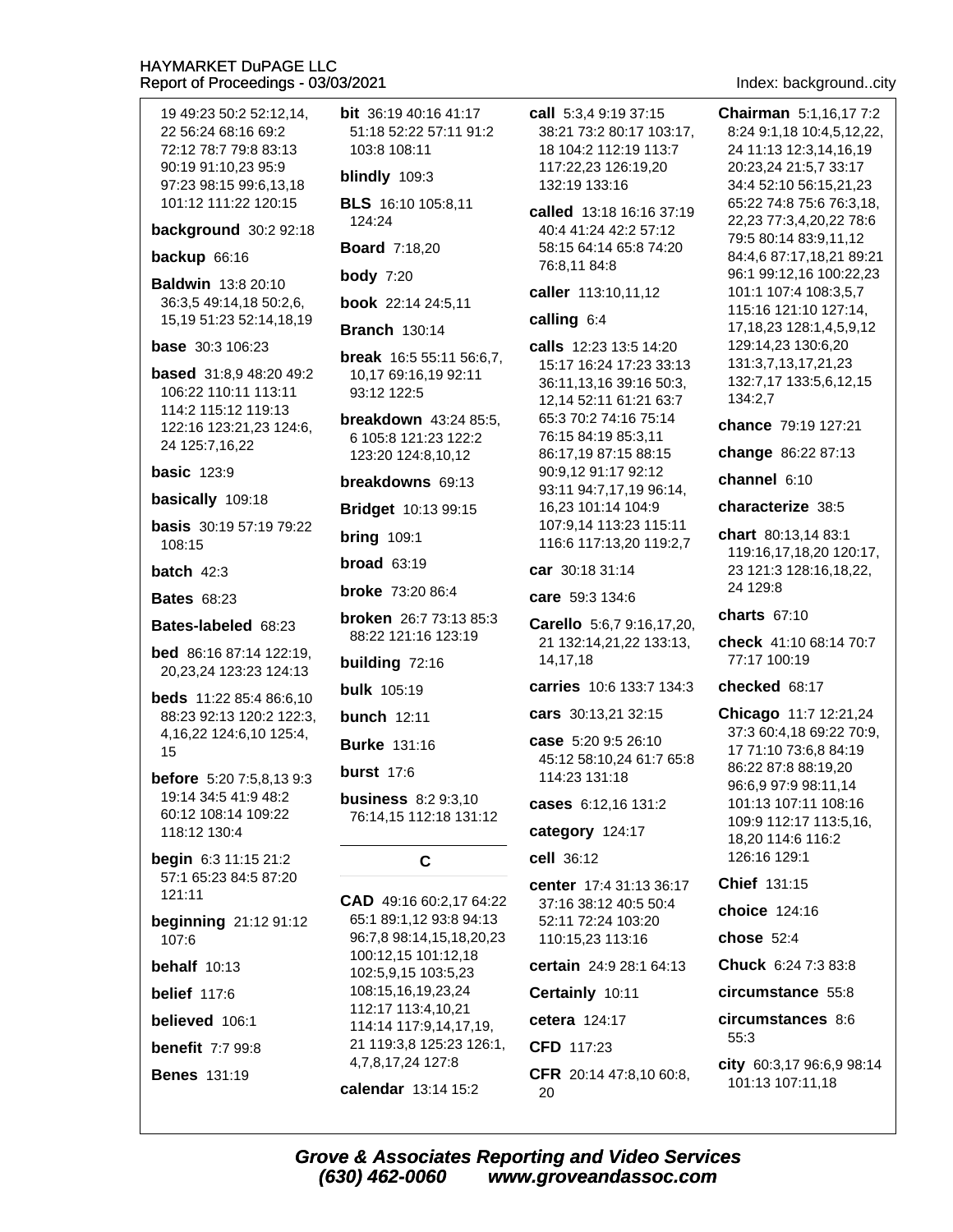#### **HAY** Repo  $21$

Index: clarify..courtesy

| <b>IAYMARKET DuPAGE LLC</b><br>eport of Proceedings - 03/03/20               |                        |
|------------------------------------------------------------------------------|------------------------|
| clarify 25:20 59:19<br>129:4                                                 | Con<br>127             |
| clarifying 129:16                                                            | com                    |
| Class 9:7                                                                    | com                    |
| classified $61:23$ 105:2                                                     | 72:<br>12 <sup>2</sup> |
| clear 53:24 102:24                                                           | com                    |
| clients 30:7 31:3,17,19<br>32:3,23                                           | 106<br>com             |
| clinic 18:12,15 38:5                                                         | 52:                    |
| close 11:24 46:14 76:4<br>98:17                                              | 98:<br>111             |
| closely 95:21                                                                | com<br>86:             |
| closer 87:12 89:20                                                           | 122                    |
| 125:18                                                                       | com                    |
| clue 99:22                                                                   | com                    |
| co-counsel 10:14                                                             | com                    |
| collar 87:13                                                                 | com                    |
| collated 74:23                                                               | 48:                    |
| collection 66:6                                                              | com                    |
| collectively 41:16                                                           | com                    |
| column 66:6,14 129:2                                                         | com<br>59:             |
| combined 67:11                                                               | 67:                    |
| combing 50:2 75:9                                                            | com                    |
| comfortable 47:24<br>85:15                                                   | com                    |
| comment 6:11 8:13                                                            | com                    |
| <b>comments</b> 7:5 9:2                                                      | com                    |
| commission 5:3,21 6:5<br>7:4,13,17,19 8:8,21 9:4<br>14:18 17:2 18:2 27:15,16 | com<br>17:<br>112      |
| 28:20 74:10 81:20,22<br>83:17 116:9                                          | com<br>63:             |
| Commission's 84:18                                                           | 114                    |
| commissioned 109:19                                                          | con                    |
| Commissioner 5:6,7,8,                                                        | con                    |
| 9,10,11,12,13,14 9:14,<br>15, 16, 20, 21, 22, 23, 24                         | con                    |
| 10:1,2,3 56:13 76:22                                                         | con                    |
| 79:7 127:17 132:13,14,<br>16,21,22,23,24 133:1,2,                            | con                    |
| 3,4,11,13,18,19,20,21,<br>22,23,24 134:1                                     | con<br>105             |
|                                                                              |                        |

nmissioners 76:21 7:16 132:10

munities 87:12

munity 9:10 70:10 7 121:20 122:8  $4:16$ 

**p** 48:17 53:9.15 6:3 110:14,23 111:1,3

parable 16:4 35:13 6 63:2 73:6 96:3,20 8 106:10,14 107:5  $:5,7,8$  115:9

parables 85:2 15 95:24 113:19 2:15,22 124:5 125:11

pare 83:6,14

pared 50:18 64:22

parison 73:2 98:10

piled 44:16 47:18 22 49:6

plete 37:14

pletion 37:11

pliance 45:24 47:6 21 60:14,21 61:2,12 15

plied 79:3

ply 39:10

ponent 71:7

ponents 107:20

prehensive 8:10 15 20:2 90:21,24 2:11,16,23 113:4

ps 47:22 48:4,6,13 6 85:8 110:12,22  $1:21$ 

cern 60:14 126:13

cerned 100:10

cerns 103:4

cluded 130:1 134:9

clusion 88:14

**clusions** 89:4 90:6  $5:22$ 

condition 18:17 conditions 87:10 conduct 15:23 84:16 conducted 81:2 84:23 conducting 85:16 confer 55:5 confident 94:2 confidential 80:19 confidentiality 45:7 confidentially 80:16 confirm 68:16,17 108:15 109:5 126:10 127:2 confirmation 109:11.14 conflict 60:19 confusing 12:13 connect 46:17 47:4 49:13 consent 18:10 19:14 38:2,10,13,14,15 58:24 consenting 38:22 consents 58:2 conservative 30:20 consistency 44:22 consistent 81:7 86:8  $93.2$ consultant 41:11 131:8 consultation 13:12 consulting 26:2 contained 60:16 80:12 119:17 context 24:16,22 25:1, 14 continue 130:4 132:10, 20 **continued** 5:21 9:13 133:8 Continuing 34:21 44:21 contradict 98:4

concussion 74:20

control 30:19 conversation 49:17 115:20 117:1 conversations 116:7 conversion 129:4 conversions 120:2 copied 119:20 copies  $40:24$ copy 45:3 correct 11:19 15:20 18:22,24 20:4,8 21:14,15 24:23 25:8,9 33:20,21 34:6,7 38:3 44:8,9 47:5 48:24 50:4,5 51:3 57:12, 13,17 58:13,17 59:14,17 61:5,13,19,22 62:5,16, 19,22 63:8 67:5 69:24 70:13 73:24 74:2,4 84:20 85:14,24 86:1 88:10,23 89:4 92:2,5,13,20,21 93:17,18,22 94:2,4,7,10, 12,15 95:11 96:17,18,24 97:1,17,18,20,21 98:1 103:1,2 104:22 105:5,9, 18,24 108:17,18,24 109:5 110:3,4,19 112:2, 13,14 114:11,17 115:13, 14 116:11,23 118:23,24 119:19.22 120:2 121:18 122:2,12,13 123:8,24 124:7,11 129:5,7,10 131:13 correctly 61:1,15 62:14 105:23 106:4 114:1 counsel 6:24 21:2 131:1 counsels 129:15 count 123:23 counted 92:23 counties 87:13 counting 44:12 80:1 123:22 **County 130:13** 

court 7:10 10:10 23:12 27:13 77:23 81:17  $111:23$ 

courtesy 23:12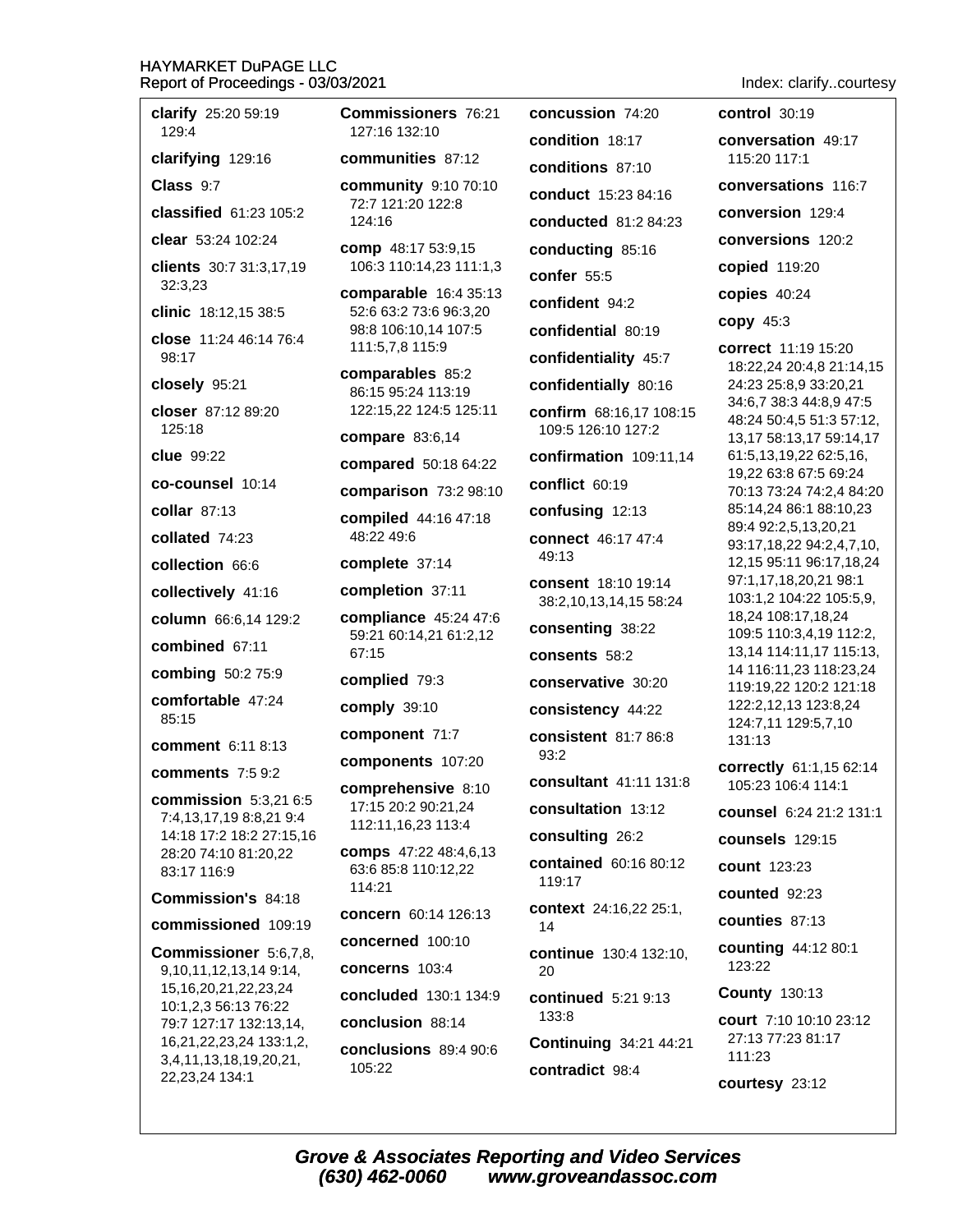cover 101:3

covered 57:8 63:16

COVID-19 6:9

Craig 131:19

crash 99:13

created 26:12 82:8 119:18

#### creates 8:20

credible 116:22 117:7

criteria 110:12.22

cross 102:12 124:18

#### cross-examination

8:16 12:9,11 21:3,9 55:2, 9,14 57:2,4 65:23 66:2 81:15,22 82:9 83:20 84:1 88:1 108:8 121:11,13

cross-examine 108:4

cross-reference 49:14 50:16 117:13

cull 51:9 93:4

curiosity 64:21 98:15

current 112:22

cut 23:15

#### D

#### **Daley 134:1**

Daly 5:1,16,17 9:1,18 10:4,5,22 11:13 12:3,14, 16 20:24 21:6,7 33:17 52:10 56:15,23 65:22 74:8 75:6 76:3,18,23 77:4,22 78:6 79:5 80:15 83:9,12 84:6 87:18,22 89:21 99:16 100:23 101:1 108:3,7 115:16 121:10 127:14,18 128:1, 5,9,12 129:14,23 130:20 131:3,7,13,17,21,23 132:7,17 133:5,6,12,15 134:2 Daly's 34:4 56:13 96:2

107:4

data 12:23 16:4 24:9 30:9 35:8,12 36:10 45:9, 17 47:2 49:6,16 50:3,7, 10.17 51:8 52:4 53:3 55:21 60:16 65:5 66:5,21 67:24 68:15 70:3 73:10, 11.13.18 79:18 80:19 81:5,6 82:17,22,24 83:1, 2,5,19,20 85:7,20 87:1 88:13,17,18,20 89:1,2,3, 11,12 90:5,11,17,18 93:3,4,8 94:9,11,14,17 95:9,14,15,24 96:5,7,9 98:11,14,15,18,20,23 100:12,15 101:13,16,19 102:5.9.15 103:5.23 105:17 106:12,16,17,21, 24 107:8 108:15,16,19, 23,24 109:17,20 110:11 111:10 112:17,19 113:4, 7,10,14,18,21 114:2,13, 14, 20, 24 115: 4, 12, 19 116:10,13,21,23 117:3,7, 9,14,17,19,21 118:7 119:3,8,17 120:8,11 121:15,22 123:8,18 125:8,24 126:1,4,8,13, 14, 16, 17 127: 8 128: 24 129:6 130:16

date 6:22 45:18.21.24 46:4,13,18,20 47:1,4,9 59:23 60:4,14 67:18 69:1,6,11 117:24 118:4, 10 125:22 126:11 127:1

dated 78:10 128:16

dates 127:3

day 32:9 72:23

day-to-day  $79:22$ 

days 97:24

deal 27:13 81:12

dealing 80:19 82:5

**dealt** 79:22

**December 79:5 97:24** 110:7,21 decide 29:7

decided  $15:22$ 

decision 7:21 59:5 106:22

declare 5:18

defer 29:11

Index: cover..documentation

**Dinolfo** 56:9 57:1 78:18 87:19 90:1 96:19 99:1 100:18 102:7.20 107:3 108:11 110:5 114:18 117:11 129:17 131:4.7

**Dinolfo's 110:24** 

deferred 11:4.10

definitely 132:5

definition 50:24

deliberate 8:20

demand 52:16

demands 34:10

107:10 110:2,21

Department 37:4

deposition 54:4

derived 79:20 94:4

describing 37:11

designed 17:23

determination 31:10

determine 33:19 35:16

detox 11:21 21:21 22:3,

20 70:18 71:14.15 73:7

developed 15:9 26:6

developing 7:12

development 9:6

DI 21:4 56:12 57:3.5

83:3 87:21 88:2 90:2

22,23 107:24 111:17

Dickson 10:14 99:22

difference 119:10

differences 71:9 72:3

129:17 131:7,14

100:13,18

difficult 19:4

dig 36:18

 $86:9$ 

65:19 78:17,22 82:16,21

99:3,7,15,17,23 100:5,9,

21,24 101:2,10,22 102:3,

determined 49:15

36:12 41:23 51:12 81:23

detailed 26:9

 $50:16$ 

 $105:10$ 

 $83:2$ 

derive  $30:10$ 

108:16 112:17 113:5

demographics 87:7,12

direct 13:21 26:24 27:4 28:10 71:3 84:11 98:10 113:19

directed 47:21 61:15 84:19 95:3

direction 53:7 62:7 80:21 86:4

directly 21:16 24:3 49:21

director 45:23

discharge 72:10,11,13

disclose 46:1 60:23

disclosed 26:19

disclosure 79:1,2,15 81:13 82:2,8,15

discrete 12:12 21:11

discuss 13:2

discussed 102:10 108:19 111:3

discussion 13:7 33:15 53:4 54:23 76:6.13.17 128:3

discussions 51:14

dismissed 52:1

distinguish 71:9

distortion 87:3 89:7.14  $111:10$ 

District 9:10

district's 131:18

divided 124:6 129:3

doctor 18:15 38:5

doctor's 18:9

document 68:16.24 84:24

documentary 25:11

documentation 84:17

**Grove & Associates Reporting and Video Services** (630) 462-0060 www.groveandassoc.com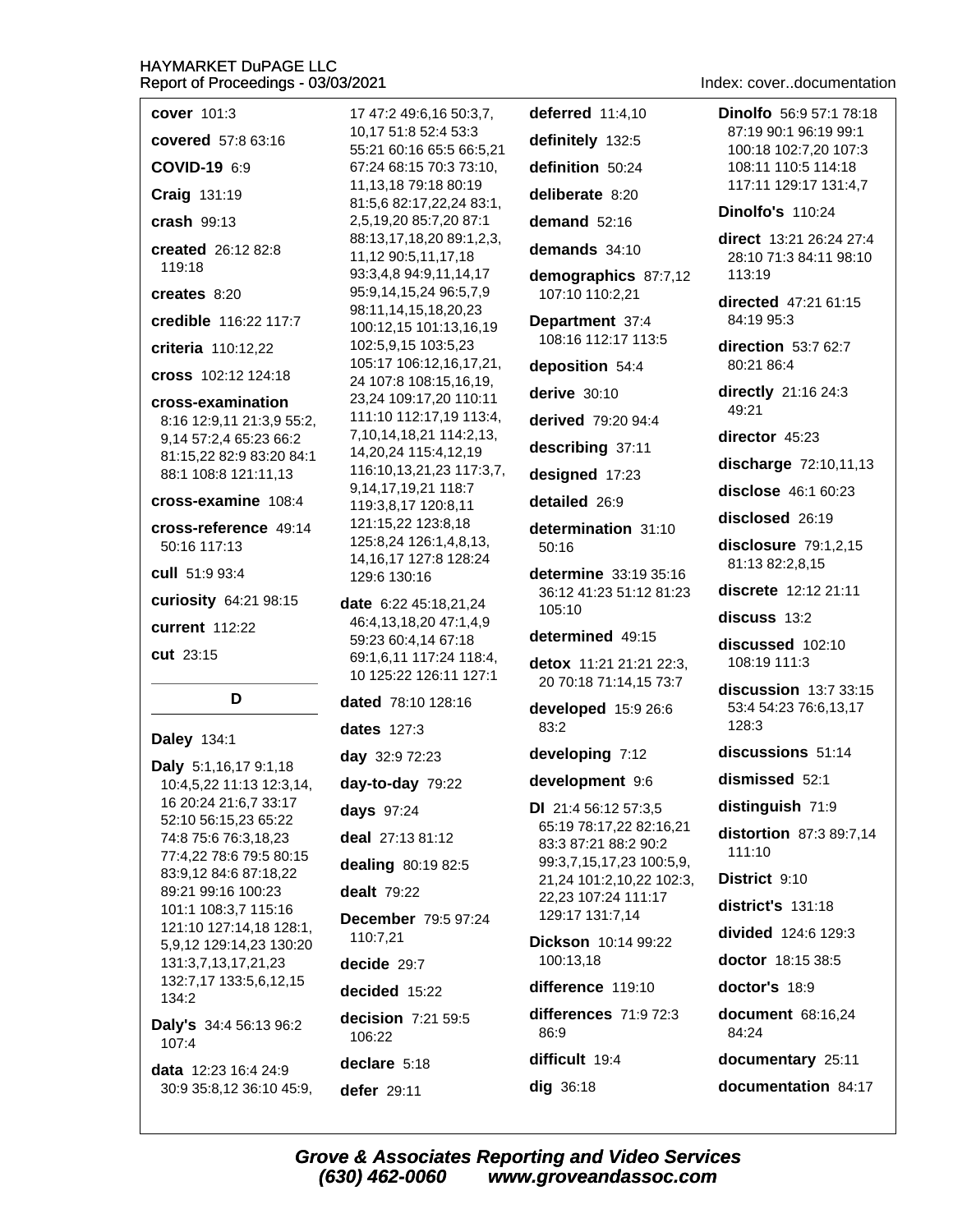documents 13:10.14 14:14 15:1.15 16:12.14. effect  $6:7$ 20.23 20:3.10.17 efficient 53:4 **Dominik 6:5 11:12** 13:12 15:23 16:1 33:18 42:10 43:12,16,19 44:5,7 117:5 47:12,16,20 48:3,4,11, efforts  $51:12$ 15,20 49:2 53:15,19 61:15 62:1,13 63:1,4,11 69:13 73:13 74:1 77:9, 13, 15, 18, 21 78: 4, 6, 7 64:8 69:10 80:1.12 81:4 83:4 84:7. 13 88:3 101:4.9 102:24 41:23 108:4,10 111:20 114:9 121:8 127:16 128:15,23 Ellenbeck- 54:9 79:17 130:1 40:13 51:9 52:4 69:16,19 73:20 74:21 85:3 86:5 88:22 92:12 93:13 107:6 121:16 122:6 123:19 23 132:23,24 133:19,20 131:4 132:1,3 29:22 30:8 31:2 86:17,19 87:2.12 91:17 97:10 110:13 115:6,24 120:2 130:10,13 duplicates 103:14 124:2 E 72:6 50:22 52:23 91:13,16 98:19 107:2 109:24 116:20 125:14

**Dominik's 14:18 35:2** 

### door 22:18

down 16:5 23:13 26:7

#### driving  $30:7$

**Drummond** 5:8,9 9:22,

due 6:8 7:22 107:9

duly 13:19 84:9

**Dupage 5:23 14:9 24:23** 

duplicate 108:12

#### e-mail 120:22 121:3

earlier 16:22 20:9 48:19

earliest 131:19

early 51:13

easier 100:6

easy 12:12 35:7 123:3

effort 34:14 75:1,2 81:10

electronic 16:17 18:6 40:2.18.22.23 41:1.2

electronically 40:14

Ellenbecker 11:19.23 12:4,7,15 21:4,8,10 22:22 23:10,15 24:8,13 25:6,19 26:1,11 27:5,19, 24 28:4 29:13,17,18 31:22,24 32:1,13,17,22 35:21 36:1 45:6,14 53:20 54:10,11,15,20 55:18 56:4 57:8 59:19 63:15 64:18 80:4,5 108:3,5,9 111:14,18,21,22 112:9 120:16 121:7 129:19

#### Ellenbecker's 11:18

emergencies 33:12

emergency 7:23 43:23 58:11.24 94:11 123:10

employee 93:4 122:6

employees 39:16 62:8, 17 63:7 65:13 66:13 121:19,23 122:8 123:12

employment 31:19 32:4

**EMR** 41:11,12,15 42:1

**EMS** 33:9,12,24 34:6,9, 15,23 36:6,11,13 39:16 41:24 49:3,19 50:3 51:13,15 52:2,11,16 53:2,3,5 61:21 62:15,17, 21 63:18 88:15 92:24 93:10 101:14 103:18 115:11 117:22,23 124:12

encompassed 128:24

end 12:20 35:19 43:17 51:16 52:9 75:3 99:11

endlessly 102:7

enjoy 101:7 enough 46:15 47:2

93:17 116:17

enter 45:1 67:4

entered 66:8

entertain 9:12 entire 62:5 102:15.17

entirely 47:16 entries 63:18 108:20,22

entry 64:3 66:22 68:16, 24

equation 129:2

errors 94:18 108:23

especially 54:3

essential 31:14

established 28:13

estimate 15:13 34:15,23 50:23 51:1 88:15 91:7 94:1,6,7,9,14 95:8 96:14, 16 97:16 98:17 103:9 105:7

#### estimates 36:6

estimations 49:19

evaluation 50:7 82:10

evening 5:1,19,21 9:4 14:12 57:6,7 77:6 84:14 88:3 133:10

evenly 124:18

event 17:4,6,7 37:16

events 17:9

eventually 116:8

everybody's 115:21

evidence 25:11

exact 36:14

exactly 119:8 120:19 126:23 129:11

**EXAMINATION 13:21** 84:11 128:13

Index: documents..extensively

examined 13:19 84:9 88:13 90:5

example 70:5 107:11

Excel 44:24 45:3,16 47:12 48:22 49:5 59:20 60:6 75:4 119:23 120:20  $121:1.4$ 

Excellent 100:21

**except** 82:13

exception 30:19

exceptions 9:7

**excess** 126:24

Excuse 24:1

executive 10:16 13:24 14:5.7

exercise 74:23 75:7

**Exhibit 78:11.12.15 83:1** 128:21 130:9.10

exhibits 25:10 130:8,21

existed 59:10

expect 107:19 131:5

expectation  $31:1832:3$ , 6 72:5,7,19

expected 32:15,18,20 33:2.4 87:2

experience 41:21 106:23

experienced 41:15,19

expert 14:18 26:19 47:8 52:2 53:8,13 54:24 60:8 79:10.11 81:18.21 131:15

expert's 53:7

explain 17:1 71:20,23 73:9

explained 16:2 19:14 91:2 109:15 110:24 112:4

explanation 112:12,19  $113:1.7$ 

expressed 112:4

extensively 52:3 102:10 103:4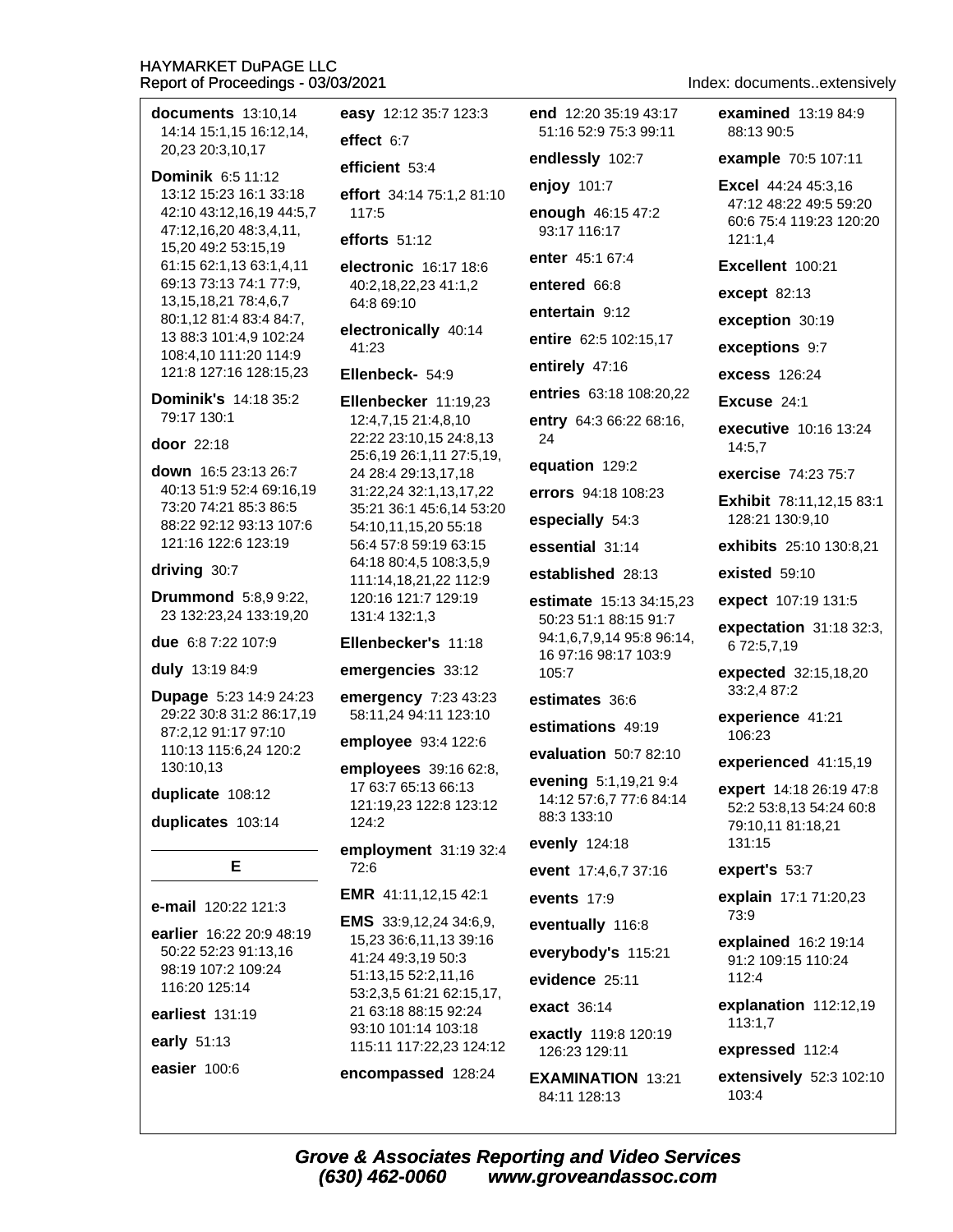| external 117:19                                    |  |
|----------------------------------------------------|--|
| F.                                                 |  |
| facilitate 59:5                                    |  |
| facilities 20:14 48:17<br>60:10 62:1               |  |
| facility 9:9 12:24 13:6                            |  |
| 14:16 18:12 19:17,21<br>22:12 24:23 30:8,23        |  |
| 31:19 32:5,9 34:10,23<br>36:7 39:11 49:4 53:16,17  |  |
| 71:10 75:23 96:11,16,24                            |  |
| 97:12,13 98:24 101:14,<br>19 104:12,14 106:2       |  |
| 107:21 110:3 114:23                                |  |
| 123:7 126:10                                       |  |
| facing 75:23                                       |  |
| fact 13:3 38:23 82:7,21<br>103:11 113:13,15 116:12 |  |
| 117:4                                              |  |
| factor 82:10                                       |  |
| fair 28:11,16 93:1 105:12<br>115:8                 |  |
| faith 110:10                                       |  |
| falls 75:22                                        |  |
| family 70:5,6                                      |  |
| farther 92:23                                      |  |
| fashion 51:17 55:11                                |  |
| February 78:10 128:17                              |  |
| federal 20:13 45:11<br>81:17                       |  |
| federally 85:12                                    |  |
| feel 81:7 86:24                                    |  |
| feels 29:10                                        |  |
| fell 103:21 104:24 105:3                           |  |
| felt 20:1 85:15 91:15                              |  |
| 106:9 107:8                                        |  |
| field $42:1$                                       |  |
| fields 40:19 45:17 95:15                           |  |
|                                                    |  |
|                                                    |  |
| figure 43:7 61:11<br>figuring 59:23                |  |

fill 17:7 37:18 39:10 58:5, 8,9,12 65:11,18 filled 38:1,2,20 39:4,7 57:14,24

filling 39:6 65:7

final 7:21 86:20 133:9

finally  $6:188:19$ 

find 95:14 125:18

findinas 7:17 13:16

fine 11:13 27:24 56:13, 14 60:16 118:13

finish 23:12 34:20 44:20

finished 67:2

fire 37:3 108:16 112:17 113:5,16

fixed  $6:22$ 

focus  $51:20$ 

focused 13:7 32:11

focusing 116:2

FOIA 49:16 50:3,7,12 51:20,21,24 52:4,18 55:21 89:13 90:10 92:8 109:7 113:8 121:22

FOIAS 81:5 88:17 90:9  $93:3$ 

follow 21:6 44:24 47:21 48:12 80:21 132:2

follow-up 12:7 21:5 23:21 128:7 129:15

followed 80:20 81:1 86:4

following  $6:462:7$ 131:11

follows 6:3 13:20 84:10

#### foreseeable 6:2

form 6:16 17:24 18:4,5 19:11,18 38:22 39:17,18 57:23 88:17 106:6 118:22 119:21 120:10

#### format  $12:3$

forms 16:16 18:19 20:19 48:9 57:11

formula 86:14,15,18

fortunately 93:17 forward  $6:28:252:8$ 75:11 76:7

foundation 79:15 80:2 81:13 102:1,2,4,9

four-point-something-97:5

frame 95:21

front 24:11 45:5 105:1

full 35:12 107:3 114:23

fun 99:4

future 6:2 19:21 38:22, 23

## G

game 28:16

qatekeeper 81:18

gather  $12:23$ 

gave 28:3 44:5,6 56:10 69:12 85:19 88:19,20 90:20 91:1 93:17 98:16 109:10.13 110:7.17 112:24 122:5 127:11 129:1,7

**GED 72:14** 

general 44:3 58:22

generally 29:4

generate 96:17

generated 18:5 19:15, 23 57:20 58:2

give 43:22 52:10 63:14 69:13 90:16 93:10,14 95:19 99:11 115:7 118:7 120:1,5,20 125:13 127:21 130:2

qive- 100:11

giving 28:24 35:3 112:12

gleaned 48:22 49:5

qoal 72:21,22 good 5:1,19 31:11 57:6,

# Index: external..Haymarket

7 76:22 88:3 99:7 134:4 gosh 99:21 qovernment 8:2 governments 8:4 Governor's 7:23

governs 20:13 39:6

qreat 56:19 77:19

greater 126:7

gross 96:15

group 121:19,20 122:7 124:16

grouped 123:6

groups 67:12 70:21,22

quess 44:17 49:12 57:6 64:15 76:3 90:3 91:22 106:15 114:12 123:17 124:15 127:21

quidance 15:23

#### guide  $8:11$

# н

half 14:3 132:5

hand 10:20 20:20,21 69:7,8 116:10

happened 17:8 123:11 126:10

hard 89:9 94:9,14

harder 106:10

hardship 82:9

Haymarket 5:23 7:21 10:14,16 11:7 12:21,22 13:1,3,13 14:1,2,8,13,15, 16, 20, 24 16: 12 17: 4, 11, 21 22:12 24:23 26:20 27:7 29:22 30:8 31:2,13 33:20,22 34:4,9,10,15 36:7,17,23 37:4,10,16 38:7,12 39:6,9,13,16 40:5,23 41:10,11,17 43:23 44:4 50:3 51:12, 14,21 52:11,15,17 53:2, 4,5,9 55:22 57:18,21 58:6,22 59:11 62:6 68:6 72:9,16,20,23 74:17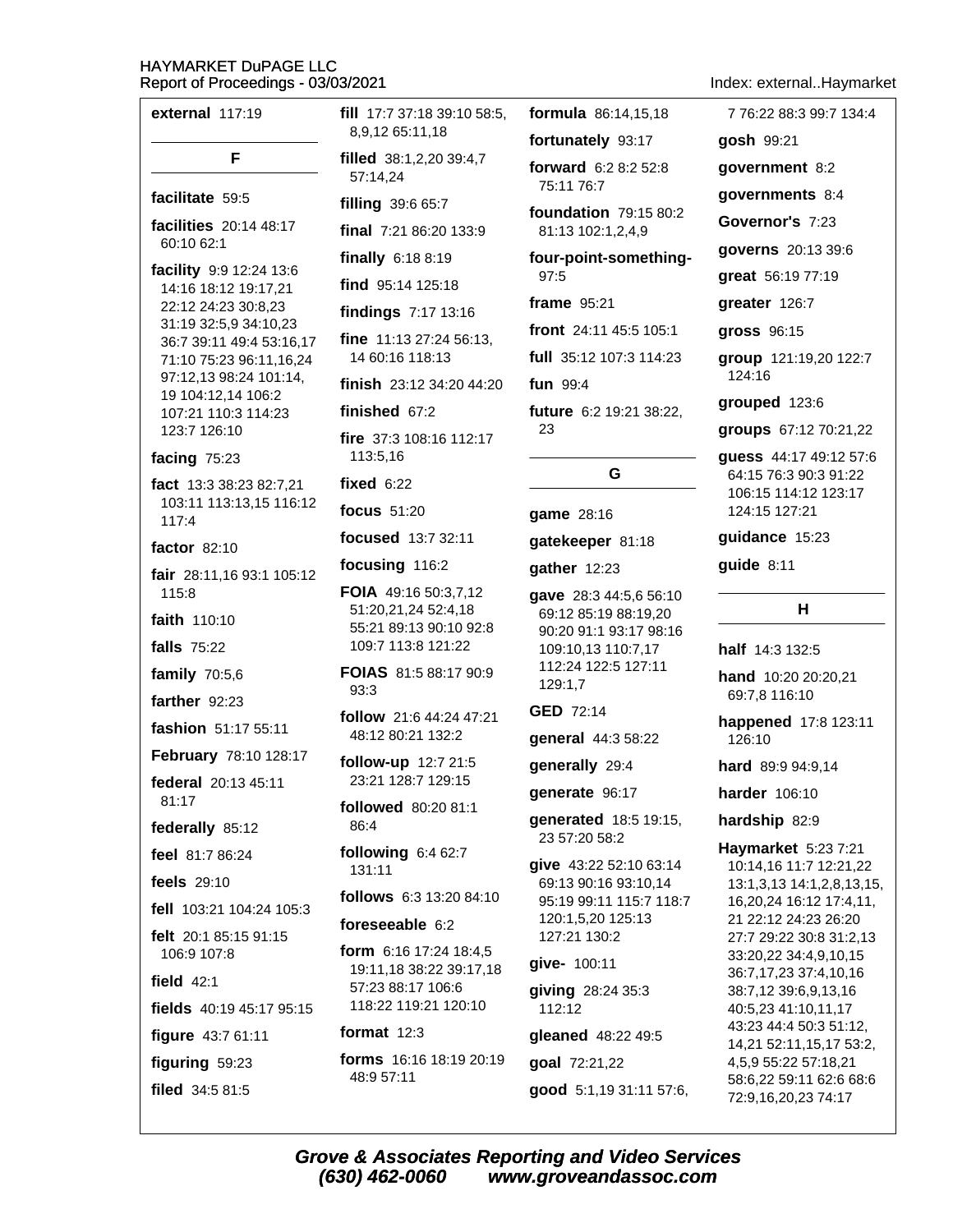83:21 84:15,19 85:11,15, 19 86:3.17.19.22 87:2 88:7,19,20 89:22 91:4,17 93:11 96:15 97:9,10,17 98:11.16 100:12 101:12 103:8,12,20 104:17,19 105:7 106:2,18 109:3,9, 13,20 110:12,13,15,23 111:7 112:23 113:18,20 114:11,19 115:6,12,17, 18,24 116:2,6,8,13,21 117:13,22 118:4,21 119:12,22 120:1,5,7 124:15 125:9,21 126:9, 15, 16, 22 127: 2, 21 129: 1 130:10

Haymarket's 25:14 33:18 49:3 53:15,16 109:20

he'll 35:11

health 46:3,6 87:9

healthcare  $9:933:12$ 

hear 28:21 31:20 43:10 54:19 82:19 89:15 106:4

heard 7:6,8 60:24 64:17 74:14 91:5 100:20

hearing 7:14,24 8:1,3, 11,21 9:4,13 10:7 25:8, 23 27:14 54:22 76:23 81:20 83:17 89:9,23 127:19 132:11

**hearings** 8:8 25:1

hearsay 79:16,24 80:2 81:13 88:14

helpful 126:11

Hervas 6:24 7:2,3 9:1 12:4,10 24:2 27:10,11 28:3,12 29:13 54:6,15, 19,21 71:8 78:17,20,23 79:19 80:8 81:11 82:17, 19,24 83:6,10,14 99:8 102:3,5,19

higher 65:2 70:6 87:8 96:15 97:23

highest 31:15

HIPAA 20:11,12 45:20 47:8 79:21 114:2

history 51:19

# hit 31:3 108:11 hold 21:23 83:8.10

Holmes 5:10,11 9:14,15, 24 10:1 76:22 127:17 132:13,16 133:1,2,11,21, 22

home 30:7 31:3,17,19 32:3,8 33:1 61:17 66:12 69:16,20 70:10,12 71:18 72:1,2,17 85:3 86:5,7,10 88:22,23 92:10,12,19 121:17 122:3,4,19,20 123:1,2,12,21 124:18 125:1,4,15

**homeless** 87:9 107:10,  $21$ 

homes 16:6,7 44:1 70:21,23 71:21,24 72:5 73:3,14,21 92:19 93:9

**hospital** 18:9,12 39:20 64:4.5

hours 40:8 41:9 75:9 91:24 92:2 115:3

housekeeping 130:7

hundred 36:24 37:5 40:8 41:9,16 61:8 65:16 75:8 91:24 92:2 115:3

 $\mathbf{I}$ 

**hurts** 99:23

ideal 61:1

ideally 90:18

identical 119:12

identified 47:23 78:16 114:6

identifiers 114:4

**identify** 14:24 24:4 46:14 70:1 73:10 113:21 114:3,10,22 123:3 125:9

**identity** 114:7

idle 64:21 98:14

imagine 41:6 87:20 90:8 115:21 126:2

immediate 28:18

impact 34:6 79:12 115:24

importance 81:21

important 71:8 116:17

inability 108:15

inaccurate 102:7 106:18

inadequate 27:23

inappropriate 54:3  $55:10$ 

incident 16:15 17:2,3,18 20:5,6,18 30:17 34:13,22 36:21,22 37:3,12,14,19, 23 40:7 42:22,24 43:5,13 48:5,7,8,16 50:18 56:2 57:12,20 58:7 61:3 62:11 63:21 64:10 65:7,9,12,18 67:24 68:2,6,10,12 69:2, 5,875:1976:991:20 96:10 98:23 101:20 103:6 104:12 118:21

incidents 40:13 103:12 125:22 126:7

include 18:20 39:16 62:20 96:2

included 50:12 63:6,20 112:7

includes 62:14,17 72:13.14

including 8:10

inclusive 124:1

increase 96:10

increases 35:22

independent 119:13

indicating 99:10 100:23

**indicator** 87:1 98:7 106:8 115:7

indicators 91:17

individual 42:5

**individuals** 58:11 62:4. 15 107:22

 $inform 18:16$ 

information  $8:10$  14:22 15:9,10,11 16:11,13

Index: Haymarket's..interrupt

18:10 19:15 20:2 22:14 24:5 27:8.16 28:14 29:24 30:2 38:17 41:12 42:4 43:19,21 44:5,6,7,14,16 45:2,10,21 46:3,7,9,12, 17,21 47:4,7 49:15 50:13 51:22,24 58:3 60:3,17 63:5.24 64:22 65:2 66:24 69:3,12 75:3,10 80:11 81:4 83:22 84:22 85:1 86:2,11,13,21 90:7 91:10,21 92:7 94:13 112:23 113:11 115:17 118:5.10 127:12 130:15 informed  $85:5,22$ initial 88:9,12 89:1 101:17 112:3,8 116:5 inpatient 11:21 inquire 24:9 **instances** 58:14 64:13 instruct 54:7 instructed 43:22 instructing 114:19 instructions 16:8 44:23 insurance 75:12 **intake** 17:10 integration 70:11 **intensive** 11:20 21:21  $22:3$ intent 96:2 106:13 107:3 interested 8:15,18 34:6 interface 49:14 interference 89:17 interject 24:2 interjected 23:19 internal 13:7,9,14 14:14, 21 15:1,8 16:12,14 20:17 50:21 84:17 91:6 internally 126:9 internet 99:13 interplay 54:23 interrupt 19:2 24:1

**Grove & Associates Reporting and Video Services** (630) 462-0060 www.groveandassoc.com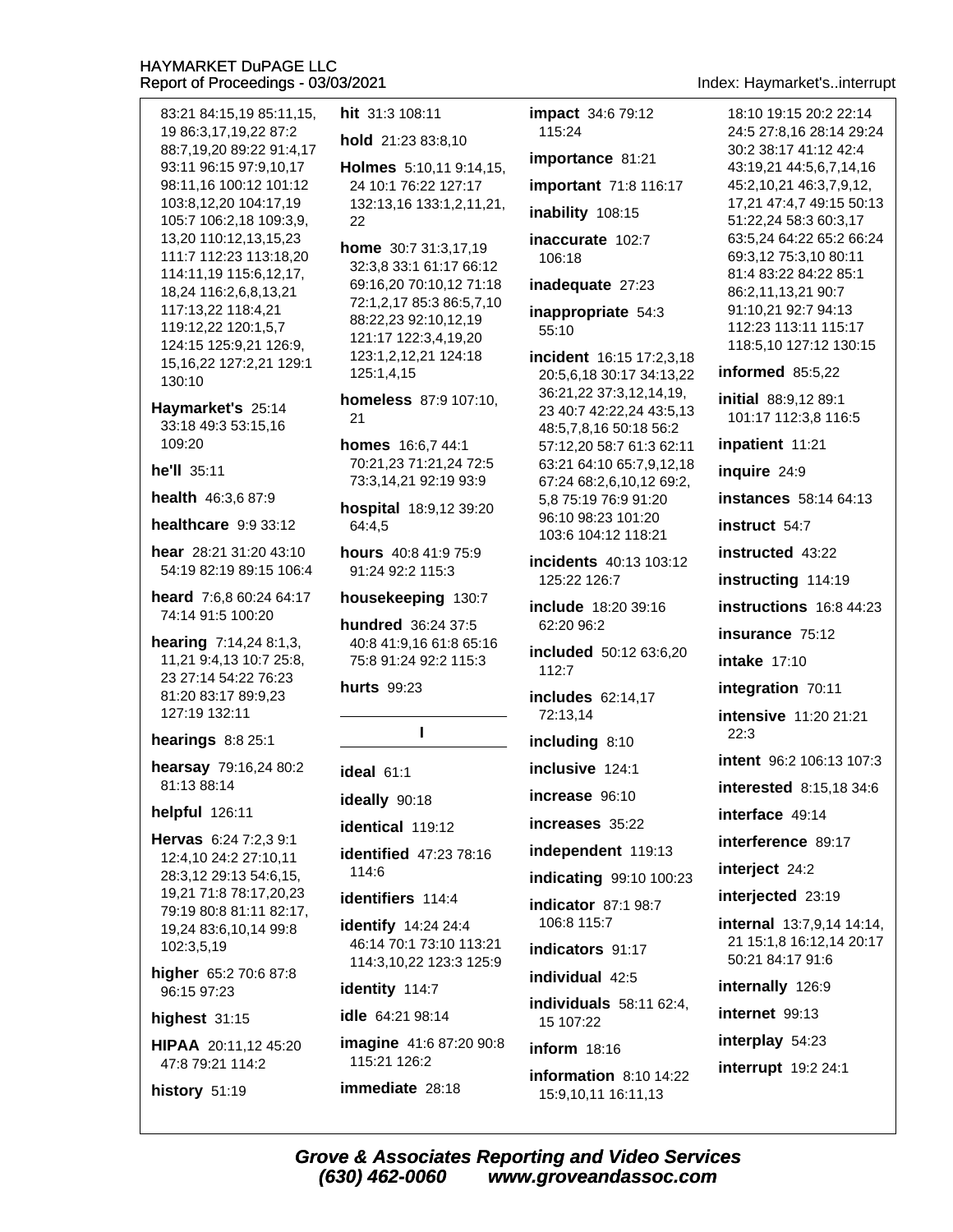### HAYMARKET DUPAGE IIO Re

| IATMARNET DUPAGE LLU<br>eport of Proceedings - 03/03/2021                  |                                                        |
|----------------------------------------------------------------------------|--------------------------------------------------------|
| interrupting 71:22                                                         | 13 99:1,5 132:21,23                                    |
| <b>introduce</b> 10:9 77:8<br>78:13 130:8                                  | 133:1,3,5,17,19,21,23<br>134:1                         |
| introduced 27:18 78:11                                                     | kind 52:7 74:22                                        |
| introduction 13:23                                                         | <b>Kissel</b> 6:4 10:15 11:3                           |
| investigation 61:16                                                        | 12:1,17 13:15,17,23<br>21:11 22:17 23:20 24:4          |
| invite 65:22 76:24                                                         | 26:23 27:8,18 28:7,14,2<br>29:8,19 36:3 45:15 55:19    |
| involve 17:9                                                               | 56:8,20 57:6 74:11,14                                  |
| involved $14:843:8$                                                        | 75:5,18 76:12 77:5,11<br>80:1,24 83:20 92:15           |
| involvement 29:5,15                                                        | 93:13 95:16 113:24                                     |
| <b>Irving 5:24 9:10</b>                                                    | 117:6 118:9 120:20<br>122:4,10 123:24                  |
| <b>issue</b> 12:12 14:11 33:24<br>45:24 79:16 81:18 82:2<br>102:21 103:22  | Kissel's 12:8 27:22 28:9<br>29:15 118:3                |
| <b>issues</b> 27:1 29:15 75:22                                             | <b>KLOA 32:11</b>                                      |
| 79:22                                                                      | <b>knew</b> 47:20 50:15 51:11<br>52:15 80:18,19 122:22 |
| Itasca 5:2 22:12 34:1,5<br>52:15 53:16 69:22 70:14,<br>17 71:10,15 73:5,22 | knowing 22:23 53:1<br>125:24                           |
| 96:17,23 97:13 106:3                                                       | knowledge 48:15                                        |
| 107:15,20 110:15 115:11                                                    | <b>KPIS 75:12</b>                                      |
| J                                                                          |                                                        |
|                                                                            | L                                                      |
| <b>James</b> 6:5 13:8 36:3<br>51:22 74:1 84:7                              | laceration 74:21                                       |
| January 12:21 34:12,19                                                     | lack 79:15                                             |
| 35:14 80:15 84:15                                                          | large 8:8 107:18 125:17                                |
| Jennifer 80:6                                                              | largely 52:1 116:2                                     |
| <b>Jim</b> $14:1853:15,18$<br>114:9                                        | larger 87:15 97:13 98:2                                |
| job 7:15 71:6,7 72:5,6,                                                    | late 82:14 84:15                                       |
| 14,18 104:10 115:22                                                        | latest 56:1 112:10                                     |
| John $64:4$                                                                | <b>law</b> $20:1345:11$                                |
| join 80:5,7                                                                | lawyers 83:15                                          |
| joins 99:6                                                                 | lay 102:3,4,9                                          |
| jump 14:11 108:10                                                          | League 130:12                                          |
|                                                                            | <b>learn</b> $118:3,8$                                 |
| Κ                                                                          | <b>learned</b> 75:16 105:14                            |

Karen 6:4 10:15 13:17

56:10 77:12 80:23

KHAN 5:6.8.10.12.14 9:20,22,24 10:2,4 83:8,

left 94:19 legal 6:24 7:9,10,14 8:22 legally 8:17 **legs 43:8** legwork 47:13 lessons 75:15 3 9 letter 130:11,12 level 82:4 107:17 116:19 levels  $31:16$ liable  $46:22$ life 72:18 9 light  $13:3$ limit 61:16 93:9 limitations 16:19 17:18 19:10,13 limited 22:22 29:14 35:3 limiting  $27:13$ list 17:16 39:24 130:10 listed 66:14 listen  $114:8$ listening 118:9 litiqation  $54:8,12,13$ 83:7,15 live 32:24 lives 76:16  $LLC$  5:23 loaded 38:24 local  $8:4$ located 88:13 location 5:23 60:4 69:22,23 70:9 77:13 94:17 103:12,18 105:1 locations 73:16 **locked** 52:18 long 14:1 33:22 40:6 looked 30:11,21 35:9 leave 27:9 63:19 72:23

42:8 44:16 46:14 50:15, 20 59:5 87:11 89:3 90:23 104:4 105:24

Index: interrupting..Mary

**Loop**  $12:24$  13:6 14:16, 21 30:12.14 33:20 34:10. 15, 18, 23 36: 17, 23 37: 4, 10 38:7 39:6 43:23 49:3 52:11,17 53:5,9,16 55:22 73:18 96:10 97:12 98:24 101:14,19 104:12 106:2, 18 109:13 110:2,13,23  $111:7$ Loop's 51:12 53:2 lost 83:8 99:2 lot 8:10 15:10 30:20.22 108:23 125:10 louder 78:3 lower 70:6 115:5 lump 69:17 lumped 73:11 Lustig 11:4,10 13:8 20:10 22:17 23:8,17 26:5 27:1 28:6.8 51:4 56:3 76:13 79:8 M made 13:5 36:11 84:16 124:16 main 104:20 maintain 13:4 31:11 67:9 maintained 66:5 67:11 make 6:11 7:17.20 11:1 25:21 31:6 44:18,21 54:13 56:16 78:20 80:9 81:16 102:18 124:23 130:4 132:10 makes 19:4 119:9 making 106:22 116:1 manageable 51:10 manner 117:15 manual 13:13 14:13 15:22 manually 13:10 40:12 March 5:2,20 132:12 Mary 10:14 99:23 100:1

**Grove & Associates Reporting and Video Services** (630) 462-0060 www.groveandassoc.com

**leaves** 39:11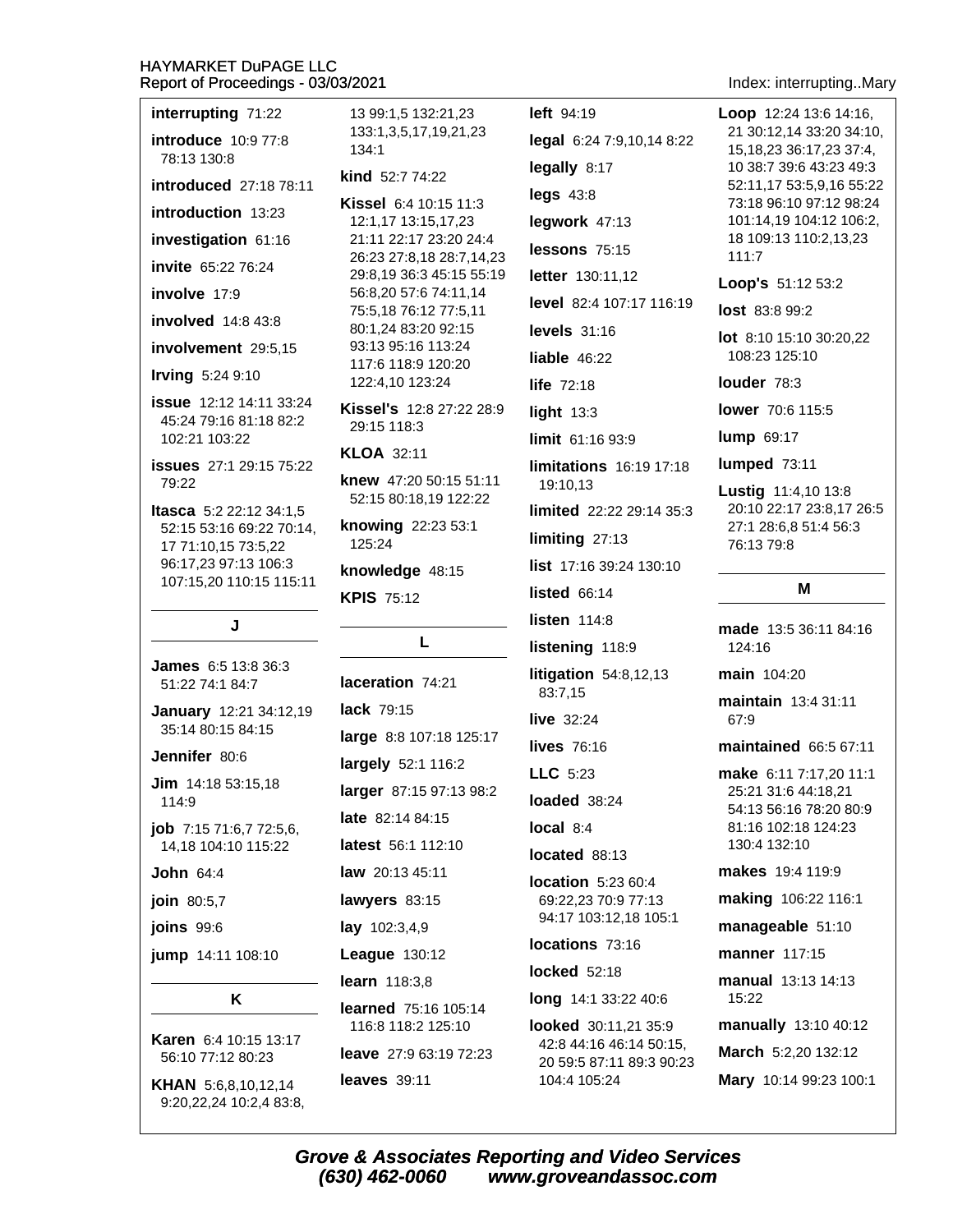Index masks opined

| seport or Froceedings - 03/03/2021              |                                                   |                                                     | muex. masksopmed                                  |  |
|-------------------------------------------------|---------------------------------------------------|-----------------------------------------------------|---------------------------------------------------|--|
| masks 55:6                                      | mind 11:8 43:12 56:10                             | 11 90:10 92:7 93:3,8                                | 24 11:16,24 12:17,19                              |  |
| material 81:23                                  | minutes 56:7,11 127:24                            | 94:9 109:7 113:14<br>114:13 121:22                  | 13:22 19:8,9 20:22 22:15<br>23:4,10,14,24 25:2,19 |  |
| materials 15:7 26:21                            | miraculously 91:19                                | NOLFO 21:4 56:12 57:3,                              | 26:22 28:3 29:8 31:20,22                          |  |
| math 97:3,16                                    | $mislead$ 97:3                                    | 5 65:19 78:17,22 82:16,                             | 32:10,16 33:16 45:6,10<br>53:20 54:8,11 55:15     |  |
| matter 7:5 29:4 55:10                           | misleading 96:19                                  | 21 83:3 87:21 88:2 90:2<br>99:3,7,15,17,23 100:5,9, | 56:6,9,19,21 71:1 76:24                           |  |
| 71:12                                           | misplaced 79:6                                    | 21,24 101:2,10,22 102:3,                            | 77:2,7,10,12,19 78:7<br>80:8,10 82:2,24 84:4,12   |  |
| matters 28:21                                   | miss 99:4                                         | 22,23 107:24 111:17<br>129:17 131:7,14              | 87:16 91:5 99:2,9,12,20                           |  |
| mayor 34:8                                      | <b>missed</b> 101:5                               | noncompliance 61:12                                 | 100:1,7,14 101:5,9,21,24<br>102:13 119:16 127:23  |  |
| <b>means</b> 18:20                              | mistake 116:1                                     | normal 68:10                                        | 128:2,4,6,11,14 129:12                            |  |
| meant 22:18 106:6                               | mixed-use 9:8                                     | North 119:4,7                                       | 130:2,6,23 134:7                                  |  |
| measure 130:7                                   | modifier 110:20                                   | <b>Nos</b> 130:21                                   | O'Keefe's 79:4                                    |  |
| measures 109:11                                 | <b>moment</b> 99:11                               | note 55:10                                          | oath 55:3 80:23,24 94:21<br>95:2,8                |  |
| medical 16:15,17 17:5                           | monitoring 6:19                                   | notes 40:3 53:21 54:17                              | object 22:15 26:22 27:3                           |  |
| 18:4,6,8,11,14,16,17<br>19:16,22,24 21:21 22:3, | months 66:24 79:9                                 | 55:16 64:8 100:19                                   | 71:1 79:13                                        |  |
| 20 33:11 38:18 39:10,12<br>40:3,13,16,19,22,24  | motion 9:12 10:6 130:4<br>132:10,17 133:7,9 134:3 | number 9:5 14:14,20<br>15:4,6 30:10,21 31:1,2       | objection 23:11 24:3,7,<br>10 32:10 78:18,21,23   |  |
| 58:4,7,11 64:2,8 69:11<br>70:18 71:14           | mouth 11:18                                       | 36:16 42:24 43:22 50:11                             | 79:13,14 81:12 82:13                              |  |
| medications 18:18                               | move 8:2 11:11 17:24                              | 51:9,10 52:10 59:6,14<br>62:14 64:20 65:2 68:2      | 84:3 101:21,24 102:14,<br>18                      |  |
| meet 7:23                                       | 24:12 54:14                                       | 74:16 78:11,12 81:24                                | objections 27:12 80:3,                            |  |
| meeting 5:2,3 13:1                              | moved 9:14 52:8 132:13                            | 82:1,13,23 83:3 84:18<br>85:3,18,22 86:3,5,16       | 5,7                                               |  |
| 56:17 130:5 133:8                               | 133:11                                            | 89:6,7,12,13 90:7,10,12,                            | objectors 7:16                                    |  |
| meetings 6:2 12:21                              | moving 6:2 75:11 76:6                             | 17,20 91:1 93:24 94:2,3,<br>22,23 95:2,4,5,8,20,23  | observation 81:17                                 |  |
| member 19:19 65:17                              | multiple 97:24 108:20                             | 96:16 97:6,8,9,19,21,23                             | obtain 31:19 32:4 84:23                           |  |
| members 44:13,15                                | mute 89:22                                        | 98:2,3,4,16 100:11,15<br>101:11 102:8,11,21         | obtained 83:21 114:10                             |  |
| 121:20 122:8 124:16                             | N                                                 | 105:15,19 109:7,8,10                                | obvious 116:16                                    |  |
| memo 120:21                                     |                                                   | 112:7,12,24 115:6,8,11<br>118:20 119:7,11,12        | <b>occur</b> 12:23                                |  |
| men's 66:11,12 70:7,19<br>71:16,18,23 73:3      | <b>NAACP 130:13</b>                               | 121:21 122:5,10,15                                  | occurred 14:15                                    |  |
| mentioned 120:6                                 | <b>Narcan 130:17</b>                              | 123:10,18 124:1,5,6,9,23<br>125:15,17 126:7 127:2   | October 36:9 52:24 79:8                           |  |
| mentions 69:4                                   | national 125:18                                   | 128:21 130:12,14,15                                 | odds 119:11                                       |  |
| <b>Messrs</b> 131:4                             | natural 23:21                                     | numbers 11:6 15:12                                  | <b>office 67:16</b>                               |  |
| met 13:1                                        | nature 17:5 24:3,7 27:24<br>55:9 116:14           | 42:9 49:2 50:19 79:20<br>96:10 98:24 101:20         | officer 47:6 59:21 60:21                          |  |
| method 8:1 88:9 127:5                           | navigating 41:19,21                               | 103:6 104:12 107:1<br>109:3,5,6,12,14 114:11        | <b>onset</b> 38:11                                |  |
| metrics $75:13$                                 | necessarily 39:8 75:18                            | 117:6 120:12,18 122:23,                             | open 9:13 10:7 22:18                              |  |
| microphones 55:7                                | 89:5 111:2                                        | 24 123:4 125:3,7,12,13                              | 23:7                                              |  |
| middle 55:16                                    | necessary 127:22                                  | nurses 12:2                                         | open-ended 24:10                                  |  |
| midst 55:1                                      | needed 59:6 62:4,9,15,                            | O                                                   | opening 7:1                                       |  |
| midstream 23:16                                 | 17,20 116:19                                      |                                                     | operator 106:6 111:2                              |  |
|                                                 | <b>NFIRS</b> 81:5 88:17 89:2,                     | O'KEEFE 10:8,11,13,23,                              | opined 97:23                                      |  |

Grove & Associates Reporting and Video Services<br>(630) 462-0060 www.groveandassoc.com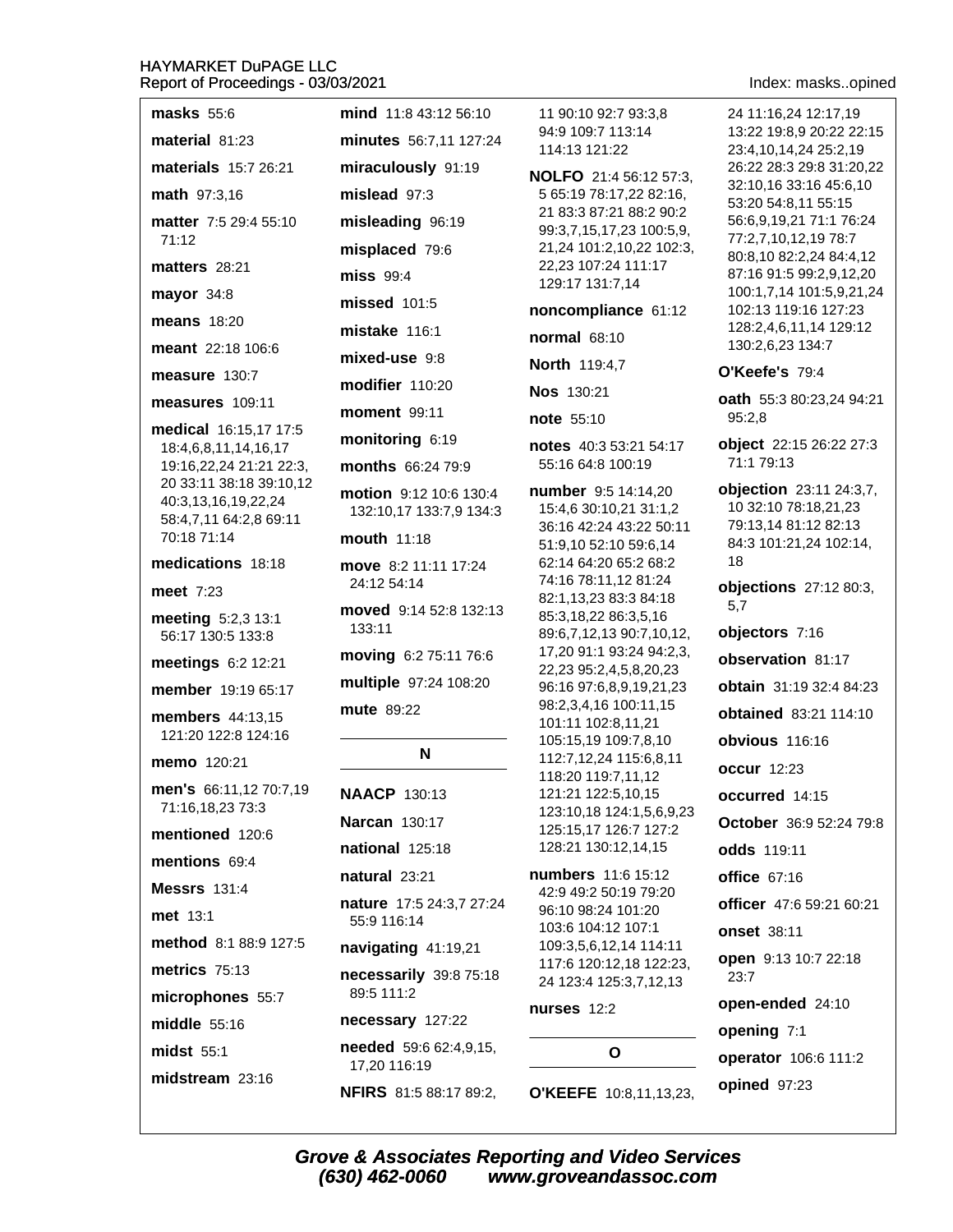opinion 88:18 90:16 106:24

opinions 86:22

opportunity 8:12 23:8 27:9 28:4,20,24 55:5

options 66:7

order 5:3 9:3,8 26:8 38:17

orders 7:23

ordinary 57:15 61:3

organization 31:16 75:11 76:6

original 48:21 86:18 96:21 105:14 115:5.9 116:24

originally 49:20 96:22 106:11 109:21 116:24

outcome 87:14 104:8

outlined 86:23

outpatient 61:22 62:3, 14 63:7

overdose 130:16

overrule 71:12 81:14 82:13 84:2

overruling 81:24

overview 13:16 18:3

owe 23:11

owner 5:22

P

p.m. 134:9 pages 40:10,11,15

pandemic 7:22 8:8

paper 40:24 54:1

papers 41:10

paperwork 118:16

paramedics 37:12,19 107:15,16

parameters 92:4

park 5:24 9:11 31:4

parking 30:20 31:4

part 16:17 20:15 25:23 35:14 41:8 42:11 43:10 45:24 47:8.11 49:11 51:13 60:8,20 72:10 75:20 107:20 113:5

#### participating 77:14

particular 24:5 27:17,18

parties 6:15 8:15 79:2

party  $8:18$ 

pass 31:4 55:16

passed 55:11

pasted 119:20

path 52:5

patient 18:6,7,9,14 19:14, 18, 20, 21, 22 21:13 30:18 38:2.11 39:11.19 40:3,5,14,15,21 41:18 42:5 46:14 51:5 57:24 58:2,21 59:24 65:15 69:10 93:5 103:19 105:3 113:22 114:1,3,6,7,10 122:6 123:15 126:22

patient's 16:17 18:17 31:11 40:16

patients 12:2 17:10 22:1 30:13 32:8 41:18 48:16 59:15 61:17 62:6 63:19 65:14 72:9 92:10 113:21 114:5 121:24 123:13 124:12

#### pause 99:1

PC 5:21 9:5

PDF 128:22

people 17:10 20:6 40:2 41:14,15,20 43:3,9 47:14.18 48:23 49:6 50:17 51:15 63:20 65:9, 10 66:18,19 75:8,23 81:1 92:24 116:9

percent 30:6,10,24 31:2 32:13 36:24 37:5 61:2,8 65:16 96:9 125:6,12,15, 20

percentage 37:2,7 61:12 105:11 124:22

(630) 462-0060

#### perform 79:9

performed 114:16

period 90:12 91:21 93:15 120:19

permit 9:8 31:4

person 7:24 23:2,19 31:4 44:4 47:3,5 52:18 60:15

person's 46:19

personal 46:3,6,9,11

personally 26:15,18 34:16 41:7 42:6,23 76:1

personnel 109:4

petition 7:14,21 8:1 9:6

petitioner 5:22 6:3,14 7:16 8:15 13:18 28:1,5 84:8

petitioner's 78:15 130:21

phones 36:12

physically 38:16 40:2

picked 20:6

picture 114:23

piece 54:1

pipe 17:5

plan 5:2,21 6:5 7:4,13, 17,19 8:7,21 9:4,7 14:18 24:17 25:22 26:2,7,9 27:14,16 28:20 30:12 72:10,11,13 74:10 76:20 81:19.22 83:16 84:18 127:15 131:8 132:9

planned 9:6 38:6 131:9

#### pleasure 88:5

point 28:1,12 29:6 52:24 58:8,9 74:9 77:1 90:3 97:2 111:11 117:2 123:17 129:24

pointed 102:8

points 29:9

**Grove & Associates Reporting and Video Services** 

Polaris 13:13 86:23 130:14

www.groveandassoc.com

#### Index: opinion..pretty

Polaris's 78:9

policy 31:1,6,7 37:10,13, 17,21,22 39:5,9,13,15 45:12

pool 50:14

population 62:6 107:10

populations 87:9

portion 47:10

**posed** 16:19

position 14:4 79:4,6 96:6 104:3 106:20 112:15,20 113:3

possibly 8:15

Post-it 120:14

potential 33:23

potentially 131:20

practice 90:15

prefer 12:10

preferred 7:24

prejudice 82:5,14,18,23

preparation 26:20 27:23 29:5

prepare 29:10 88:8

prepared 17:3 36:22 37:3,5 61:4 72:23 95:19 128:16 129:7

preparing 91:10

**present** 5:18 10:15 11:5 14:12 18:11 26:24 28:7 29:1 131:2,18

presentation 6:12,15 52:9 71:3

presented 8:14 26:24 28:5,8,19,22 51:22 78:12 80:12 81:8 83:1

presenting 26:23 38:19  $131.8$ 

president 10:16 13:24 14:5.8

pretty 11:24 17:15 21:18

presume 23:23

93:6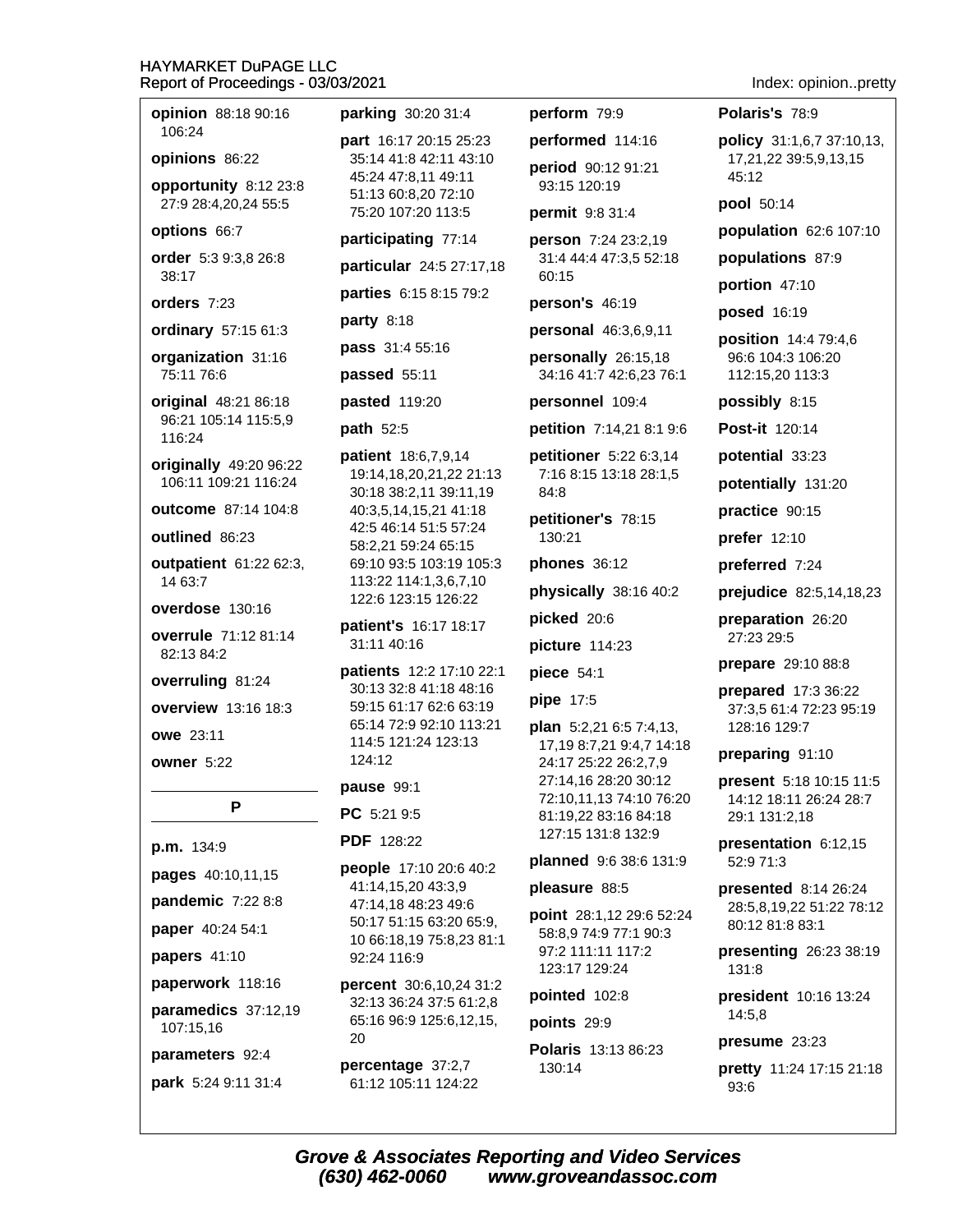previous 86:9 108:20 125:2.5.7

previously 96:1 116:13 123:1

prior 34:12,19 91:10

privacy 79:23

problem 56:12 80:2 99:10,16 102:11 126:8

procedure 6:6 39:9  $54.14$ 

procedures 6:1 8:7 104:24

proceed 12:18 29:16 78:6 100:22 108:7 128:12 131:6

#### proceeded 16:7

#### proceeding 6:8 7:9

proceedings 6:9,20 7:13 134:8

process 8:20,22 16:2 24:16 25:8,23 44:22,24 47:20,22 48:4,12 68:19 81:1,2 109:15 112:13  $113:1$ 

#### produce 67:17,19 80:20

produced 11:7 15:16 24:15.22.24 25:11.13 26:3 27:6 81:6 96:23

#### professional 18:17 38:18 70:20

program 22:9,10 26:7 31:12 45:18,21 46:10,12 47:1 66:6,8,9,14 69:12, 14, 15 70: 6, 7, 11, 14 71: 7 73:6,12,23 74:17 75:20 130:17

programs 69:14,16,17, 21 70:2,12,16 72:8 73:5, 15,18 74:15 122:2 124:7, 10

project 14:9 33:17 35:3, 14 41:8 43:9 49:12,21 75:18 87:15 105:14

projection 98:10 115:6 116:5

projections 96:21

105:13 115:23

projector 107:9

proportioned 122:16

proposed 22:12 32:24 53:16 96:16,24 97:13 106:3 107:21 110:3.14  $120:2$ 

#### protect 7:15

**protected** 20:11,12,13 45:11.20 85:12 123:15

protections 79:21

protects 79:23

protocols 95:14 113:6

provide 8:13 13:16 14:14 15:14 16:13 18:2, 13 26:21 36:6 38:12 39:23 42:3 43:18 45:12 52:16 83:23 85:6 86:3 92:6 114:13 115:22 130:24

provided 19:16 28:10 37:1 39:24 43:21 48:21 49:4 71:4 79:18 82:22 83:21 85:20 90:11 93:8 94:23 95:4,17 96:7 101:16 109:8 112:19 113:7 114:11.16 117:6 119:12,22 122:18 126:15

provider 18:11 19:16,24 38:18,22,23 39:12,20

providing  $30:247:9$ 94:17 107:16

public 6:9,11 7:14,16 8:11,13 9:4,13 10:7 25:1, 8,23 27:14 78:9 132:11

#### publicly 60:3

published 64:9

pull 14:21 75:2

#### pulled 127:5

purpose 13:4 15:16 16:24 18:3,13 22:15 26:23 73:2 80:13 81:15

**purposes** 15:19 29:22  $103.5$ 

pushed 106:10

put 11:17 39:1 43:16 49:6 107:20

putting 72:15

## Q

qualification 15:5

qualifications 15:7  $81:1$ 

quality 75:20

question 11:4,10,14,16 13:3,11 14:19 17:20 21:5,12,16 22:16,19 23:5,7,8 24:4,6 25:2,20, 24 26:8 28:16,18,21 29:2,4 31:23 33:18 34:4 35:1,20 43:12 48:2,14,20 52:17,22 53:18 60:21 63:11 65:6 67:21 75:6 76:4 79:5,7 80:21 86:20 93:7 95:3 96:2 100:8,9 102:20 103:5 107:4 110:7,9,10,18 111:1,17, 18,20,24 113:22 115:16 118:19 119:14 122:9 124:3,4,20 127:9 128:8

#### question's 94:24

questioning 76:4 84:5 99:18 116:4,16,18

questions  $6:148:12$ 12:7 16:21 19:11 20:23 21:18 23:9 24:19 26:3,10 27:3,17,20 28:2,5,6 57:8 59:20 66:1 67:15 74:5,10 76:19,21 78:8 80:14 84:14,18 87:16 98:11 111:4 114:19 127:13.16. 20 129:13,16,18,20,21

#### quick 89:22

#### quorum 5:18

#### $\mathsf{R}$

raise 10:19 29:11 raised 78:24 79:5,7 80:15 102:11,21 ran 51:8

**range 71:11** 

Index: previous..recognize

**rate 70:2** rates 75:12 ratio 11:21 12:1 21:13,20 22:2,20 28:19 87:14 97:16 ratios 23:18,21 24:9,20 raw 83:5 88:13 122:10 **Ray 5:14** re- 71:18 re-acclimate 72:12 re-disclosed 46:22 re-disclosure 47:10 60:9 **reach** 15:22 reached 16:1 read 111:22.24 readiness 72:6,14 reading 29:19,20 ready 72:18 77:8 128:9 131:17 real 89:22 realistic 115:23 reality 61:6 125:17 realized 116:17 reason 102:13 107:5 109:1 112:7 reasonable 15:13 42:3  $51:10$ reasons 45:7 74:19 98:9,20 117:16 recall 34:11 36:14 55:23 100:7 120:17 121:6 receive 99:9 received 28:14 49:16 86:12 93:3.19 106:17 121:15.21.22 130:22 recent  $35:3$ 

recently 114:10

recess 56:16,22,24

recognize 30:15

**Grove & Associates Reporting and Video Services** (630) 462-0060 www.groveandassoc.com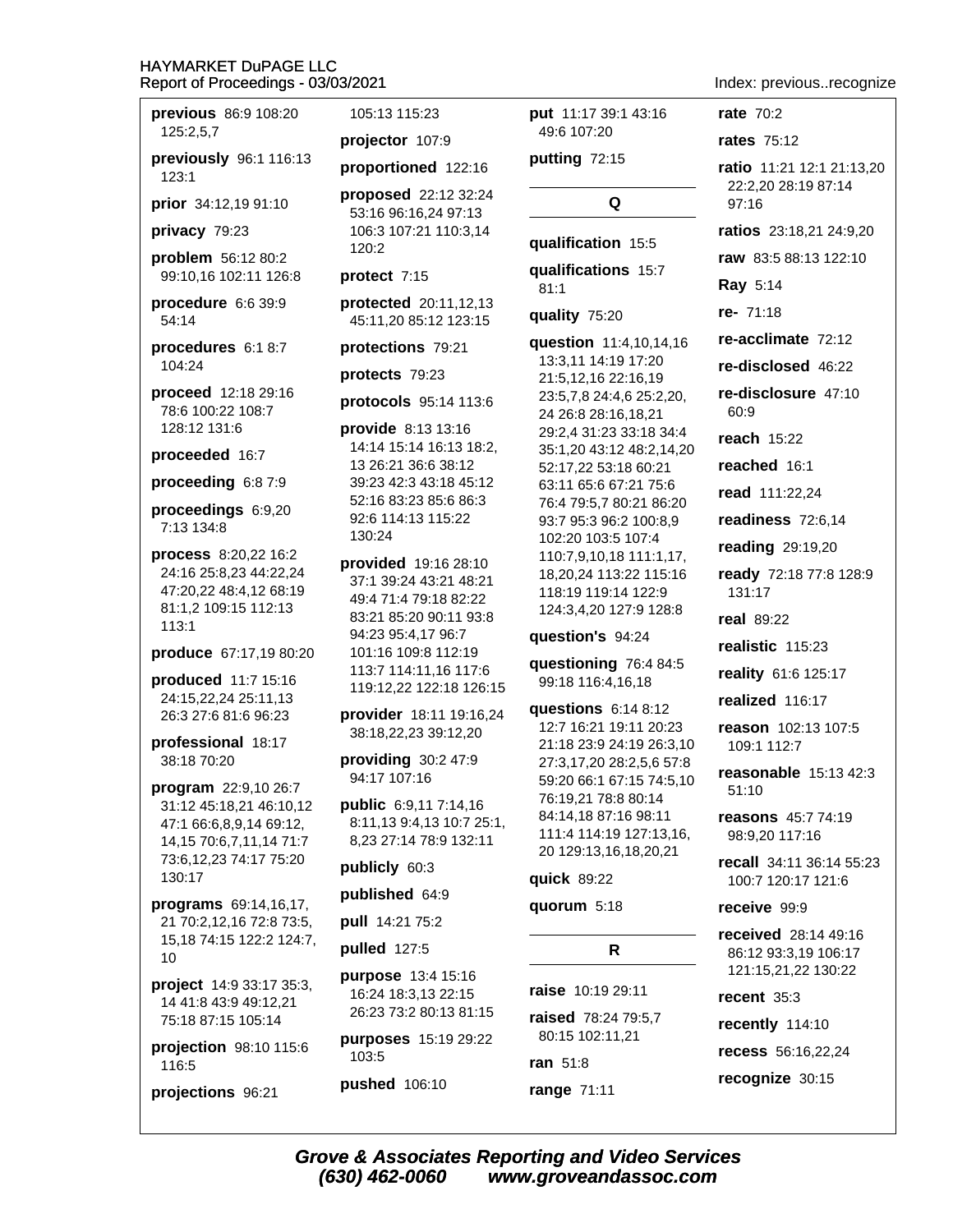| recognized 8:17                                  | reflect 38:21                           | repeat 7:7 31:23 63:15                                | residential $9:8$ 16:6                             |  |
|--------------------------------------------------|-----------------------------------------|-------------------------------------------------------|----------------------------------------------------|--|
| recollection 30:1                                | 111:13<br>reflected 50:3 63:21          |                                                       | 43:24 61:17,24 66:10,11<br>69:20 70:19,20 71:16,17 |  |
| 128:24                                           | 119:7                                   | reply 94:8                                            | 73:14,21 85:4 86:6,7                               |  |
| recommendation 7:18<br>31:10                     | refresh 128:23                          | report 14:19 17:2,3,7,22<br>25:13 26:20 27:6 29:5,    | 92:9,19 93:10 121:16<br>123:21 124:17,19,24        |  |
|                                                  | regard 29:21 33:24 35:2                 | 21,23 30:3 32:11 36:22                                |                                                    |  |
| recommending 7:20                                | 42:9 50:10 88:11 109:12<br>118:21 120:4 | 37:3,12,14,19 43:20                                   | residents 32:3,24 51:15                            |  |
| reconcile 117:15<br>125:22,23 126:2,8            | regarding 86:21                         | 47:17 48:21 51:24 57:12<br>61:3 63:6,21 64:11 65:7,   | resource 22:7 24:14                                |  |
| reconciled 113:15                                | Regardless 73:22                        | 9,12,18 69:2 73:20 78:18                              | respect 8:22 27:11<br>28:19 73:1 78:21 81:11       |  |
| 126:12                                           | register 102:14                         | 79:11 80:13 81:6,8 86:23<br>88:7,9,10,12 89:1 91:10,  | 82:9 83:18                                         |  |
| reconciliation 104:9,11                          |                                         | 22 94:8 95:18 96:21                                   | respond 13:10,15 75:24                             |  |
| 113:10,12 114:16 117:5,                          | regular 131:12                          | 106:7 109:22,23 111:9<br>112:11 115:9,10 116:5        | 80:14 84:17                                        |  |
| 15,21 123:14 126:21                              | regularly 68:13                         | 122:17 127:1,4,8                                      | responded 40:4 69:4                                |  |
| reconvene 134:5                                  | reject 108:23                           | reported 61:10 103:8                                  | 95:16 108:22                                       |  |
| record 7:12 8:21 16:18<br>18:6,14 19:22 40:3,16, | rejecting 106:19 108:16                 | reporter 7:10 10:10,19                                | responding 23:11                                   |  |
| 19,22 42:5 64:8 69:11                            | rejoin 56:18                            | 19:2,7 23:12 35:19,23                                 | response 26:2 73:19<br>79:4 80:9 89:13 90:10       |  |
| 78:11,13,19,21 80:9                              | relate 78:9                             | 77:23 78:2,5 87:4 89:8,<br>15,17 111:12,19,23         | 93:5 103:19                                        |  |
| 102:5, 14, 15, 17, 18 128:3,<br>20 130:8,19      | related 12:7 28:22 55:13                | reporting 104:23 113:6                                | responses 11:6 13:5                                |  |
| records 13:4,8 40:14,24                          | 114:21                                  |                                                       | 14:15,23 15:2 17:20                                |  |
| 41:18 51:5,7 63:18,23                            | relates 24:3 60:8                       | reports 15:8,12 16:15<br>17:18,19 20:5,6,18 25:10     | 19:12 36:17 43:23 85:19,<br>21,23 86:5,7,8,21 91:8 |  |
| 64:2 66:16 75:9 80:16<br>119:13                  | relating 24:9                           | 34:13,14,22 36:21 37:23                               | 94:11 113:16 123:10                                |  |
| recovery 16:7 30:7 31:3,                         | release 46:23 47:7                      | 40:7 42:22 43:1,5,13<br>44:10 48:5,7,8,16 50:18,      | 124:12 127:11                                      |  |
| 17,18 32:3,8,14,24 44:1                          | 58:23                                   | 21 56:2 57:20 62:11                                   | responsibilities 68:10                             |  |
| 61:17 66:12 69:15,20                             | released 18:10 38:17<br>58:3            | 67:24 68:2,6,11,12 69:5,<br>975:1976:981:2188:17      | responsible 65:7,10                                |  |
| 70:10,11,21,22 71:18,24<br>72:1,2,5,17 73:14,21  | relevant 71:5                           | 91:20 118:22 126:24                                   | responsive 14:17 51:21                             |  |
| 85:3 86:5,6,10 88:22                             | reliability 52:3                        | 127:11                                                | 52:21 80:22 81:10                                  |  |
| 92:10,12,19 93:9 121:17<br>122:3,19 123:1,12,21  | reliable 34:15 50:23,24                 | representatives 13:1                                  | restate 11:14 112:21                               |  |
| 124:18,24 125:4,15                               | 116:22 117:7                            | request 9:5 13:15                                     | result 59:23                                       |  |
| redact 67:18                                     | reliance 16:20                          | requested 109:9                                       | <b>resulted</b> 86:19 103:18                       |  |
| redirect 77:1,2 102:12                           | relied 29:22 30:6 47:16                 | requesting 24:4                                       | <b>resumed</b> 84:9,11                             |  |
| 127:21 128:13                                    | 53:6 81:4                               | requests 92:8                                         | retained 52:2                                      |  |
| <b>reduce</b> 97:10                              | relying 17:19 19:10                     | require 39:13                                         | retroactively 39:1                                 |  |
| reduced 86:15,16 96:20                           | 88:14 90:17 94:8                        | requirements 79:1                                     | returned 64:4                                      |  |
| reduces 115:8                                    | remarks 7:1                             | requires 37:18 39:15                                  | revealed 119:3                                     |  |
| reducing 40:12                                   | remember 99:20 117:10                   | requiring 37:11                                       | <b>review</b> 13:13 14:14,24                       |  |
| refer 18:20 128:15,17                            | 118:12                                  | reschedule 6:22                                       | 15:22 16:13 40:6 41:14                             |  |
| reference 80:17                                  | remind 19:3                             |                                                       | 42:11,14,16,20,23 43:13<br>44:22 48:23 56:1 68:13, |  |
| referral 16:16 18:4                              | remote $6:18$                           | <b>research</b> 91:6 98:7<br>105:14 113:20 125:2,5,8, | 15 84:16,24 85:13,16                               |  |
| referred 22:17                                   | remotely 6:8 77:14                      | 11                                                    | 96:12 109:19,20                                    |  |
| referring 24:6 49:22                             | <b>renew 78:24</b>                      | researching 109:16                                    | reviewed 13:10 15:11,<br>12 20:17,18 26:9 50:17    |  |
|                                                  |                                         |                                                       |                                                    |  |

Index: recognized..reviewed

Grove & Associates Reporting and Video Services<br>(630) 462-0060 www.groveandassoc.com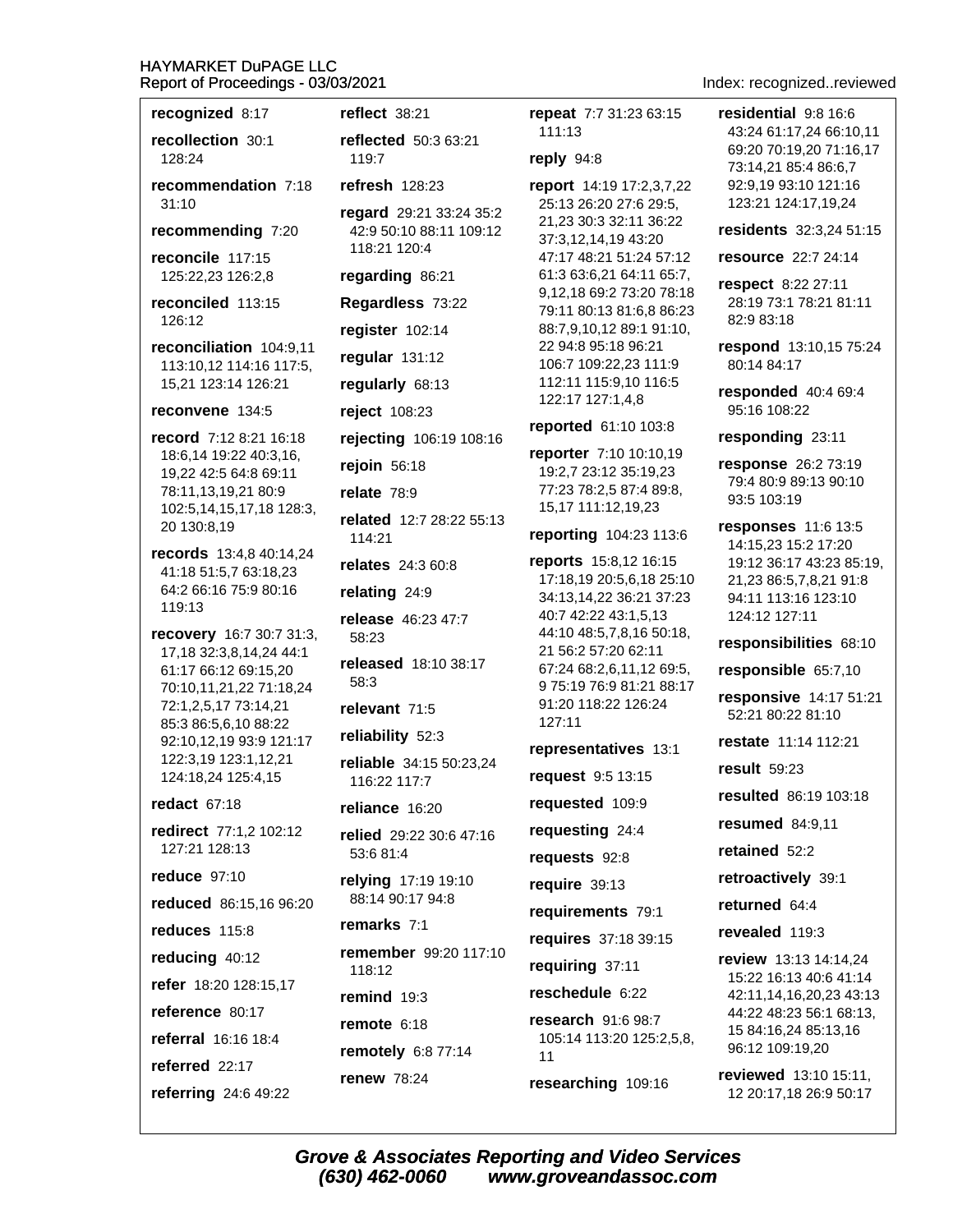| 85:12 86:13                                    | segmentation 74:19                           | simple 48:14                                                                          | 85:12                     |
|------------------------------------------------|----------------------------------------------|---------------------------------------------------------------------------------------|---------------------------|
| reviewing 42:13 43:4                           | segmented 74:16                              | simply 85:23 93:5                                                                     | speak                     |
| 68:10                                          | seizure 38:9                                 | single 73:19                                                                          | spearl                    |
| rights $7:15$                                  | selected 93:20                               | sir 48:9 88:5,11 103:23                                                               | specia                    |
| road 5:24 9:11 107:6                           | senior 10:16 13:24 14:5,                     | 108:1 131:2                                                                           | specif                    |
| role 35:2,3 68:5,9                             | $\overline{7}$                               | sit 94:20                                                                             | 24:62<br>34:24            |
| roll $5:5$                                     | <b>sense 66:17</b>                           | site 9:7 87:15 89:14<br>90:12 108:19 111:3                                            | specif                    |
| room 42:12 55:4                                | sentence 87:5                                | 123:11,12                                                                             | 37:18                     |
| Roselle-bloomingdale<br>130:11                 | separate 12:13 16:9<br>67:10,12 69:17 76:10  | sites 16:4 35:13 52:6<br>63:3 87:7 91:16 96:4                                         | 60:21<br>spend            |
| roughly 103:7                                  | separated 25:17                              | 106:8 123:2,3                                                                         | spent                     |
| rubric 44:17                                   | sequentially 66:19                           | sitting 53:22                                                                         | split 1                   |
| ruled $82:3$                                   | service 72:7 107:17                          | situation 38:13 65:11                                                                 | spoke                     |
| rules $6:6$                                    | <b>services</b> 33:9 53:3                    | situations 107:18                                                                     | spot-c                    |
| <b>ruling 82:15</b>                            | 62:15,18,21 92:24                            | size 86:16 97:10 125:16                                                               | spread                    |
| rulings 83:16                                  | <b>session</b> 7:6 132:5,6                   | <b>skills</b> 72:16                                                                   | spread                    |
| Russo 5:12,13 10:2,3                           | set 92:4                                     | <b>slips</b> 75:21                                                                    | 16,17                     |
| 133:3,4,23,24                                  | setting 30:16,17 54:3<br>71:15 73:7 75:12    | <b>slow 8:19</b>                                                                      | 49:56<br>76:10            |
| résumé 72:15                                   | share 45:11 82:14                            | <b>small</b> 125:16                                                                   | 121:1                     |
| S                                              | shared 63:4                                  | <b>Smith 64:4 65:22,24</b>                                                            | spread                    |
| <b>sadly</b> 36:10<br>safety 78:9              | sheet 59:20 60:6 75:4<br>120:21              | 66:3 71:5,19 74:5,8 80:6<br>121:10,12,14 122:10<br>123:9 127:13 129:21<br>131:5,17,22 | staff 6<br>19:19<br>26:62 |
| sample 125:16                                  | sheets 67:7                                  | <b>Smith's 132:2</b>                                                                  | 44:13<br>123:5            |
| Sangamon 104:21                                | shift 21:15,16,22,24<br>22:4,9,20 23:1,18,22 | social 71:15 73:7                                                                     | staff-to                  |
| 119:4,7                                        | 24:20 26:8                                   | society 72:13                                                                         | staff-to                  |
| saving 76:15                                   | <b>shifts</b> 22:24                          | sole 13:4                                                                             | 12:12                     |
| schedule 22:8                                  | shock 116:12                                 | solely 17:19 106:24                                                                   | 24:20<br>staffin          |
| school 72:6 131:18                             | shocked 116:15                               | 113:11                                                                                | 25:12                     |
| scope 27:4,11 32:12                            | shorter 82:8                                 | solutions 78:9                                                                        | stairs                    |
| <b>screen 77:16</b>                            | showed 126:3                                 | someone's 38:9                                                                        | stand                     |
| search 40:19,20 41:11<br>69:9 72:6 92:5 126:10 | shows 65:2 96:9 98:23<br>101:13,19           | <b>sort</b> 50:16 74:18 77:1                                                          | standi                    |
| searchable $41:669:6$                          | sign 6:12 38:16 58:22                        | <b>sorts</b> 83:16                                                                    | start 1                   |
| searched 41:22 127:10                          | 59:1                                         | sounded 91:3                                                                          | 39:24<br>87:41            |
|                                                | $sign-up$ 6:16                               | <b>sounds</b> 91:22 99:7                                                              | 127:7                     |
| secondary 67:6                                 | significance 7:10                            | <b>source</b> 28:15 68:16,24<br>116:4,23 117:19 126:15,                               | starteo                   |
| secretary 5:4 9:18<br>132:19 133:16            | significantly 65:2                           | 16                                                                                    | 110:1                     |
|                                                |                                              | <b>sources</b> 51:8 65:4                                                              | starts                    |
| <b>seek</b> 32:4                               | similar 60:5 93:6 119:23                     |                                                                                       |                           |

Index: reviewing..starts

24 101:16 117:7

19:3 44:12 78:2

nead 55:24

al 9:6 55:3

ic 21:18 22:11,16 26:10 29:14 30:5,24 55:21 60:9 90:8

ically 28:23 ,22 50:20 55:24  $117:14$ 

ling 74:24

41:9,16 75:8

23:23

117:16

heck 68:1

d 102:5 124:18

dsheet 45:1,4,8, 47:13,17 48:22 6:5,17,23 67:1 119:24 120:5,6,7

dsheets 67:20

6:14,18 14:13 17:10 21:24 22:8,9 25:17 28:19 36:11 39:10 15 65:17 66:15 124:16

o-detox 21:13

o-patient 11:21 21:20 22:2,19 23:18

g 23:21 24:17  $.22\,$ 

74:22

84:9

ng 31:11

10:17 11:8 21:5,11 72:12 74:12 77:20 11:12 126:13

d 11:9 106:11 0

 $12:9$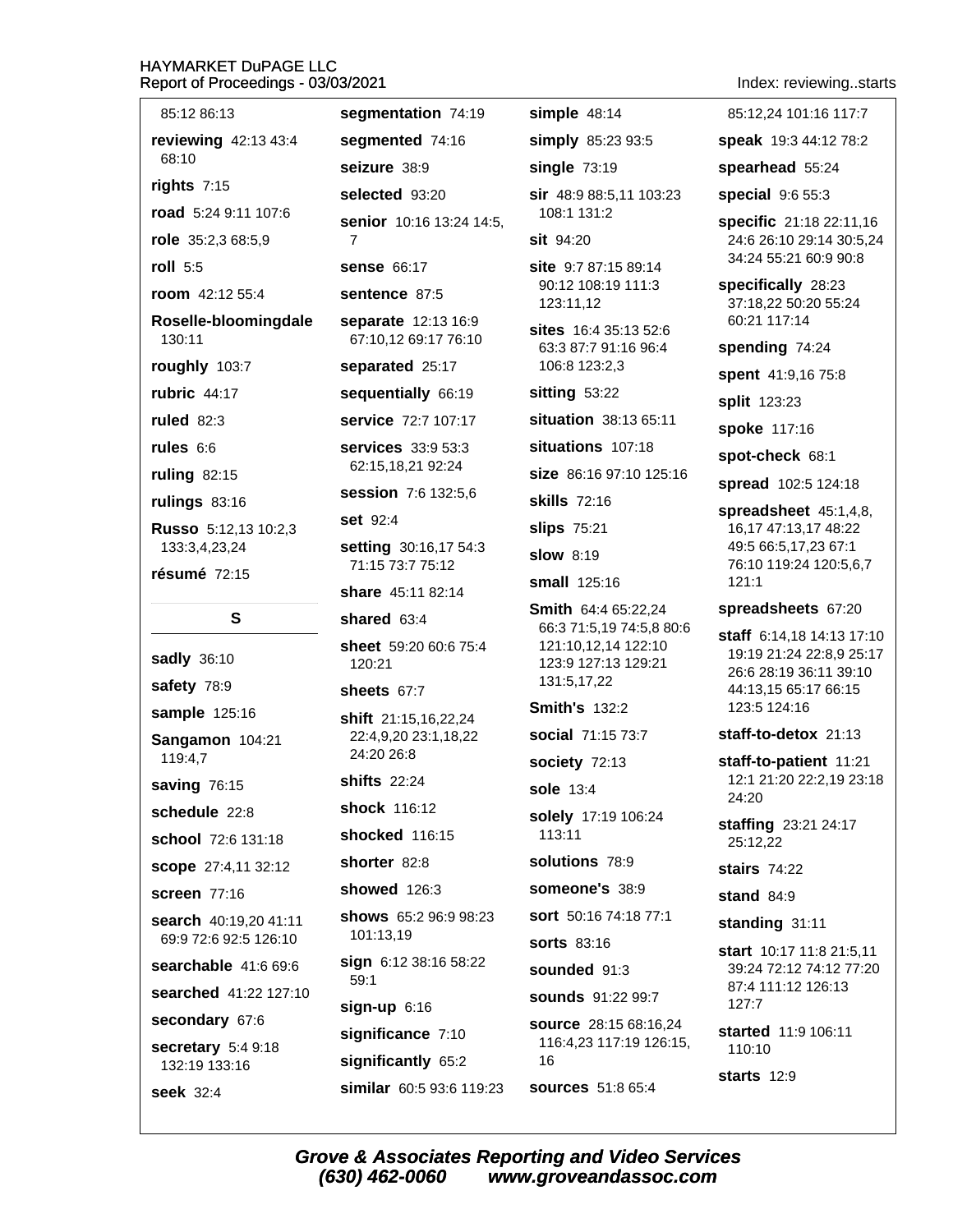| <b>state</b> 8:3,4 78:19 81:17                | supervising 43:3 49:12                                     | 51:4 52:3,14 79:11,12<br>80:23,24 84:10 96:1                                                                                                             |
|-----------------------------------------------|------------------------------------------------------------|----------------------------------------------------------------------------------------------------------------------------------------------------------|
| <b>stated</b> 130:14                          | supplemental 82:3,12<br>88:7                               | 97:24 98:19 103:4 106:4                                                                                                                                  |
| statement 36:14                               |                                                            | 107:1,2,4 109:24 110:1                                                                                                                                   |
| statistics 130:16                             | support 27:6 82:22<br>130:11,13                            | 122:4 123:1                                                                                                                                              |
| statute 8:3                                   | supporter 130:10                                           | testify 11:12 35:11 63:2<br>74:15 88:6 94:21 95:1,7                                                                                                      |
| <b>stay 32:8</b>                              | surprise 65:1 101:18                                       | testifying 25:7                                                                                                                                          |
| step 15:21 72:18                              | 119:6                                                      | testimony 7:11 11:5                                                                                                                                      |
| step-by-step 8:11                             | surprised 65:5 98:22                                       | 12:8,9 20:9 26:24 27:14                                                                                                                                  |
| steps 100:10                                  | sustain 24:10                                              | 28:10 33:1 55:17 60:24<br>61:15 71:5 72:4 77:5                                                                                                           |
| Steve 78:17 80:4 129:17,                      | swear 77:8,23                                              | 79:17 81:9 90:4 91:16                                                                                                                                    |
| 19 131:7                                      | swearing 7:10 77:21                                        | 96:22 108:20 112:3<br>115:16 116:21 118:3                                                                                                                |
| stick 106:24                                  | <b>Swets 79:7</b>                                          | 126:18 130:1,24                                                                                                                                          |
| stop 6:21 53:21 54:10                         | sworn 10:9,18,21 13:19                                     | text 99:9                                                                                                                                                |
| streaming 6:19,20,21                          | 78:1 84:9                                                  | thing 46:18 59:18 102:6                                                                                                                                  |
| street 103:13,20 105:1,4<br>126:19            | system 19:23 41:6,7,16,<br>19,21,22 51:5 64:8 81:18        | 109:10 119:15 126:11<br>129:1                                                                                                                            |
| strike 39:14                                  |                                                            | things 75:21 89:23                                                                                                                                       |
| study 81:2 101:17                             | т                                                          | 123:14                                                                                                                                                   |
| 106:11 112:8                                  | <b>taking</b> 18:18 52:5                                   | thinking 10:24                                                                                                                                           |
| subject 11:11 27:19<br>29:4 71:11 81:21 83:24 | <b>talk</b> $49:1850:951:18$                               | thinks $53:9$                                                                                                                                            |
| 110:22                                        | 55:12 106:12 118:14                                        | thorough 91:3                                                                                                                                            |
| submit 130:18                                 | <b>talked</b> $49:20,2350:1,11$<br>67:15 79:20 102:6 107:7 | thought 32:10 90:4<br>110:21 111:1                                                                                                                       |
| submitted 102:16                              | 109:23 112:2 113:14,16                                     | thoughts 115:5                                                                                                                                           |
| <b>substance</b> 20:14 60:9                   | 116:24                                                     | three-week 91:21                                                                                                                                         |
| substantial 83:19                             | talking 24:17,18 49:21<br>66:4 100:14,15 126:18            | thumbing 118:15                                                                                                                                          |
| suburban 30:16 87:1<br>91:16 98:7 106:8,16,24 | tallied $73:19$                                            | tie 42:5 47:3 126:22                                                                                                                                     |
| 107:8                                         | tallies $44:11$                                            | tied 46:21                                                                                                                                               |
| suburbs 52:6                                  | tally 15:8 36:15 45:1                                      | time 6:23 8:13 12:6 21:1                                                                                                                                 |
| suggestion 11:1                               | 80:16 85:23                                                | 23:5 27:22 28:1 29:2,3,6,<br>10,11 31:12 36:22 37:1,                                                                                                     |
| <b>summaries</b> 45:8 48:21                   | tallying 44:14                                             | 2,6,7,12 38:14,16 39:4<br>40:17 45:18,21,24 46:7,<br>8,13,18,21 47:1,4,9 49:1<br>55:6,20 57:14 59:22<br>60:4,13 61:2,9 65:20<br>66:19,20 67:4,19 69:1,6, |
| 49:4                                          | <b>team</b> 14:21 40:1 42:11<br>47:14 51:23                |                                                                                                                                                          |
| summarizing 17:7                              |                                                            |                                                                                                                                                          |
| summary 47:13 88:17,<br>18,20 94:16 108:18    | <b>telling</b> 103:23                                      |                                                                                                                                                          |
| 109:8,10 118:7 120:8,11,                      | template 44:17                                             | 11 76:7,10,21 77:4 78:14                                                                                                                                 |
| 18 130:3                                      | term $51:1$                                                | 82:8 84:22 87:19 89:9<br>90:4,13 93:15 95:21                                                                                                             |
| Superintendent 131:18                         | terms 39:22 40:19 74:16<br>75:21                           | 100:17 107:7 108:22                                                                                                                                      |
| supervise 56:1                                | <b>testified</b> 13:9,19 25:23<br>26:5 27:8 36:5,10 50:13  | 117:24 118:4,10 120:19<br>125:23 126:2,11 127:1,<br>15,20 129:16,24 131:10                                                                               |
|                                               |                                                            |                                                                                                                                                          |

Index: state..tremendous

#### time-consuming 51:7

times 7:7 19:20 59:7 96:15 97:5,6,12,22 100:16 129:3

today 5:19 33:16 78:24 88:6 94:20

told 24:21 45:23 47:6,8 48:11 59:21 60:1,22 61:24 62:13 64:20 90:6 92:9 93:23,24 94:3 95:12 116:13 118:6 123:22

tonight 5:15 6:1 10:15 13:16 26:3,13 108:14 110:1 118:2,3,8

total 30:21 68:1 118:20 121:21 122:5,15 123:9 124:5,9

town 34:6

track 15:10 17:23 51:15 53:5 66:5 73:12 76:11 85:11 117:24

tracked 68:23 117:23

tracking 13:5 15:16 67:7 76:14 117:22

traditionally 27:12

traffic 29:23 30:3,22

training 33:8,9,11 41:3 72:15

transcribing 7:11

transcript 23:6 106:1 110:6

transport 18:21 38:14, 16 126:20

transported 18:8 39:19 40:5

transporting 19:1

treat 59:15

treat- 71:16

treatment 16:6 20:14 43:24 61:17,24 66:11 69:20 70:20 71:16,17 73:14,21 85:4 86:6,7,10 88:23 92:12,20 93:10 122:3,20 123:2,11 125:4

tremendous 91:15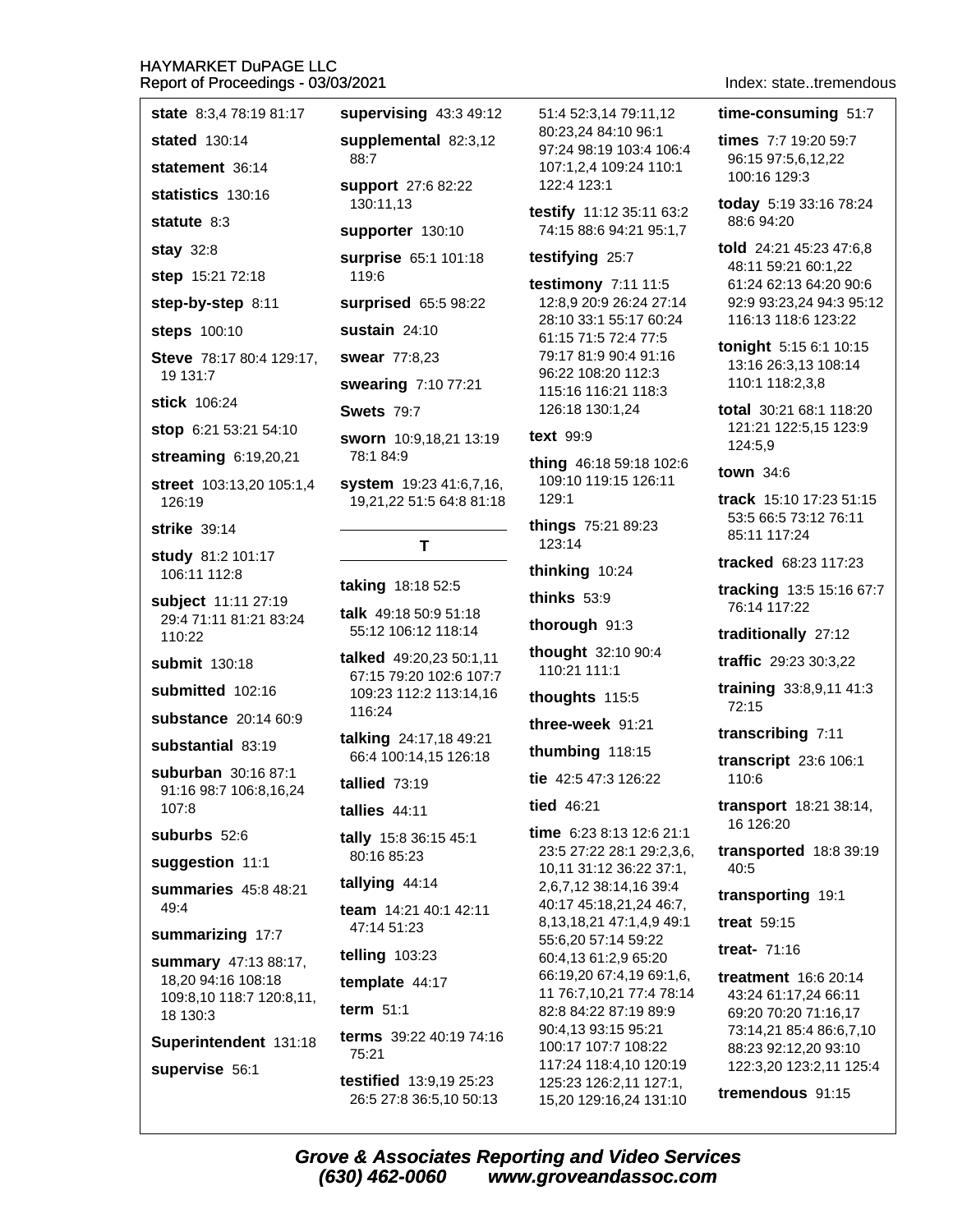#### **HAYMARKET DuPAGE LLC** 3/2021 **Rep**

| eport of Proceedings - 03/0 ?                 |
|-----------------------------------------------|
| 107:7 112:5                                   |
| trends 35:17,20,22                            |
| trial $7:12$                                  |
| tried 50:23 51:3,6,8<br>80:18,20,22           |
| tripped 74:21                                 |
| true 47:19 82:17 95:14<br>100:18              |
| <b>trusted</b> 90:20 114:12                   |
| trusting 114:15                               |
| turn 59:22 131:1                              |
| two- $91:20$                                  |
| two-and-a-half-fold<br>98:4                   |
| type 38:13 41:12 86:16<br>107:22 123:6 124:13 |
| types 25:11 74:19                             |
| typical 54:14,22 68:6                         |
| U                                             |
| ultimately 20:16 42:10<br>72:22               |
| <b>unable</b> $7:233:38:13$                   |

unavailable 116:14

unclear  $71:2$ 

unconscious 58:12.16

underlying 45:9 83:19 87:9

understand 7:19 25:2. 7,21 35:10 42:2 57:11 59:1,20 60:7,11 62:13 63:1 75:22 79:3 85:10 95:12 96:6,13 97:11 98:13 103:22 104:3 105:16.21.23 106:19

understanding 32:7 59:4 92:4 103:3 131:11

understood 61:14 63:2 92:18 94:5 113:24

undertake 116:19

undertaking 47:21

undertook 13:13 14:13 unfair  $29:2$ unfamiliar 104:23 unique 96:10 98:23 101:20 103:6 104:11 unlikely 64:16 unobtainable 125:8 unofficially 74:19 unrelated 28:10 unscheduled 18:8 19:24 38:8 39:11 58:4 unsearchable 41:4 unusual 17:4 37:15 updated 130:9.15 updates  $132:8$ urban 30:16 107:18.19 **usual** 112:18 utilization 49:3 utilize 47:4 107:3 utilized 85:2 87:14 109:16

#### $\mathbf v$

validate 100:10 101:11 valuable 75:19 value 75:10,16 variety 63:20 Vendors 17:13 verify 109:4 versus 88:14 90:17 93:10 105:8 vice 10:16 13:24 14:5.7 video 6:19,21 view 98:13 village 6:14,18 7:18,20 51:22 52:21 53:1 Village's 6:10,13,16,24  $8:9$ 

violation 47:10

virtual 7:24 8:3

visit 18:8 19:24 38:6.8 58:4 64:5

 $$ 

visitors 17:12 62:20 63:7 66:13 121:20.23 122:8 123:5

 $$ 

vocation 72:6

vocational 71.6

vote 9:19 132:20 133:16

**Voters** 130:12

**votes** 44:12

#### W

wait 6:21 12:8,10 34:20 44:20

#### waited  $79:10$

**wanted** 30:20 44:8 48:12 68:14 73:13 85:2 95:23 96:3 98:7.10 116:21 119:15 120:19 128:6

warrant  $33:12$ 

Washington 104:21

watch  $6:9$ 

ways 81:3

website 6:13,17 8:9

Wednesday 5:20 132:11 133:8 134:5

week 5:22 25:17 33:7,16 82:2 130:3 131:8,11 134:5

week's 12:6

weeks 131:6

weight 81:14,20 83:24

welcome 5:2 65:21 74:7 78:7

West 5:23 9:10 12:24 13:6 14:16,20 30:12,13 33:20 34:10,15,18,23 36:17,23 37:4,10 38:7

Index: trends..year

39:6 43:23 49:3 51:12 52:11.17 53:2.5.9.16 55:22 73:18 96:10 97:12 98:24 101:14,19 104:12 106:2.18 109:13 110:2. 13,23 111:7

whatnot 75:10

wishing 6:11,13

witness 10:9,21 13:18 17:6 19:6 25:3 26:4 31:21 32:19 37:15 53:21 54:18,23 55:2,5,12,16 65:11,17,21 71:13 74:7 77:24 78:1 84:8 87:6 89:10,16,19 90:1 102:12 108:2 112:1 121:9 131:9 132:3

witnesses 6:4 7:11 8:14 65:10 79:12 132:2

**woman's 71:17** 

women 70:5 130:12

women's 66:10,11 69:15 70:18,24 71:16

word 91:7

words 11:17

work 6:20 22:9 30:18 32:18.21 33:2.4 41:17 47:18 48:23 49:15,19 66:19.21 72:11.20 91:14 107:7 112:3,6,10 115:3 116:19

worked 66:20 115:19

workers 118:15

working 66:18 99:10

world  $61:1$ 

worth 34:9 52:16

write 53:24 91:22

writing 53:21 54:17

wrong 11:19 59:14 105:24

Y

year 13:14 15:3 16:3 35:4,12 47:23 51:5 57:22 59:11 68:7 75:13,14